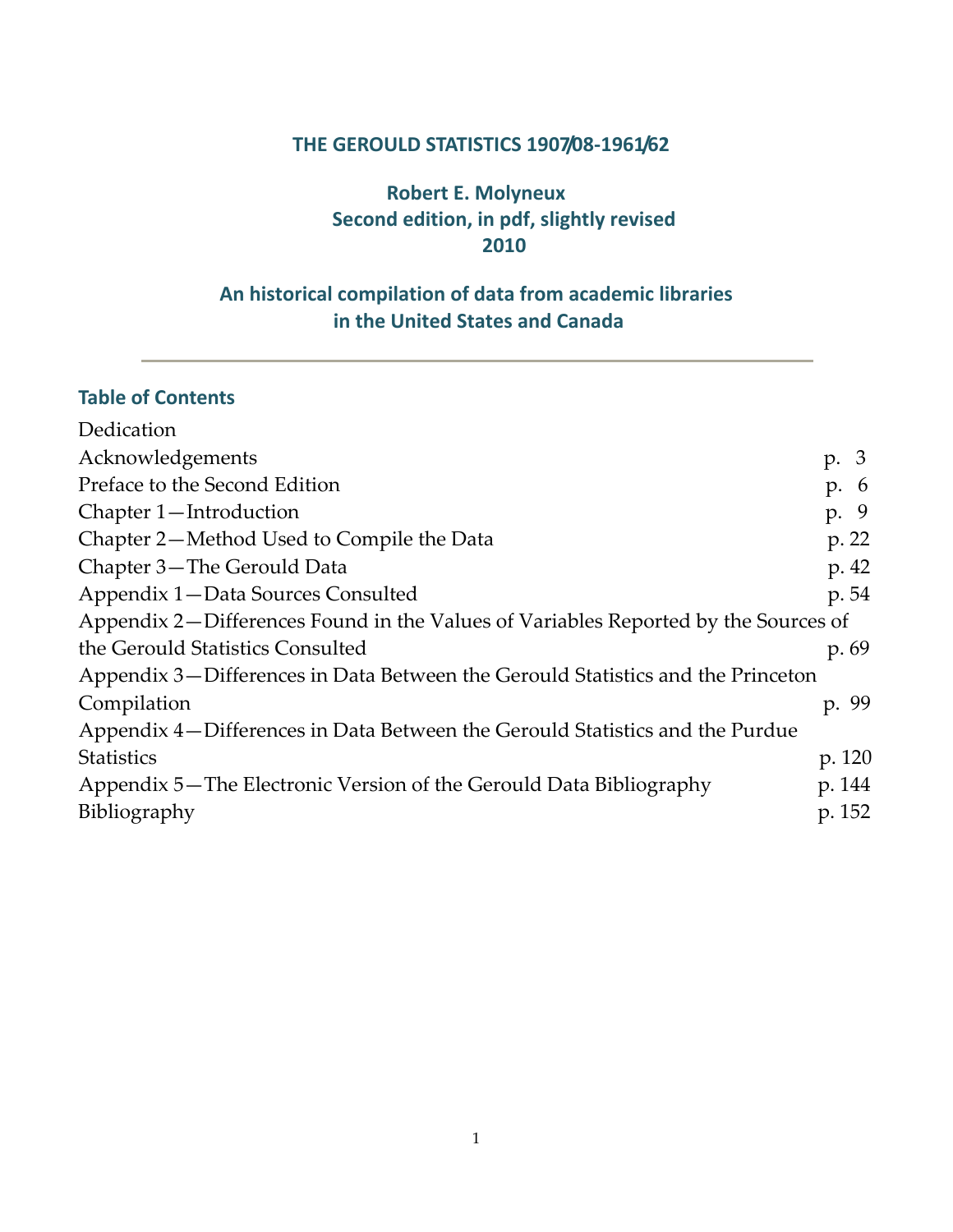**To Kendon Stubbs, with thanks**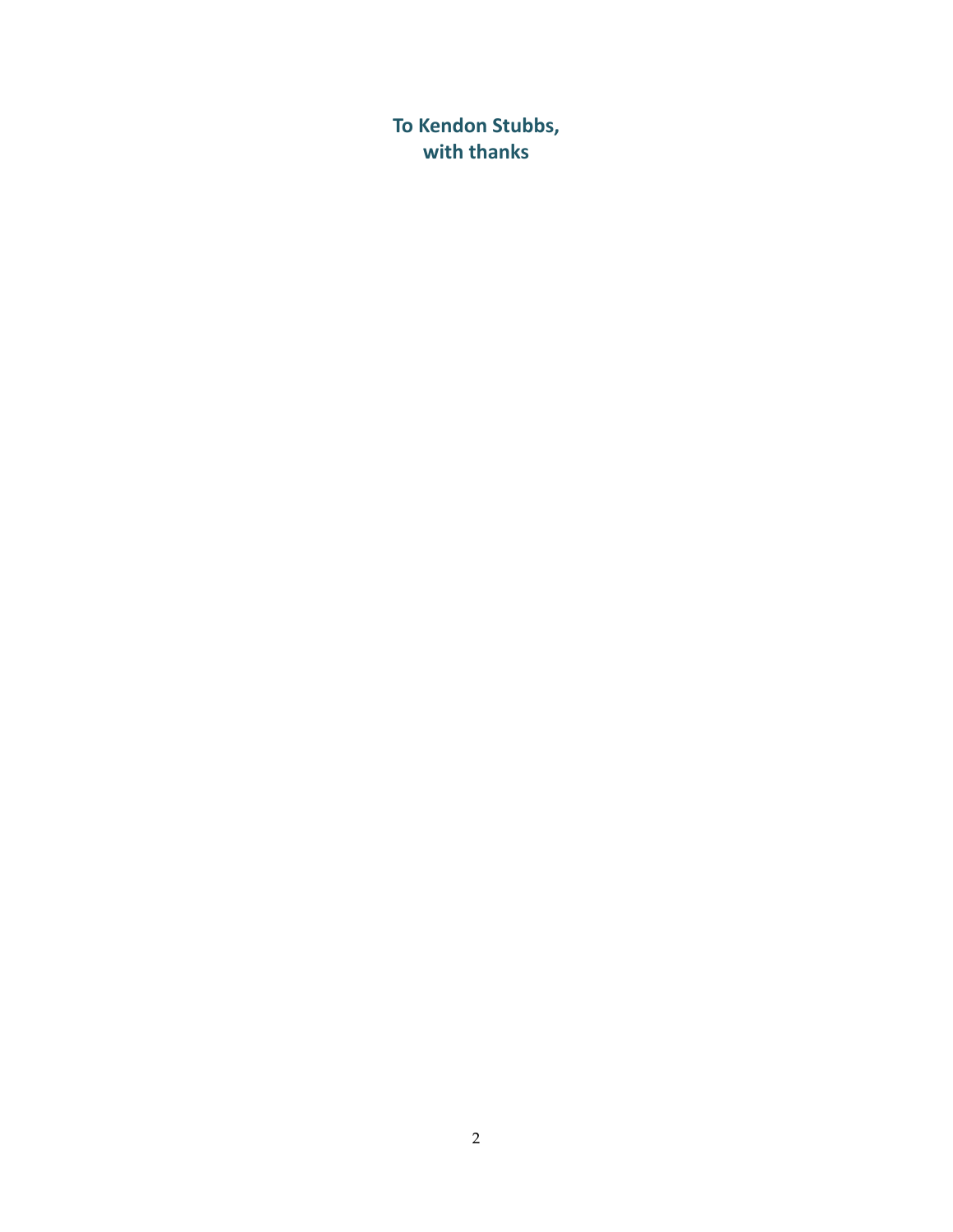### <span id="page-2-0"></span>**ACKNOWLEDGEMENTS For the First Edition 1986**

Many people have helped me during the course of the research on the Gerould data and I wish to thank them here. They should not be held responsible for errors in the text or in the analysis presented here.

Before thanking those who helped me in this study, it is appropriate to note that this monograph—and what we will learn from these data—would have been impossible without the pioneering work of James Thayer Gerould (1872‐1951), who began this series of library data in 1908 and continued to compile it until he retired in 1938. By that time, the series had been established as making a useful contribution to the understanding of academic libraries. Gerouldʹs work is continued today in the annual issues of the *ARL Statistics* and in the *ACRL Statistics*.

 I would particularly like to thank Dr. Robert Broadus and Dr. Martin Dillon, both from the School of Library Science at the University of North Carolina, Dr. Melvin Hinich, Frank Erwin Professor of Government at the University of Texas, and Mr. Kendon Stubbs, Associate University Librarian at the University of Virginia. I would never have been able to contemplate a project of this scope nor to complete it without their support and encouragement. They helped in ways too numerous to list.

Ms. Nicola Daval of the Association of Research Libraries read the manuscript of the first edition and had many helpful suggestions. Ms. Shirley Echelman, Executive Director of ARL, and a good reference librarian, ran down a nagging puzzle in the early history of the ARL data. Dr. Edward G. Holley, former Dean of the School of Library Science at the University of North Carolina, apparently taught me more about historical research than either of us might have suspected and was always ready to listen and to offer good advice. My thanks go to them for their help.

Gathering the data turned out to be substantially more difficult than I had anticipated. Ms. Margaret OʹBryant, Ms. Irene Norvelle, Ms. Peggy Holley, and Mrs. Mary Kessler of the Interlibrary Loan Section at the University of Virginia sent requests for the original Gerould data to every library likely to have a copy. Their good spirits in spite of the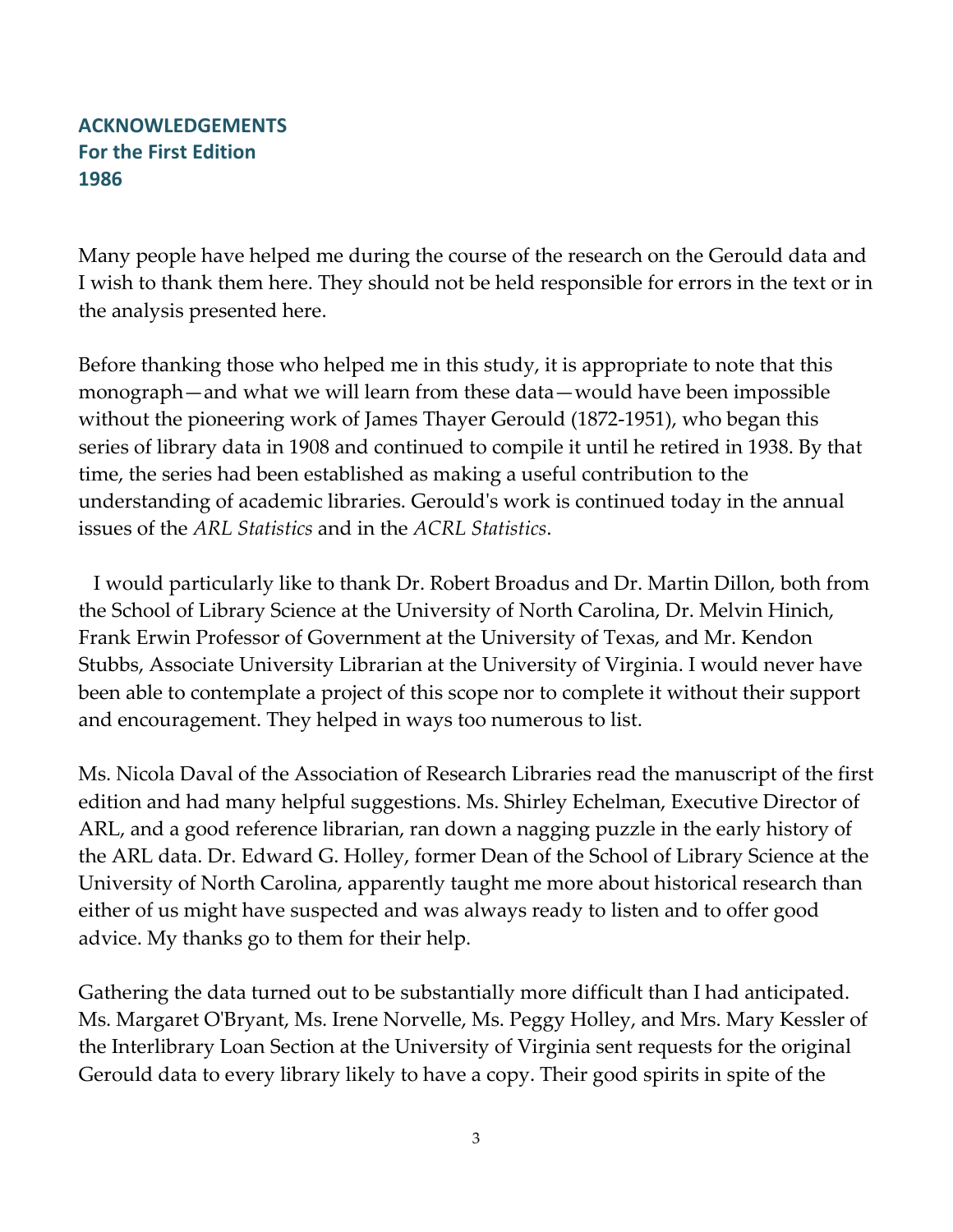meager returns from that effort was appreciated, as was the work of those working in interlibrary loan departments at the libraries receiving requests.

The Illinois collection of the annual issues of the original Gerould data included data from years before the academic year 1919/20. The consensus in the literature had been that 1919/20 was the first year of the series and, because Interlibrary Loan had been exhausted, a new tactic had to be found to locate all the early data. I asked Dr. Haynes McMullen, of the School of Library Science at the University of North Carolina, if he had any idea where to look. He went to his files and pulled out copies of what appears to be all the early years of the data!

Requests for information on Gerould were also sent to archives or manuscripts departments at a number of university libraries. The response I had from my vague inquiries was remarkable because those responding clearly had made my problem their problem and they supplied me with much useful information. I thank the following people for their help: Ms. Nancy Bartlett, Reference Archivist, Bentley Historical Library, University of Michigan; Mr. Maynard Brichford, University Archivist, University of Illinois; Mr. Earle E. Coleman, University Archivist, Seeley G. Mudd Manuscript Library, Princeton University; Penelope Krosch, Archivist, University Archives, University of Minnesota; and Ms. Jean Preston, Curator of Manuscripts, Princeton University Library. I also thank Mr. Michael Plunkett, Associate Curator of Manuscripts, University of Virginia who introduced me to the files of Harry Clemons, former University Librarian at the University of Virginia.

Producing the tables, plots, and the machine readable version of the Gerould data involved using computers a good deal. I had help from Mr. Jeff Bromm and Mr. Bill Niebel both of whom are at the Administrative Computing Center at the University of Virginia; Ms. Patricia Blanton and Ms. Lynne Petterson, of the Institute for Research in the Social Sciences at the University of North Carolina; and Mr. Marvin McCauley of the Computation Center at the University of North Carolina.

Ms. Marie Carter and Ms. Sada Crismond, both of whom work in the General Office of Alderman Library at the University of Virginia, have been of great help during the work on this and other projects.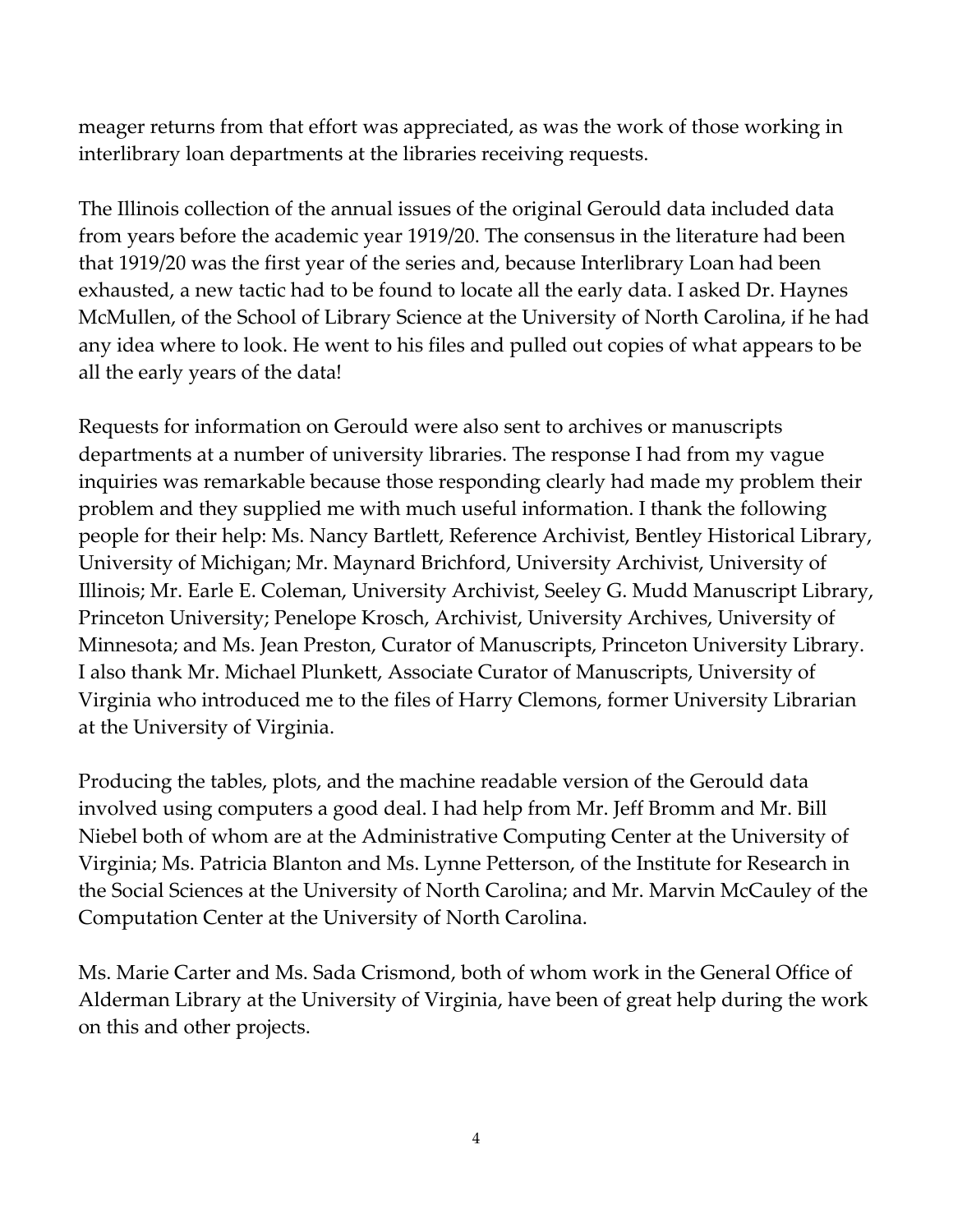I would also like to thank the following organizations for their financial support: the Association of Research Libraries, the Council on Library Resources, the School of Library Science at the University of North Carolina, and the University of Virginia. I could not have finished this work without their help.

#### **For the Second Edition, 1998**

Many thanks to Cara Thomisser, Ace GA, and especially Michael Cook, for yeoman work encoding the files into HTML, and compiling bibliographies of Fremont Rider and James Thayer Gerould. Li Zhang and Russ Singletary also helped by checking links, and clarifying infelicities of expression that crept into the text. Any errors in the text are there in spite of their hard work.

#### **For the Second Edition, revised, in pdf, 2010**

In the 24 years since the first edition, much has changed in the methods for transmitting data. That function, at least, has gotten easier. The main difficulty in this version of the text was the odd error in English—how I regret never having a copy editor for this work.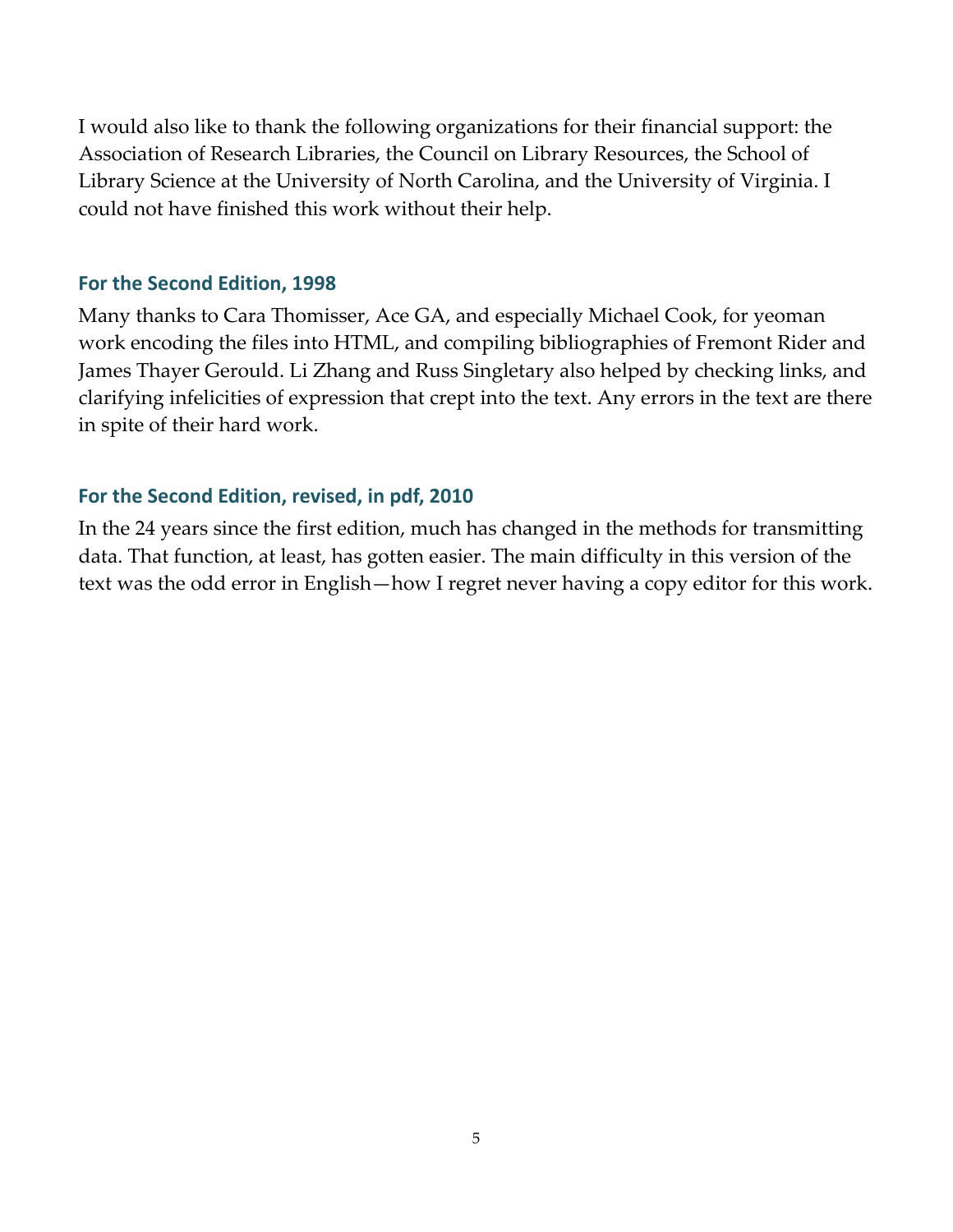## <span id="page-5-0"></span>**The Gerould Statistics 1907/08‐1961/62 Second Edition, revised**

### **2010**

#### **PREFACE**

The first edition to *The Gerould Statistics* was published by The Association of Research Libraries (ARL) in 1986. The ARL data had been compiled and documented in a pioneering work by Kendon Stubbs and David Buxton in 1981 and made available in electronic form by ARL on tape. The first edition of *The Gerould Statistics* presented and documented data that were designed to be compatible with the ARL data as documented in Stubbs and Buxton. Thus, data in *The Gerould Statistics* used the data infrastructure such as variable names, institution numbers*, etc*. in the text and in the electronic version of those data. One change in the structure was necessary: to expand the three digit Stubbs‐Buxton institution numbers to four digits in order to accommodate the institutions added to the series in the Gerould data. This point is discussed in section 1.3.3 in Chapter 1.

Thus, this compilation is built on the work of Kendon Stubbs and David Buxton. Both editions of this work are dedicated to Kendon Stubbs for many reasons but the most important one was not properly discussed in the first edition. It was a dreadful oversight not to include their *Cumulated ARL University Library Statistics...,* in the discussion of methodology followed in this work. At the time, I was working with Kendon on a day‐ to‐day basis and was not as aware as I am now of the importance of that work, the contribution to the library literature it represents, and the importance of that work to the warp and woof of this one. Sometimes oneʹs perspective improves with time and distance. That error is corrected here with a new Section 2.4 in Chapter 2.

This work also allows me to correct an error in the Acknowledgements that was unfortunate. Maynard Britchfordʹs full title was omitted. Of course, virtually everyone who would have consulted that edition would know that he was the University Archivist at the University of Illinois but he helped so much and deserved better. At the time of the first edition, the discussion of how libraries grow was clouded by Fremont Riderʹs exponential growth hypothesis. In 1944 in *The Scholar and the Future of*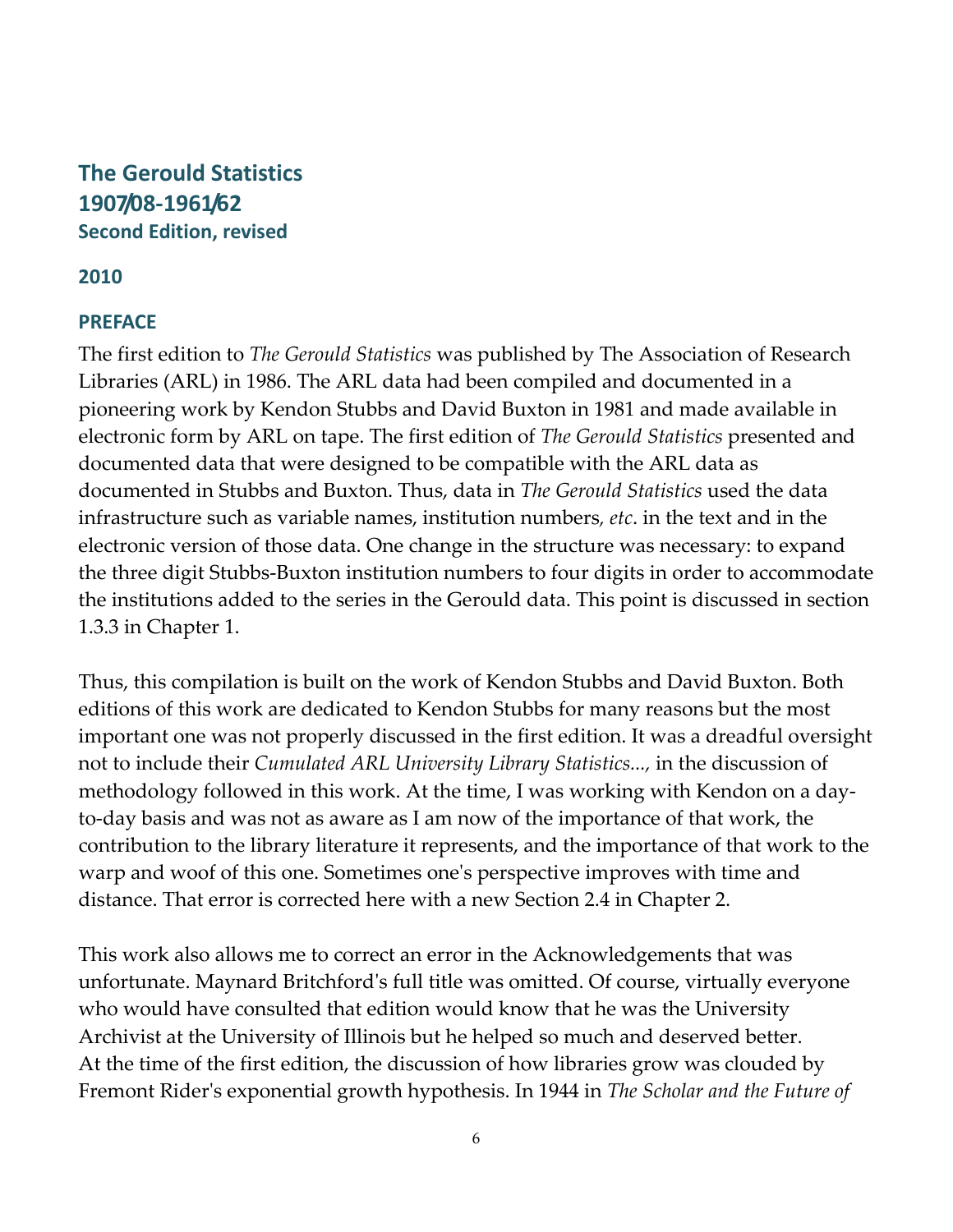*the Research Library*, Rider stated that academic libraries had doubled in size every sixteen years and:

Research library growth has continued, without any significant change of rate, either upward or downward, for over thirty decades, and a rate so uniform over so many years, and so uniform in so many different libraries, that it might almost seem as though some natural law were at work. (Rider, 1944, p. 15‐16)

The impetus to compile these data was to use them to test this hypothesis and the opportunity was taken in the first edition to investigate this question with the long run of data then newly available. Chapter Four of the first edition of *The Gerould Statistics*, then, examined the hypothesis with the new data which allowed studying growth over the largest period of years yet available. That chapter consumed the bulk of the book and concluded that Riderʹs idea that libraries doubled in size as he had predicted was not correct.

The history of Riderʹs hypothesis can be found in [Molyneux](http://fisher.lib.virginia.edu/libsites/gerould/tgsbib.html#m1986a) 1986a. In addition to the first edition of this work, the hypothesis is tested empirically in: Molyneux 1984, Molyneux 1986b, and Molyneux 1994a. A related article tried to deduce how Rider made his calculations reported in *The Scholar* (Molyneux 1994b.) To the extent they can be inferred from the clues in various sources where he discussed his thesis, the article concluded that Rider must have used an invalid method for analyzing his data and, hence, these data did not show evidence of exponential growth in the data he seemed to have analyzed.

Rider's hypothesis does not survive the analysis cited here so the question must now be regarded as of historical interest only and repeating the analysis would be of no value. Thus, this second edition presents documentation of the data and the methods of compilation, without concerning itself with the question of academic library growth.

This monograph is a *variorum* edition of a set of data. That is, in addition to making these data available, discrepancies in the record of published data had to be resolved. The text and appendices discuss different published numbers for individual institutionsʹ variables, attempt to arrive at set of principles to resolve the discrepancies, and then use those principles to produce a collection of correct data. The work turned out to be a bit more complex, alas. In any case, the problem of resolving these discrepancies is similar to that of resolving the varying texts of Shakespeare or Chaucer to try to arrive at the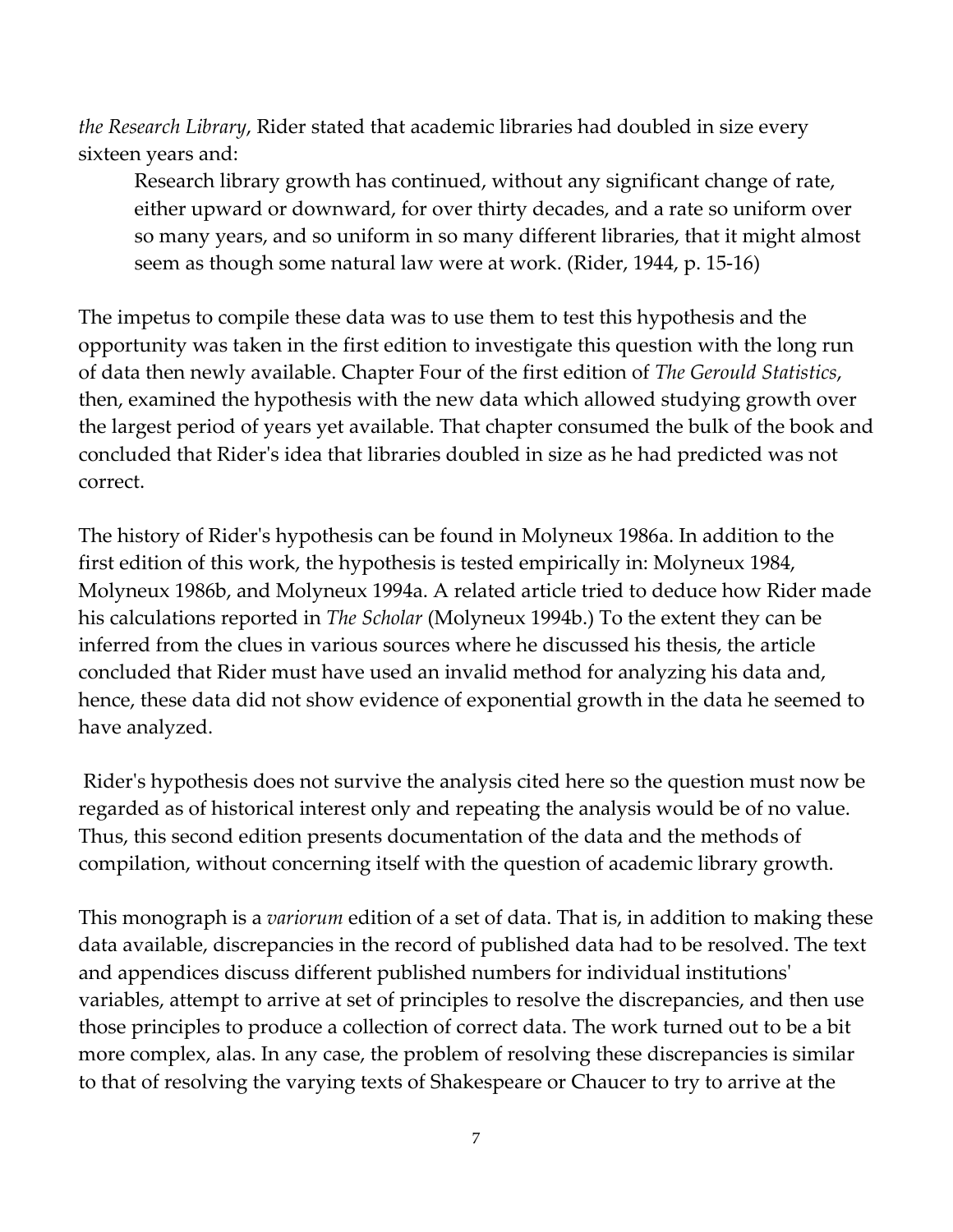correct text of *Henry V* or the *Canterbury Tales* from the many editions of these works. Thus, part of the problem of the compilation was a problem of textural criticism with its own peculiarities.

Since the publication of the first edition, one error<sup>1</sup> that this writer is aware of have been discovered. The second edition and this revision **make no changes in the data** as documented in the first edition.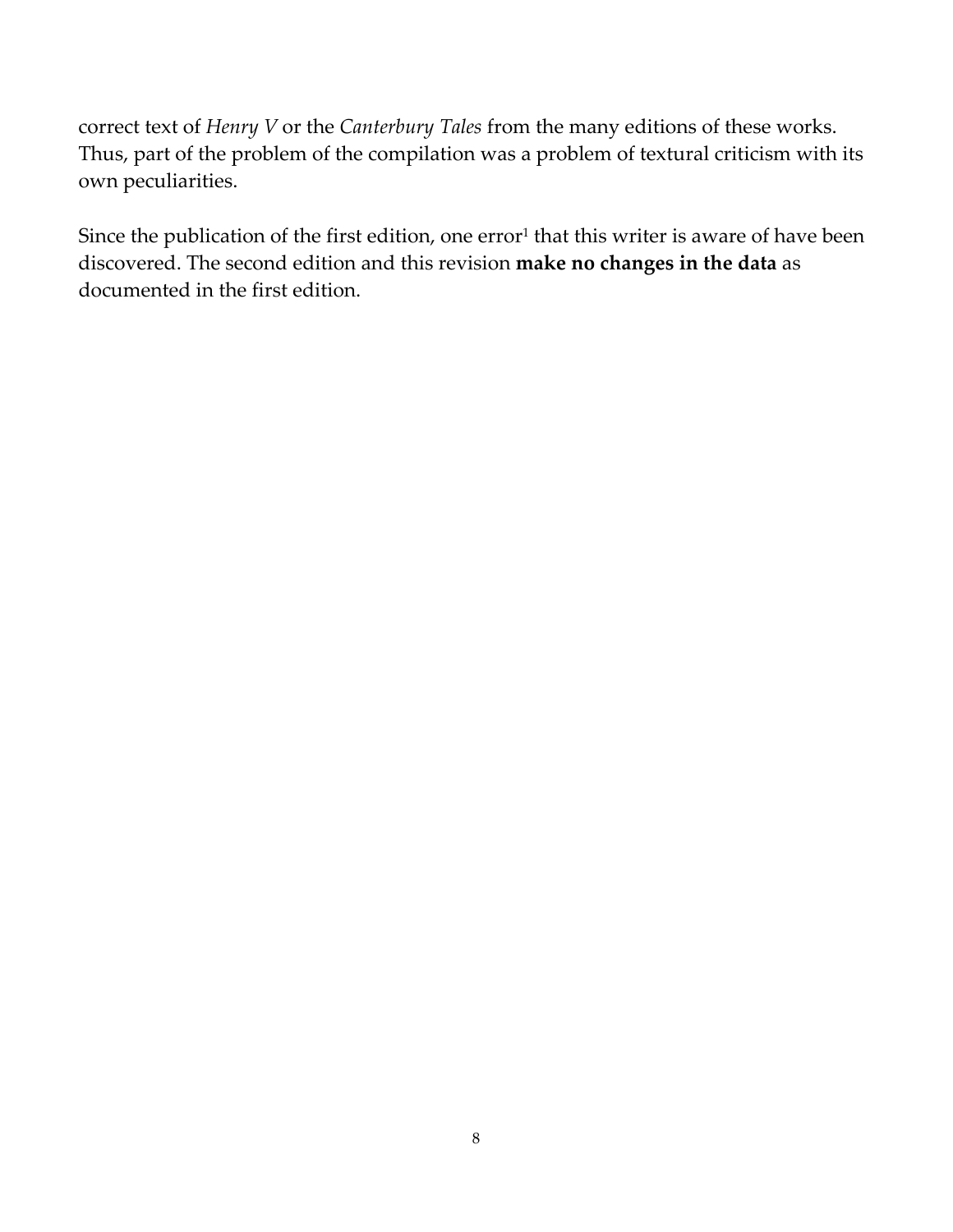<span id="page-8-0"></span>

# **The Gerould Statistics Chapter One:**

## Introduction

The *ARL Statistics* have been published by the Association of Research Libraries<sup>2</sup> since 1961/62 but are built on an earlier series begun in 1908 by James Thayer Gerould when he was Librarian at the University of Minnesota. Gerould continued to publish the statistics when he moved to Princeton in 1920 and, after he retired in 1938, they were issued by staff members at Princeton. These data were occasionally referred to as the "Princeton" statistics because of their connection with that university.

The purpose of this edition of this monograph is to make these data available *via* the Internet and to serve as a guide to the data.

Librarians have continued to collect and use statistics in spite of objections to the numbers available. Many issues of the annual Gerould data exist which are annotated with handwritten notes made by people calculating such things as average values of variables or ranks of the libraries according to variables reported for a given year. Another demonstration of the popularity of these data is the number of copies of individual issues of these data apparently not made by Gerould—for instance by reordering the data by Volumes Held. Making a copy of these data from the sheet sent by Gerould would have been difficult because the data would have been retyped, not photocopied or sorted in a spreadsheet and printed as we would do today. The fact that the process of making a copy is complicated implies that the benefits of having any rearranged data were correspondingly great because they outweighed the costs of making it.

There are two important implications to having data which go back to the beginning of the  $20<sup>th</sup>$  century. Analyzing the behavior of data as a time series mitigates many problems with library data. In addition, time series analysis makes it possible to observe trends in library variables, and to relate trends and changes in them to events external to the library. If we can understand the relationship of the behavior of library variables and events in the economy, for instance, we will have taken a step toward predicting the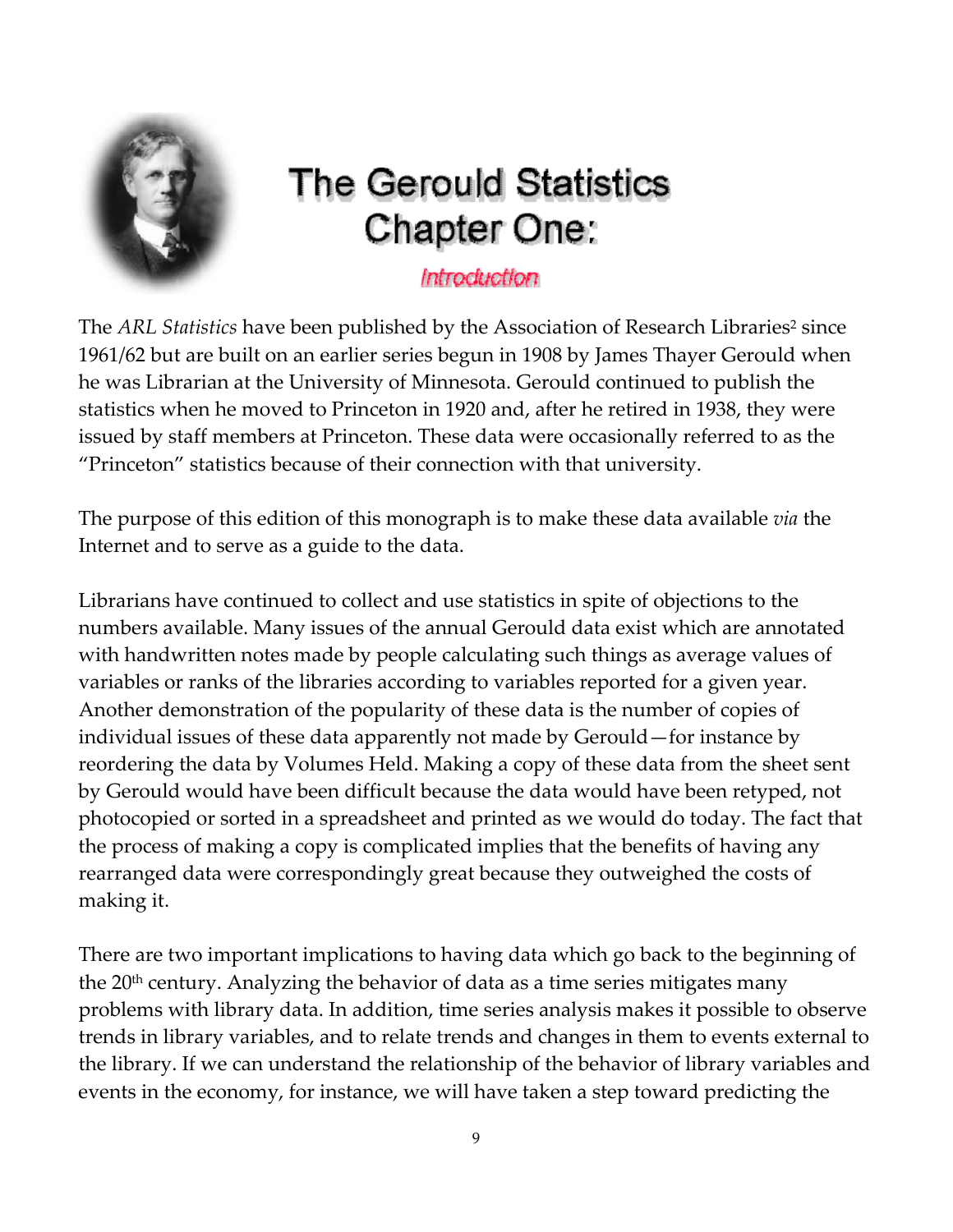behavior of library variables, and the libraries they measure. What problems exist with library statistics?

### **1.1 Criticisms of Library Data**

Librarians have been collecting and reporting statistics as far back in time as the libraries in Alexandria and Pergamon. However, while the statistics have been collected, librarians have also been embarrassed by problems with them. Two kinds of problems that arise with library data will be considered by looking at an early article on library statistics and at a letter written to an academic library director.

#### **1.1.1 Adriano Balbi's Prescient** *Statistical Essay*

The 1876 *Public Libraries in the United States of America* included a chapter on "Library Reports and Statistics" (Chapter XXXVII, pp. 745‐836). Part of this chapter (pp. 746‐761) was a study by "the eminent statistician M. Balbi" who had attempted to discover how many volumes were held by Europeʹs major libraries by comparing published reports. (Subsequent to the publication of the first edition of *The Gerould Statistics* a full translation of Adriano Balbiʹs 1835 *A Statistical Essay of the Libraries of Vienna and the World* was published. It is a book well worth reading. Quotes here are from *Public Libraries*...)

The tables included in the article show considerable variation in the estimates of numbers of volumes held at these libraries. Balbi was, as he wrote, "disheartened by this surprising disparity of opinion." (p. 756) Balbi speculated about why this disparity existed and had several theories to explain it, among them:

National writers sometimes repeat, without any criticism whatever, the extravagant verbal or written estimates of an unscrupulous librarian, who thinks he adds to the fame of the collection intrusted (*sic*) to his charge by exaggerating the number of volumes it contains. (p.756)

In addition, Balbi observed that the numbers of volumes held by a library do not measure its quality (pp. 745‐746), that different libraries count volumes in different ways (p. 757), and that volume counts are not useful in comparing different libraries (pp. 745‐ 746). Balbiʹs observations have been echoed in numerous articles since then. It is debatable whether criticisms of library statistics have advanced beyond Balbi in the 160 years since the publication of his *Statistical Essay*.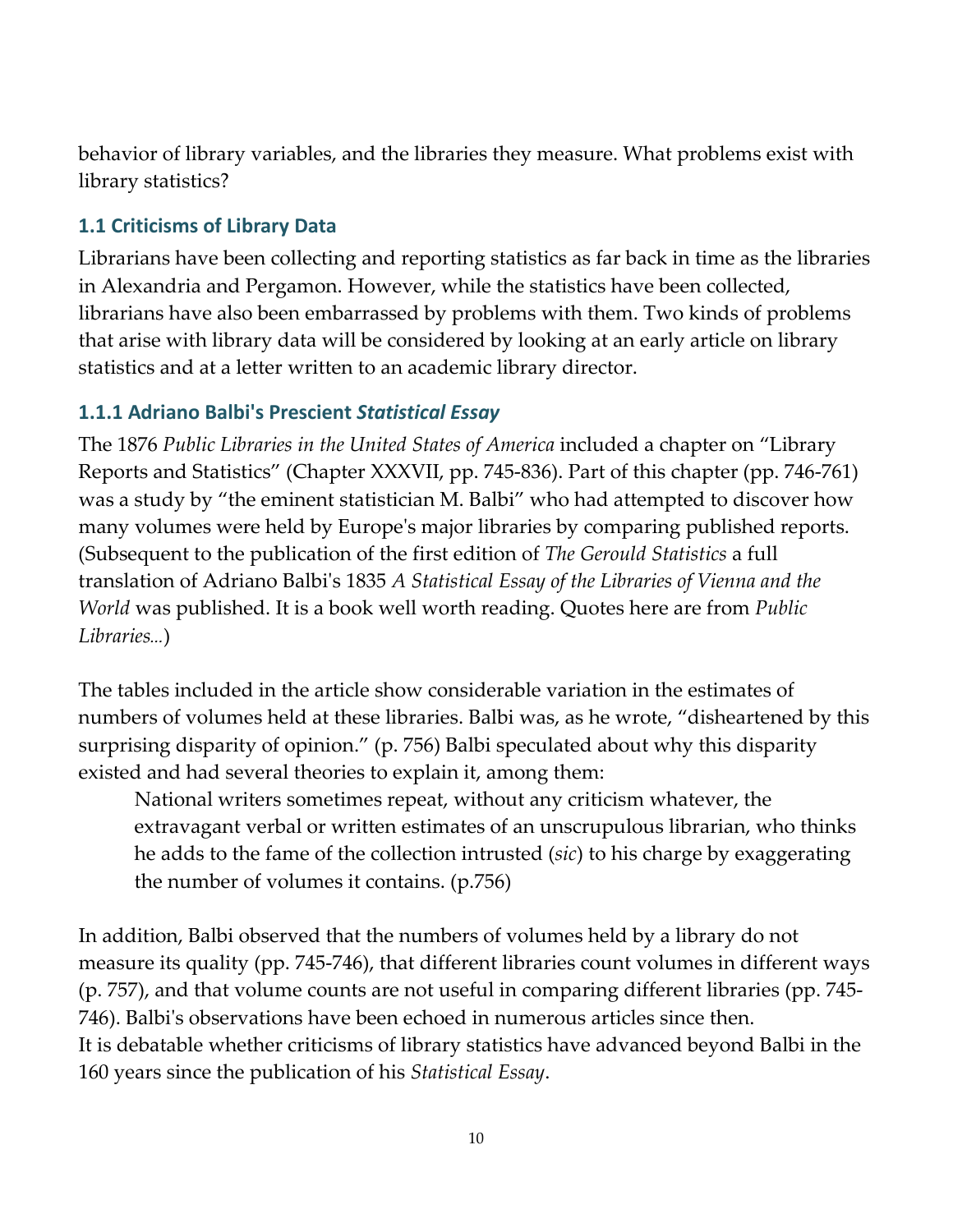#### **1.1.2 Uncomfortable Epistle**

Another kind of problem that occurs with library statistics is the awkward question arising from a lack of understanding of what is being measured. Consider the letter from Edmund James, President of the University of Illinois to Phineas Windsor, University Librarian. On December 15, 1914, Windsor sent James the latest Gerould statistics. The next day, James wrote back, in part:

I have received the statement of statistics, etc., prepared by Mr. Gerould relating to university libraries. I note that while Illinois only added 29,000 volumes during the year 1913‐14 and Yale added 37,000, we spent for the 29,000, \$86,000 while Yale spent only \$34,000. What accounts for this discrepancy? Is Yale getting better bargains, or are we buying more expensive books, or what?

James also makes similar remarks about salaries: those at Illinois seem higher than at comparable institutions. He concludes his letter by saying:

I should like to have you analyze these things and bring them into harmony with the proposed budget of next year and explain the same. Why does it cost us so much more than these other institutions? (James, 1914)

Windsor was probably disconcerted when he received Jamesʹs letter—as would a library director who received such a letter today. Yet, Jamesʹs calculation is not legitimate for three reasons, at least. First, volumes added are not volumes purchased, so amounts spent on materials may or may not reflect volumes actually added to the collection because of the influence of other factors such as gifts, discards, and cataloging backlogs. Second, a volume at Illinois may not be the same as a volume at Yale—they may be counted in different ways that make comparing them in any one year impossible. Third, volumes added fluctuate from year to year and perhaps Yaleʹs figure was unusually high and Illinois's unusually low in this particular year.

#### **1.2 Looking at Data Collected Systematically Over Time**

In spite of these problems, we can draw useful information out of these data. One approach is to study library variables over a number of years and observe changes. The time series approach has the advantage of mitigating a few of the bad effects of different ways of counting a variable and allowing more appropriate kinds of comparisons. For example, we have to be careful in making comparisons between two libraries because of questions about definitions of terms. If two libraries count volumes differently, it is not clear what we gain by observing that one library reportedly added 70,000 and another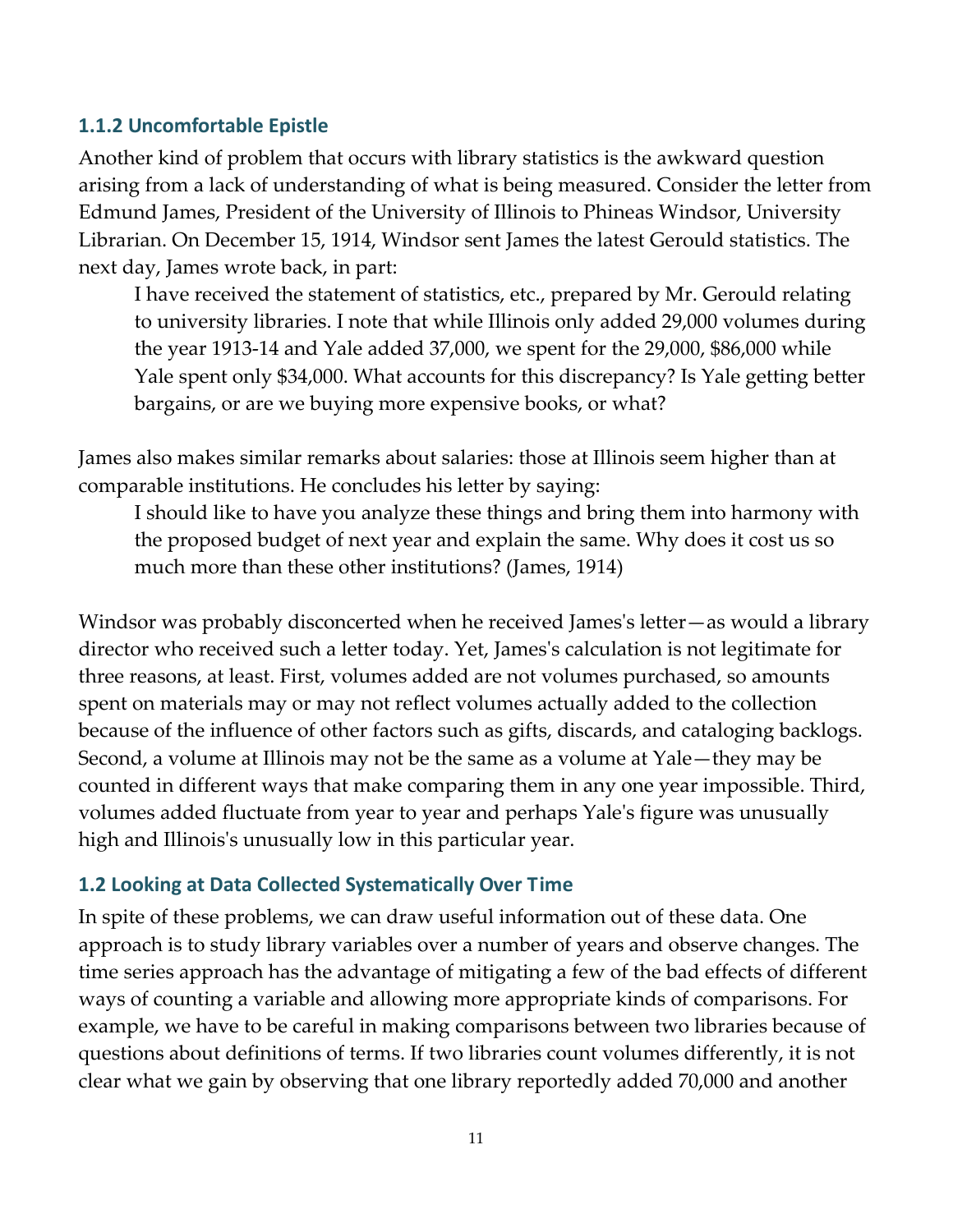71,000 in a given year. However, if we observe these two libraries over 20 years and note that one had trebled the size of the collection and the other doubled its size, the fact that each counted volumes in different ways would not deter us from making reasonable observations about the relative growth of the two. Observing variables over time also mitigates the effects of year‐to‐year fluctuations. In the example in Jamesʹs letter, if we had the perspective of ten years worth of data instead of one, we would have a better basis to make comparisons.

One advantage which we have over Balbi is our statistics. While the ARL statistics are collected in a systematic fashion, with error checking, and published annually, the statistics which Balbi compiled were not collected systematically nor regularly. Balbi summarized the compilations of others. In fact, they were collected from widely different sources, over different years, and compiled using different methods. The inherent value of collecting data in a systematic fashion over a number of years by one source is dealt with elsewhere (Molyneux, 1984, pp. 48‐53) but can be summarized here. Compilers of these data make an attempt to obtain uniform and continuous data and while comparability between the data elements is not assured, it is more likely. Also, when new data items are added to the *ARL Statistics*, they tend to fluctuate in the first few years before the fluctuations are damped. This experience seems to indicate that there is more than editorial control from the compiler of the data but also that adjustments are being made by the reporting libraries. Perhaps the libraries collecting data do a better job as they grow more experienced about how to count a given variable. It is also clear that librarians compiling the data discuss the reported in the *ARL Statistics* and other compilations. This author was present at a meeting where one director spoke forcefully to another about new data he thought had been misreported by his colleagueʹs library and which made his library look bad. Next year, both had adjusted their figures. A collection of data published one time has neither the attempt at uniformity nor the advantage gained by the experience of counting and reporting a variable for a few years. In addition to overcoming certain kinds of problems which arise with these data, observing data over time has the advantage of creating a more dynamic picture of libraries. Observing library variables over time can lead to understanding how the libraries measured behave in relationship to changes in their environments. If we understand the nature of this relationship, we will understand more about the libraries and be able to predict future behavior. Clearly, the better the understanding we have of how libraries respond to factors in their environments such as periods of recession or inflation, the better our predictions and the more years of data we have to examine—as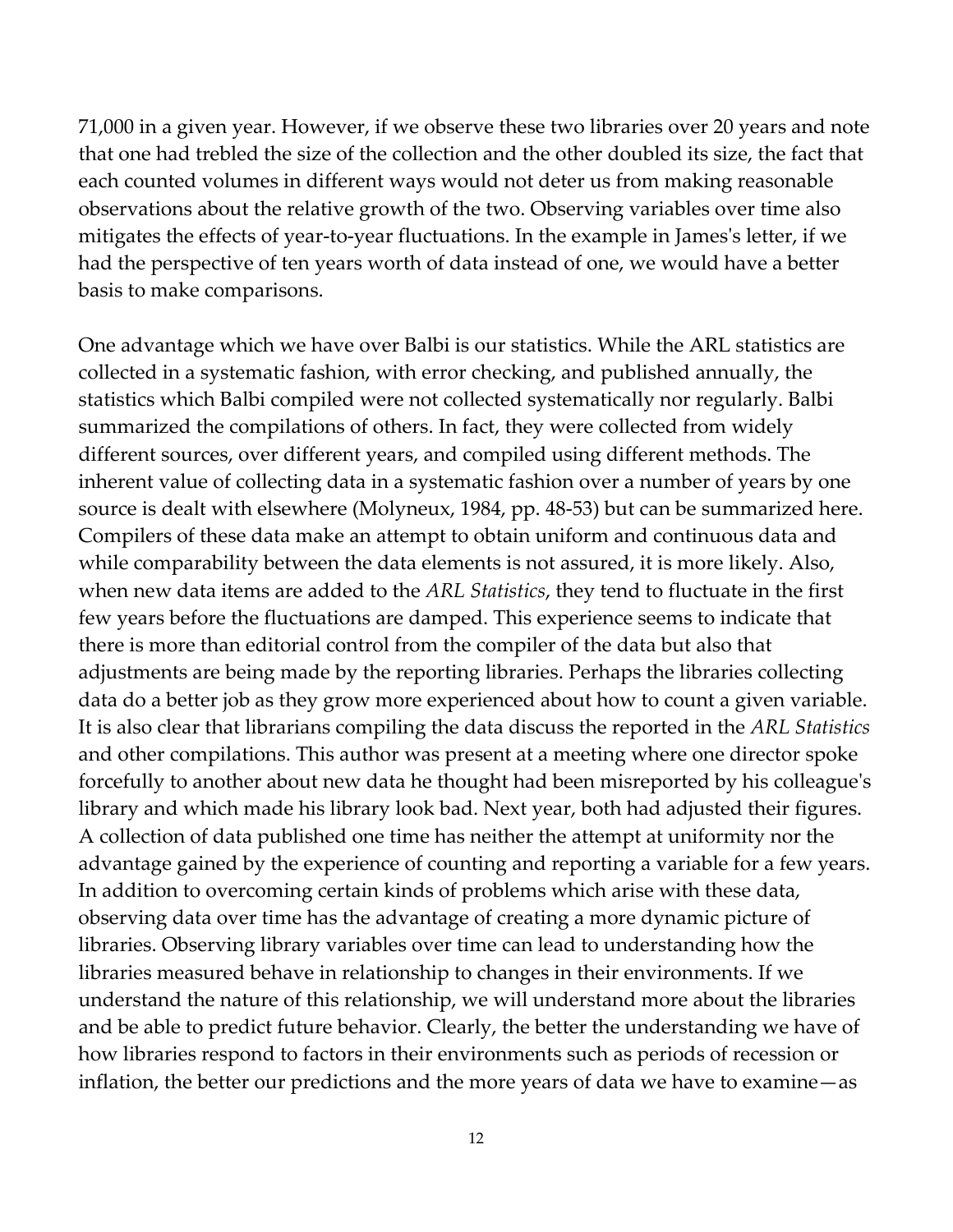long as these data are compatible—the better that understanding is likely to be. The ARL data began in 1961/62 and using these data from then through today allows us to study a considerable period. Given that the Gerould data go back further, are a predecessor to the ARL data, and deal with so many of the same libraries, these data should be of considerable value in understanding and predicting the behavior of large academic libraries. Obviously, the question of compatibility of the two series is important. We will turn now to a look at this series so we can understand the general structure of the Gerould data.

#### **1.3 An Overview of the Gerould Data, 1907/08—1961/62**

The remarks which follow provide a sketch of the structure of the data based on sources collected in the process of compiling them. In this section, there is a discussion of the years these data were issued, the variables reported, the institutions reported, and the relationship of the Gerould data to the ARL data.

#### **1.3.1 Years the Gerould Data Were Issued**

Issues of the data were found for 1907/08, 1909/10, 1911/12 through 1942/43, and 1944/45 through 1961/62. The data were issued on single sheets of paper produced by two major means discussed below. Occasional fugitive *errata* appear on postcards. Note: the last year of the Gerould data overlaps the first year of the ARL data, as discussed below. It appears that the original intention was to issue the data every two years, or so it might be deduced from a 1913 letter from Gerould soliciting information for the next compilation. This letter says, in part:

"I have been requested by a number of libraries to compile and publish annually rather than biennially the statistics of university and college libraries." (Gerould, 1913)

The statistics solicited in this letter would have been for 1912/13 so it seems reasonable to conclude that previous issues of the statistics were biennial and that there would have been no data for 1908/09 and 1910/11. In addition, there were probably no statistics for 1905/06. Gerould gave a talk at the 1906 ALA meeting at Narragansett Pier entitled "*A Plan for the Compilation of Comparative University and College Library Statistics*." The printed version of this talk appeared in the November, 1906 *Library Journal*<sup>3</sup> and is transcribed for this publication beginning on page 159. In this version, it is reported that a committee was appointed to consider Gerouldʹs recommendations about collecting statistics. (Gerould, 1906 p. 763) There is no record in *Library Journal* or any other source consulted that the committee ever reported.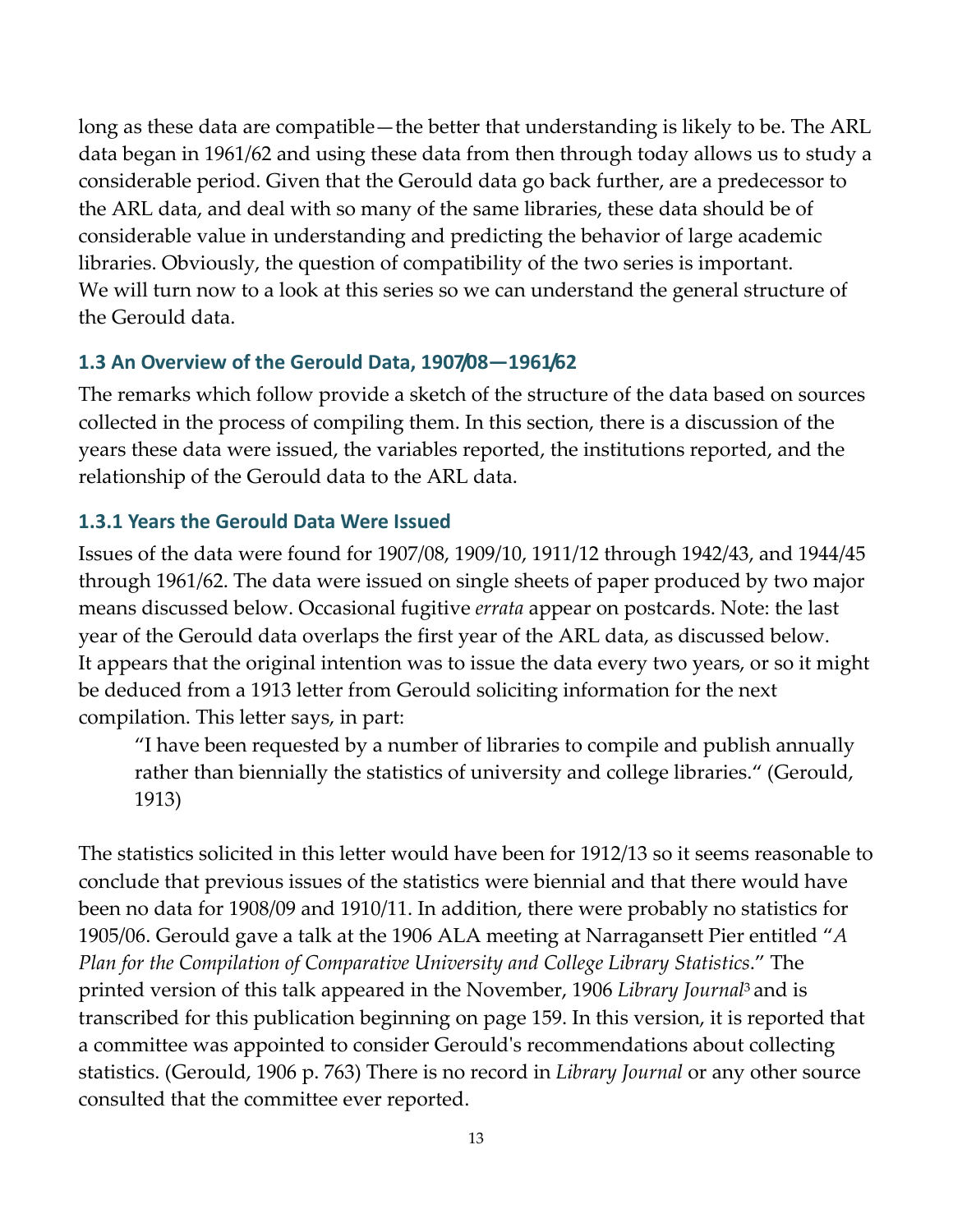It seems likely that there was no issue of the data for 1905/06, given that the 1905/06 data would have been collected in the fall of 1906, and that Gerould probably would have allowed time for the committee to report before undertaking the compilation of the data himself.

After 1911/12, the data were issued through 1942/43. 1943/44 was apparently never issued. A letter from the secretary of Julian Boyd, Librarian at Princeton, to Harry Clemons, Librarian at the University of Virginia blames "the war and the shortage of paper" for there being no issue for this year. (Boyd, 1945) These data did finally appear in the *1947 College and University Library Statistics, 1919/20 to 1943/44* which was a compilation of data from the first 25 years they were issued at Princeton. (Princeton, 1947) The data from 1943/44 which appear in this edition of the Gerould data come from the 1947 compilation. This compilation will be referred to a great deal and in order to avoid confusing it with the annual sheets of data, it will be called the "*Princeton Compilation"* while the annual issues will be referred to as the "Gerould statistics" through their end and the beginning of the *ARL Statistics* in 1961/62—even those issued after Gerould retired in 1938.

#### **1.3.2 Variables Reported in the Gerould Data**

The first issue of the Gerould data reports volumes held, volumes added, the dollar expenditures for materials and for salaries, and the number of staff members. The next issue, 1909/10, adds "appropriations," which is the amount available for materials expenditures in the current fiscal year. The amount paid in wages was added in 1949/50. Appropriations were dropped in 1953/54, the same year that "total expenditures" were added. Total expenditures were defined as the sum of materials expenditures and the expenditures for salaries and wages.

It is argued in section 1.3.4 that the Gerould series is the foundation upon which the Association of Research Libraries built its statistical series. If we consider these series together, we can see a pattern of change in what has been collected. The Gerould data report expenditures for materials and binding while the *ARL Statistics* disaggregate binding expenditures from materials expenditures and report each separately. The volumes added figure reported by Gerould is a gross figure which does not take into account discards while ARL now reports "volumes added, net" and "volumes added, gross." ARL also added "other operating expenditures," which have grown so dramatically subsequently (Stubbs, 1985). In addition to the process of disaggregating data into its constituent elements, items have been dropped (for example, Gerould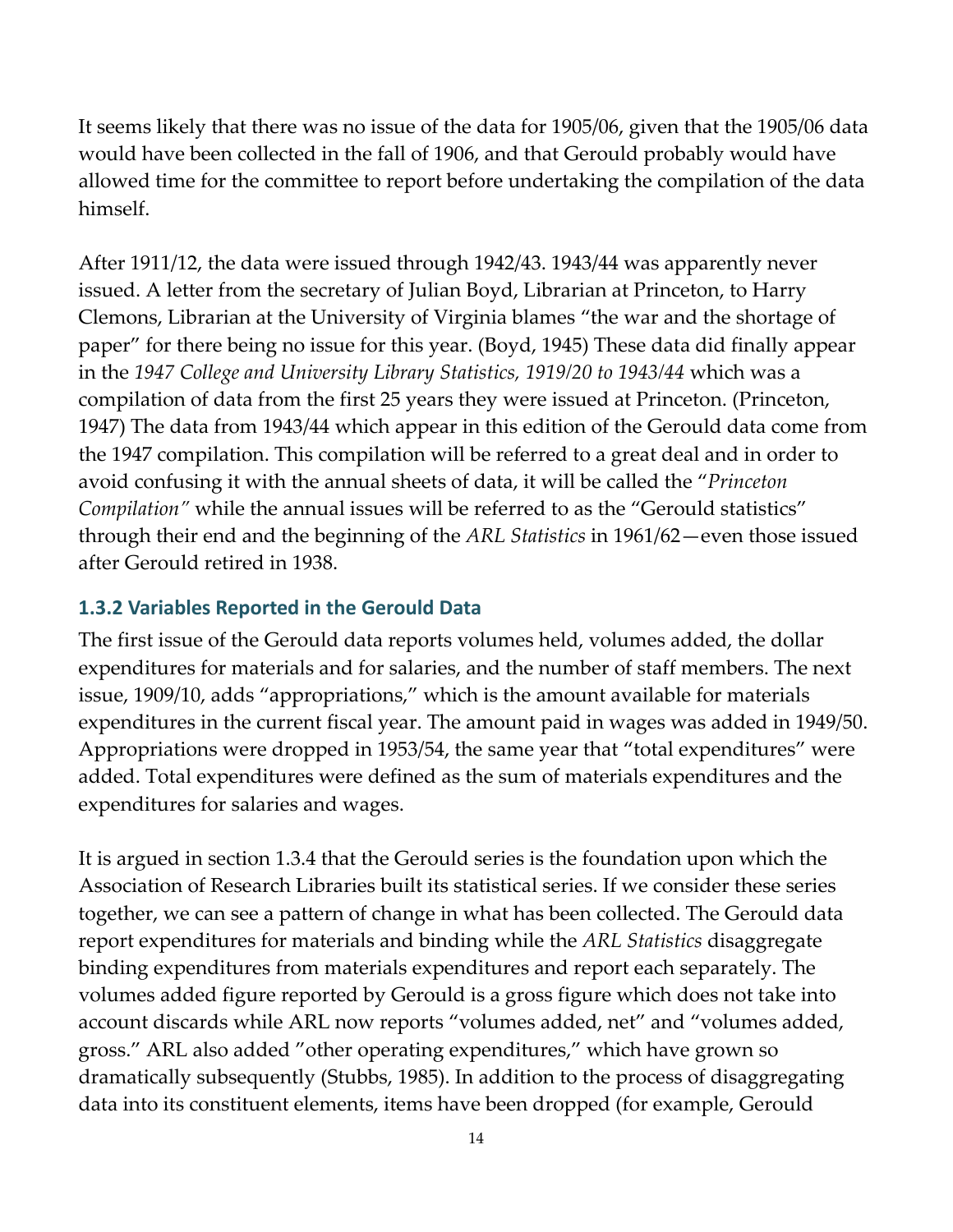reports current appropriations for materials) and others added (for example, interlibrary loan figures). Over the years these statistical series have adapted and changed as requirements for data have changed. This process continues today as ARL considers collection of different data items which may be of use to its member libraries.

### **1.3.3 Libraries Included in the Gerould Data**

The institutions which have data reported in any year of the Gerould statistics are given in Table 1, beginning on page 19 with the range of years each reported. There are 60 institutions in this list. A number of these institutions, like Berkeley, report data for every year and two, McGill and Toronto, report data for only two years. There are eleven libraries which are not currently members of ARL in this list (Bryn Mawr, Joint University Libraries, Mt. Holyoke, North Dakota, Oberlin, St. Louis, Smith, South Dakota, Vassar, Wellesley, and Weslyan). St. Louis was a member of ARL and reported data from 1963 through 1973. The Joint University Libraries have disbanded although one of its parts, Vanderbilt, is an ARL member. Western Reserve merged with Case Institute to form Case‐Western Reserve, another ARL member.

There are eight institutions which did not report data for all years in the range of years given. Appendix 5 includes a list of all such missing years because blank lines are inserted in the data for these years.

The institution numbers in the left hand column of Table 1 are necessary in using the machine readable data. For most uses of electronic data, the institution number is easier to use than the institution name. With the forms of the names of the institutions used here, the alphabetical arrangement used in Table 1 results in the same order as that for these institution numbers. Occasionally, however, when space is a consideration, abbreviations are used (for example, "UCLA" for "California, Los Angeles") but the order used here is used throughout the tables and electronic data.

The institution numbers used here are based upon those used in the ARL data to facilitate splicing the Gerould and ARL series together. Three‐digit institution numbers were a signal contribution developed by Stubbs and Buxton for the ARL data and are listed in the *Cumulated fARL University Library Statistics, 1962‐63 through 1978‐79*, which served as the guide to the ARL data in electronic form, among other things. (Stubbs and Buxton, 1981)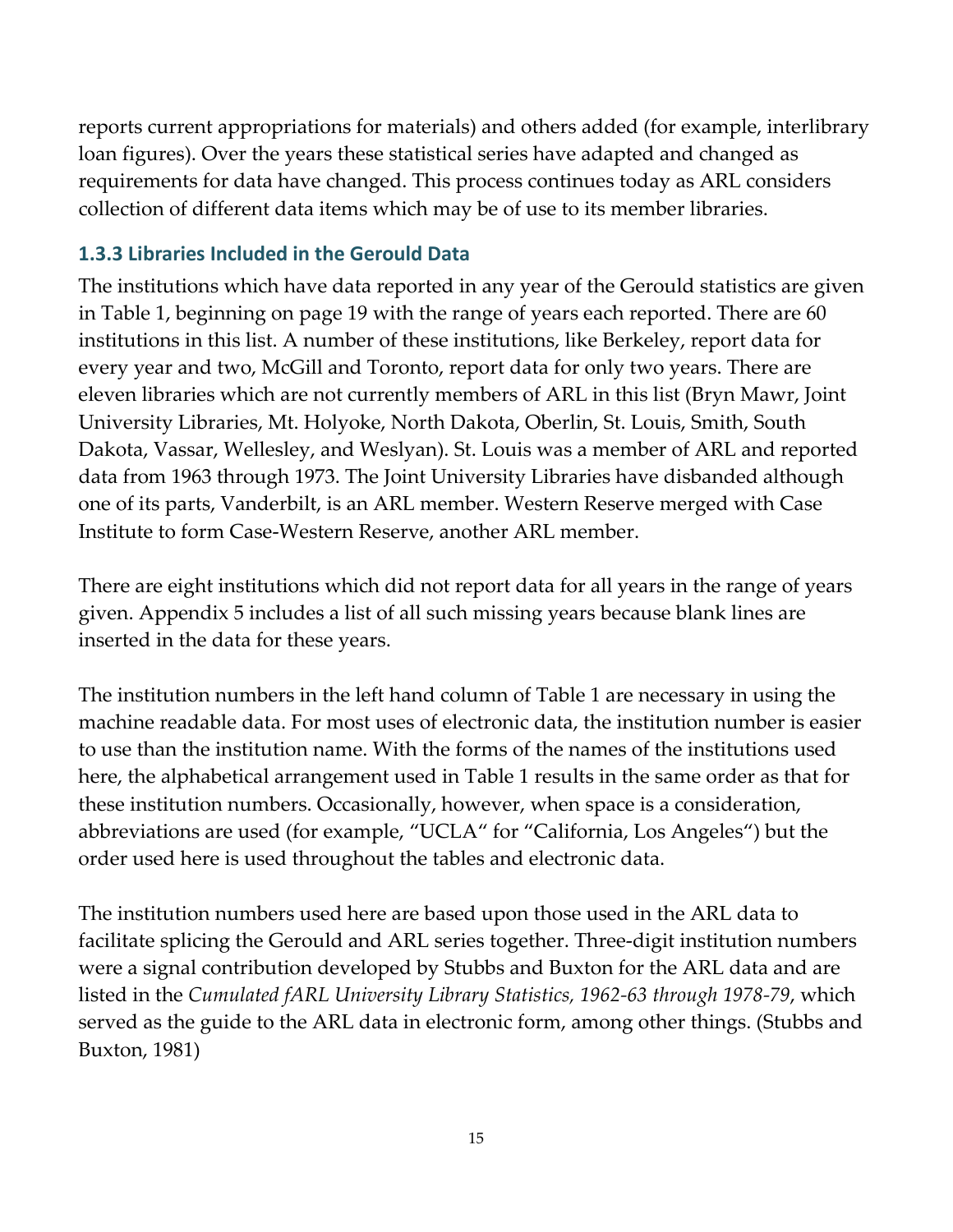Subsequent years of this series added new institution numbers as new institutions joined ARL. By the time of the initial compilation of the Gerould data in 1986, the three‐digit numbers had to be expanded to accommodate the added Gerould institutions. In order to give the non‐ARL libraries numbers, it was necessary to expand the Stubbs‐Buxton numbering system, which was done by multiplying the ARL numbers by 10. All subsequent compilations have followed this custom.

There is one slight exception to this general rule that occurs with the institution numbers of St. Louis (which does not report data after 1973/74) and Saskatchewan (which first reports data in 1979/80). These institutions were inadvertently given the same number (735) for tapes produced from 1981 through 1985, when Saskatchewanʹs number was changed to 737. There may be copies of these data with this problem uncorrected. Today, of course, St. Louis has the institution number of 7350 in the Gerould data while Saskatchewan's number in the ARL data is 7370.

In addition to the ARL data, compilations of data from the Association of College and Research Libraries (ACRL), a division of the American Library Association, used the same infrastructure with the Stubbs‐Buxton institution numbers, with the addition of the fourth digit. This latter ACRL series (there was an earlier one that ended in the 1960s) was based on the ARL series, using the same forms and definitions. The result is that even though the data are compiled by different agencies, a great deal of effort went into making them compatible so that the series of the data could be analyzed together. The related publications from ACRL are Molyneux, 1989 and the compilation of data from the libraries at Historically Black Colleges and Universities (Molyneux, 1991.)

In 1990, Stubbs and Molyneux compiled *Research Library Statistics, 1907/08 Through 1987/88, A Guide to the Machine‐Readable Version of the Gerould and ARL Statistics*, to the Gerould/ARL data that included the Gerould libraries which were members of ARL at the time of the compilation. This publication does not discuss details of the compilation of the Gerould data dealt with here.

Appendix 5 lists more recent sources of documentation to these data.

## **1.3.4 Relationship of the Gerould and ARL Data Series**

There are two pieces of evidence which lead to the conclusion that the Gerould data precede the ARL data.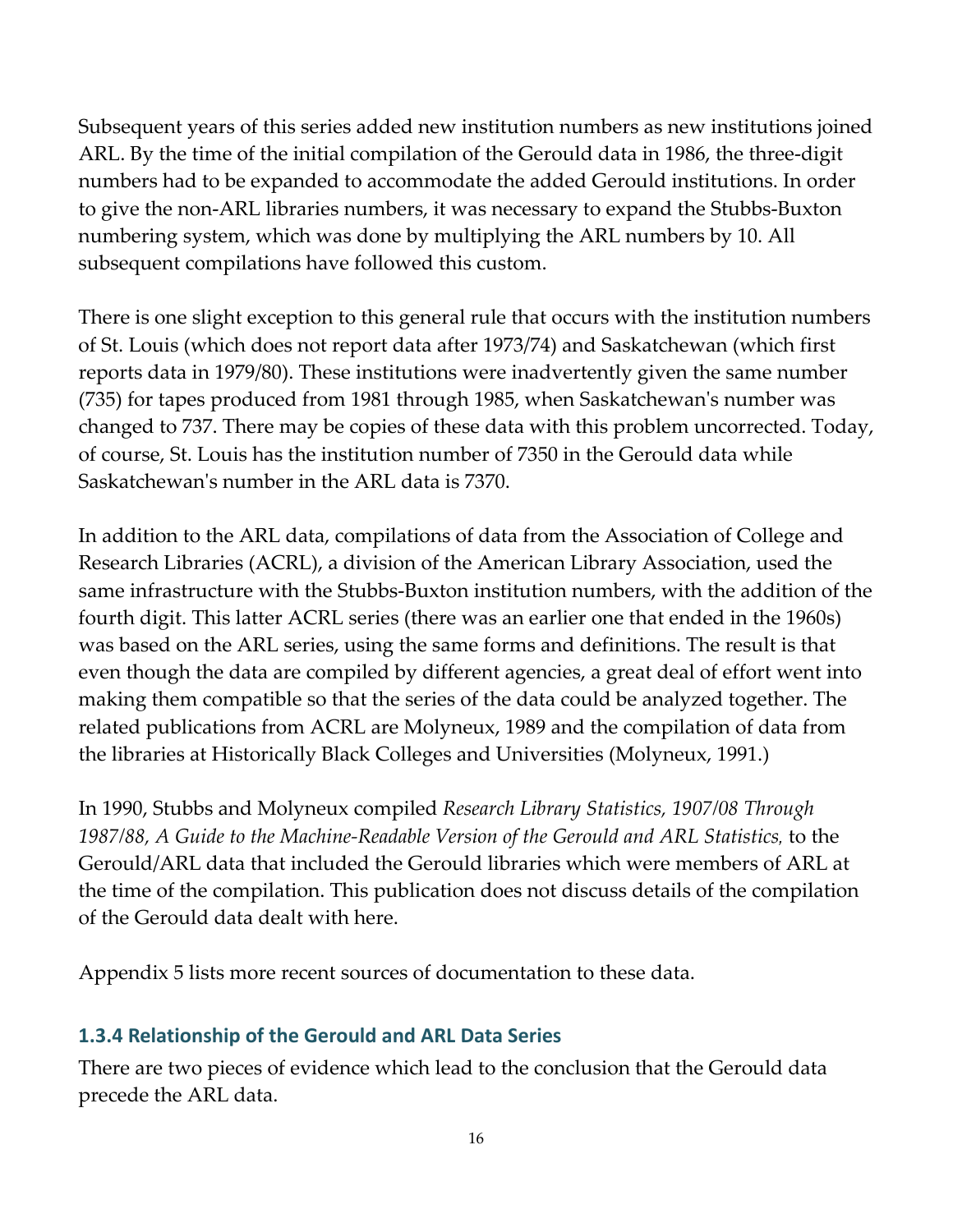In 1961/62, the two sets of data report the same variables for the same libraries with no discrepancies between the two sets of numbers. This fact indicates that the two series used common definitions and means of collecting data.

The minutes of the sixth meeting of the ARL Board of Directors record that "It was agreed that the Secretariat should assume responsibility for publishing ARL statistics in lieu of the 'Princeton Statistics'." (ARL Minutes, January 28, 1963, item 8) How this decision was arrived at is not clear but there are two facts which probably contributed to the decision. After Gerouldʹs retirement in 1938, the person at Princeton who seems to have had the most to do with the compilation was Lawrence Heyl who retired in 1962. If the series had been continued at Princeton, someone else would have had to do the work. The Librarian at Princeton at the time was William Dix who would have made the decision about who was to do the statistics after Heylʹs retirement. Dix was also Chairman of ARL. It seems reasonable to speculate that there is a connection between these facts.

A good case can be made that these two series are related but this fact does not mean that splicing the two series of data will yield useful results. The question of the comparability of the two will be dealt with in passing below.

#### **1.4 Organization of This Study**

There are three chapters, five appendices, and a bibliography. Chapter 1 includes these introductory matters.

Chapter 2 discusses the methodology used in compiling these data. The Princeton Compilation and the data compiled for the Purdue studies (Dunn, 1965) are discussed in order to show flaws in the approach of both that were taken into account here. The study of (Stubbs and Buxton, 1981) is the one to which this compilation owes the greatest debt and the methodology developed here followed from that work as well as incorporating the infrastructure developed there.

Appendices 1 through 4 are a part of the methodological discussion. Appendix 1 lists the different issues of the Gerould data consulted for this edition and Appendix 2 lists variant values found between these different issues. Appendix 3 lists differences between the values reported by the Princeton Compilation and this edition of the Gerould data while Appendix 4 lists differences between the Gerould and Purdue data.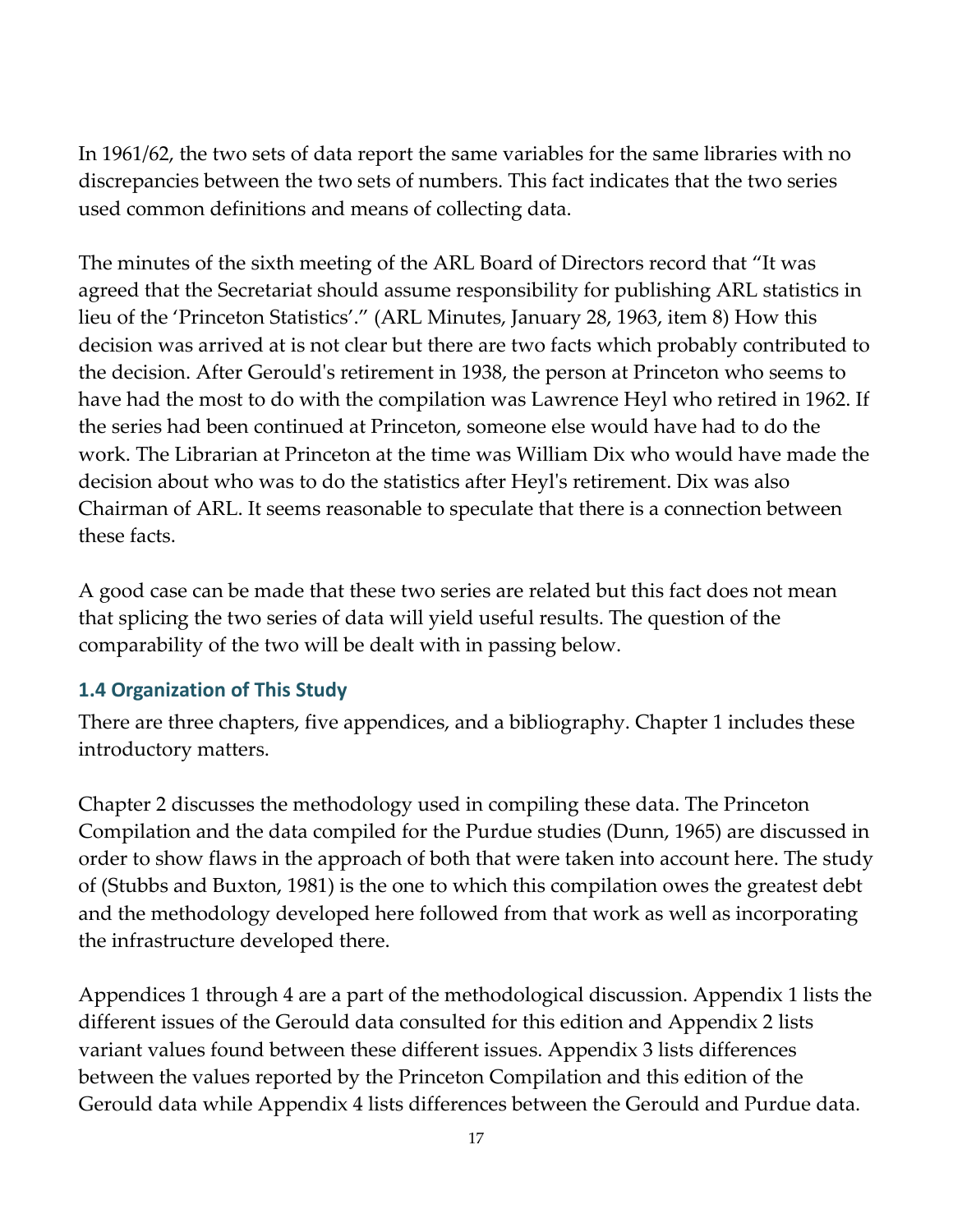Chapter 3 is largely made up of tables of the data, arranged by institution and then by year but it begins with a discussion of the variables reported by Gerould with a comparison of the definitions of the Gerould variables and the related ARL variables. Comparability in the end rests on whether the two series can be joined to produce reasonable conclusions. In the First Edition of this work Chapter 4 examined comparability by an experiment where the two sets of data were joined in order to examine the question of academic library growth. As was mentioned above, this section is not repeated here. Those wishing to see this test of comparability can see that monograph. Another examination of the data over more years can be found in Molyneux 1994a.

[Appendix](#page-143-0) 5 contains the documentation for the electronic version of the Gerould data and the data in the Princeton Compilation.

All references in the text can be found in the bibliography.

In these tables and in the electronic editions of the data, blank lines have been added. There are no data for 1908/09 and 1910/11 but institutions which report data before either of those years have a blank line added for the missing year. There are eight institutions (Colorado, Dartmouth, Harvard, Nebraska, Northwestern, Rutgers, Texas, and Wisconsin) which did not report in all years of the Gerould data and lines with the year but no data have also been added for them. This practice was adopted for two reasons, first, to provide a visual cue that data were missing and, second, to make certain data manipulations easier.

These data are produced from the same electronic file which has been used to produce the files of data which are discussed in more detail in [Appendix](#page-143-0) 5. The data are in order by the institution number, which is found in the upper right hand corner of each of the tables in this section and is listed in Table 1 itself which begins on page 19. Missing values are indicated in the data tables by a period ("."). Individual values discussed in Appendix 2, where variant values from different texts are given, are indicated either by a question mark ("?"), when this edition records no value, or by a link to variant texts when there is a value used here. Part 1 of Appendix 2 discusses cases where there is more than one possible value and attempts to decide between these values using textual authority. Chapter 2 deals with textual authority as used in compiling the Gerould data.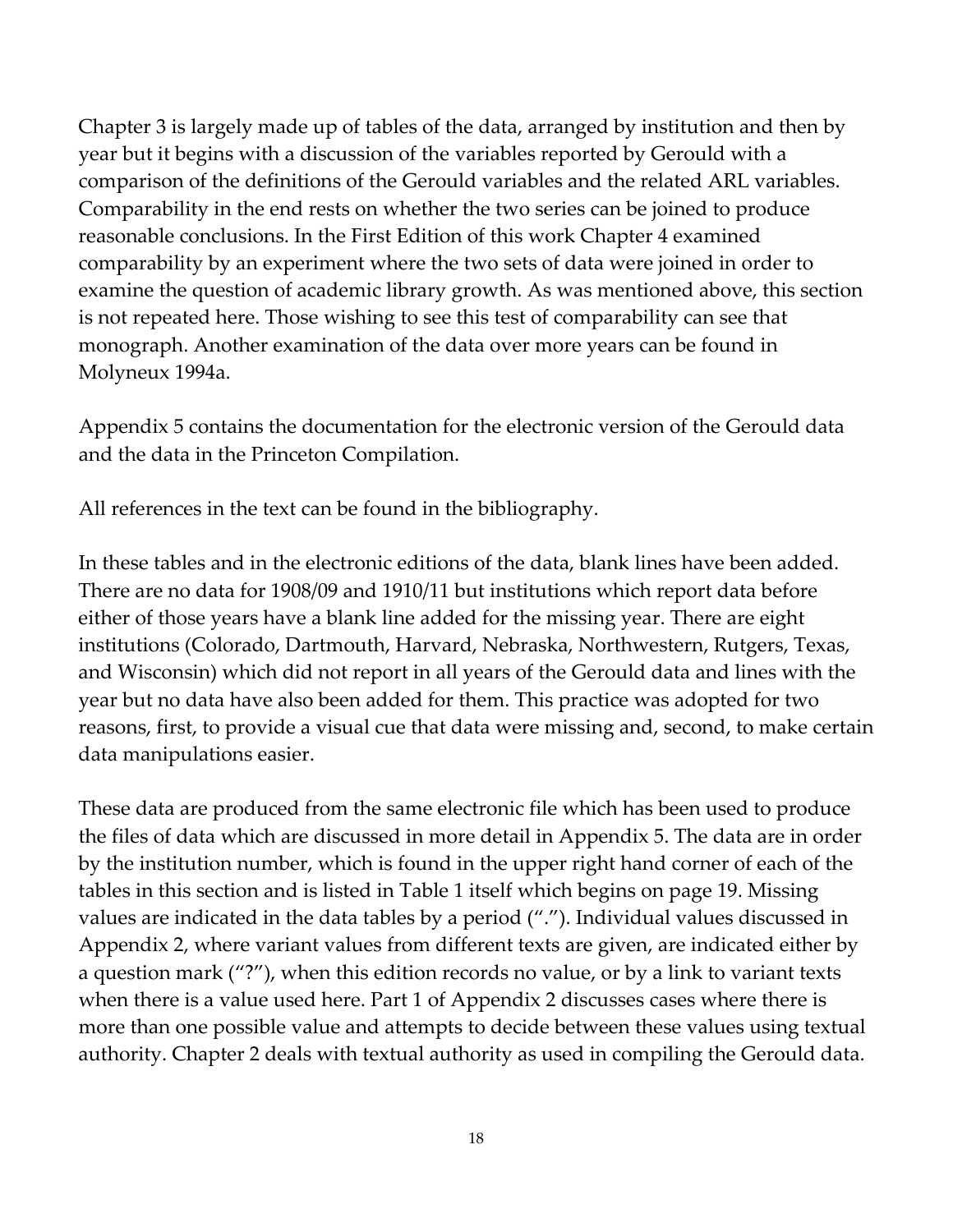## **Table 1**

## **Institutions Reporting Data in the Gerould Statistics**

| <b>Institution</b><br><b>Number</b> | <b>Institution</b>      | Year<br><b>Available</b> |  |
|-------------------------------------|-------------------------|--------------------------|--|
| 800                                 | <b>Brown</b>            | 1911/12-1961/62          |  |
| 830                                 | Bryn Mawr               | 1923/24-1950/51          |  |
| 900                                 | California, Berkeley    | 1907/08-1961/62          |  |
| 1100                                | California, Los Angeles | 1929/30-1961/62          |  |
| 1600                                | Chicago                 | 1911/12-1961/62          |  |
| 1700                                | Cincinnati              | 1940/41-1961/62          |  |
| 1800                                | Colorado                | 1917/18-1961/62*         |  |
| 2000                                | Columbia                | 1911/12-1961/62          |  |
| 2200                                | Cornell                 | 1911/12-1961/62          |  |
| 2300                                | Dartmouth               | 1913/14-1950/51*         |  |
| 2400                                | Duke                    | 1928/29-1961/62          |  |
| 2600                                | Florida                 | 1956/57-1961/62          |  |
| 3100                                | Harvard                 | 1913/14-1961/62*         |  |
| 3500                                | Illinois                | 1907/08-1961/62          |  |
| 3600                                | Indiana                 | 1907/08-1961/62          |  |
| 3700                                | Iowa                    | 1907/08-1961/62          |  |
| 3800                                | <b>Iowa State</b>       | 1927/28-1961/62          |  |
| 3900                                | Johns Hopkins           | 1911/12-1961/62          |  |
| 4000                                | Joint University        | 1936/37-1961/62          |  |
| 4100                                | Kansas                  | 1907/08-1961/62          |  |
| 4300                                | Kentucky                | 1951/52-1961/62          |  |
| 4400                                | Louisiana State         | 1938/39-1961/62          |  |
| 4500                                | McGill                  | 1949/50-1950/51          |  |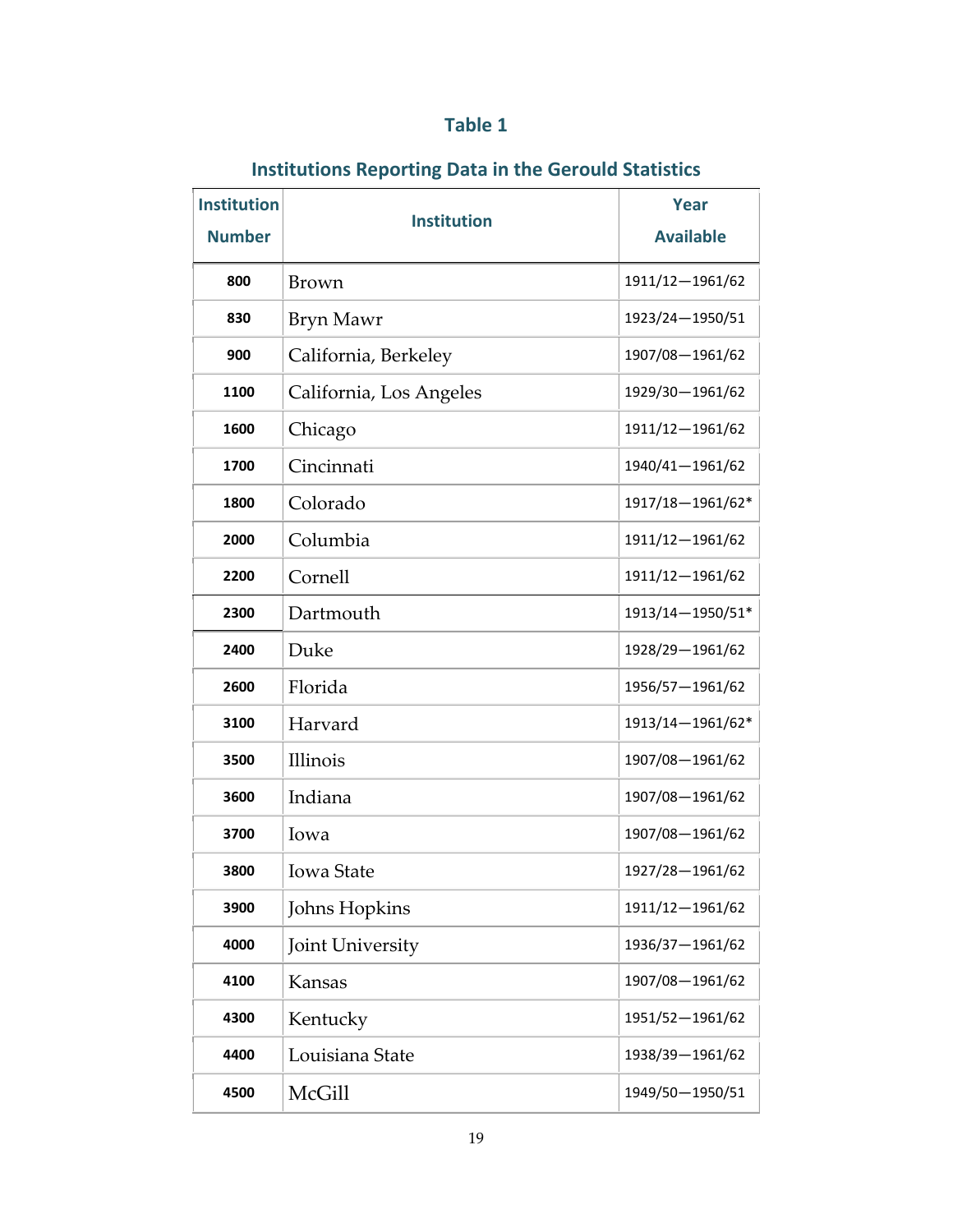| 4900 | Massachusetts Institute of Technology | 1938/39-1961/62  |
|------|---------------------------------------|------------------|
| 5100 | Michigan                              | 1907/08-1961/62  |
| 5200 | Michigan State                        | 1957/58-1961/62  |
| 5300 | Minnesota                             | 1907/08-1961/62  |
| 5400 | Missouri                              | 1907/08-1961/62  |
| 5490 | Mt. Holyoke                           | 1940/41-1950/51  |
| 5500 | Nebraska                              | 1907/08-1961/62* |
| 5700 | New York University                   | 1935/36-1961/62  |
| 5800 | North Carolina                        | 1921/22-1961/62  |
| 5860 | North Dakota                          | 1907/08-1950/51  |
| 5900 | Northwestern                          | 1912/13-1961/62* |
| 6030 | Oberlin                               | 1913/14-1950/51  |
| 6100 | Ohio State                            | 1907/08-1961/62  |
| 6400 | Oregon                                | 1921/22-1950/51  |
| 6500 | Pennsylvania                          | 1911/12-1961/62  |
| 6700 | Pittsburgh                            | 1942/43-1950/51  |
| 6800 | Princeton                             | 1911/12-1961/62  |
| 6900 | Purdue                                | 1956/57-1961/62  |
| 7200 | Rochester                             | 1925/26-1961/62  |
| 7300 | Rutgers                               | 1940/41-1961/62* |
| 7350 | St. Louis                             | 1942/43-1950/51  |
| 7390 | Smith                                 | 1923/24-1950/51  |
| 7430 | South Dakota                          | 1907/08-1924/25  |
| 7700 | Stanford                              | 1911/12-1961/62  |
| 8200 | Temple                                | 1940/41-1950/51  |
| 8400 | Texas                                 | 1913/14-1961/62* |
| 8600 | Toronto                               | 1949/50-1950/51  |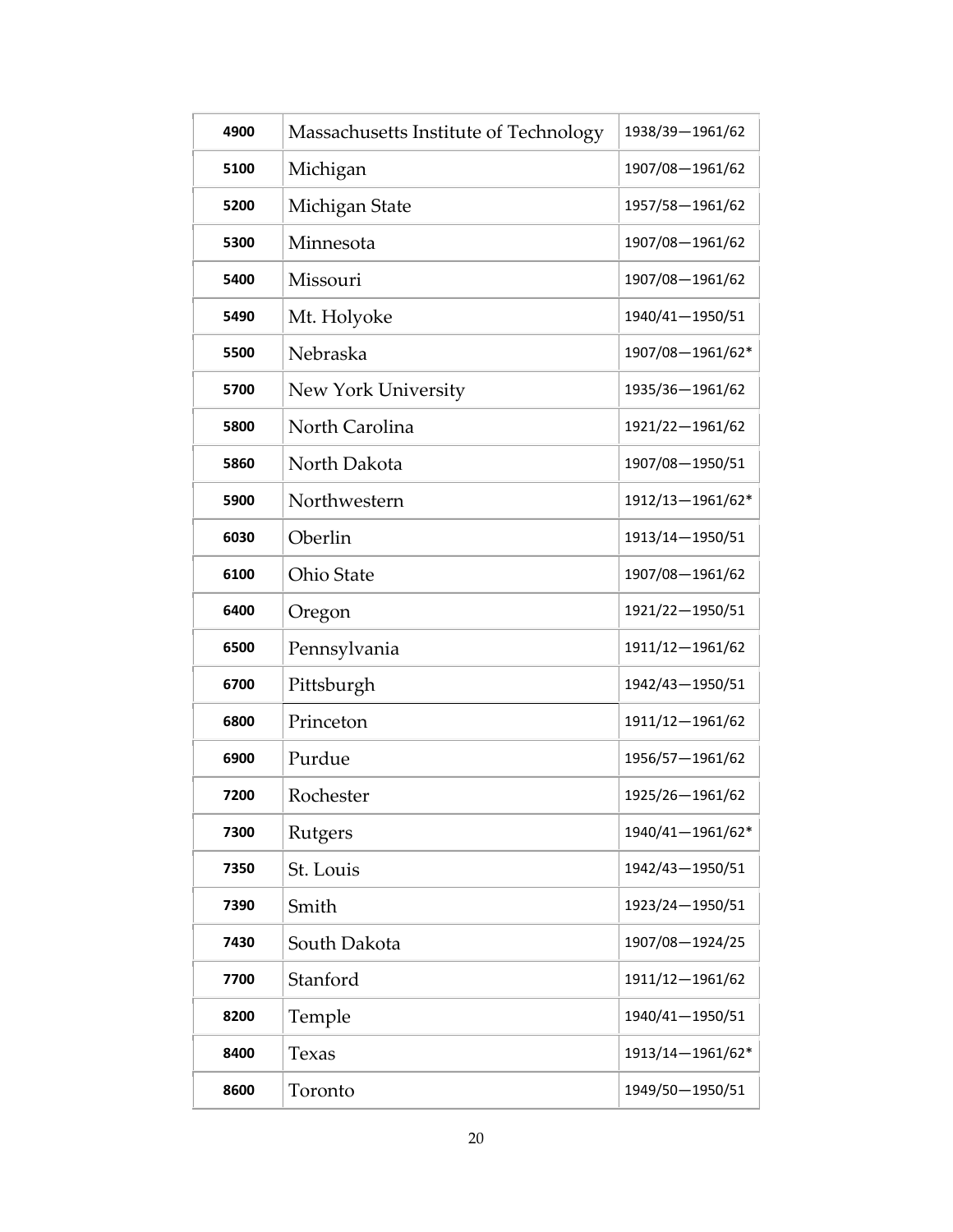| 8860 | Vassar                      | 1923/24-1950/51  |
|------|-----------------------------|------------------|
| 8900 | Virginia                    | 1921/22-1961/62  |
| 9100 | <b>Washington (Seattle)</b> | 1907/08-1961/62  |
| 9200 | Washington State            | 1942/43-1950/51  |
| 9300 | Washington U.-St. Louis     | 1922/23-1961/62  |
| 9420 | Wellesley                   | 1925/26-1950/51  |
| 9440 | Weslyan                     | 1946/47-1950/51  |
| 9520 | Western Reserve             | 1942/43-1950/51  |
| 9600 | Wisconsin                   | 1907/08-1961/62* |
| 9700 | Yale                        | 1911/12-1961/62  |

\* Indicates that data are not reported for all years in the range.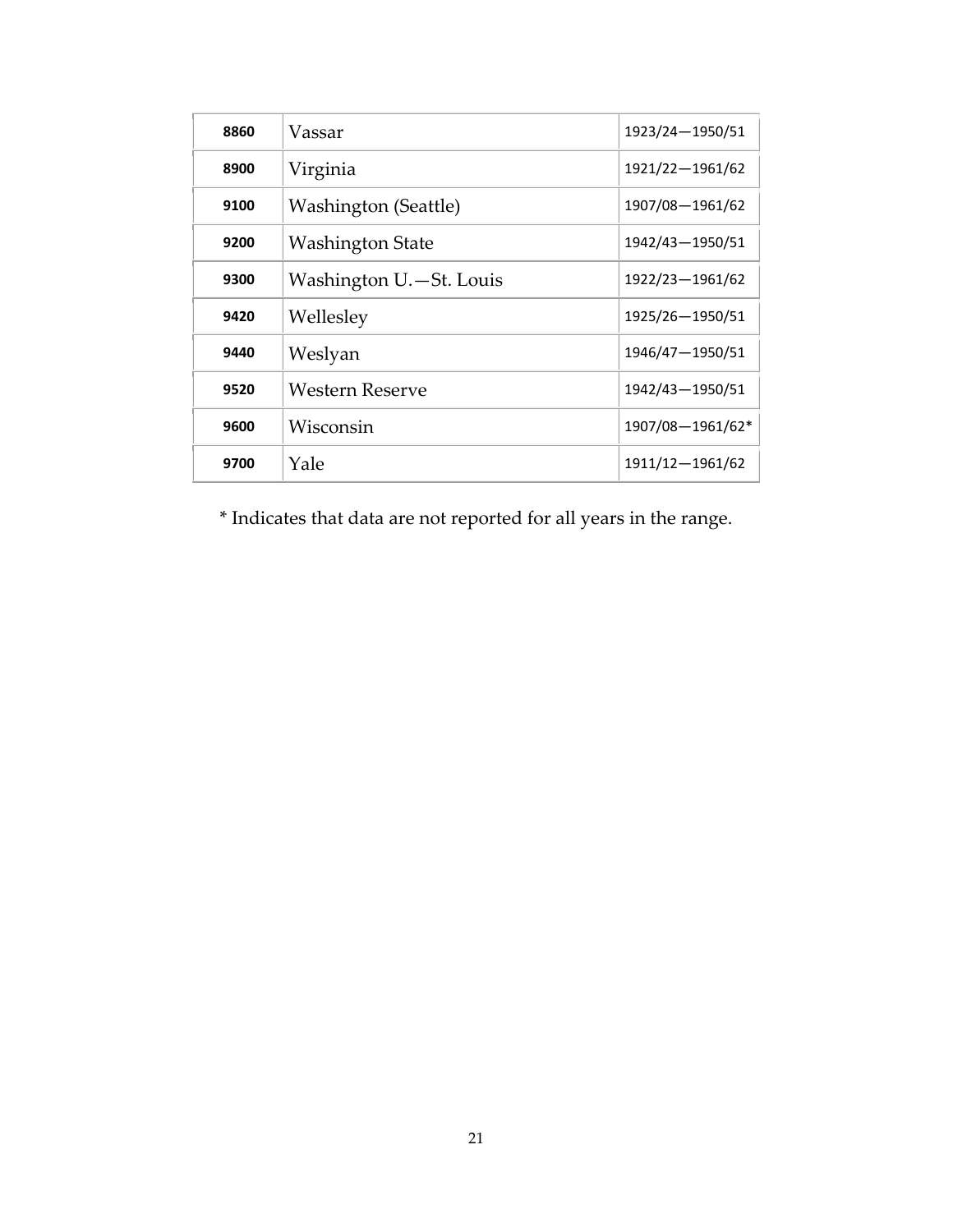<span id="page-21-0"></span>

# **The Gerould Statistics Chapter Two:**

Method Used to Compile the Gerould Statistics

### **2.1 Overview**

This chapter will present the methodology used to assemble this edition of the Gerould data from the annual sheets of data issued by Gerould and the Princeton University library from 1907/08 through 1961/62. The data themselves are give in Chapter 3 and are available in the files documented in Appendix 5. The principles followed in compiling the present edition were derived after a consideration of characteristics of the Gerould data and of three other compilations of library data: an edition of the Gerould data done at Princeton and the data used in the studies entitled *The Past and Likely Future of 58 Research Libraries* done at Purdue beginning in 1965, and Stubbs and Buxtonʹs 1981 *Cumulated ARL University Library Statistics…* The latter provides many of the conceptual underpinnings as well as providing the infrastructure upon which this compilation is built. It is a model for any data compilation.

As in Chapter 1, the terms "Gerould data" or "Gerould statistics" are used here to mean the annual sheets of academic library data issued both by Gerould from 1907/08 through 1938/39 and by staff members of the Princeton library through 1961/62 and their *errata*; "Princeton Compilation" refers to the compilation of the annual data for the years 1919/20 through 1943/44 done at Princeton in 1947.

Before dealing with the Princeton and Purdue series, factors which should be considered in compiling data will be discussed briefly in order to make the issues involved clearer.

## **2.2 Compiling Data**

Compiling data means collecting and assembling them, for publication or use. Statistics from libraries should reflect the truth, so that an institution reporting a given number of volumes should report the correct number. However, there is likely to be uncertainty in measuring library variables, with the amount of uncertainty depending on the characteristics of the variable. Consider the variable "Volumes Held." This variable is usually a large number and one collected over a many years by summing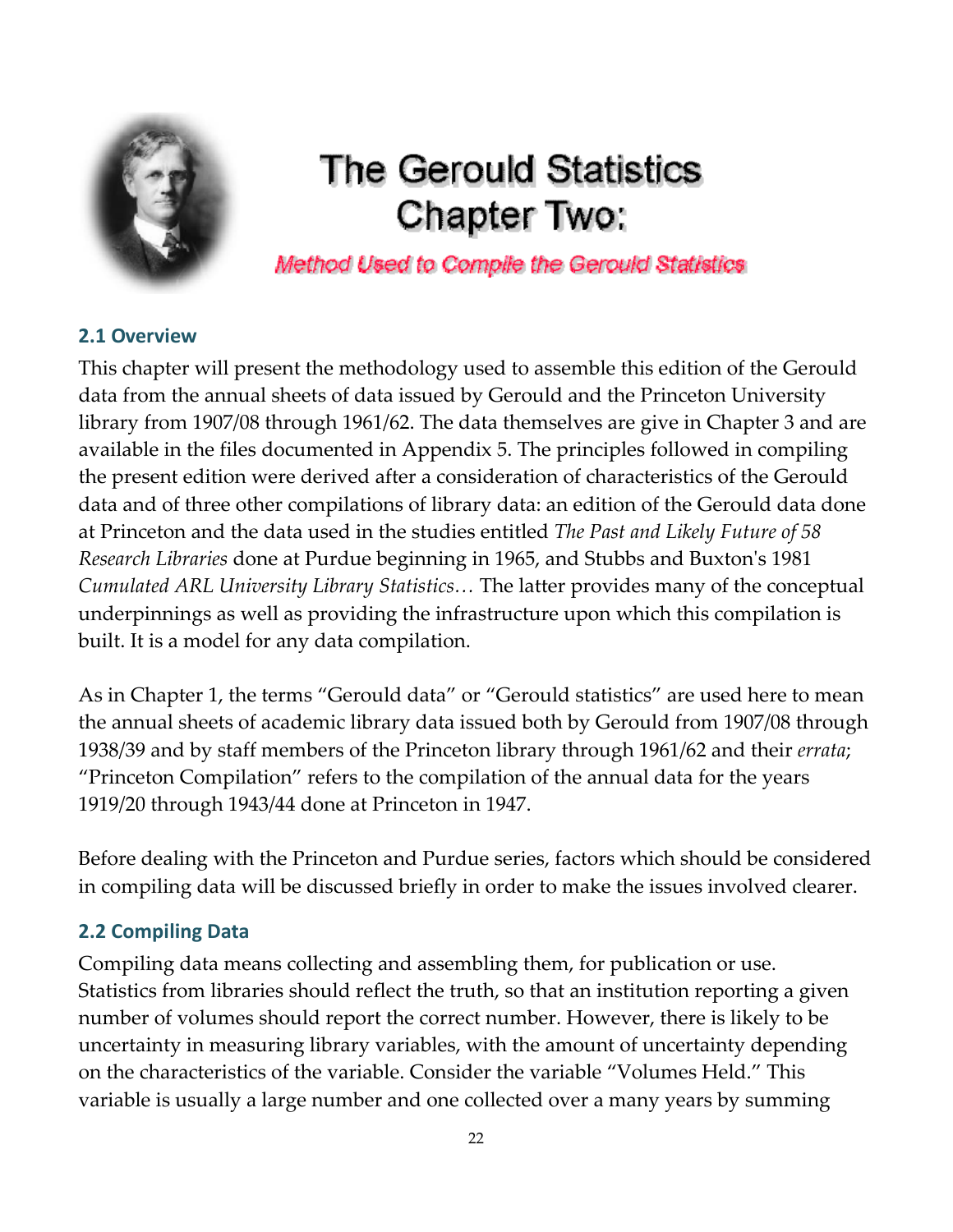volumes added with the previous yearʹs reported number of volumes held. Recounts are rare. These facts mean that errors tend to be perpetuated. On the other hand, the variables measuring staffing measure a relatively smaller number and are collected each year so that errors are not continued year after year. In addition, this variable measures the number of people employed. These people have names and characteristics and the numbers are more closely audited than volumes held—for example as a part of tax records. Staff should, therefore, have relatively less measurement error than volumes held.

The Association of Research Libraries (ARL) compiles statistics on its member libraries each year and is edits the data because there are errors which are introduced by the process of compilation itself either by the reporting institution or in the publication of the *Statistics*. Errors can sometimes be detected. For instance, if the volumes added at an institution were to increase or decrease by an inordinately large amount, an inquiry can be made about whether the correct number has been reported. More sophisticated means of detecting possible errors, which take into account characteristics of variables and their relationships with other variables, have been developed by ARL. Of course, each year where errors are caught by reporting institutions after the publication of the *ARL Statistics* and these errors are reported by errata or in the *ARL Newsletter* and corrected in the electronic version of the data.

ARL can make inquiries about possible errors because the people who collect and report the statistics annually at the libraries are still there. Detecting possible errors is relatively easy but what happens if an apparent error occurs with a variable reported ten or twenty years ago? A problem faced in compiling this edition of the Gerould data is similar to that faced in the Princeton and Purdue compilations: the data were published years ago so that apparent errors in measurement or reporting cannot be checked with anyone who knows what the facts are. In the case of suspected errors which are more than a few years old, the standards for accepting corrections should be stringent in order to avoid introducing errors which might bias conclusions arrived at using the data in unknown ways. Changes in data which bias results will be discussed below.

#### **2.3 The Princeton and Purdue Compilations of Academic Library Data**

This discussion begins with two major compilations of previously existing library data that are examined here to discover the methodologies which have been used to compile library data previously. Unfortunately, the methodological notes made by the compilers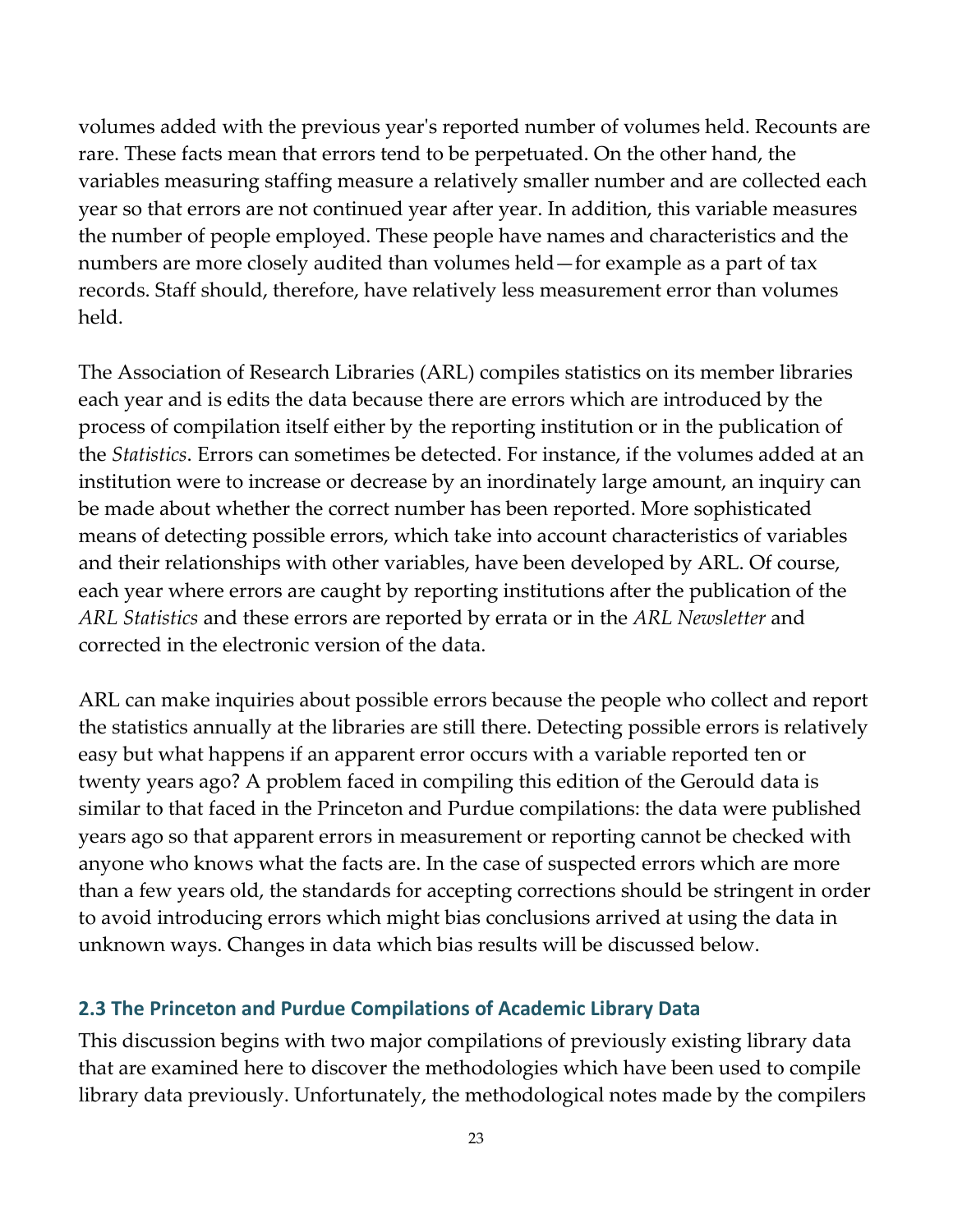of these series are sparse and the methodologies have to be divined by considering what was said about methodology and what was actually done with the data. The means apparently used to compile these series, to the extent they can be understood, are not adequate for emulation in compiling this edition of the Gerould data. These two compilations are dealt with in detail below. In the years since the first edition of *The Gerould Statistics* no new information on either of these two series has been published. Section 2.4 discusses the Stubbs and Buxton compilation which was the foundation upon which this work was built.

As mentioned, the two series of data examined here for an understanding of methodology are those done at Princeton and at Purdue for a series of studies entitled *The Past and Likely Future of 58 Research Libraries*. The Princeton Compilation was a printed edition of twenty‐five years of the Gerould data rearranged to provide data arranged by institution and then in order by year. The Purdue data were assembled from a variety of sources but never formerly published nor documented, although they were made available in a deck of computer cards. The only documentation, such as it is, was in the first edition of this work and it is reprinted here. This documentation deals only with Purdue data that overlap the Gerould data.

There are three kinds of problems which arise with both of these compilations: There are apparent mistranscriptions of data and other minor errors, such as apparent errors in rounding. These kinds of errors are generally not serious not only because they are usually minor—the rounding errors differ from the correct values by only 1—but also because they are apparently not systematic. If the errors are random or if, in a few cases, the mistranscriptions result in large differences from the true values, analyzing the data as a time series will generally allow seeing the trends in the data accurately.

The methodologies used should have been explicitly stated so that it would be possible to know with certainty what was done with the data. Stating the methodology allows others to judge whether the steps taken were proper and to compensate for those steps if they were not appropriate to any analysis at hand. But there is virtually no methodological discussion in the Princeton Compilation and little in the Purdue studies so that we often cannot say unequivocally what was done with the data.

The compilers of the Purdue data explicitly stated that they interpolated data, and the compilers of the Princeton data apparently did also. For reasons given below in passing,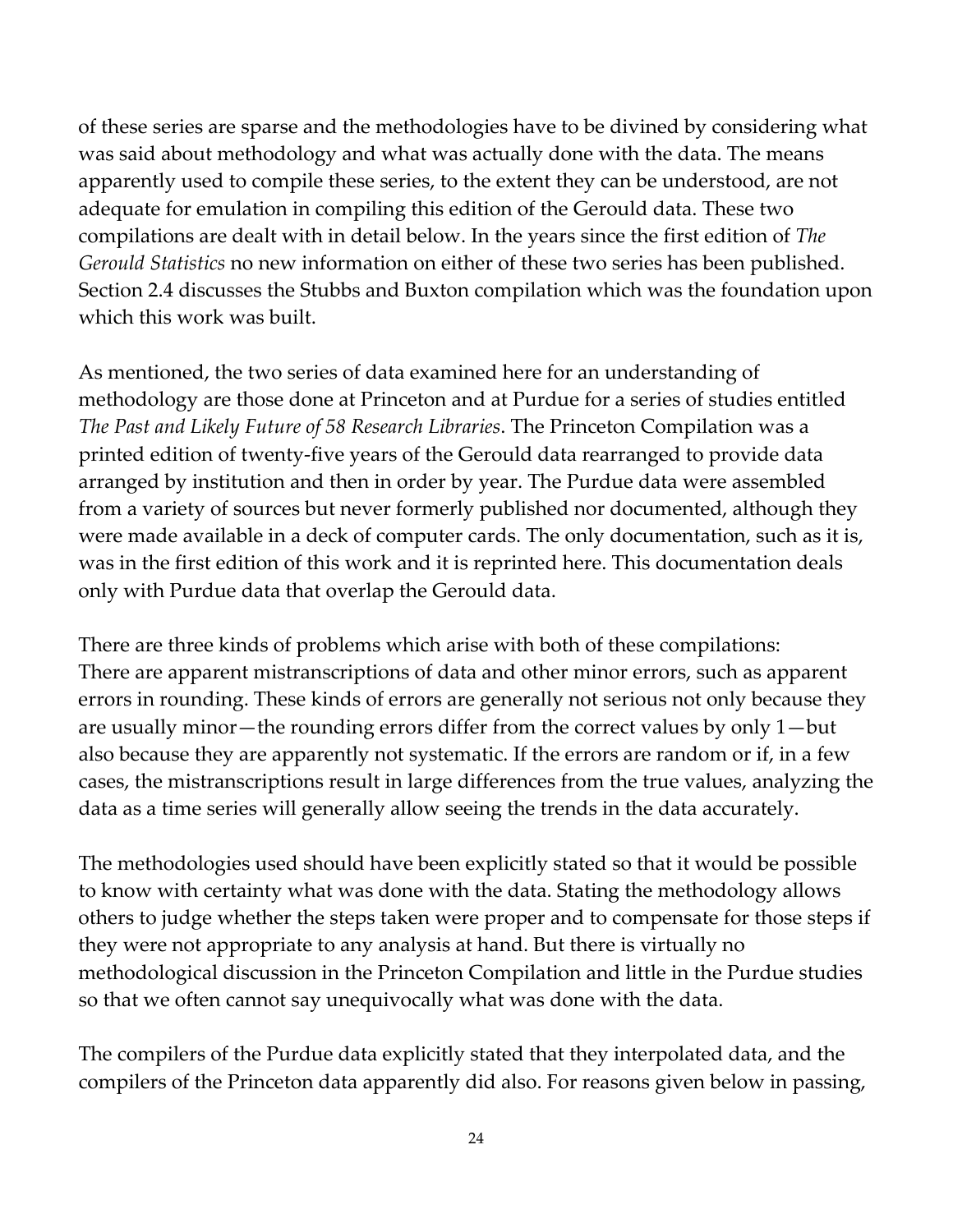interpolation is not an acceptable practice in compiling data. Because there is little methodological discussion in either it is impossible to compensate for interpolated data or even to identify them.

### **2.3.1 The Princeton Compilation of the Gerould Data**

The data collected and published from 1919/20 through 1943/44 first by Gerould and, after Gerouldʹs retirement, by the staff at Princeton were reissued in an edited form as *College and University Library Statistics*. (Princeton, 1947) This edition appears to be a reproduction of a typescript—that is, the original appears to have been typed.

The Foreword includes a few remarks by Lawrence Heyl, who was Associate Librarian at Princeton, about how the data were assembled for that edition. The data had originally been issued each year, of course, but the *Compilation* is arranged by institution. When the compilers rearranged the data by institution they noted what Heyl called "inconsistencies" from year to year. Letters were sent to various libraries (which ones are not recorded) asking for clarification. Copies of an exchange of such letters between Heyl and Harry Clemons, Librarian at the University of Virginia are at its Alderman Library. (Clemons, 1946)

In his first letter to Clemons, February 6, 1946, Heyl says:

...we are trying to clear up a few questions concerning former years. In your case we do not have a figure for Volumes Added for the year 1921/22. For Expenditures for 1933/34 we have the figure 40,264, although the year before it was 27,827 and the year after it was 29,766. Will you also please check the figures for salaries for the following years:

| 1941/42 | \$81,089 |
|---------|----------|
| 1942/43 | 70,192   |
| 1943/44 | 93,150   |

On February 9, 1946, Clemons replied to Heyl. He had been unable to locate figures for volumes added in 1921/22 but the expenditure figures were correct. He also noted that on the salaries, a mistake had been made: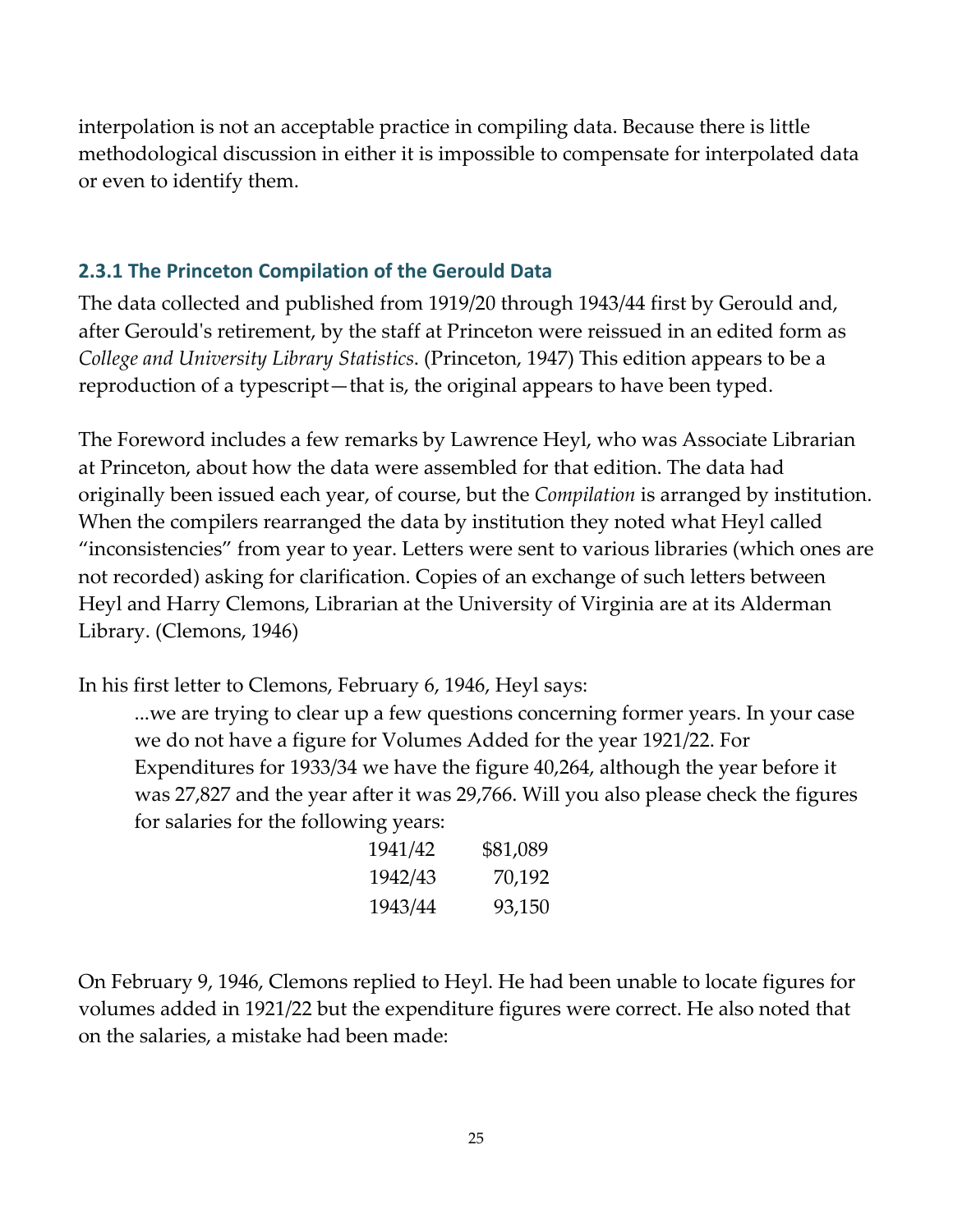| Year               | 1941/42     | 1942/43     | 1943/44      |
|--------------------|-------------|-------------|--------------|
| <b>Full time</b>   | \$78,509.42 | \$70,191.84 | \$93,150.39  |
| Part time          | 2,580.00    | 4,737.50    | 550.00       |
| <b>Total</b>       | 81,089.42   | 74,929.34   | 93,700.39    |
| <b>Student</b>     | 11,265.74   | 12,345.87   | 11,988.25    |
| <b>Grand total</b> | \$92,353.16 | \$87,275.21 | \$105,688.64 |

...those for 1942/43 and 1943/44 include full time Staff only while that for 1941/42 includes both full time and part time Staff. Our records are as follows:

It appears from Clemons's reply that the value for 1941/42 was calculated in a different fashion from the others. In the Princeton compilation the figure for salaries in 1941/42 is given as \$78,509. The other two values questioned by Heyl are unchanged.

However, two changes in the *Compilation* not discussed in this exchange of letters are made to values from Virginia. It can be seen in [Appendix](#page-98-0) 3, which lists differences between the values reported in the edition of the Gerould data presented here and those reported in the *Compilation*, that Virginiaʹs volumes added for 1933/34 appear in the annual issue as 16,566 while in the *Compilation* this number is given as 16,586; in 1936/37 expenditures are given in the annual issue as \$29,006.74 and in the Compilation as \$29,807. While these changes may have been made as a result of a second set of letters between Heyl and Clemons which has not been found, there is reason to be skeptical of this explanation. It seems more likely that errors were introduced in the text of these data during the process of compiling the data. This value is listed in [Appendix](#page-68-0) 2, Part 2 as one which is not used but which may be correct.

Although it is impossible to be sure the Compilation introduces errors, it seems likely that many of the differences between the values reported in the annual issues of these data and the values reported in the *Compilation* are the result of inadvertent clerical mistakes in the latterʹs execution. This judgment is based on circumstantial evidence which is reviewed next in section 2.3.1.1 immediately below. Intentional changes in the data will be examined in section 2.3.1.2. As a result of the evidence presented in these sections, it will be seen that the *Compilation* is flawed.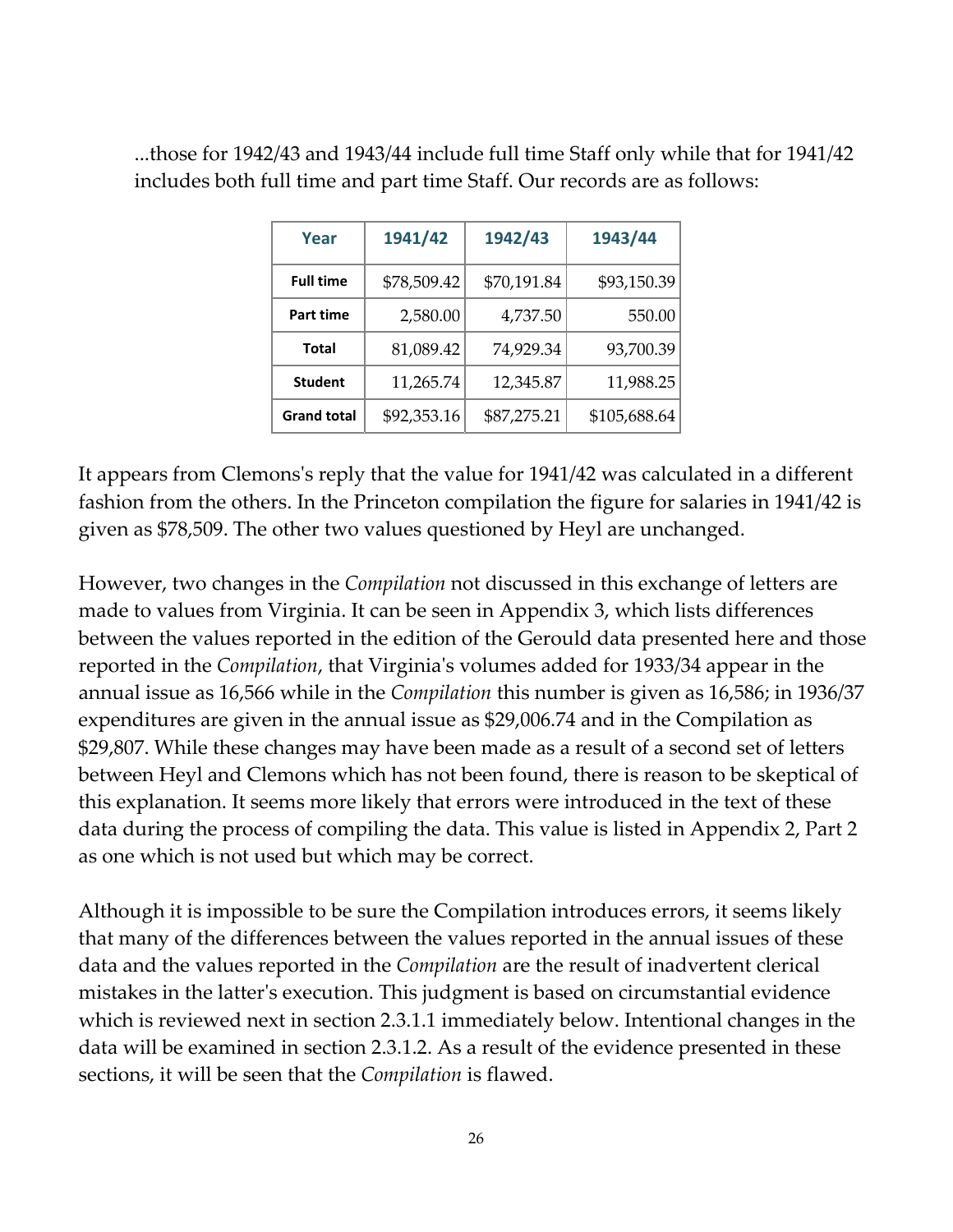## **2.3.1.1 Clerical Errors in the Princeton Compilation**

## **2.3.1.1.1 Rounding Errors**

The *Princeton Compilation* reports no fractional values (except for a few cases in the number of staff members) so there are no values to the right of decimal points in the *Compilation* while there are in the most of the annual issues of these data. There are many cases (on the order of several hundred) where there are apparent errors in rounding the values from the annual issues in the *Compilation*. For example, the 1931/32 annual issue reports Brown appropriated \$64,067.65 while the Compilation reports \$64,067. The amount expended, however, is correct: \$68,567.58 is rounded to \$68,568. There is no readily discernible pattern to these many apparent errors. Oddly, apparent rounding errors are also seen in Riderʹs data (Molyneux, 1986a) and in the Purdue data (see section 2.3.2).

### **2.3.1.1.2 Transcription Errors**

The change in Virginiaʹs volumes added for 1934/35 from 16,566 in the annual issue to 16,586 in the Compilation is probably a transcription error. The difference between two numbers is small; they differ by only one digit; and, it is doubtful whether any method used to discover inconsistent values would pick out this yearʹs volumes added for scrutiny (1933/34ʹs volumes added is given as 16,846; 1935/36ʹs as 16,693). On the other hand, it is relatively easy to imagine the difference between these two numbers is a result of typing an "8" instead of a "6" one place. The change in materials expenditures may also be a transcription error. The original value, \$29,006.74, should have been rounded to \$29,007 which again could have been typed as \$29,807 by mistyping one digit.

In an attempt to understand what might have happened, it is worthwhile to consider how this *Compilation* was done. Data in electronic form can be rearranged accurately and easily in a fraction of a second—a fact which can lead us to overlook how difficult it would have been to take data arranged by year and rearrange them by institution without the aid of computers. It can only be speculated about how the process was carried out. The data were probably copied from the individual annual sheets to some kind of work sheet and then typed in a final copy. In such a process, there are many opportunities for mistranscription. (Appendix 3 displays many apparent mistranscriptions.)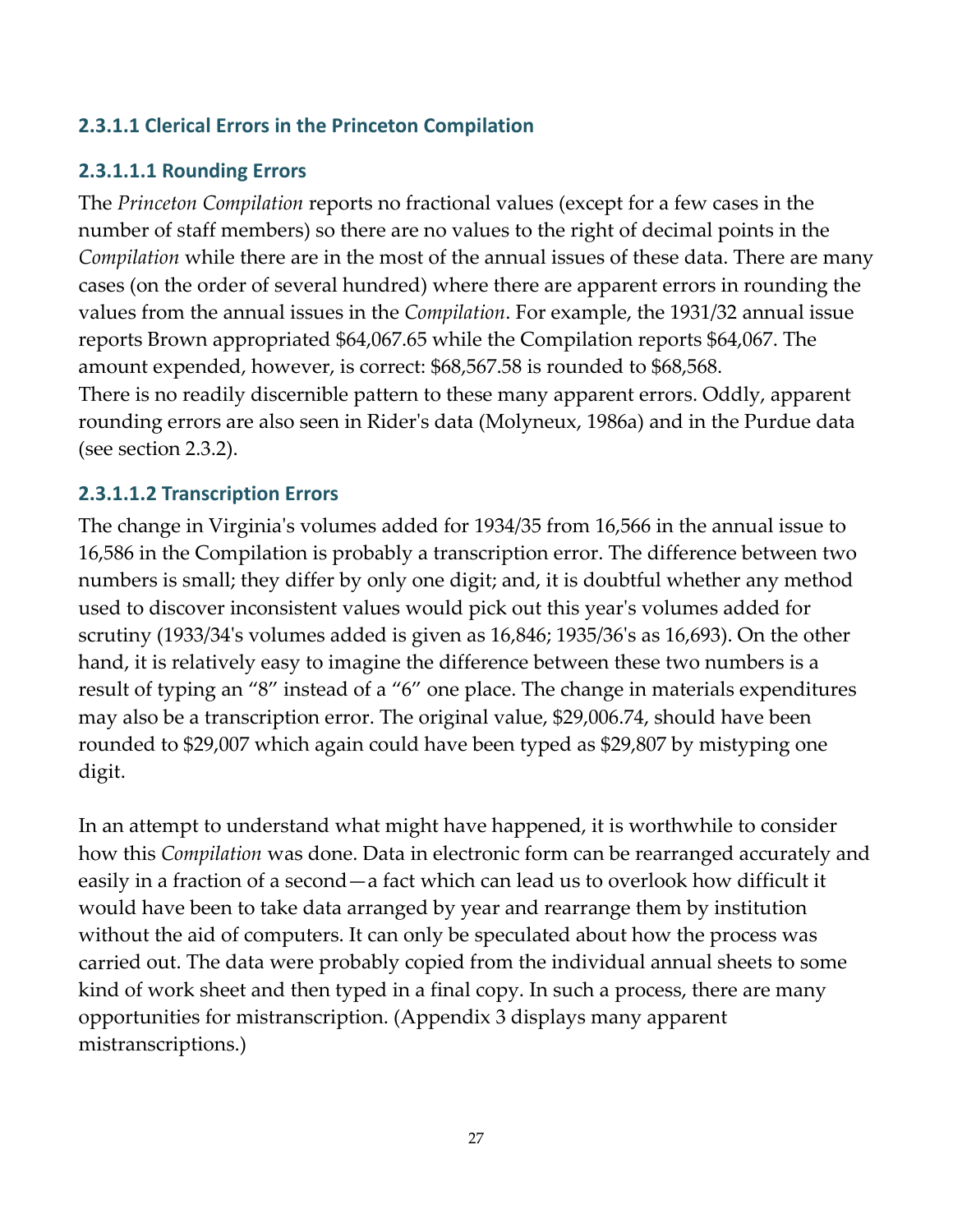#### **2.3.1.1.3 Other Apparent Clerical Errors**

There are cases where the discrepancies between the values reported in the annual issues of the Gerould data and the Compilation show a more subtle relationship. Consider these values for volumes added for Washington University at St. Louis as given in the annual issues of the Gerould data and in the Princeton Compilation:

| Year    | <b>Gerould</b> | <b>Princeton</b> |
|---------|----------------|------------------|
| 1926/27 | 16,584         | 16,584           |
| 1927/28 | 7,420          | 16,584           |
| 1928/29 | 8,934          | 7,420            |
| 1929/30 | 6,256          | 8,934            |
| 1930/31 | 12,322         | 6,256            |
| 1931/32 | 12,322         | 12,322           |
| 1932/33 | 7,445          | 9,310            |
| 1933/34 | 4,998          | 7,445            |
| 1934/35 | 7,840          | 4,998            |
| 1935/36 | 7,426          | 7,840            |
| 1936/37 | 7,077          | 7,426            |
| 1937/38 | 6,288          | 7,077            |

For most years, the values reported in the annual issues are the same as those reported for the next year in the Compilation. When the values were reported originally, it would have been impossible to report in a given year the number of volumes which would be added in the next so the values in the Compilation which repeat the previous yearʹs values in the annual issues must be wrong. A clerical mistake was probably made in transcribing the data.

Of course, the values reported in the issues of the Gerould data for 1930/31 and 1931/32 are both not likely to be right. That is, it is unlikely that the same number of volumes was added two years in a row and this fact is as obvious now as it would have been in 1946. For this reason, it may be the change in the *Compilation* was intentional and should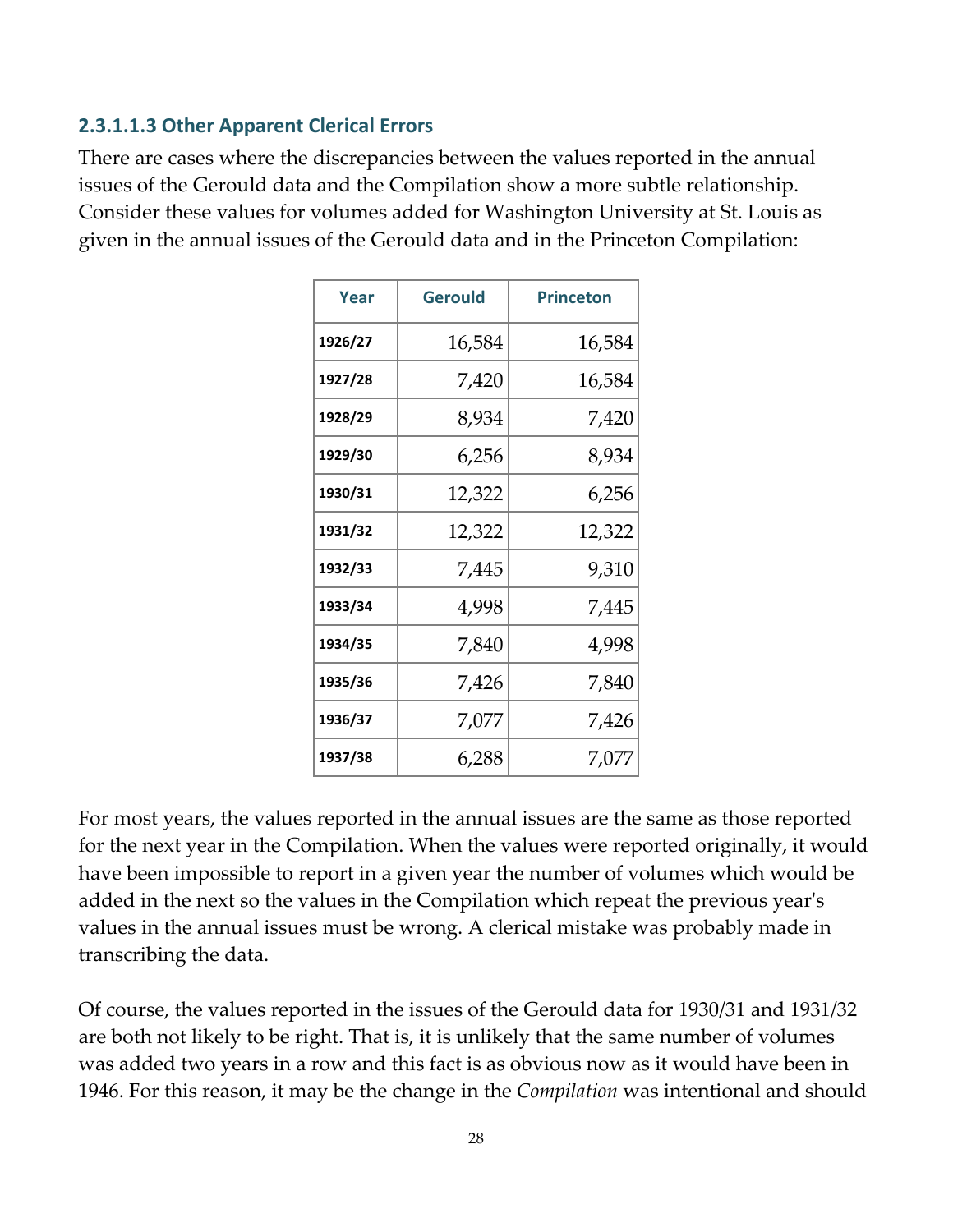be considered with the intentional changes below. However, a change like the one made here, which is logically impossible, could not be the result of a consideration of documents and records at this library. Intentional changes, though, can be a result of a process like that followed by Clemons with the salary figures or for expediency. An expedient change is one made to make the numbers consistent according to some ideal without regard to logic or truth. This kind of change would be inadvisable because, while consistency is a reasonable criterion to use in trying to spot possible wrong numbers with a view to writing letters rectifying errors it is not a sufficient criterion for deciding which numbers should be changed. This point is discussed further below. In any case, what is to be made of the Princeton figures for 1926/27 and 1927/28? It seems inescapable that these numbers canʹt both be right—any more than the two Gerould values for 1930/31 and 1931/32—and there is an error introduced in the Princeton data at this point.

Apparent clerical errors like those described introduce changes in the text of the data presented in the annual issues. Other changes were intentional—the editorial changes which resulted from exchanges of letters like that between Heyl and Clemons mentioned above. Two of these changes will be discussed next.

#### **2.3.1.2 Intentional Changes**

It is impossible to be sure that apparent intentional changes are not the result of clerical errors but two changes made in the data between the annual issues and the Compilation, one minor and one major, do not seem accidental.

A minor change is shown in the figures for volumes held for Indiana from 1929/30 through 1931/32 as given in the Gerould data and the Princeton Compilation:

| Year    | Gerould | <b>Princeton</b> |
|---------|---------|------------------|
| 1929/30 | 218,344 | 218,344          |
| 1930/31 | 218,800 | 232,800          |
| 1931/32 | 247,320 | 247,320          |

The Gerould figure for 1930/31 seems unlikely and it is easy to understand how such an "inconsistency" could have come to an editorʹs attention, resulted in a letter such as that Heyl wrote to Clemons, and a correction. However, there is no documentation of such a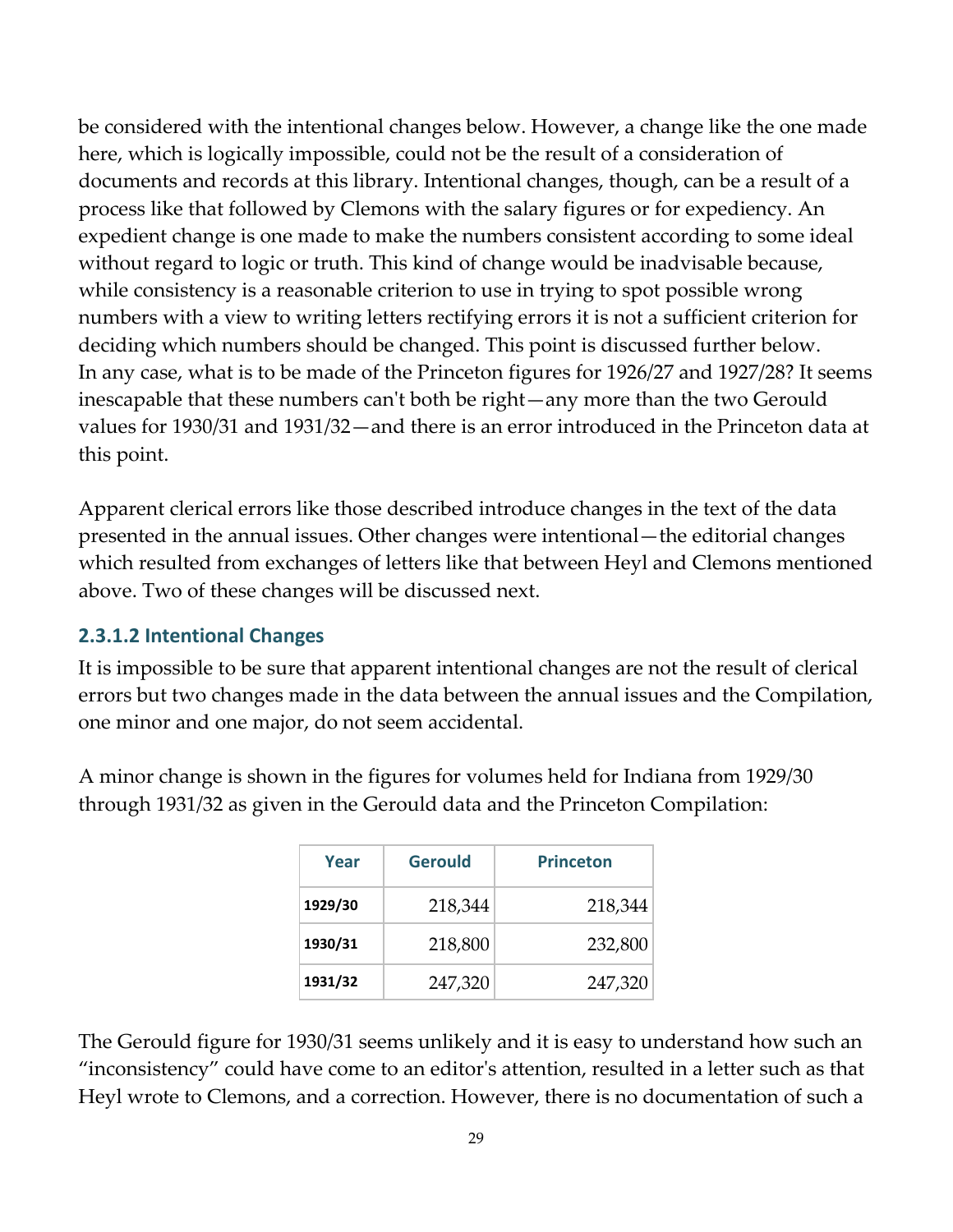letter in the *Princeton Compilation*. Which value should a compiler of data today use? One which exists in a known edition or text or one which might be a result of a clerical error?

Changes occur between the Gerould and Princeton data in the values shown for Illinois for all variables but staff members over all years of the data. The variable recording the number of volumes held will be focused on here because it seems to be the key to all the changes. Bear in mind that the annual issue from 1943/44 did not appear (as a result of paper shortages, Boyd, Julian (1945)) so this edition of the Gerould data uses the data from the Princeton Compilation for this year. Consider the following sample of volumes held, according to the issues of the Gerould statistics and the Princeton Compilation:

| Year    | Gerould   | Princeton |
|---------|-----------|-----------|
| 1919/20 | 440,372   | 549,873   |
|         |           |           |
| 1929/30 | 841,395   | 1,006,900 |
|         |           |           |
| 1939/40 | 1,209,977 | 1,618,579 |
| 1940/41 | 1,262,046 | 1,687,847 |
| 1941/42 | 1,306,561 | 1,765,203 |
| 1942/43 | 1,364,906 | 1,834,437 |
| 1943/44 | 1,881,432 | 1,881,432 |

The few years listed above give an indication of a systematic change in the values for volumes held for each year of the data from Illinois. There is a similar systematic change in the number of volumes added by year.

The big change in volumes held occurs between 1942/43 and 1943/44. We know from the letter from Heyl to Clemons that work on the Compilation was going on in early 1946. Robert B. Downs became librarian at Illinois in 1943. Shortly thereafter, Downs argued that the basis of the volume count should be the bibliographic, not the physical volume. (Downs, 1946; see also Kuhlman, 1960) One effect of this change, arguably, was the dramatic leap in volume count we see.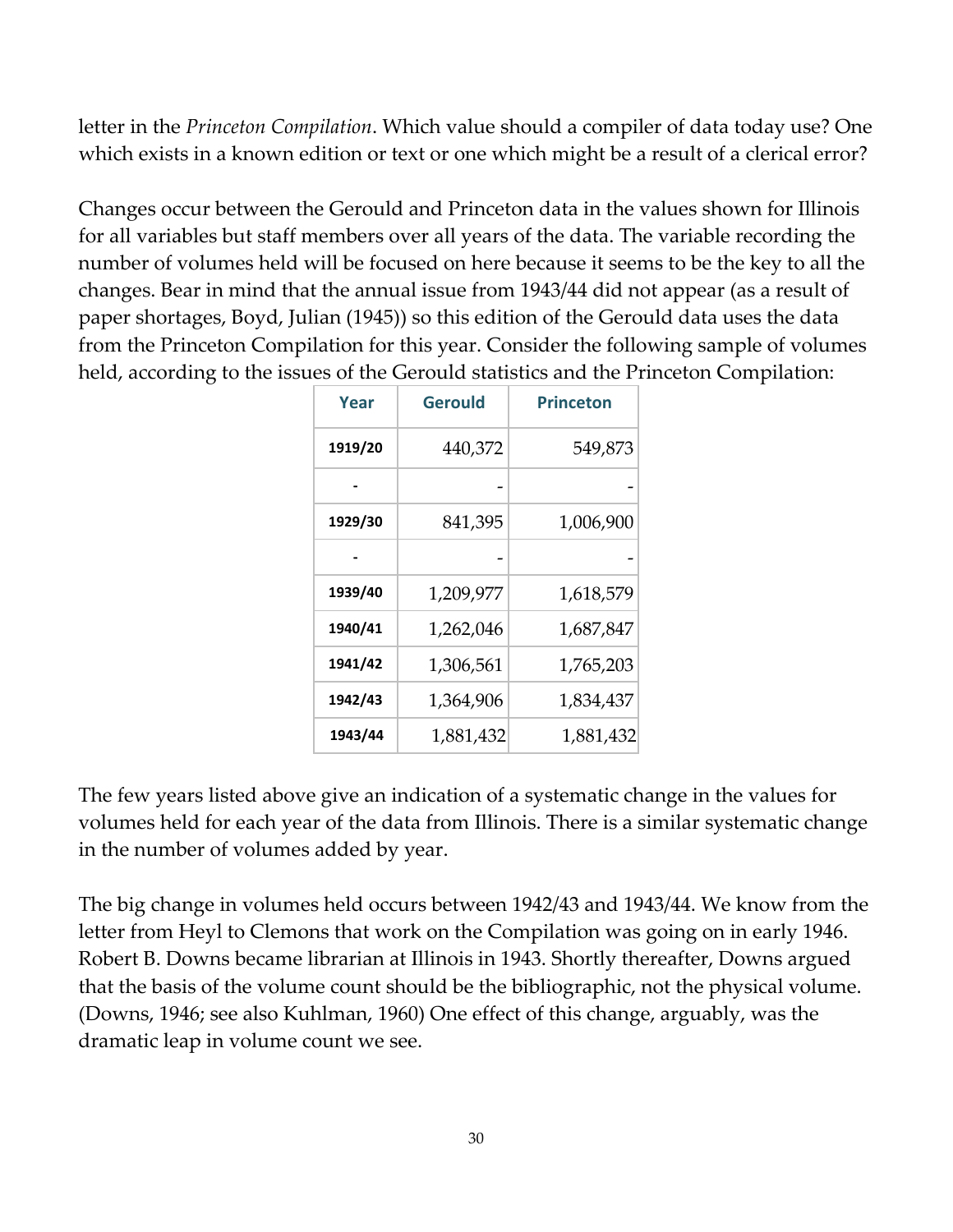It is reasonable to speculate that someone decided to make the data more consistent because it seems unlikely that anyone at Illinois recorded the number of bibliographic volumes from 1919/20 until 1943/44, so the numbers were probably interpolated, that is, made up. How it was done is not clear and given that these events occurred almost forty years before the first edition of this work, it could be argued that it was not surprising Professor Downs had no recollection of how the changes were made. (Downs, 1985)

Professor Downs died after the publication of *The Gerould Statistics* and it now seems permissible for aficionados of academic library data to share with others the open speculation that the change in numbers between the two series was the result of a deliberate attempt to boost the volume count at Illinois in the 1940s.

#### **2.3.1.3 The Princeton Compilation: An Assessment**

There are fundamental and serious problems with interpolating or making any other kinds of expedient changes in an edition of data. If an incorrect value can be documented, it should be changed, not because it is inconsistent according to some theory, but because it is proven to be wrong and a better value is known. Consistency is a reasonable criterion for examining data for anomalies, but not for changing values; numbers should not be changed unless the changes are documented authoritatively. There are several reasons for advancing this argument:

Until we are certain that we understand the behavior of library variables well enough to know what is consistent behavior and what is not, we should be careful about changing data.

Future research is limited when numbers are altered because potentially useful information is thrown away. Techniques may be developed in the future which will allow others to use data not useable today. We should not use theories to derive numbers; we should derive our theories from numbers.

Consider a result of interpolation. To interpolate data there must be an implicit idea of how the data should be arranged. For example, in 1946 the best evidence about how academic libraries grew indicated they grew exponentially. (Molyneux, 1986a) If data on volumes or volumes added were to be interpolated, this theory of the nature of library growth might be the basis for filling in the missing numbers. The evidence is now unequivocal that library growth is not an exponential phenomenon but subsequent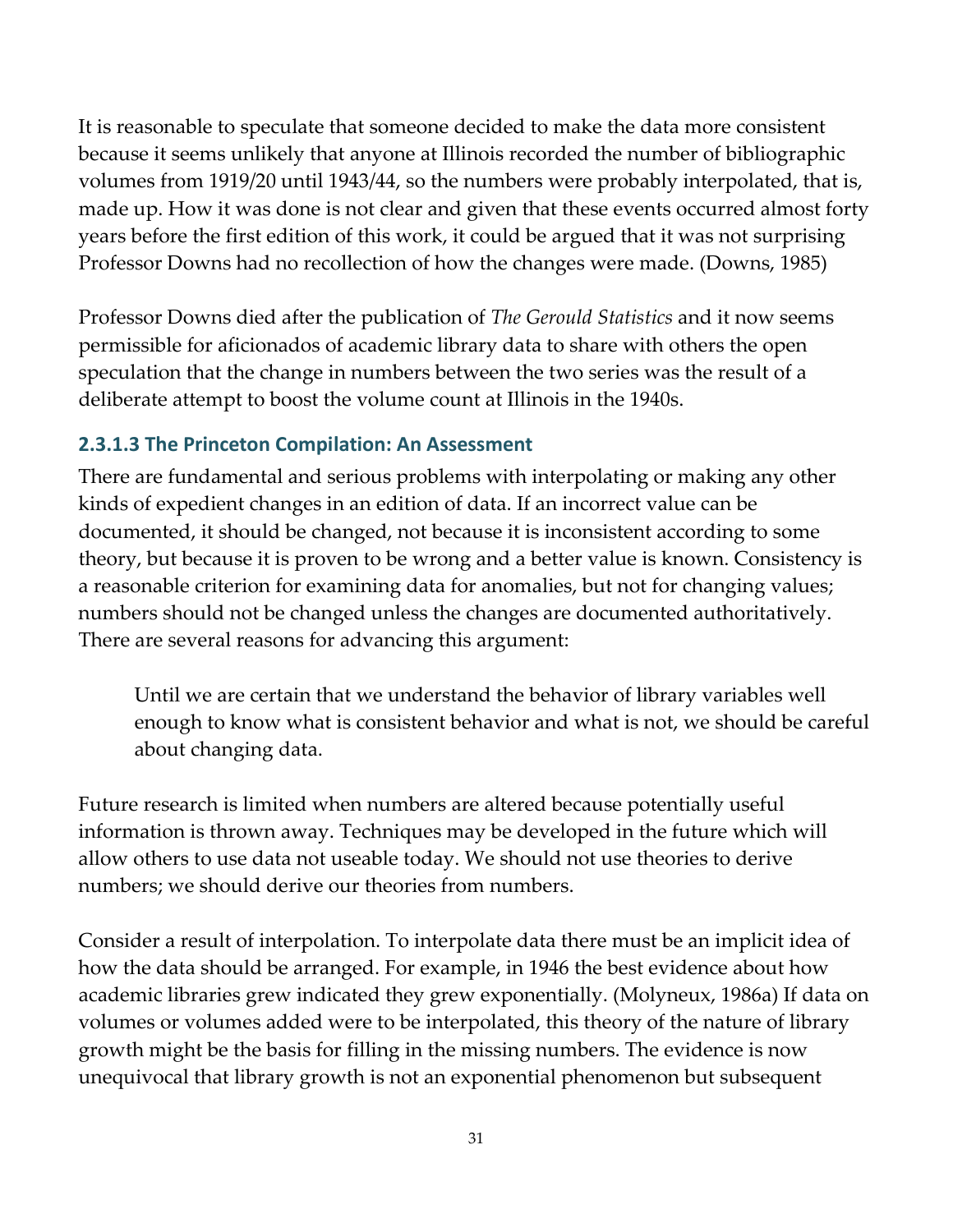research on the nature of growth using interpolated numbers would, naturally, discover an exponential series of numbers. This research would conclude growth was exponential (assuming this pattern was the basis of the interpolation) without being aware the results were biased in the editorial process.

The changes in volumes held at Indiana in 1930/31, and those for Illinois also, may be the result of as careful checking the records as Clemonsʹs check of the Virginia records but we do not know, and from what has been shown here about the *Compilation* there is ample reason to doubt whether such care was exercised. Because the suspicion that expedient changes have been made which could bias results and because we cannot distinguish between these kinds of changes or clerical and documented changes, it was concluded the *Compilation* could not be used as a basis for this edition of these data except for 1943/44, year the annual Gerould data were not issued. Unfortunately, in not using the changes in the *Compilation* we will not correct values in the annual issues which were at one time known to be wrong. The cost of not documenting data and changes in them is high.

One problem for compilers of library data and those who use them is that it is relatively easy for fault finders to point to cases of inconsistency—or, as is usually done on articles dealing with library data to repeat the observations of Adriano Balbi limned above in Section 1.1.1. (starting on page 10)—without attribution and without an understanding of the issues involved. It is in the nature of data that there are inconsistencies, missing values, clearly wrong values, dubious values, and the like.

In analyzing data, the problems must be dealt with—which is why we "weigh" evidence. The library field has stumbled over this problem since Balbi's 1835 discussion, at least. In that time, physicists have learned to make exquisite measurements of electrons in spite of their being invisible by attacking problems with their data and overcoming them. We, on the other hand, can see libraries and hold volumes in our hands but not measure either well.

It was recognized others might disagree with the reasoning which led to excluding the data from the *Princeton Compilation* so they are being made available here. Appendix 5 discusses these data. Appendix 3 lists all values in this edition of the Gerould data that differ from those in the *Compilation.*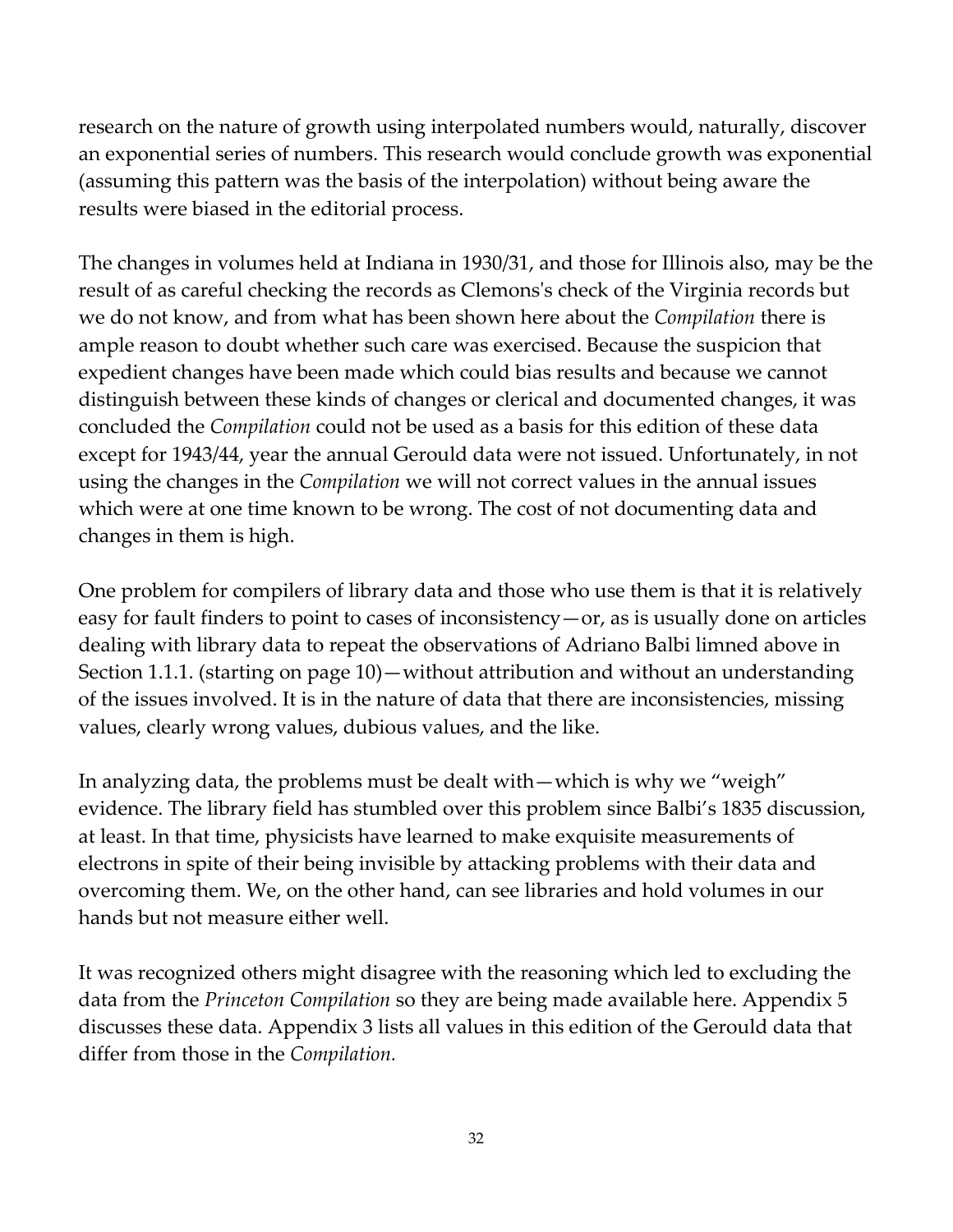#### **2.3.2 The Purdue Data**

A series of studies entitled *The Past and Likely Future of 58 Research Libraries* was conducted at Purdue using data assembled for those studies. (Dunn, 1965) Unlike the Princeton Compilation, which was an attempt to present a corrected edition of one series of data, the Purdue data resulted from an amalgamation of several series of data. The resulting text of data overlaps the Gerould data from 1950/51 through 1961/62. Appendix 4 presents a comparison of these two sets of data where they overlap, the sources of the Purdue data, and the discrepancies between the set of the Purdue data analyzed here and the purported sources.

In general, the same kinds of problems arise in this series of data as arose in the Princeton Compilation. There are apparent mistranscriptions and apparent rounding errors (which come from the source of the data used by the compilers). There are also cases of interpolation as the section on Procedures points out:

....In other cases, omitted data could be supplied by interpolation, extrapolation, or other calculations from the data at hand. (Dunn, 1965, p. 5)

In addition to these apparent errors and interpolations, there is the question of what happens when numbers from different series of data derived perhaps from different definitions are intermingled. That is, how was it handled if the two series have different values for the "same" variable or when different definitions were used? It is not clear how these matters were handled. Also, the compilers of the Purdue data report no values as missing. Although instances where values are not reported are a common occurrence in library data, there is none in this series—a fact which, along with interpolating data, leads to curious cases. Consider the figures for volumes added for Indiana for the years 1954/55 through 1962/63 for the Purdue data, the source given by Purdue for its data, the Gerould data, and the ARL data: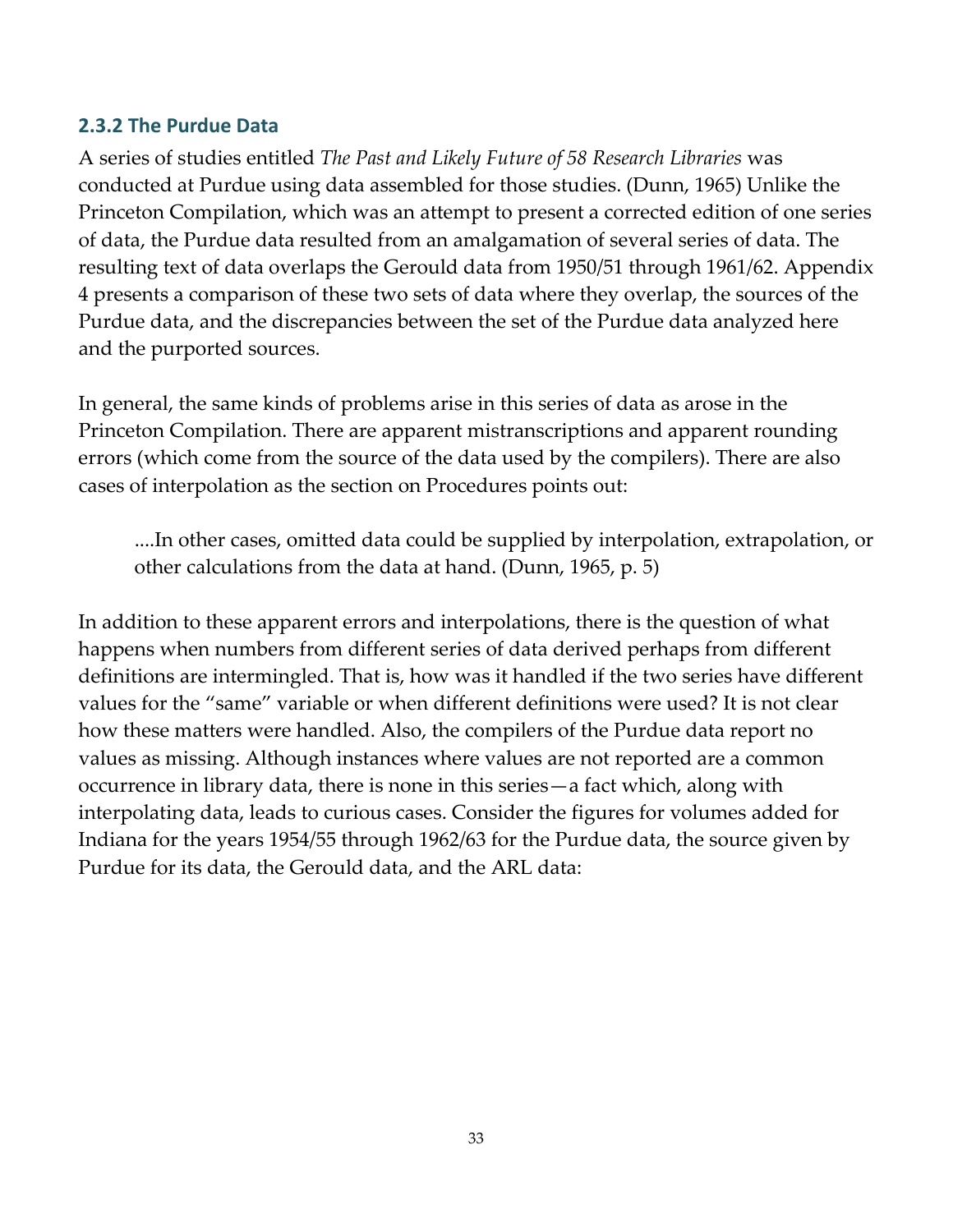| Year    | <b>Purdue</b> | <b>Purdue</b><br><b>Source</b> | <b>Gerould</b> | ARL       |
|---------|---------------|--------------------------------|----------------|-----------|
| 1954/55 | 30,000        | $\ast$                         | *              | <b>NP</b> |
| 1955/56 | 83,000        | ×                              | ×.             | NP        |
| 1956/57 | 46,500        | $\ast$                         | $\star$        | NP        |
| 1957/58 | 82,500        | ×                              | ×.             | NP        |
| 1958/59 | 69,000        | ×                              | ×.             | <b>NP</b> |
| 1959/60 | 59,000        | ×                              | ×.             | <b>NP</b> |
| 1960/61 | 97,000        | ×                              | ×.             | NP        |
| 1961/62 | 102,100       | ×                              | $\star$        | ×         |
| 1962/63 | 0             | *                              | NP             | $\star$   |

(The symbol "\*" is used to denote that the source of the data records a missing value for volumes added for Indiana in the given year. "NP" indicates the data were not published in the given year. The value for 1962/63 given here is not noted in Appendix 4 because it does not overlap with a Gerould value. The reader will remember that the last year of the Gerould data is 1961/62.)

Indiana reported values for volumes added to 1953/54 and after 1963/64 but not during this interval. It is not clear where the values reported by Purdue came from. They may have been interpolated, calculated "from data at hand" by an unstated formula, or arrived at by another means. The "0" apparently comes from converting a missing value to zero. It appears that the Purdue compilers substituted zeros for missing values systematically. Appendix 4 shows other cases where this conversion might have been done, particularly the figures for the wages reported at various libraries. Those who use these data should take this peculiarity into account in their analysis.

The objections raised to the means used to assemble the Princeton Compilation apply as well, then, to the Purdue data. Thus, this series is an inadequate source of historical data. No documentation to this series has been found so any discussion of the scope of editorial errors, interpolations, and the like is speculation. In fact, the only published documentation to this series is that published in the editions of this monograph. As is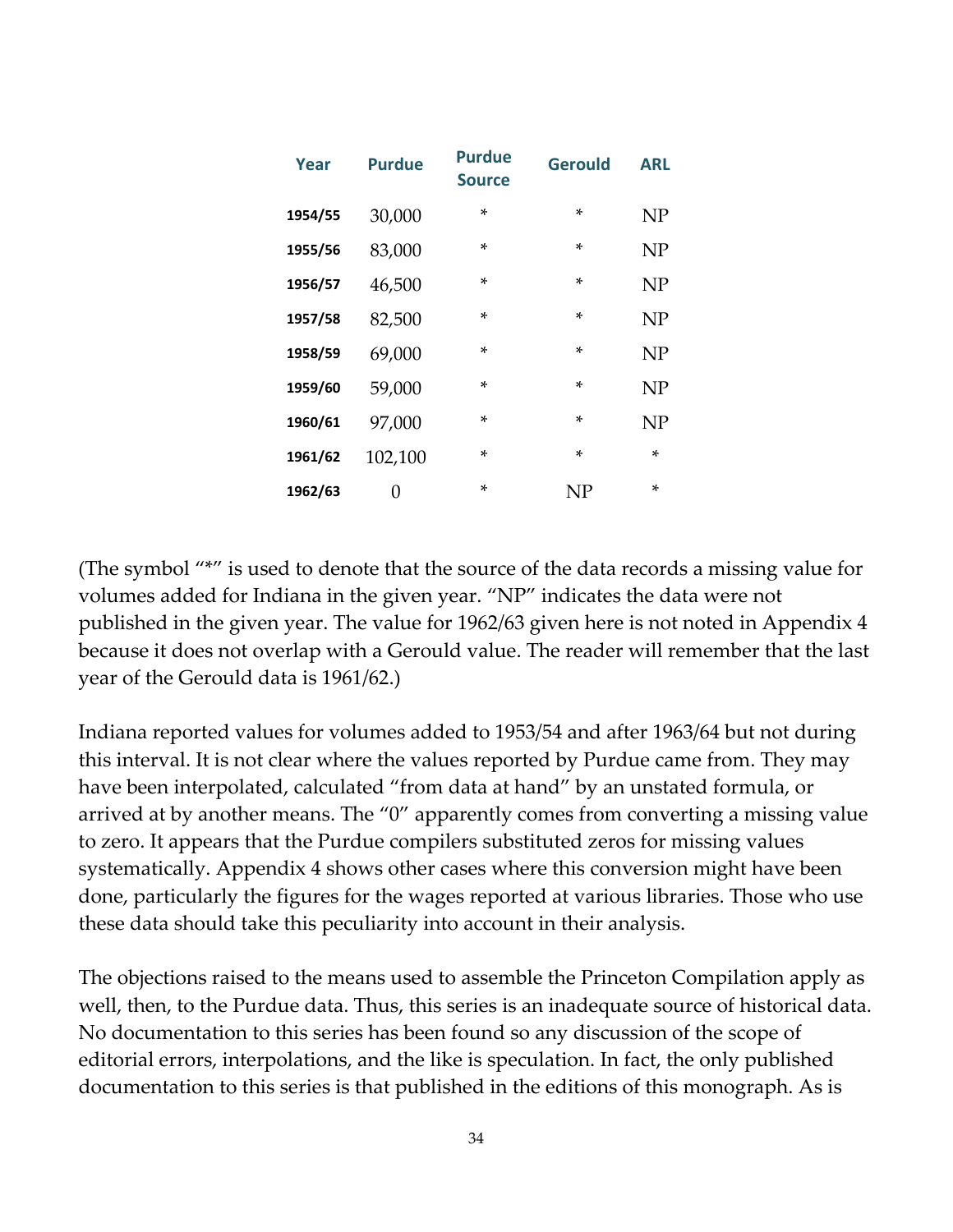discussed in Appendix 5, these data are also made available with the publication of this revised second edition of *The Gerould Statistics via* the Web.

Subsequent to the first edition of *The Gerould Statistics*, there was cause to examine aspects of these data more closely. Molyneux, 1990 and Molyneux, 1992 present more detailed discussions of the findings of these examinations. Suffice it to say, there appear to be more troublesome details in this series than were discovered in the earlier edition of this work. For our purposes here, however, these added details only strengthen the case to avoid or to control the kinds of data problems described in Section 2.3 generally and with the Purdue data specifically. Hence, a new method of compiling data has to be substituted for those used before. The next section, 2.4, is concerned with this question.

## **2.4 Stubbs and Buxton**

In 1981, the Association of Research Libraries published the *Cumulated ARL University Library Statistics...* by Kendon Stubbs and David Buxton. This book is a model for anyone compiling data. It made several major changes in methodology from the Princeton and Purdue compilations. The authors attempted to introduce no changes in the data. After a discussion of

"differing perceptions over the years concerning what is to be counted in various categories," (p. v)

the authors state that

*"these vagaries in data collection over the years stand here as they appeared in the original..."* (emphasis added).

No editorial changes; no interpolations. Rather, the intent is to make the data available as their original compilers believed them to be.

- They did add corrections to the data that were discovered after the printing of annual issues of *The ARL Statistics*.
- They published the data.
- They stated their methodology in print.
- The data were made available in electronic form with an infrastructure that has been adopted in other library data series.
- There was institutional stewardship so the data were not orphaned. The Association of Research Libraries has continued to collect and maintain control over the data. It publishes corrections and improves collection techniques.
- There is personal stewardship. It is impossible not to recognize that the ARL data are a model for the collection of library data and it is also impossible not to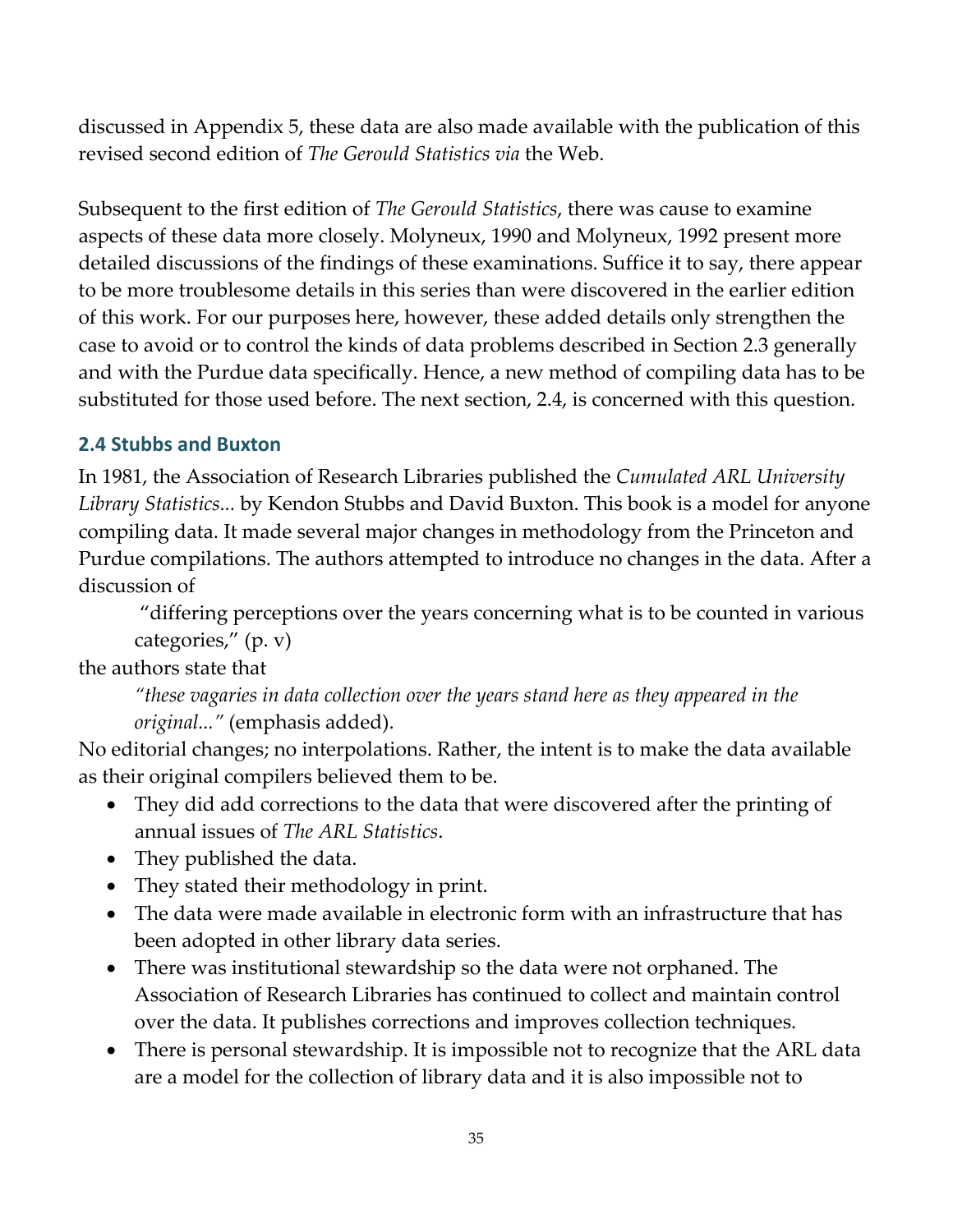recognize the contributions of Kendon Stubbs to this effort. His work on these and other data has been a model.

This compilation of the Gerould data attempts to build on the Stubbs‐Buxton model.

## **2.5 Principles Followed in Assembling this Edition of the Gerould Data**

A set of principles has been followed in compiling the data presented here that builds on Stubbs‐Buxton. This discussion elaborates on those principles while developing new ones that take into account characteristics in the publication of the original Gerould data. One of the most interesting characteristics is that there are variant sources of the Gerould data that have to be consulted and understood. References are made to Appendix 1 where the sources of the Gerould data consulted are given and Appendix 2 which lists variant values of Gerould data found in the different sources used.

## **2.5.1 The Data Should be Published**

The first principle is that the data should be published in both electronic form and hardcopy, if possible. Publication makes the data and the studies derived from them better by bringing to bear the scholarly apparatus which can be regarded as a means of focusing the efforts of people separated by place and time on a problem. To be more specific:

The act of publishing the data will make them better because more care will be taken by the compiler. There is a tendency in using electronic editions of data to ignore the data after a level of confidence in their integrity is reached so results often are considered without reference to the data. Publishing the data is a discipline which forces the compiler to look at the data carefully.

Publishing the data in an accessible medium allows others to examine them thus contributing to the building of an accepted text. If the list of figures of volumes added for Indiana had been published in hardcopy by Purdue, then anyone (and not just those with computers—the data were made available originally only *via* a deck of computer cards) could have seen that no volumes are reportedly added in 1962/63 and this number could have been corrected.

If the data are published and readily available then the research that led to the compiled text of data can be replicated. Replication of research results is important in advancing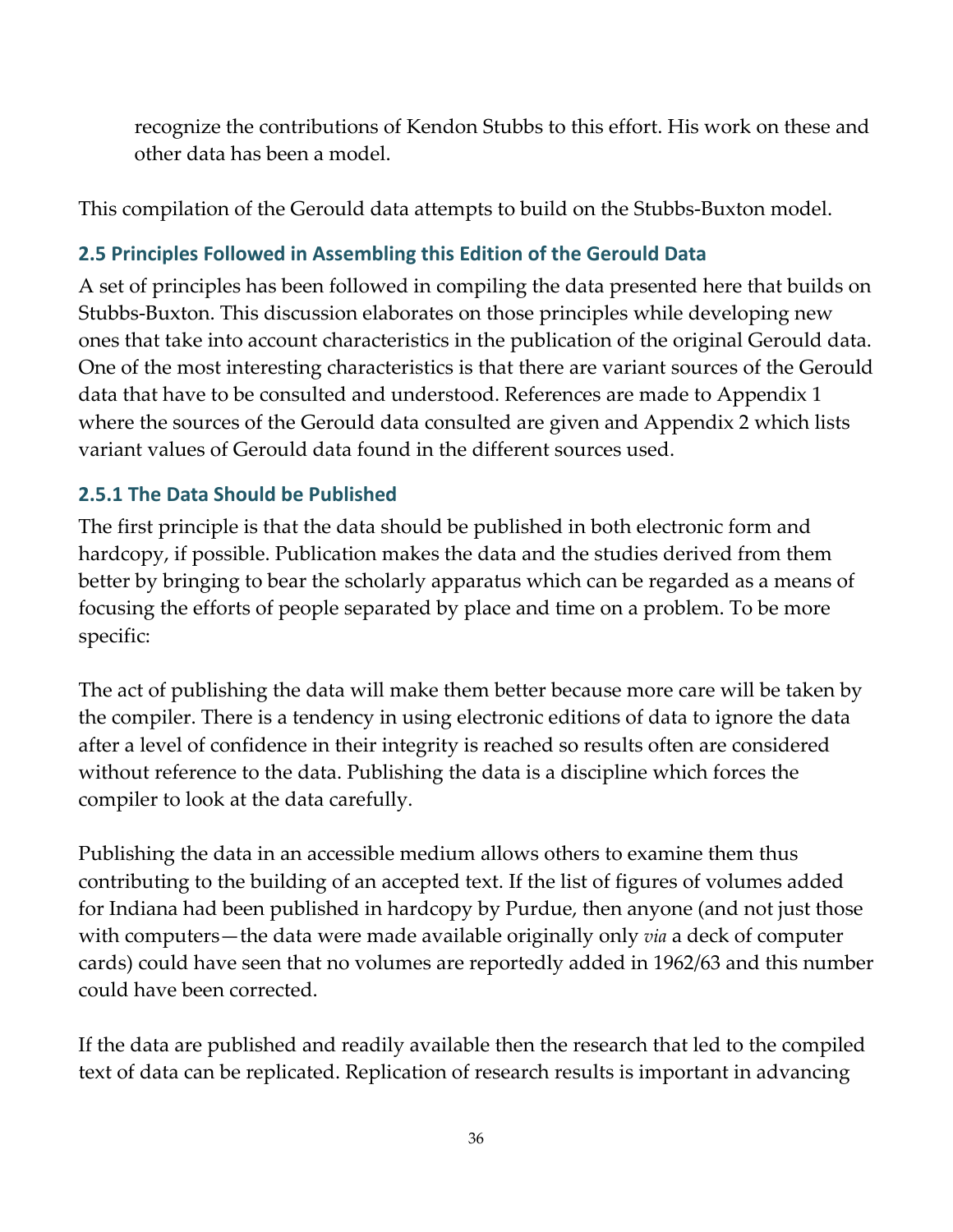our knowledge in most disciplines. If a piece of research cannot be replicated by someone other than the original researcher then there is reason to be skeptical of it. On the other hand, a series of data which is never scrutinized can gain a patina of respectability simply because its "inconsistencies" are never disclosed.

## **2.5.2 Publish Changes in the Data**

Clerical problems like the rounding and transcription errors are inevitable in any edition of data—no matter how strenuous the effort to check for accuracy. In spite of repeated checks of the Gerould data presented here, cases of miskeying will be discovered and this fact must be accepted and dealt with. A problem with the Princeton Compilation, the Purdue data, and the major sources of the Purdue data is that there was no mechanism for correcting known errors because there was no means to publish the changes. As a result, someone using the data today would use data containing errors which at one time were correctable but are not any longer. It should be noted again: the cost of not documenting changes is high.

Corrections to this edition of the Gerould data will be reported in the *ARL Newsletter*, following the practice of reporting errors in the *ARL Statistics* there. As noted, no errors have been discovered since the original publication in 1986.

Providing for corrections seems necessary from the consideration of the data which occurred above. These kinds of changes were made in a number of cases in the Gerould data, as shown in Part 2 of Appendix 2. What emerges from this principle is, while the compilersʹ intent may be immutable, this edition and our reconstruction of that intent is dynamic. Each change in the text of this edition should bring it closer to its compilerʹs intent.

## **2.5.3 Use Authority Rather Than Consistency as a Criterion for Changing Data**

In order to avoid the problems inherent in the Compilation, this edition uses textual authority as the guiding principle. Using the textual authority of a document or a number is an attempt to reconstruct what the author (or compiler) of a text had decided. Consistency and authority certainly are not antithetical principles in examining data but consistency is a criterion to be used in examining data for possible incorrect values but not for changing data (for reasons discussed above in section 2.3.1.3). Authority, however, is a criterion which can be used to examine and to change data if a change was the compilerʹs intent. Consistency could be used to suggest places to look for numbers which are not correct and whose authority should be checked.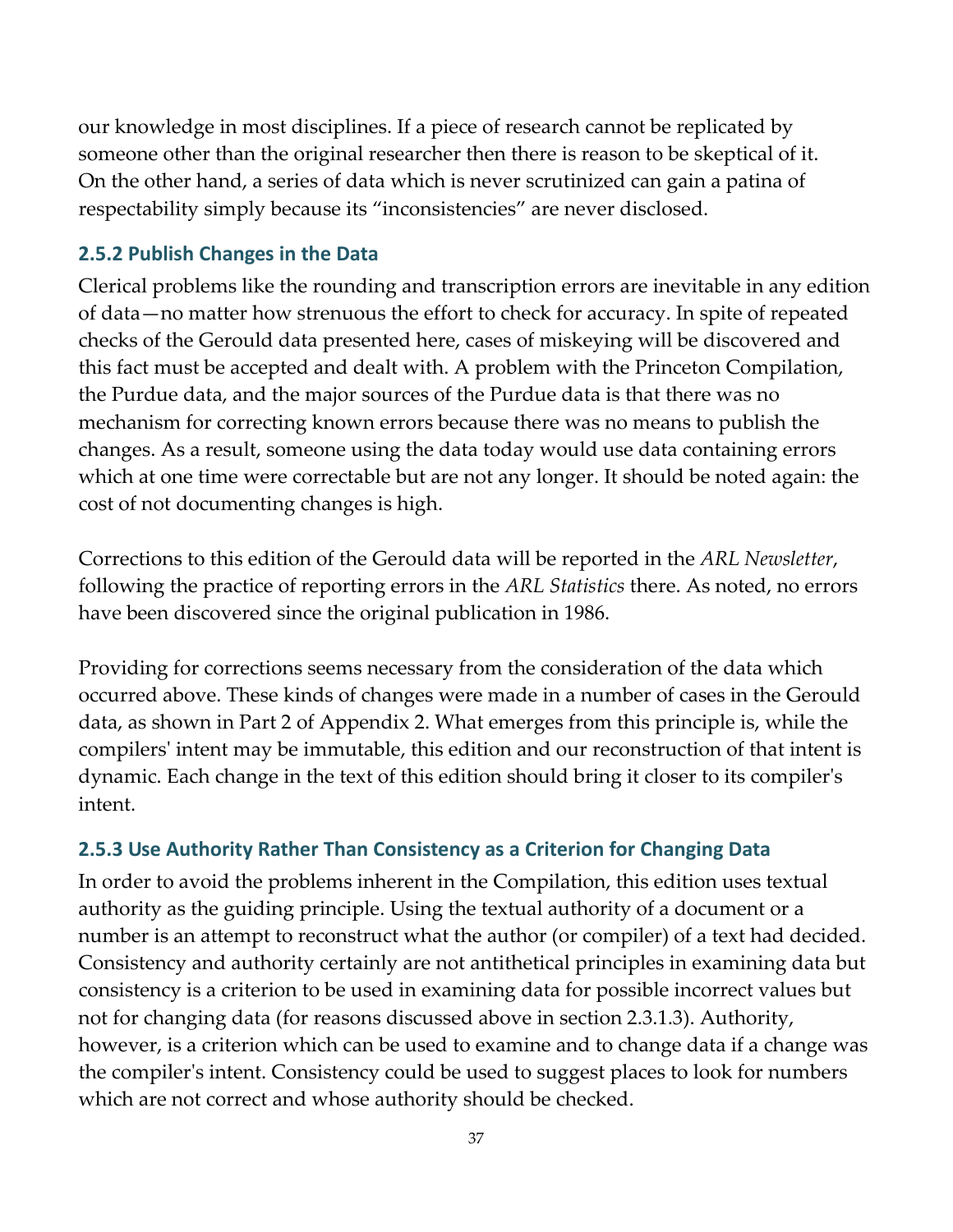The next section (2.5.3.1) will discuss how the criterion of authority was implemented in the construction of this edition of the Gerould data. The following section (2.5.3.2) will discuss a few of the implications of this approach to compiling data.

## **2.5.3.1 How Principles of Authority Were Implemented**

Appendixes 1 and 2 go into detail in the matters addressed here. This section will serve as a general statement of what was done to collect the Gerould data for this edition. The following principles of textual authority have been applied, in reverse order of precedence so the second listed principle takes precedence over the first, and the third over the second and first.

The original text, where there is one, is the source of data.

In cases where there are two or more issues of the Gerould data for a given year the version put out by Gerould is the source. The Gerould data, particularly the early years, exist in a number of different copies done on different typewriters and probably done at different places by different people. Because each retyping increases the possibility of introducing new errors in the text, we should pick Gerouldʹs issue. (The problem of variant annual issues of the data does not exist after Gerould retired.) This question is discussed further in [Appendix](#page-68-0) 2.

In two kinds of cases there is a higher authority than the Gerould text. There are a few errata to individual values in the annual issues of the data listed in the second part of Appendix 1. These errata have precedence over the values in the original copies of the data because they correct mistakes noted in the copy of the data after it was distributed or because they add data reported after publication. In a few cases, the errata have not been found but are presumed to exist because of the nature of the corrections made in individual issues of the data. A second kind of higher authority is the one case where the source Gerould used for his data exists. In this case, which is discussed with the *errata* in Appendix 2 under Texas, 1913/14 (see pages 90‐91), Gerould mistranscribed a number.

There are comparatively few cases where there is more than one possible value for a variable and these principles of authority were sufficient to adjudicate all but a handful of them. In the cases where these principles were not adequate, other means were used. All cases where there is more than one possible value are listed in [Appendix](#page-68-0) 2 and it can be seen that these principles were applied rigorously except in one case where internal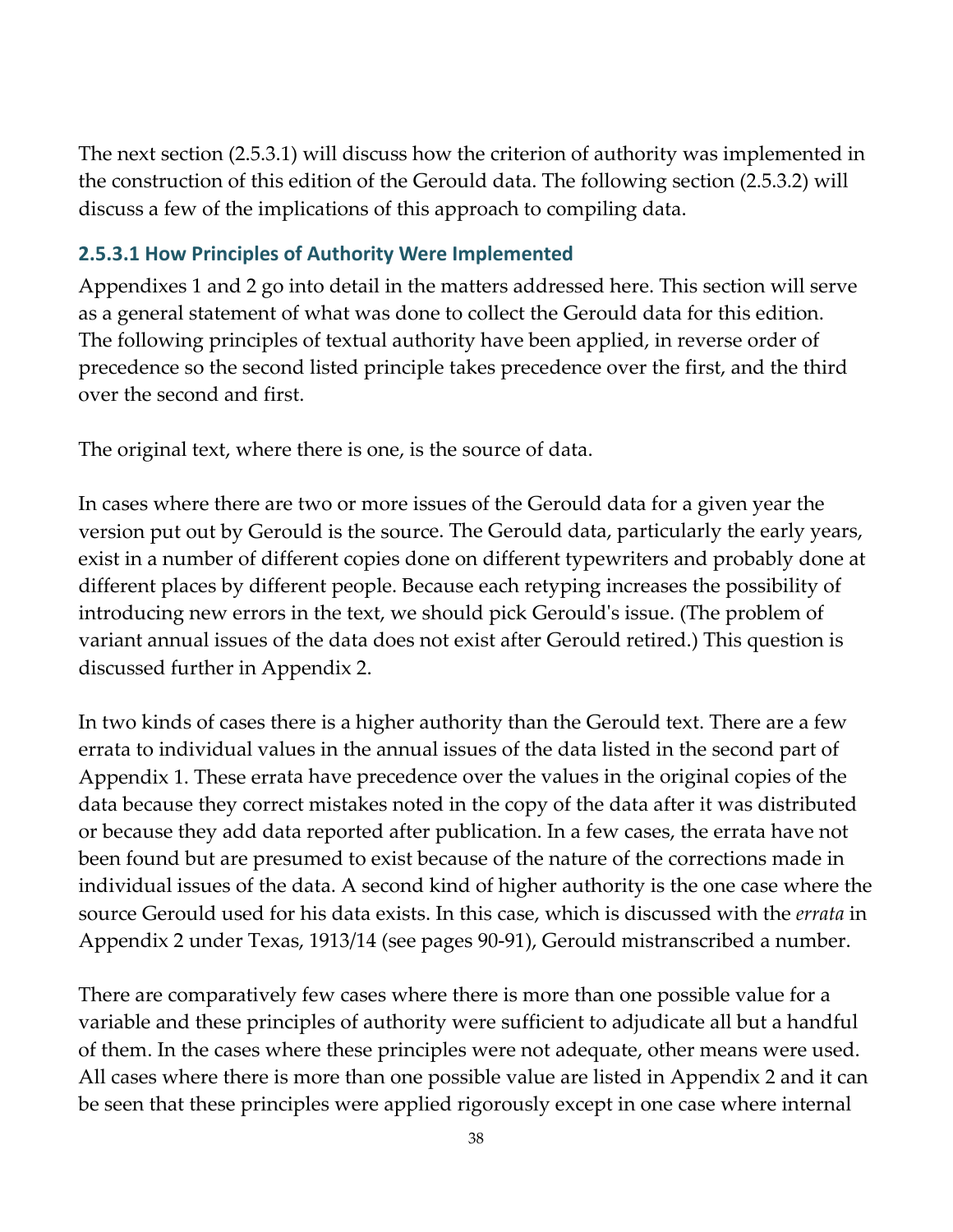evidence in the data make clear that there must have been an erratum which is now missing (see the listing for Louisiana State, 1954/55 in [Appendix](#page-84-0) 2, page 85.)

### **2.5.3.2 Implications of the Use of Authority as an Editing Criterion**

The chief implication of the use of authority as an editing criterion for a series of data is that an edition of data compiled by it is a deliberate attempt to reconstruct what the author intended the numbers to be. We cannot correct errors which arose in the earlier compilations of data, nor will we ever know the true levels of the variables; however, the original compilerʹs intent is the best guess that can be made today about the values of the variables. In a compilation using authority, there are no interpolations over existing or missing values; the data appear in their raw state with their "vagaries...stand[ing] as they appeared...in the original annual issues of the statistics..." (Stubbs and Buxton, p. v.).

The chief advantage of this approach is that it does not introduce changes in a text for reasons which may be biased in an unclear fashion and which may interfere with future research. Of course, if is research based on these data, the person doing the research can interpolate or change whatever he or she likes (although it should be made clear in reporting results where and how it is done). The restrictions on using data should be less stringent than those on compiling data. A case of undocumented interpolation in the Princeton Compilation—or the Purdue data—cannot now be undone unless we find detailed documentation.

Textual authority has been applied rigorously to the Gerould data and while such rigor limits the kinds of bias which can come from expedient changes, there are disadvantages. In their raw state data may be included which seem extremely suspicious. In addition, in rejecting several possible values as lacking sufficient authority (as indicated in Appendix 2), possibly wrong values were included in the text. Part 2 of this Appendix lists values which may be preferred to the values chosen. Another disadvantage is that techniques which have been used on what might be considered sanitized versions of data may not help elucidate how the libraries or their variables behave with these data. New techniques may have to be developed.

### **2.5.4 Disclose Variant Data or Texts**

If the changes made at Princeton had been documented, the present edition could have built on that work and added to it. Because this earlier work was not documented and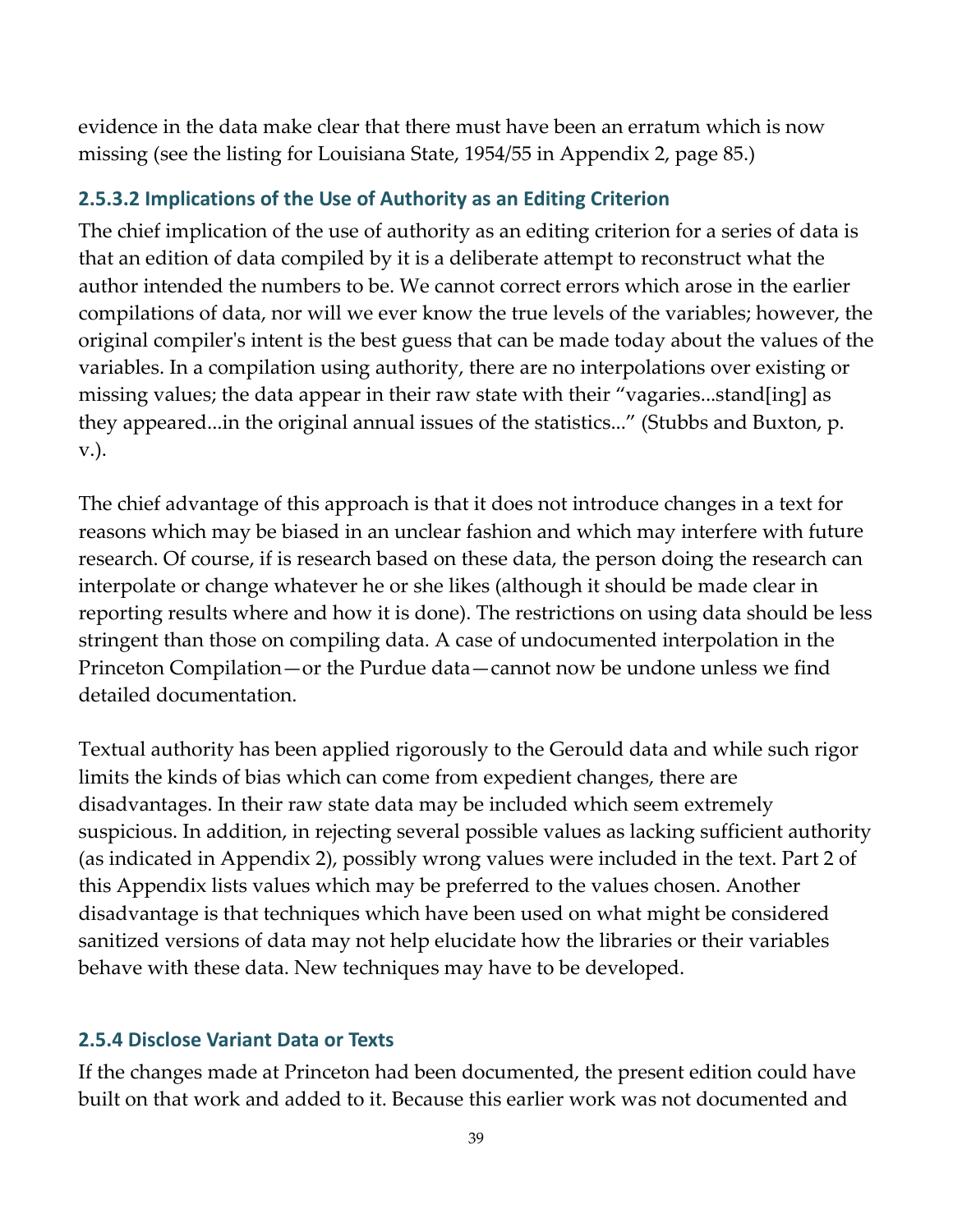because no one is likely to remember what happened in sufficient detail to be useful, the effort which went into it is lost. Documenting what has been done is another way of permitting different people at different places and times to build on and, if necessary, correct earlier work.

What should be disclosed and documented?

- The sources of data consulted.
- New copies of the raw data may be found which may shed light on a value for which there is more than one possibility. As noted, Appendix 1 lists the sources consulted.
- Errata consulted. Any new erratum is a useful discovery and it is important to alert anyone who discovers one that it is new.

Part 2 of Appendix 1 lists errata consulted.

- Variant values with good authority. By disclosing variant values that have good authority, places where there are questions are made explicit. This practice has the great advantage of alerting others to these questions and thereby bringing other views or even other copies of data to bear on them. Also, in applying the principle of textual authority, a conclusion was arrived at that one of the two main Gerould texts was the correct one. This conclusion was based on circumstantial evidence and may prove to be wrong. In that case, the choices made between the values which differ between the editions arranged by name and by size will have to be changed. Disclosing those differences makes correcting this potential problem easy. Appendix 2 lists the variant values.
- Variant values without good authority but which may be correct. Applying the principles used here can lead to cases where the authority for a decision is impeccable but the value chosen is likely to be wrong. These few cases are listed in Part 2 of Appendix 2.

In addition to the items which should be disclosed in presenting the data, an implication of the principles of authority and of disclosing as much as possible about the data affects how changes in this edition of the Gerould data should be reported in the *ARL Newsletter*. The authority for the change should be given. For example, if the change results from the discovery of a typographical error that fact should be noted.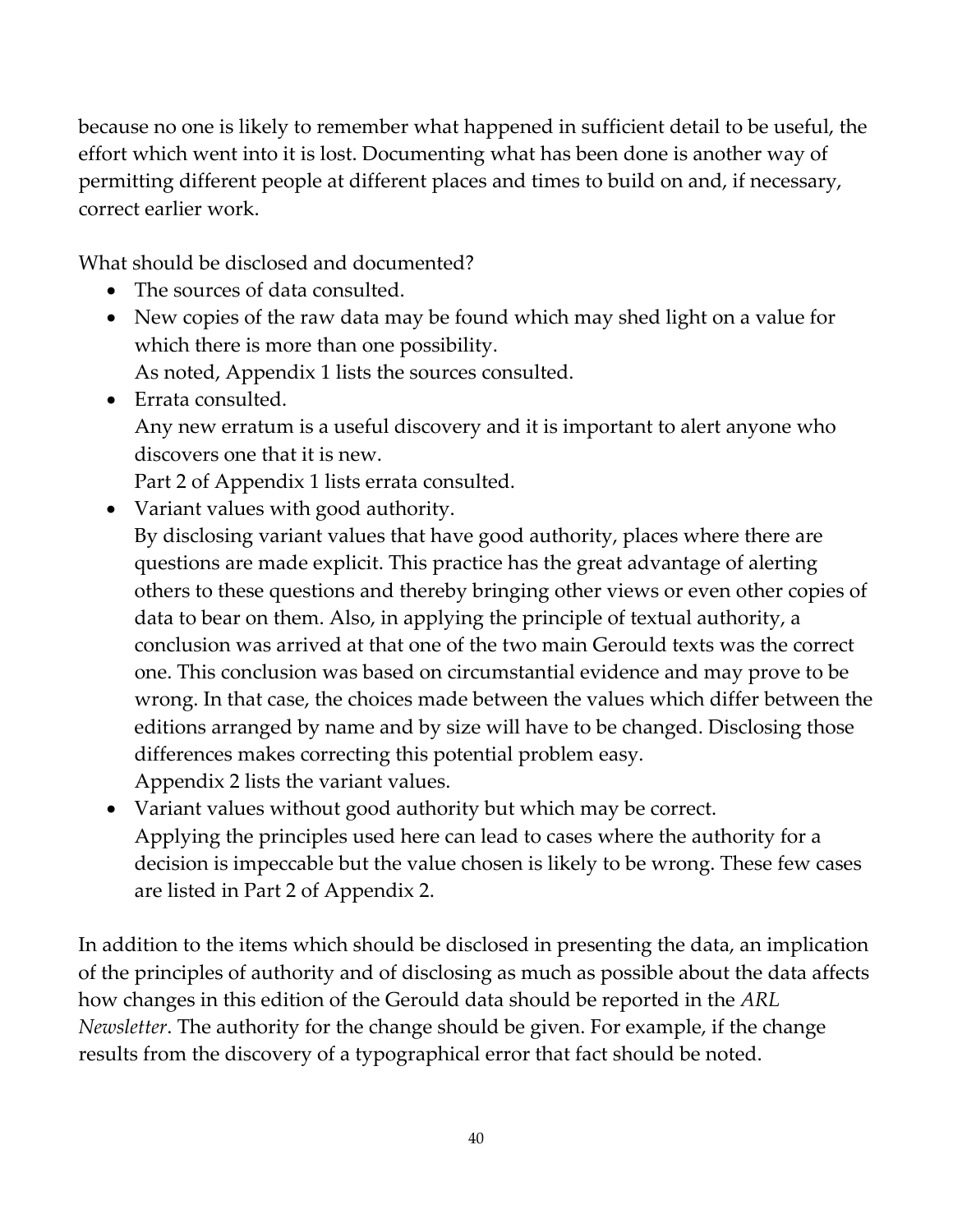## **2.6 Conclusion**

This chapter has outlined the method used to compile the Gerould data presented here. The two appendices referred to should be consulted for more detail. Chapter 3 lists the data by the name of the institution sorted by year. As will be discussed in Appendix 5, the Gerould data, data from the Princeton Compilation, and the Purdue data are being made available.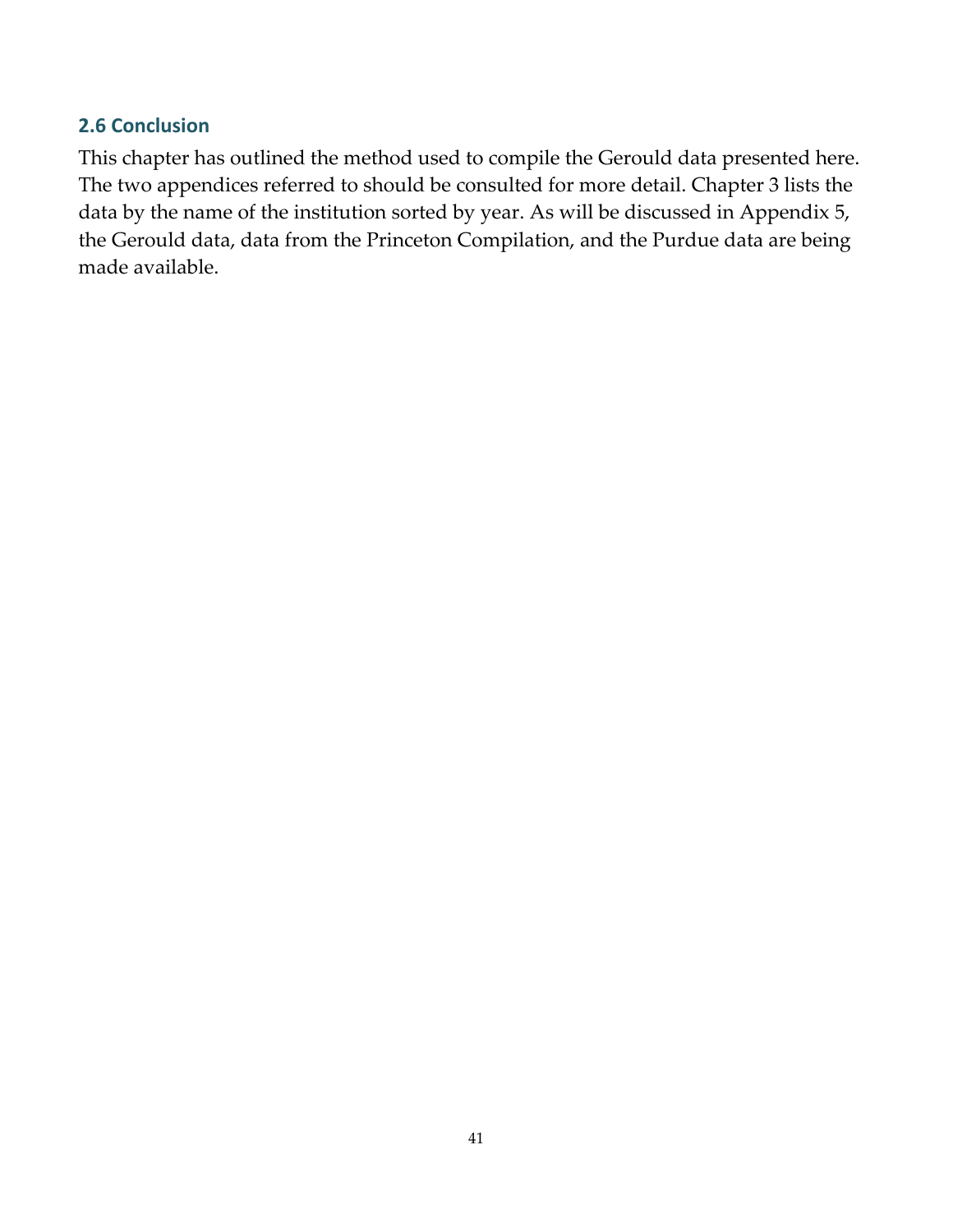

# **The Gerould Statistics Chapter Three:**

## The Gerould Data

This chapter contains a discussion of the variables in the Gerould data. The documentation for the electronic edition of these data is in Appendix 5, beginning on page 144.

An important question about these data is whether the Gerould variables are comparable to similar variables reported by the Association of Research Libraries in compiling its annual statistics. Examining data stretching back to 1907/08 should give us a means to understand libraries better than we do now so the comparability of definitions of variables has to be considered. Preliminary studies mentioned above seemed to indicate the data are comparable.

A general discussion of library variables by Stubbs and Buxton (pp. vii‐xiii) in 1981 provides background on the variables found in the ARL data and is helpful in understanding variables in the Gerould statistics. More recently, Molyneux, 1989 and Stubbs and Molyneux, 1990 discuss library variables and their characteristics.

## **3.1 The Variables Recorded in the Gerould Data**

Eight variables are reported in the Gerould statistics: volumes held, volumes added, expenditures for materials, staff, salaries, appropriations (for materials expenditures in the current year), total expenditures, and wages. The latter three are not recorded in all years. These variables will be discussed in the pages which follow.

## **3.1.1 Volumes Held**

The number of volumes a library holds is probably the oldest and most frequently referred to library statistic. It is reported for all years of these data. Although librarians generally recognize that the number of volumes held is not a measure of a libraryʹs quality, discussions of libraries as far back as those about the Alexandrian library often sound like bragging about how big the library is which, presumably, is a sign of how good the library is.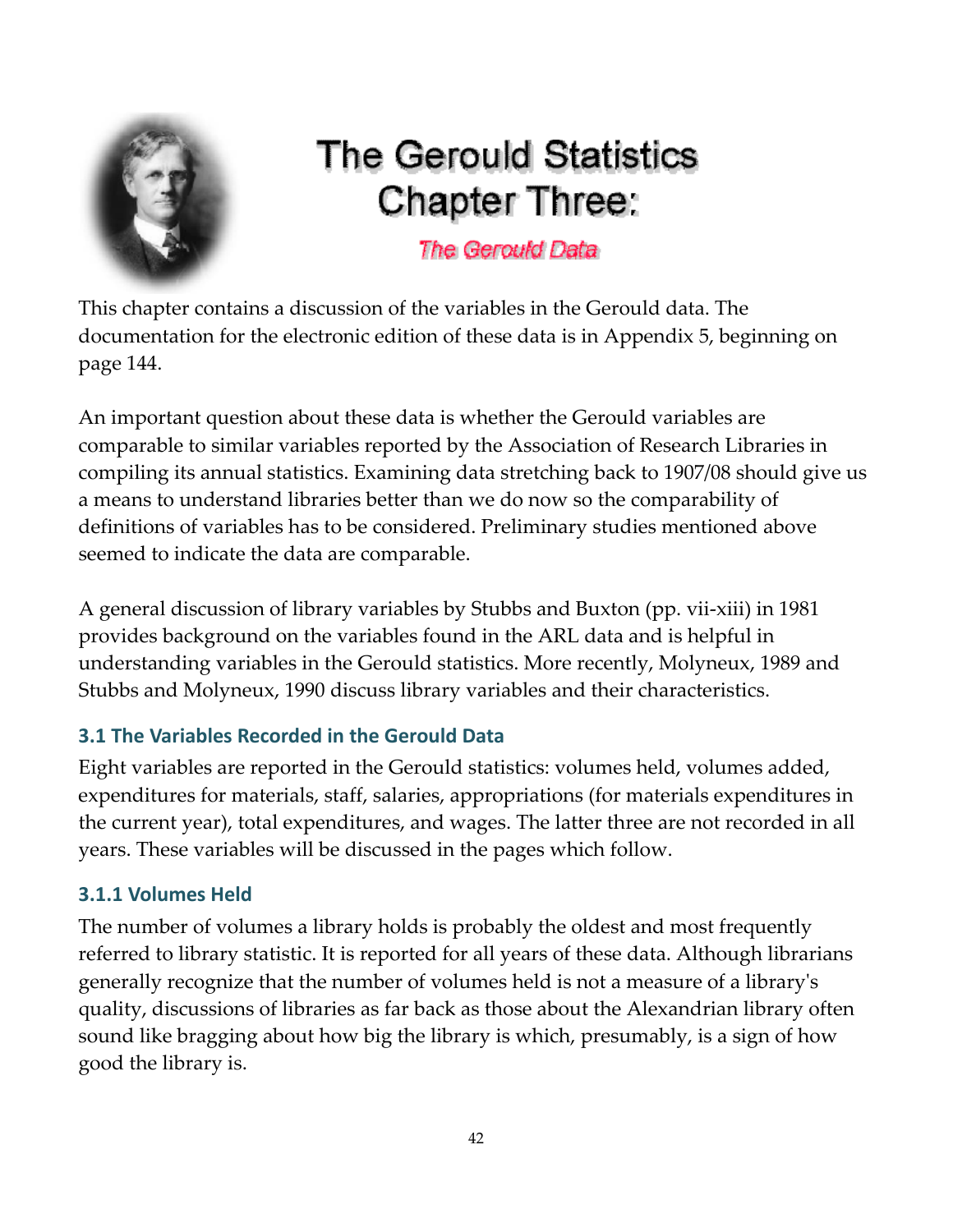One of the problems with using volumes to compare libraries is that there is no accepted definition of what a volume is. The two most widely accepted definitions are the physical volume and the bibliographic volume, a distinction discussed by Downs, (1946) and Kuhlman, (1960). Whatever kinds of volumes are being measured, they have increased greatly over the years of these data. The twelve university libraries which have reported data over the entire period:

| California, Berkeley | Minnesota         |
|----------------------|-------------------|
| Illinois             | Missouri          |
| Indiana              | Nebraska          |
| Iowa                 | <b>Ohio State</b> |
| Kansas               | Washington        |
| Michigan             | Wisconsin         |

The twelve institutions are:

During the period, these institutions grew from an average of 107,425 volumes in 1907/08—or "Books in Library," as that yearʹs statistics called this variable—to 1,772,831 by 1961/62. The 1995/96 total volumes held for these 12 libraries is 64,015,448! It is often forgotten that while Fremont Riderʹs math was wrong, his understanding of the implications of library growth was prophetic. This general point is discussed in Molyneux, (1996)

Volumes held should increase steadily without any declines, unless there is a disaster, such as a fire, which destroys volumes. However, this statistic, as reported in these data, occasionally declines from one year to the next for no apparent reason. This kind of drop in volumes held which is also occasionally seen in the data in section 3.2 may be a result of mistakes in reporting, a change in a libraryʹs definition of a volume, or new and more accurate estimates of volumes held. While these kinds of fluctuations do not seem logical, they do occur, although grouping libraries will obscure fluctuations such as a decline in volumes at one library.

## **3.1.2 Volumes Added**

While the number of volumes held at an academic library is an indicator of the past commitment of its parent institution, the number of volumes added is an indicator not only of the health of the library but of a continuing commitment by its institution. If two libraries of the same size were observed over a decade and one added twice as many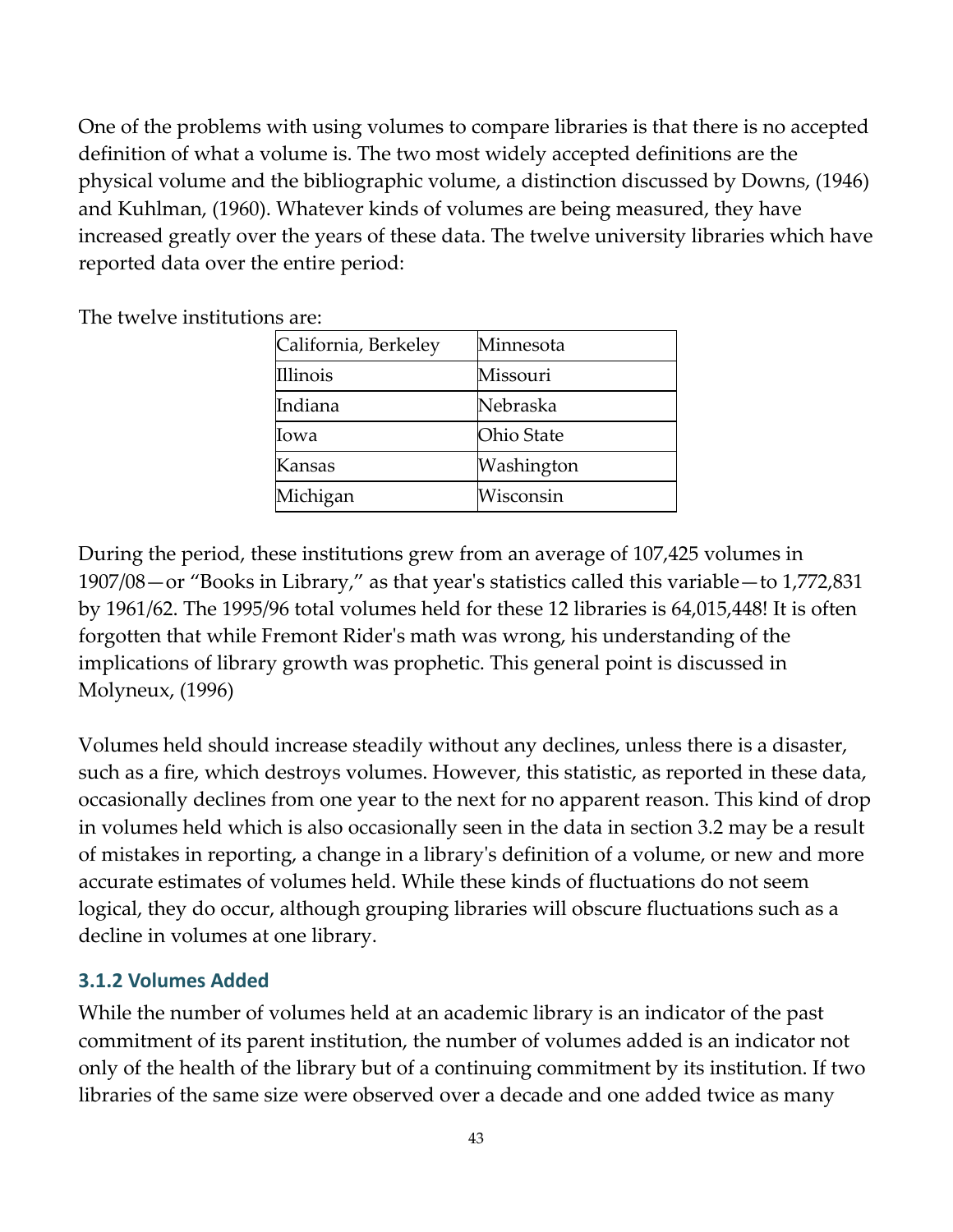volumes as the other, it would be reasonable to conclude the one which added the larger number of volumes had more institutional support and, in addition, a newer collection than the other.

The *ARL Statistics* report volumes added gross and volumes added net. The Gerould figure probably corresponds to volumes added gross, that is, volumes added without taking into account volumes which were discarded or lost. The gross figure was not reported in the first year of the ARL data (1961/62). However, the distinction was drawn between the two kinds of volumes added in the next year the data are reported, 1962/63, when only 25 of the 63 libraries reporting had figures for volumes added net while 60 reported figures for volumes added gross. [\(Molyneux,](http://fisher.lib.virginia.edu/libsites/gerould/tgsbib.html#m1986b) 1986b) These figures indicate that there was more familiarity with the gross figure, probably because it had been collected longer. In fact, of the three libraries which did not report two, Syracuse and Wayne State, are not included in the Gerould data. The third library was Indiana which, as was noted in section 2.3.2, did not report volumes added from 1954/55 through 1962/63.

The mean number of volumes added for the twelve libraries listed above is given here:

| Year    | <b>Mean</b><br><b>Volumes</b><br><b>Added</b> | Year    | <b>Mean</b><br><b>Volumes</b><br><b>Added</b> | Year    | <b>Mean</b><br><b>Volumes</b><br><b>Added</b> |
|---------|-----------------------------------------------|---------|-----------------------------------------------|---------|-----------------------------------------------|
| 1907/08 | 8,689                                         | 1926/27 | 18,638                                        | 1945/46 | 33,841                                        |
| 1908/09 | $\ast$                                        | 1927/28 | 22,104                                        | 1946/47 | 31,168                                        |
| 1909/10 | 10,976                                        | 1928/29 | 19,915                                        | 1947/48 | 46,369                                        |
| 1910/11 | $\ast$                                        | 1929/30 | 22,604                                        | 1948/49 | 37,839                                        |
| 1911/12 | 12,245                                        | 1930/31 | 21,941                                        | 1949/50 | 37,199                                        |
| 1912/13 | 11,420                                        | 1931/32 | 22,414                                        | 1950/51 | 42,677                                        |
| 1913/14 | 13,771                                        | 1932/33 | 19,748                                        | 1951/52 | 42,262                                        |
| 1914/15 | 14,090                                        | 1933/34 | 18,475                                        | 1952/53 | 46,191                                        |
| 1915/16 | 13,831                                        | 1934/35 | 18,915                                        | 1953/54 | 52,215                                        |
| 1916/17 | 13,276                                        | 1935/36 | 21,660                                        | 1954/55 | 51,159                                        |

**Table 3.1**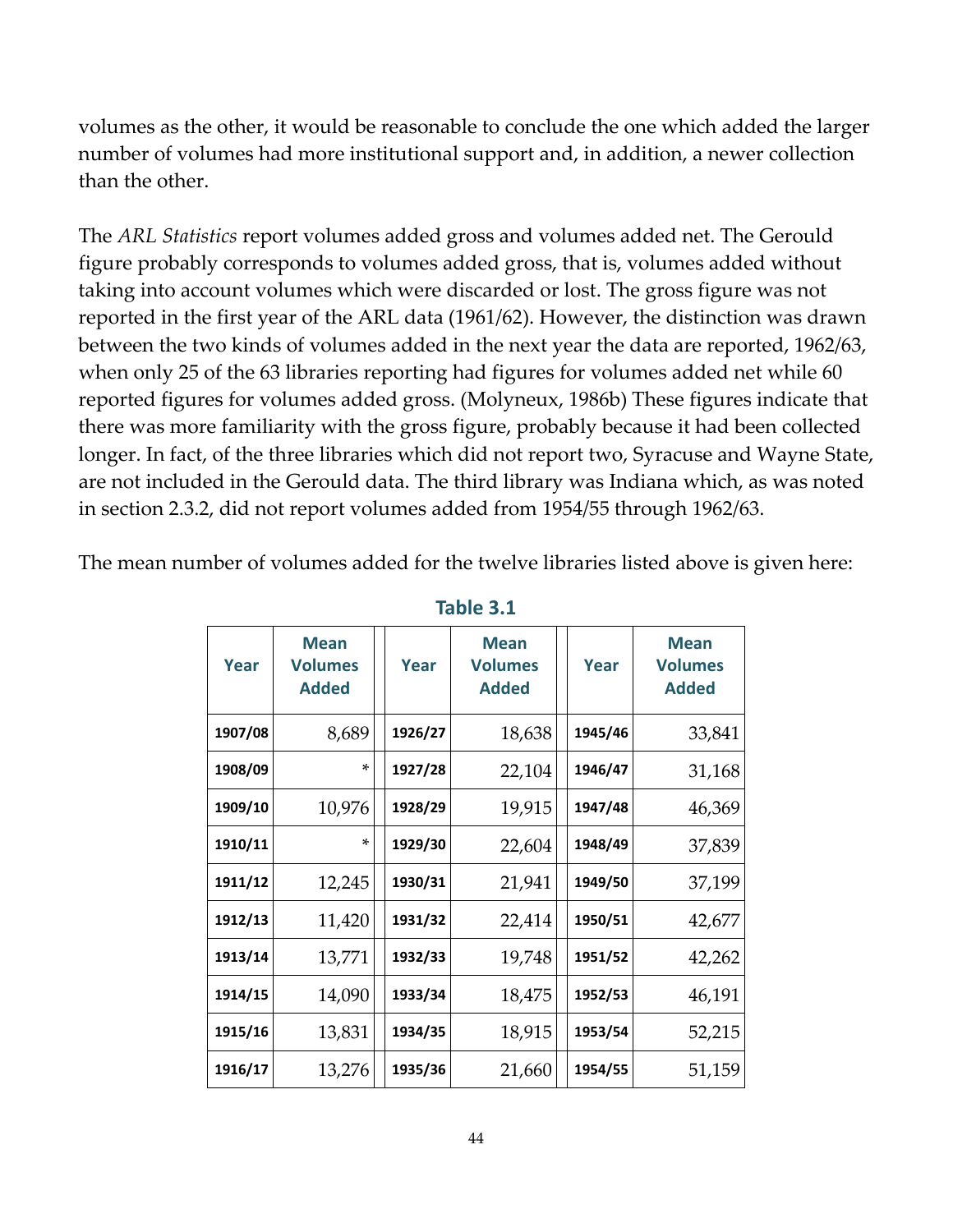| 1917/18 | 11,670 | 1936/37 | 24,379 | 1955/56 | 52,948 |
|---------|--------|---------|--------|---------|--------|
| 1918/19 | 11,780 | 1937/38 | 27,014 | 1956/57 | 54,343 |
| 1919/20 | 11,614 | 1938/39 | 25,400 | 1957/58 | 57,517 |
| 1920/21 | 13,144 | 1939/40 | 25,988 | 1958/59 | 56,701 |
| 1921/22 | 16,747 | 1940/41 | 28,445 | 1959/60 | 61,988 |
| 1922/23 | 15,357 | 1941/42 | 28,319 | 1960/61 | 66,465 |
| 1923/24 | 15,508 | 1942/43 | 24,588 | 1961/62 | 76,068 |
| 1924/25 | 17,518 | 1943/44 | 25,066 |         |        |
| 1925/26 | 17,398 | 1944/45 | 24,551 |         |        |

The Gerould data were not published in 1908/09 and 1909/10.

The number of volumes added for these libraries fluctuates from year to year but it can be seen that number of volumes added annually increased over the period. There are drops in the annual levels of volumes added during the period of World Wars I and II. There is also a drop in the early 1930ʹs which is probably a result of the Depression. Molyneux, 1994a is the most recent treatment of the subject of library growth. It includes graphs and a recent bibliography on the subject.

### **3.1.3 Expenditures for Library Materials and Binding**

The first issue of the Gerould statistics reports the amount "Spent for Books, periodicals & Binding (*sic*), and this amount is reported for all subsequent years of the data. The *ARL Statistics* currently separate expenditures of books, serials, and binding. Binding expenditures were first separated in 1962/63 and expenditures for serials in 1975/76. In order to make the data from the Gerould series comparable to those from ARL, the disaggregation of these data will have to be taken into account.

Table 3.2 shows mean expenditures for materials for the 12 libraries which reported data from 1907/08 through 1961/62. There has been a substantial increase in the levels reported for this variable over the period. Materialsʹ expenditures, as with the other expenditure categories, have increased with the decline of the value of the dollar. It would be worthwhile to know the relationship between increases in expenditures and in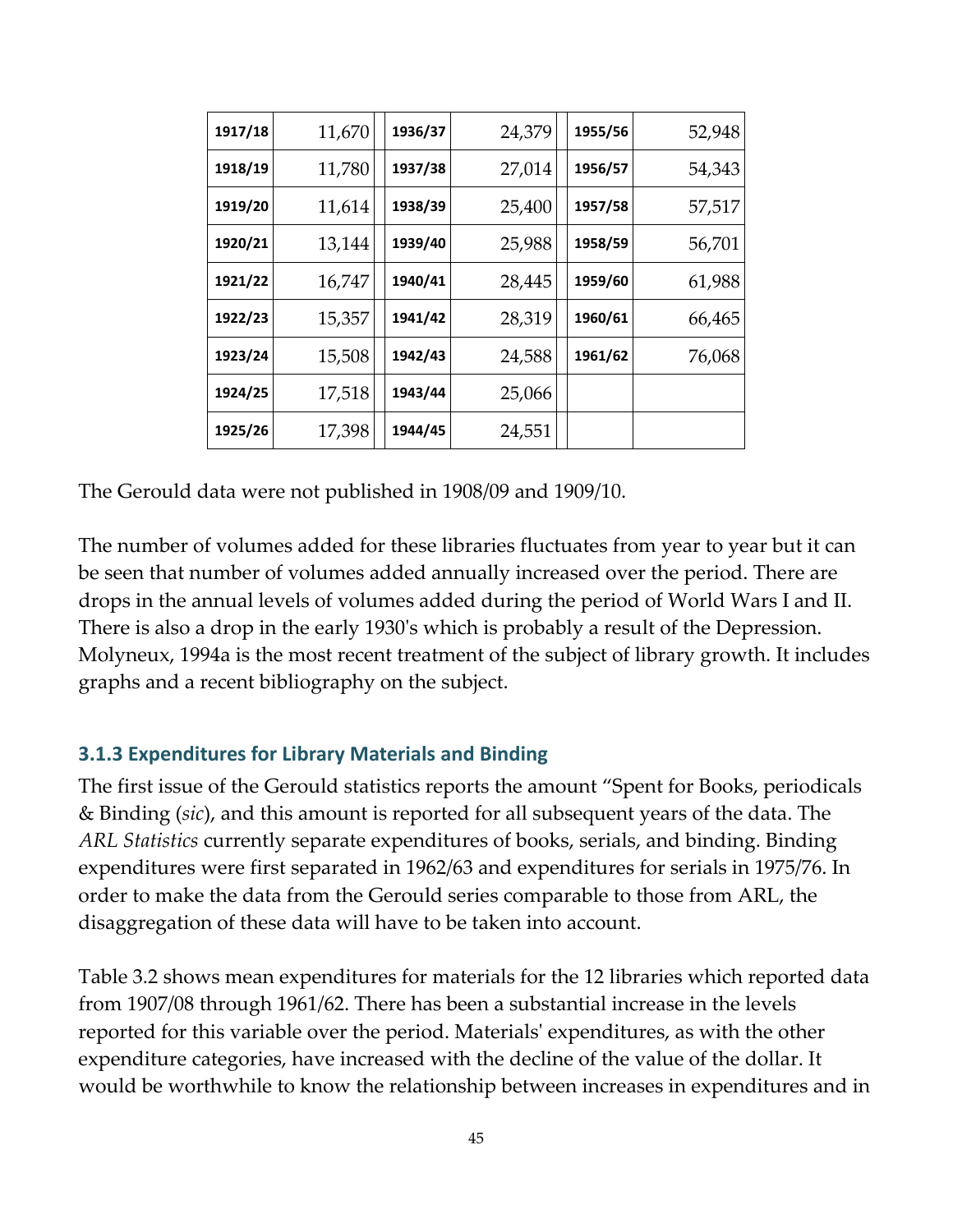price levels in general in order to know if gains in library expenditure categories have usually led or followed inflation. There are probably periods where expenditures have increased faster than inflation and periods where they have failed to keep up with inflation, but an understanding of what happened over the course of these years might allow us to form a better understanding of library funding.

| Year    | Mean<br><b>Dollars</b><br><b>Expended</b> | Year    | Mean<br><b>Dollars</b><br><b>Expended</b> |
|---------|-------------------------------------------|---------|-------------------------------------------|
| 1907/08 | \$16,561                                  | 1935/36 | \$68,242                                  |
| 1908/09 | ×                                         | 1936/37 | 69,284                                    |
| 1909/10 | 20,535                                    | 1937/38 | 74,752                                    |
| 1910/11 |                                           | 1938/39 | 85,862                                    |
| 1911/12 | 23,668                                    | 1939/40 | 75,940                                    |
| 1912/13 | 23,386                                    | 1940/41 | 80,049                                    |
| 1913/14 | 28,049                                    | 1941/42 | 76,789                                    |
| 1914/15 | 24,046                                    | 1942/43 | 88,307                                    |
| 1915/16 | 24,893                                    | 1943/44 | 83,699                                    |
| 1916/17 | 23,860                                    | 1944/45 | 95,025                                    |
| 1917/18 | 20,954                                    | 1945/46 | 102,075                                   |
| 1918/19 | 24,123                                    | 1946/47 | 130,030                                   |
| 1919/20 | 26,466                                    | 1947/48 | 163,931                                   |
| 1920/21 | 30,533                                    | 1948/49 | 184,812                                   |
| 1921/22 | 38,195                                    | 1949/50 | 194,381                                   |
| 1922/23 | 43,180                                    | 1950/51 | 212,134                                   |
| 1923/24 | 54,240                                    | 1951/52 | 224,729                                   |
| 1924/25 | 55,407                                    | 1952/53 | 246,286                                   |
| 1925/26 | 57,229                                    | 1953/54 | 239,605                                   |
| 1926/27 | 61,557                                    | 1954/55 | 260,499                                   |

| ►<br>. . | I<br>o |  |  |
|----------|--------|--|--|
|          |        |  |  |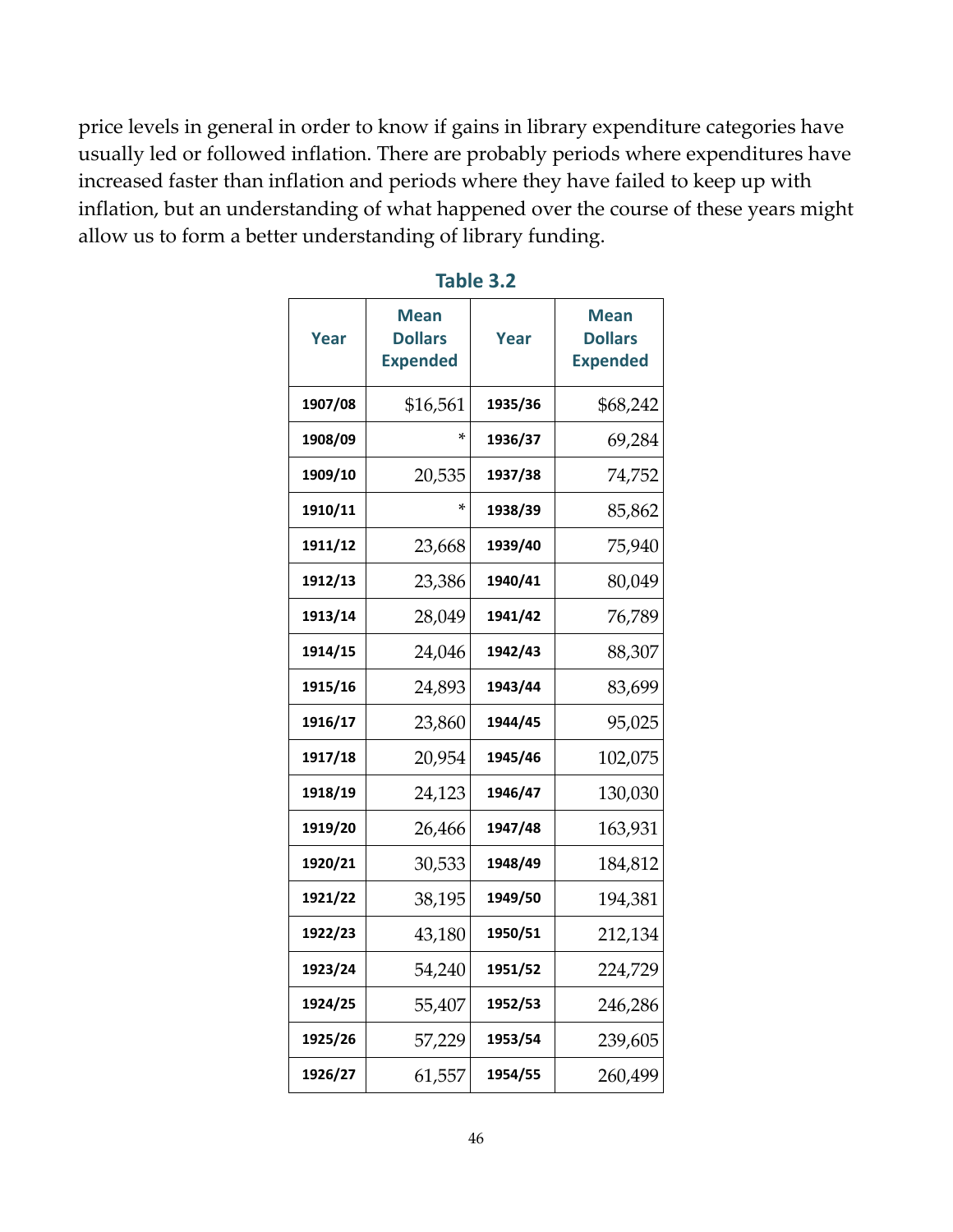| 1927/28 | 64,913 | 1955/56 | 269,050 |
|---------|--------|---------|---------|
| 1928/29 | 71,037 | 1956/57 | 309,885 |
| 1929/30 | 76,399 | 1957/58 | 362,738 |
| 1930/31 | 80,208 | 1958/59 | 369,542 |
| 1931/32 | 73,335 | 1959/60 | 415,960 |
| 1932/33 | 69,163 | 1960/61 | 498,644 |
| 1933/34 | 60,662 | 1961/62 | 539,913 |
| 1934/35 | 61,148 |         |         |

The Gerould data were not published in 1908/09 and 1909/10.

## **3.1.4 Appropriations**

Appropriations are reported from 1909/10 through 1953/54. There is no comparable figure currently reported by ARL. The figure reported for materials expenditures shows how much was spent last year. A possible reason for keeping track of the appropriations is to show how much is to be spent in the current year. It is not clear why this variable was dropped after 1953/54.

Table 3.3 lists the mean values of appropriations at the 12 libraries. The mean values for appropriations are:

| Year    | <b>Mean</b><br><b>Dollars</b><br><b>Appropriated</b> | Year    | <b>Mean</b><br><b>Dollars</b><br><b>Appropriated</b> |
|---------|------------------------------------------------------|---------|------------------------------------------------------|
| 1907/08 | $\ast$                                               | 1935/36 | \$60,261                                             |
| 1908/09 | *                                                    | 1936/37 | 65,022                                               |
| 1909/10 | \$21,174                                             | 1937/38 | 73,518                                               |
| 1910/11 | *                                                    | 1938/39 | 72,806                                               |
| 1911/12 | 20,547                                               | 1939/40 | 79,523                                               |
| 1912/13 | 25,761                                               | 1940/41 | 73,123                                               |
| 1913/14 | 22,853                                               | 1941/42 | 77,749                                               |

**Table 3.3**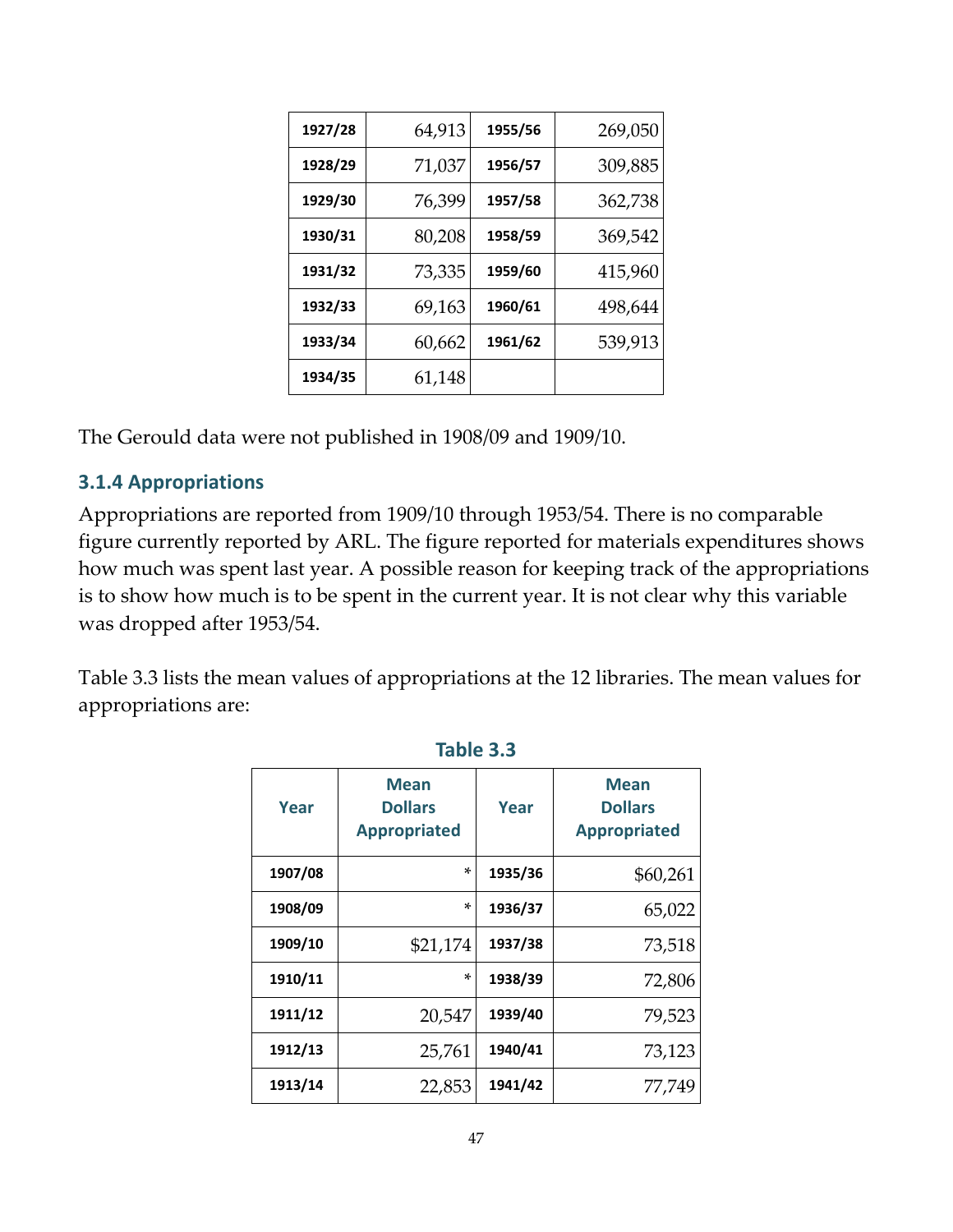| 1914/15 | 26,717 | 1942/43 | 75,212  |
|---------|--------|---------|---------|
| 1915/16 | 27,326 | 1943/44 | 89,545  |
| 1916/17 | 25,134 | 1944/45 | 89,125  |
| 1917/18 | 24,879 | 1945/46 | 105,943 |
| 1918/19 | 28,589 | 1946/47 | 152,710 |
| 1919/20 | 26,154 | 1947/48 | 157,112 |
| 1920/21 | 34,026 | 1948/49 | 181,207 |
| 1921/22 | 36,475 | 1949/50 | 211,357 |
| 1922/23 | 51,131 | 1950/51 | 220,160 |
| 1923/24 | 52,925 | 1951/52 | 211,614 |
| 1924/25 | 51,733 | 1952/53 | 231,865 |
| 1925/26 | 51,982 | 1953/54 | 241,984 |
| 1926/27 | 58,435 | 1954/55 | ×       |
| 1927/28 | 58,525 | 1955/56 | *       |
| 1928/29 | 65,514 | 1956/57 | *       |
| 1929/30 | 69,426 | 1957/58 | *       |
| 1930/31 | 69,744 | 1958/59 | *       |
| 1931/32 | 65,212 | 1959/60 | *       |
| 1932/33 | 51,527 | 1960/61 | *       |
| 1933/34 | 54,183 | 1961/62 | *       |
| 1934/35 | 56,013 |         |         |

### **3.1.5 Total Expenditures**

A figure for the total expenditures was first reported in 1954/55 and replaced appropriations in the annual statistics. The figure is calculated by adding expenditures for materials, salaries, and student salaries. For this edition, the total figure was entered from the annual data, not calculated from the formula.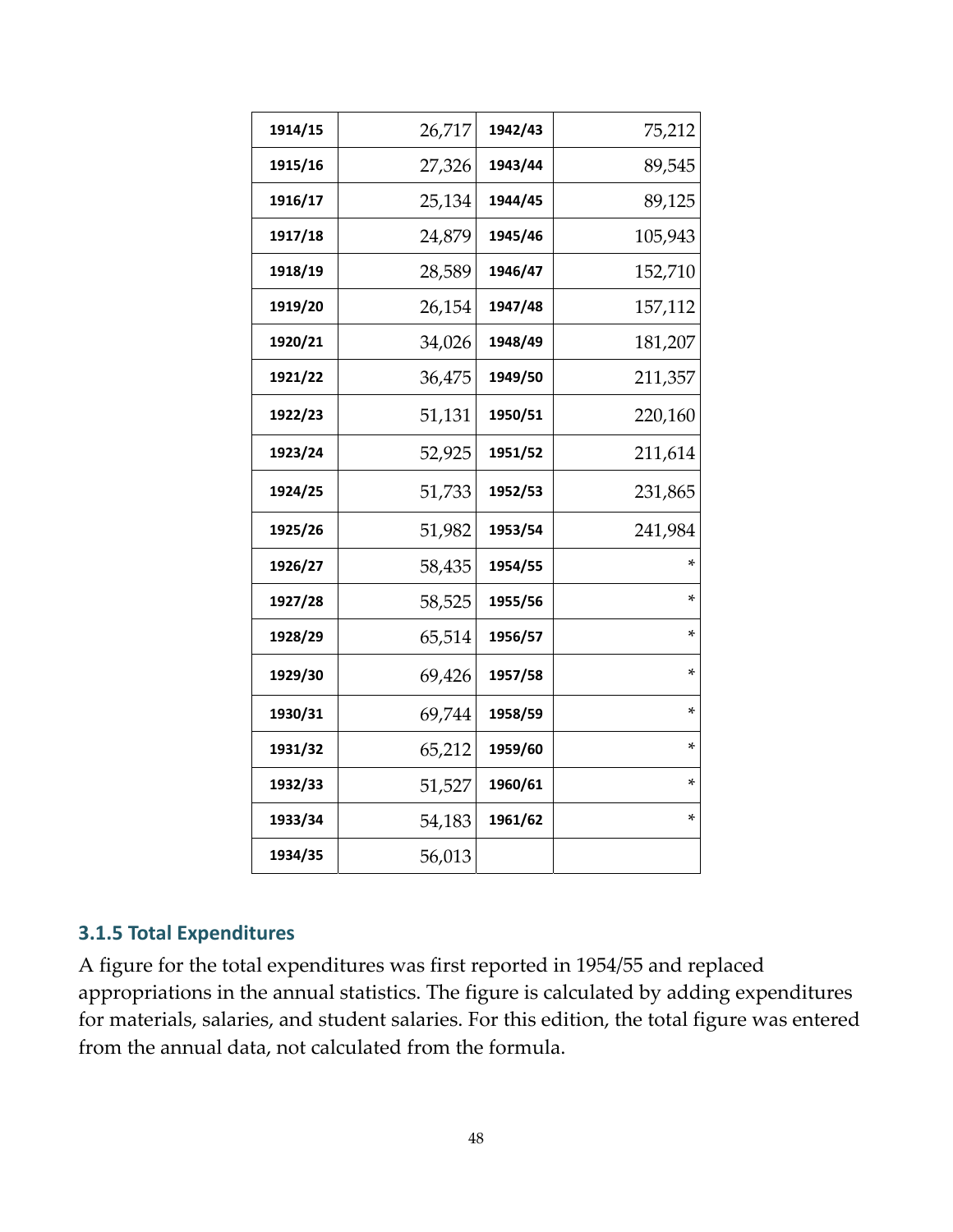The Gerould figure for this variable is not directly comparable to the ARL figure which is calculated by adding expenditures for materials, binding, salaries (which include student salaries), and other operating expenditures. There is no Gerould equivalent of

operating expenditures, and student salaries are not reported before 1949/50. A total figure which would be comparable for both sets of data can be assembled from 1949/50 by using the formula from 1954/55 to 1961/62 from the Gerould data back to 1949/50 and forward from 1962/63 through 1983/84.

Total expenditures for the 12 libraries for the eight years this figure exists show that it increased substantially. The mean values for this variable for the years it was published are:

| Year    | <b>Mean Total</b><br><b>Expenditures</b> |
|---------|------------------------------------------|
| 1954/55 | \$832,823                                |
| 1955/56 | 873,547                                  |
| 1956/57 | 973,933                                  |
| 1957/58 | 1,127,834                                |
| 1958/59 | 1,169,559                                |
| 1959/60 | 1,284,647                                |
| 1960/61 | 1,458,109                                |
| 1961/62 | 1,594,947                                |

## **3.1.6 Total Staff**

A count of staff is reported each year of the data. The issue of the data from 1909/10 defines this number as the "Number of members of the staff (excluding pages and student assistants)" while the letter Gerould sent out in 1916 defines it as the "Number of members of staff (excluding janitors, pages and student assistants)." This definition was apparently followed throughout the period. ARL collects data on the numbers of professional and nonprofessional employees. Adding the two figures will yield the number of full-time staff which should be comparable to the Gerould variable. See the discussion on salaries in section 3.1.7 for a related matter.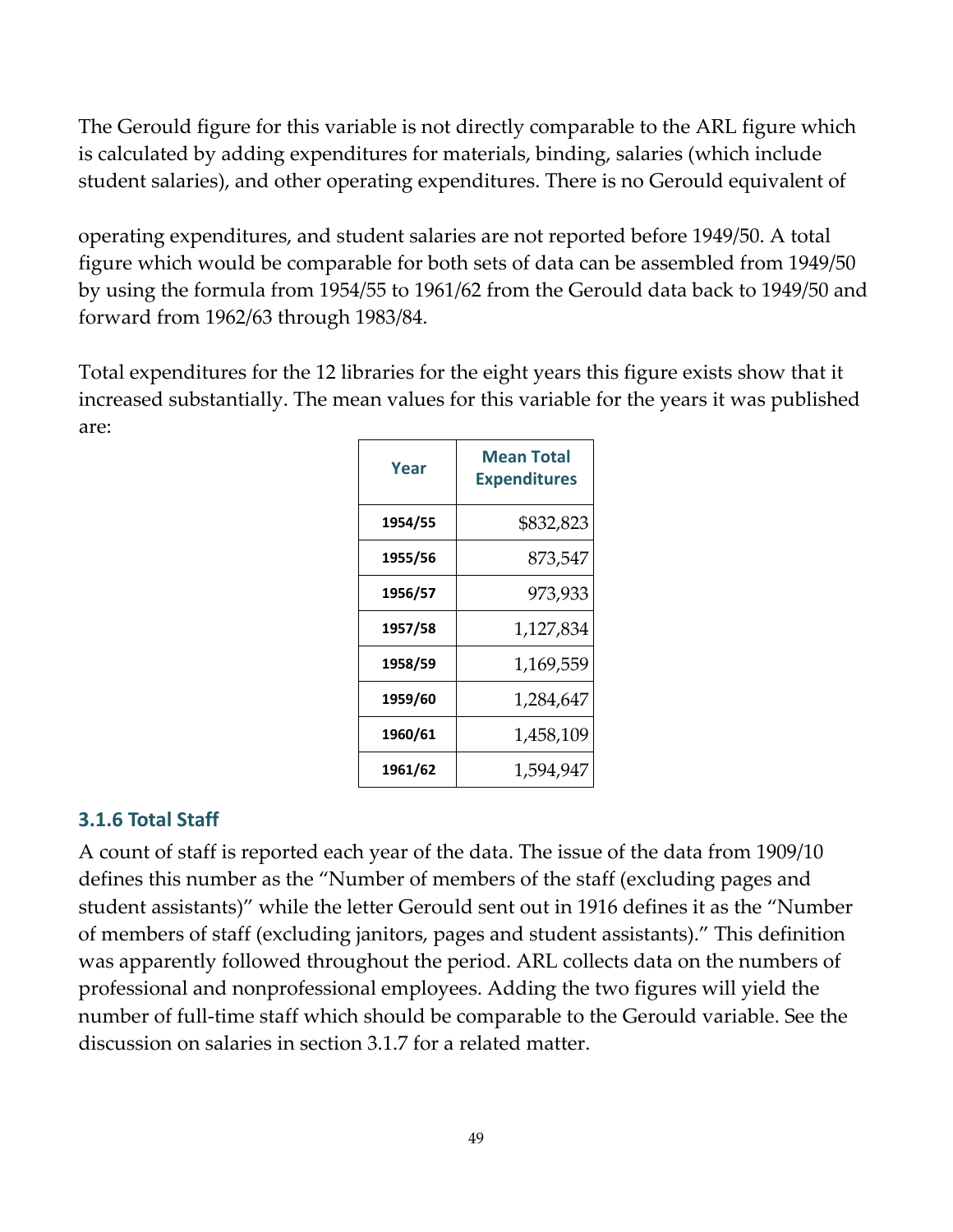The average number of staff for the 12 libraries is listed in Table 3.4 The steady increase in staff members is readily apparent as are the sharp rise and then drop after World War II.

| <b>Year</b> | <b>Mean</b><br><b>Total</b><br><b>Staff</b> | Year    | <b>Mean</b><br><b>Total</b><br><b>Staff</b> | Year    | <b>Mean</b><br><b>Total</b><br><b>Staff</b> |
|-------------|---------------------------------------------|---------|---------------------------------------------|---------|---------------------------------------------|
| 1907/08     | 13.5                                        | 1926/27 | 41.5                                        | 1945/46 | 73.9                                        |
| 1908/09     | ×                                           | 1927/28 | 45.1                                        | 1946/47 | 86.7                                        |
| 1909/10     | 14.3                                        | 1928/29 | 48.6                                        | 1947/48 | 99.6                                        |
| 1910/11     | *                                           | 1929/30 | 50.4                                        | 1948/49 | 139.7                                       |
| 1911/12     | 16.9                                        | 1930/31 | 50.3                                        | 1949/50 | 124.4                                       |
| 1912/13     | 18.7                                        | 1931/32 | 49.3                                        | 1950/51 | 125.7                                       |
| 1913/14     | 21.4                                        | 1932/33 | 47.6                                        | 1951/52 | 124.4                                       |
| 1914/15     | 22.1                                        | 1933/34 | 45.8                                        | 1952/53 | 130.6                                       |
| 1915/16     | 23.2                                        | 1934/35 | 49.3                                        | 1953/54 | 131.8                                       |
| 1916/17     | 24.5                                        | 1935/36 | 50.0                                        | 1954/55 | 136.2                                       |
| 1917/18     | 23.8                                        | 1936/37 | 51.5                                        | 1955/56 | 138.2                                       |
| 1918/19     | 27.0                                        | 1937/38 | 55.4                                        | 1956/57 | 153.0                                       |
| 1919/20     | 27.2                                        | 1938/39 | 57.1                                        | 1957/58 | 154.1                                       |
| 1920/21     | 27.5                                        | 1939/40 | 63.3                                        | 1958/59 | 158.6                                       |
| 1921/22     | 29.8                                        | 1940/41 | 63.6                                        | 1959/60 | 159.7                                       |
| 1922/23     | 31.9                                        | 1941/42 | 64.0                                        | 1960/61 | 166.6                                       |
| 1923/24     | 34.5                                        | 1942/43 | 67.8                                        | 1961/62 | 177.7                                       |
| 1924/25     | 37.2                                        | 1943/44 | 70.7                                        |         |                                             |
| 1925/26     | 41.2                                        | 1944/45 | 66.8                                        |         |                                             |

## **Table 3.4**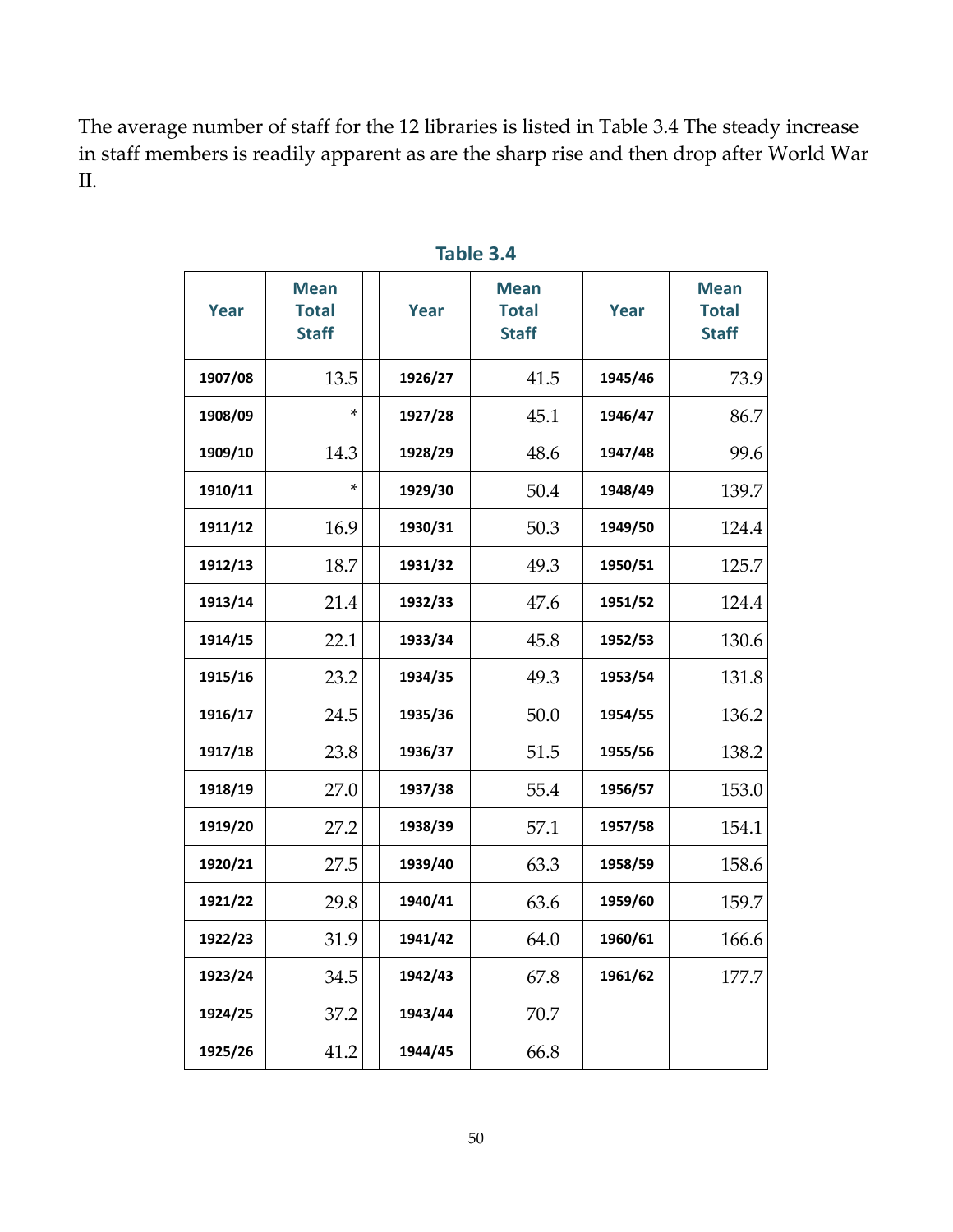## **3.1.7 Staff Salaries**

This variable is the "total salary account during current fiscal year" (1909/10 issue) and seems to have been interpreted as the money paid full‐time employees—presumably the same people measured under total staff.

Salaries as measured in the Gerould statistics appear to differ from the salary figure in the ARL data because this latter figure reports the previous yearʹs salaries. When the change of definitions occurred is not clear. ARLʹs salary figure includes full‐time employees, students, and part‐time employees. For this reason, the variable name for these salaries is different from that for the ARL salaries. The ARL variable name is TOTSAL while the Gerould variable name is FTESAL. Future research may show these variables are the same, but at this time, this fact is not established.

The problem of comparability inhibits one intriguing calculation, average salary per library employee, which could be calculated by dividing total salaries by total staff. However, interpreting the results of this calculation would require care not only because of the question of comparability but also because both numbers mix professional and non‐professional employees. A drop or rise in the average amount paid each employee might be a result of a change in the salaries paid or a change in the ratio of professionals to non‐professionals. There is evidence from the period covered by the ARL data to indicate this ratio is dynamic.

The average figures paid in staff salaries at the 12 libraries for the years of the Gerould data are given in Table 3.5:

| Year    | <b>Mean Total</b><br><b>Salaries</b> | Year    | <b>Mean Total</b><br><b>Salaries</b> | Year    | <b>Mean Total</b><br><b>Salaries</b> |
|---------|--------------------------------------|---------|--------------------------------------|---------|--------------------------------------|
| 1907/08 | \$11,256                             | 1926/27 | \$86,760                             | 1945/46 | \$162,445                            |
| 1908/09 | $\ast$                               | 1927/28 | 91,967                               | 1946/47 | 213,292                              |
| 1909/10 | 14,023                               | 1928/29 | 97,588                               | 1947/48 | 255,195                              |
| 1910/11 | $\ast$                               | 1929/30 | 105,321                              | 1948/49 | 335,470                              |
| 1911/12 | 17,548                               | 1930/31 | 105,557                              | 1949/50 | 343,281                              |

### **Table 3.5**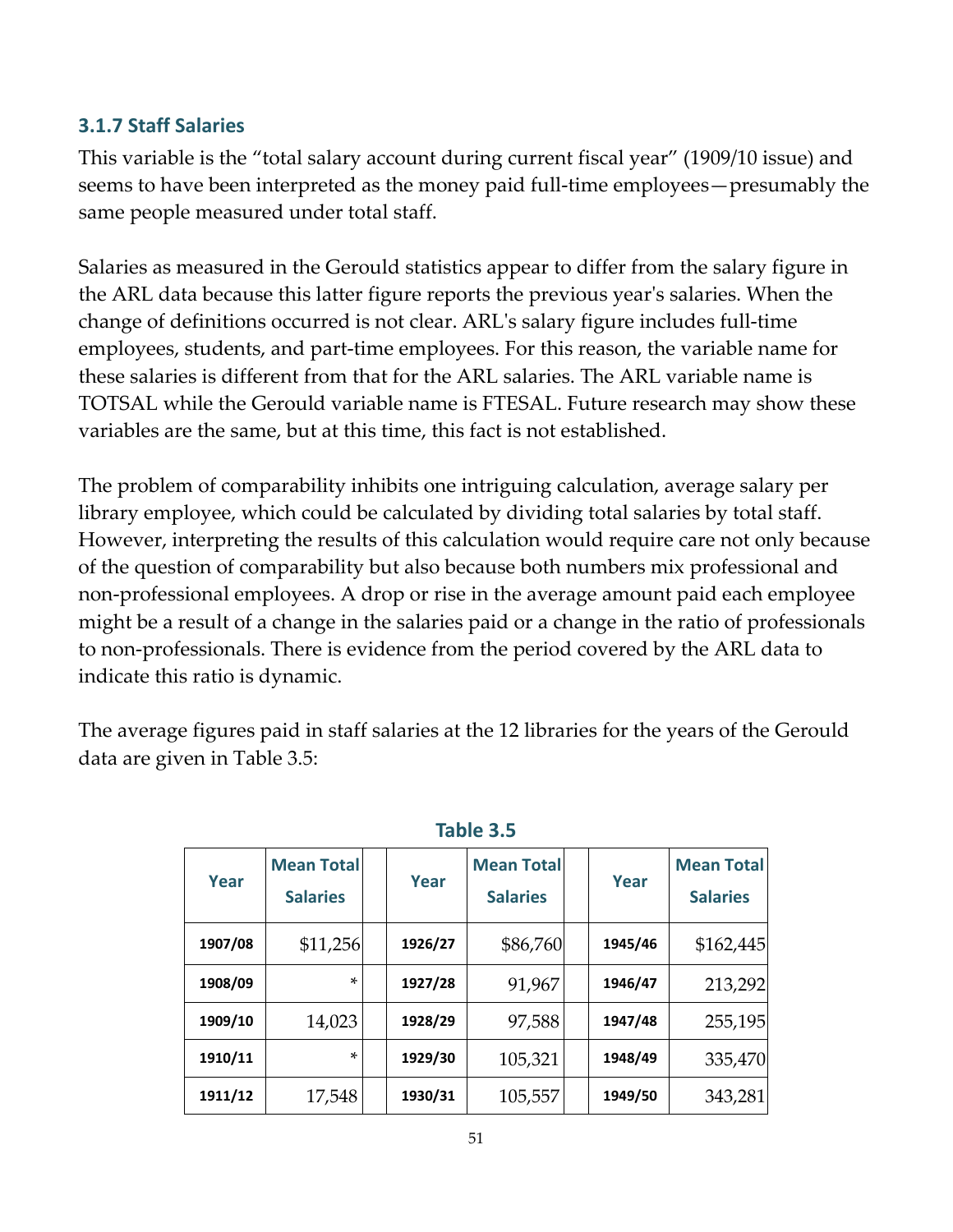| 1912/13 | 19,511 | 1931/32 | 104,274 | 1950/51 | 364,119 |
|---------|--------|---------|---------|---------|---------|
| 1913/14 | 20,624 | 1932/33 | 93,070  | 1951/52 | 403,035 |
| 1914/15 | 22,283 | 1933/34 | 87,132  | 1952/53 | 435,513 |
| 1915/16 | 23,691 | 1934/35 | 92,761  | 1953/54 | 461,680 |
| 1916/17 | 26,230 | 1935/36 | 97,961  | 1954/55 | 488,458 |
| 1917/18 | 27,686 | 1936/37 | 96,491  | 1955/56 | 519,638 |
| 1918/19 | 34,290 | 1937/38 | 103,409 | 1956/57 | 561,228 |
| 1919/20 | 41,744 | 1938/39 | 96,843  | 1957/58 | 650,817 |
| 1920/21 | 44,665 | 1939/40 | 100,726 | 1958/59 | 683,445 |
| 1921/22 | 51,681 | 1940/41 | 109,667 | 1959/60 | 742,276 |
| 1922/23 | 56,494 | 1941/42 | 112,549 | 1960/61 | 811,330 |
| 1923/24 | 61,309 | 1942/43 | 115,302 | 1961/62 | 896,349 |
| 1924/25 | 71,702 | 1943/44 | 130,735 |         |         |
| 1925/26 | 79,897 | 1944/45 | 134,947 |         |         |

### **3.1.8 Student Salaries**

The salaries paid students were added to these data in 1949/50. It can be speculated that this variable was added because student wages were becoming an increasing part of library budgets, but there is no way to be sure at this time. The ARL data report total salaries which are the sum of salaries for full-time employees, students, and part-time employees.

The Appendices give detailed documentation to the data themselves and to related data series.

[Appendix](#page-53-0) 1 lists the data sources consulted begins on page 54.

[Appendix](#page-68-0) 2 discusses cases where there is reason to doubt a value chosen and presented in the data tables and in the electronic data, in spite of its good authority. See page 69.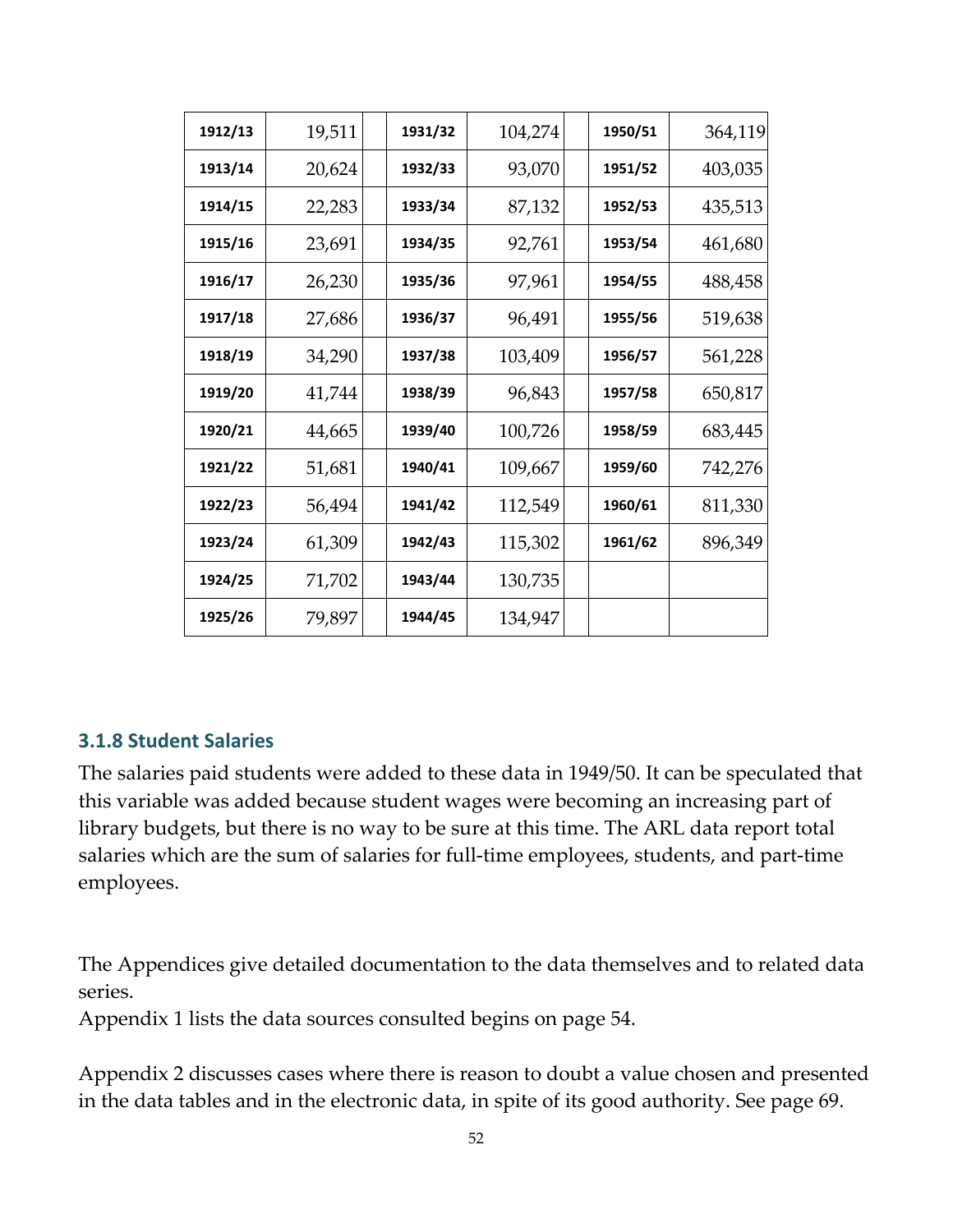[Appendix](#page-98-0) 3 discusses the Princeton Compilation and compares these data to the Gerould Statistics. See page 99.

[Appendix](#page-119-0) 4 discusses the Purdue Data and compares these data to the Gerould Statistics. See page 120.

[Appendix](#page-143-0) 5 gives details on the Electronic version of the data documented here. It begins on page 144.

The [Bibliography](#page-151-0) begins on

These tables also include blank lines which are not included on the electronic forms of the data strictly as a visual cue to a special set of cases which occur as a result of the data collected by Phineas Winsor at Illinois in 1909/10. These data are discussed in Appendix 2 (see [Chicago,](http://fisher.lib.virginia.edu/libsites/gerould/tgsapp2.html#winsor) 1909/10 for a general explanation) and include data comparable to the Gerould data from ten institutions (Chicago, Columbia, Cornell, Harvard, Johns Hopkins, Northwestern, Pennsylvania, Princeton, Stanford, and Yale). In order to include a reference to the data in Appendix 2, there will be a link in these ten cases for 1909/10 in each of these institutions' lists to the variant values. These cases therefore, are not included in the data but there is a good variant text as discussed in Part 2 of Appendix 2. These variants may be preferred in some applications. A blank line is then inserted in the data in these tables for 1910/11 and for each year until data are reported.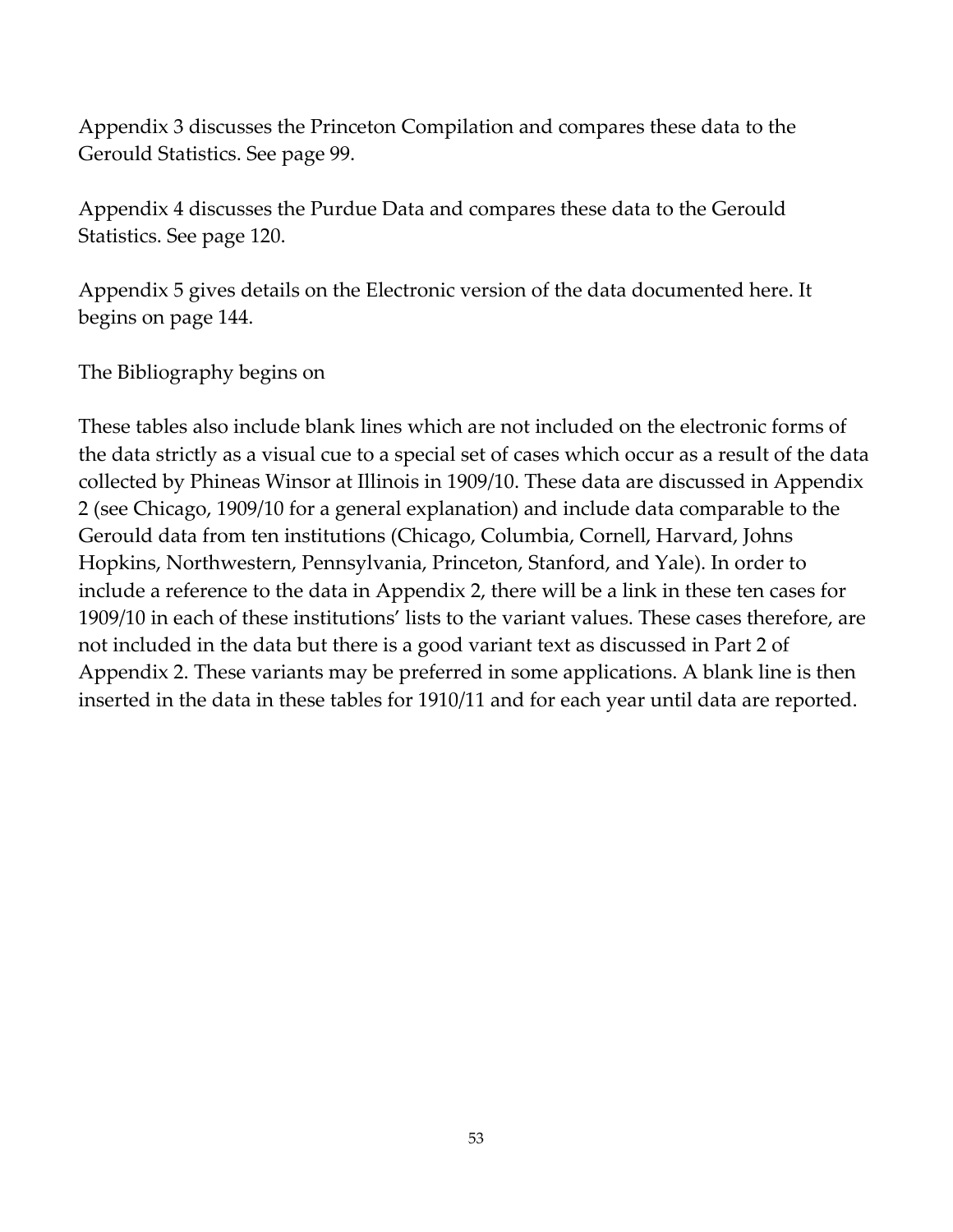<span id="page-53-0"></span>

# **The Gerould Statistics Appendix One:**

## Data Sources Consulted

The Gerould statistics were issued by James Thayer Gerould at Minnesota in 1907/08, 1909/10, and subsequently from 1911/12 through 1918/19 or 1919/20. In 1920, Gerould moved to Princeton. From then through 1938/39 Gerould continued to publish the statistics. Gerould retired in 1938 and publishing the data was continued by the staff at Princeton from 1939/40 until 1961/62. In that year the Association of Research Libraries began to publish its statistical series which continues the series started by Gerould through today as the *ARL Statistics*.

In the latter years, the issues of these data available from the various sources are virtually identical but in the early years there are different editions of the various years in which the data were rearranged, edited, or retyped. It is not clear where this work was done, although one edition of the data in which the data were put in order by the size of the institution appears to have been done at Illinois. In spite of these different editions, there are few major discrepancies in data between these different editions. Appendix 2 lists the variant items of data found in the sources consulted.

There have been two ways used to order the Gerould data over the years: alphabetically by the name of the institution and by size of the library in descending number of volumes held. In the early years the issues organized by institution name were entitled simply "Statistics of University Libraries" with a date; while those in order of the size of the institution had a title followed by: "Compiled by J. T. Gerould, University of Minnesota Library."

In addition to these annual issues there are errata which were sent by library directors or by the compiler in postcards or letters. These errata are noted with the source and also in a separate section at the end of this Appendix.

The copies of the Gerould statistics gathered for this study came from university libraries, archives, and a private collection of these data. Originally, interlibrary loan requests were sent to all institutions which reported data in the 1921/22 issue, including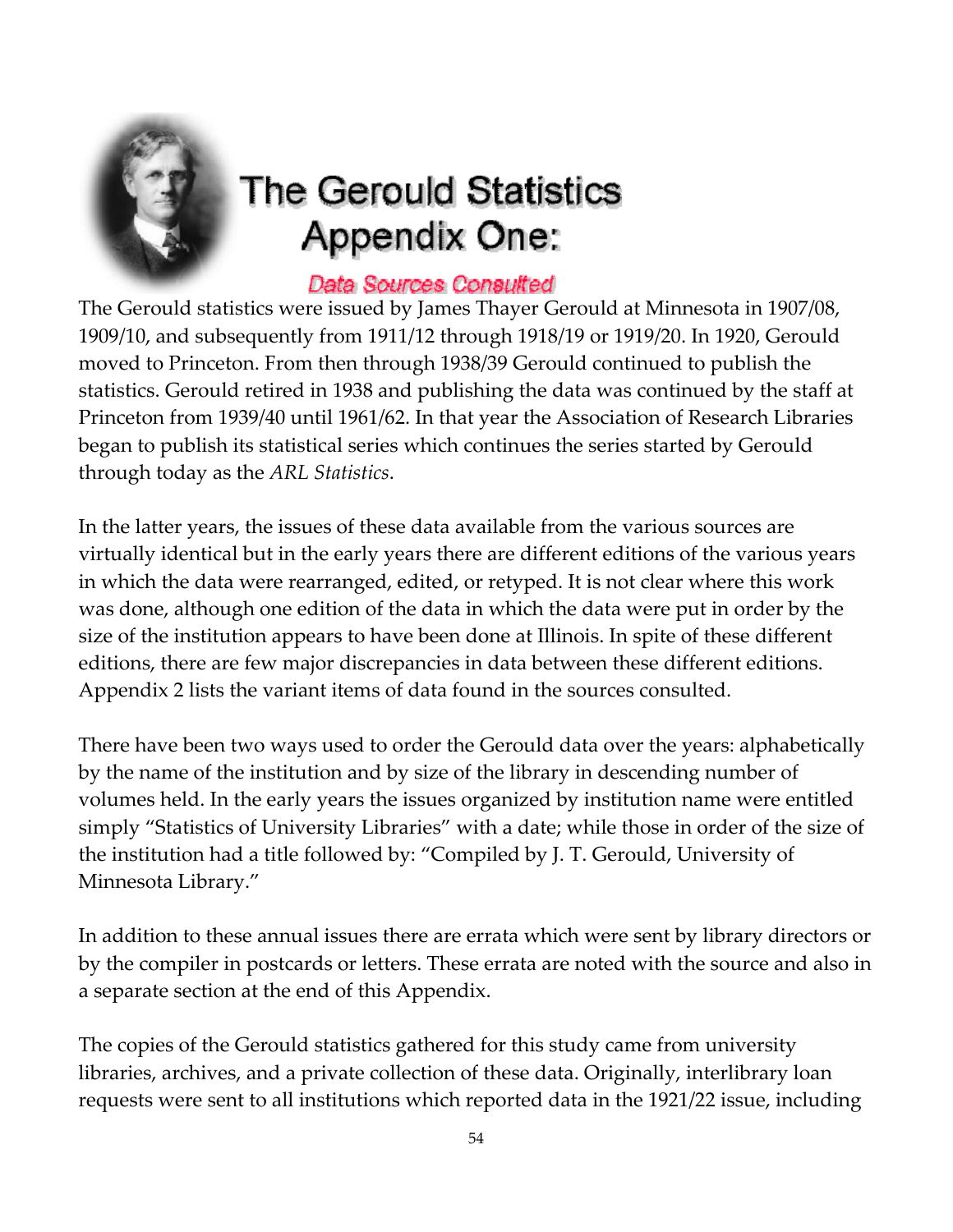Princeton. The only universities which could locate copies were Illinois, Texas, and Virginia. Dr. Haynes McMullen of the Library School of the University of North Carolina subsequently contributed what ultimately proved to be a copy of issues of all the early years' data from his dissertation notes. These copies came from the archives of the University of Chicago in the mid‐1940ʹs. The Manuscripts Department at the University of Virginia was subsequently checked. Letters were also sent to other manuscripts departments or archives of large university libraries which seemed likely to have early data. Penelope Krosch at the University of Minnesota sent early issues of the Gerould statistics and Maynard Brichford at the University of Illinois sent early issues of the Gerould statistics but also correspondence of Gerould and Phineas Winsor, the University Librarian at Illinois. These letters were most useful in sorting out facts about the early years of this data series. The University Microfilms collection containing data from 1944/45 to 1961/62 was also consulted and is available from UMI as Special Film No. S‐338. The University of Minnesota was also the source of the photograph of Gerould that appears in the first edition.

To summarize, the issues of the Gerould statistics consulted in this compilation come from the following sources:

- Illinois Archives
- Illinois stacks (by ILL)
- (Haynes) McMullen (originally from Chicago)
- Minnesota Archives
- Virginia stacks
- Texas (by ILL)
- University Microfilms (1944/45 to 1961/62). The earlier edition published by Xerox‐University Microfilms, one of UMʹs Books on Demand (AG1‐30634) is actually the compilation of the data for 1919/20‐1943/44 done at Princeton and referred to in the text as the *Princeton Compilation*.

No attempt will be made here to discuss differences in the data between the various issues for given years. This task is left to Appendix 2.

A list of the sources consulted by year follows. In order to make the remarks clearer, a distinction will be drawn between the types of copies of the Gerould statistics which exist. Gerould and subsequent compilers would have generated what will be called a "master" copy which reflected their views about what the numbers were. This copy is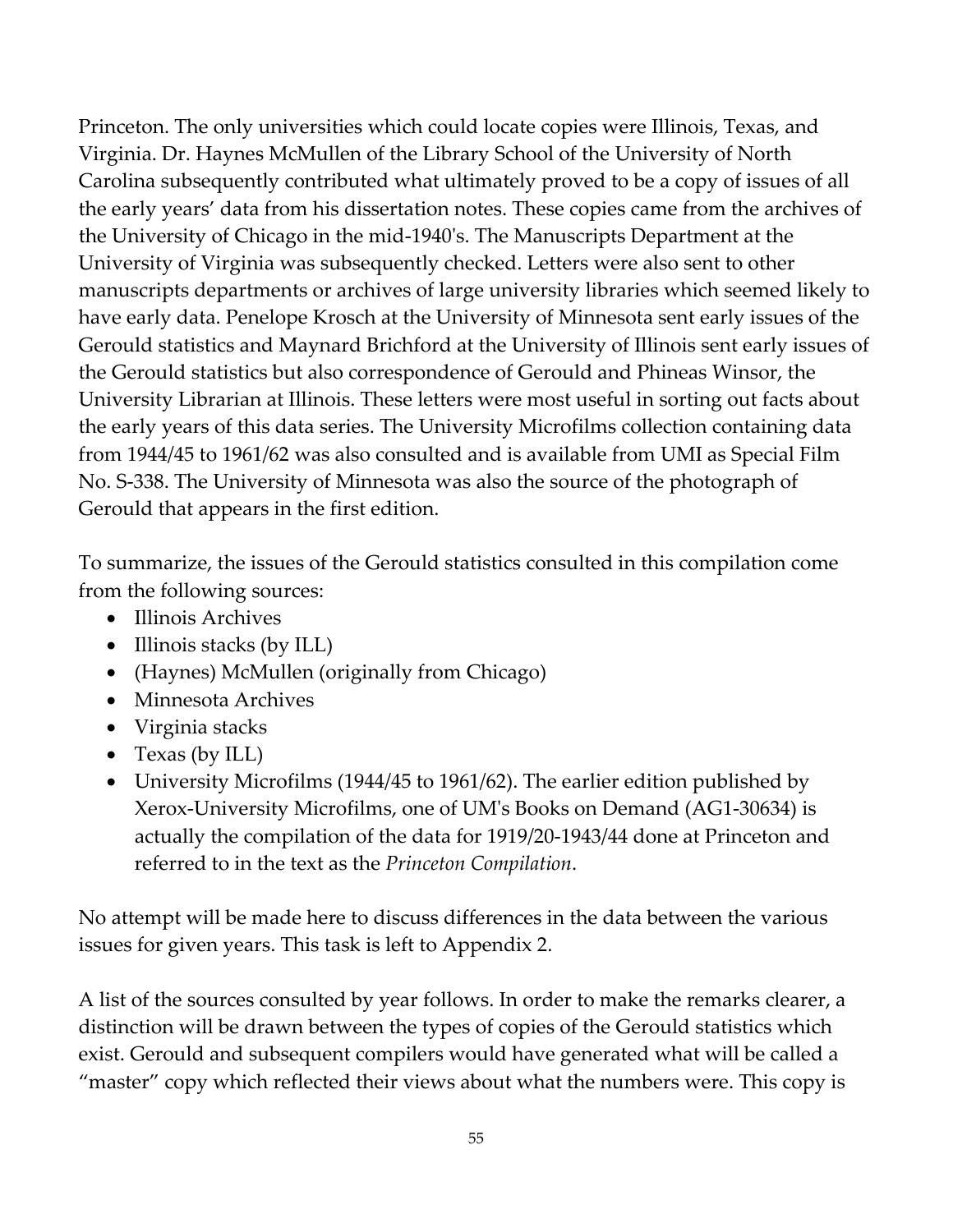the corrected text assembled by the compiler from which the distribution copy—the copy which is to be sent to subscribers—is to be made. A distribution copy can exist as an "original," that is, the actual piece mailed by the compiler or as a copy (used here to mean either a photographic copy or one made by the Xerox, or similar, process). Since the invention of the Xerox process, a distribution copy is often a direct copy of the master. That is, in such a copy the text itself has not been touched or altered and there is little chance of a change in the text's being introduced in the process of making the distribution copy. This process of reproduction of documents has tended to obscure a distinction that is useful in considering these early data. When Gerould compiled his master copy, he could not Xerox the master and distribute the resulting issues, he had to have a copy made. By as early as 1913/14, these issues were made by a process which allowed reproduction but before then the distribution copies appear to have been retyped. Each retyping, of course, introduces the possibility of a change in the text.

| Year    | <b>Source</b>     | <b>Remarks on Sources</b>                                               |
|---------|-------------------|-------------------------------------------------------------------------|
| 1907/08 | Minnesota         | Both are in<br>alphabetical order<br>and appear to<br>have been done on |
|         | McMullen          | the same<br>typewriter but at<br>different times.                       |
|         | Illinois Archives | Both are in<br>alphabetical order<br>and appear to                      |
| 1909/10 | McMullen          | have been done on<br>the same<br>typewriter but at<br>different times.  |
| 1911/12 | McMullen          | In alphabetical<br>order.                                               |
| 1912/13 | McMullen          | In alphabetical<br>order.                                               |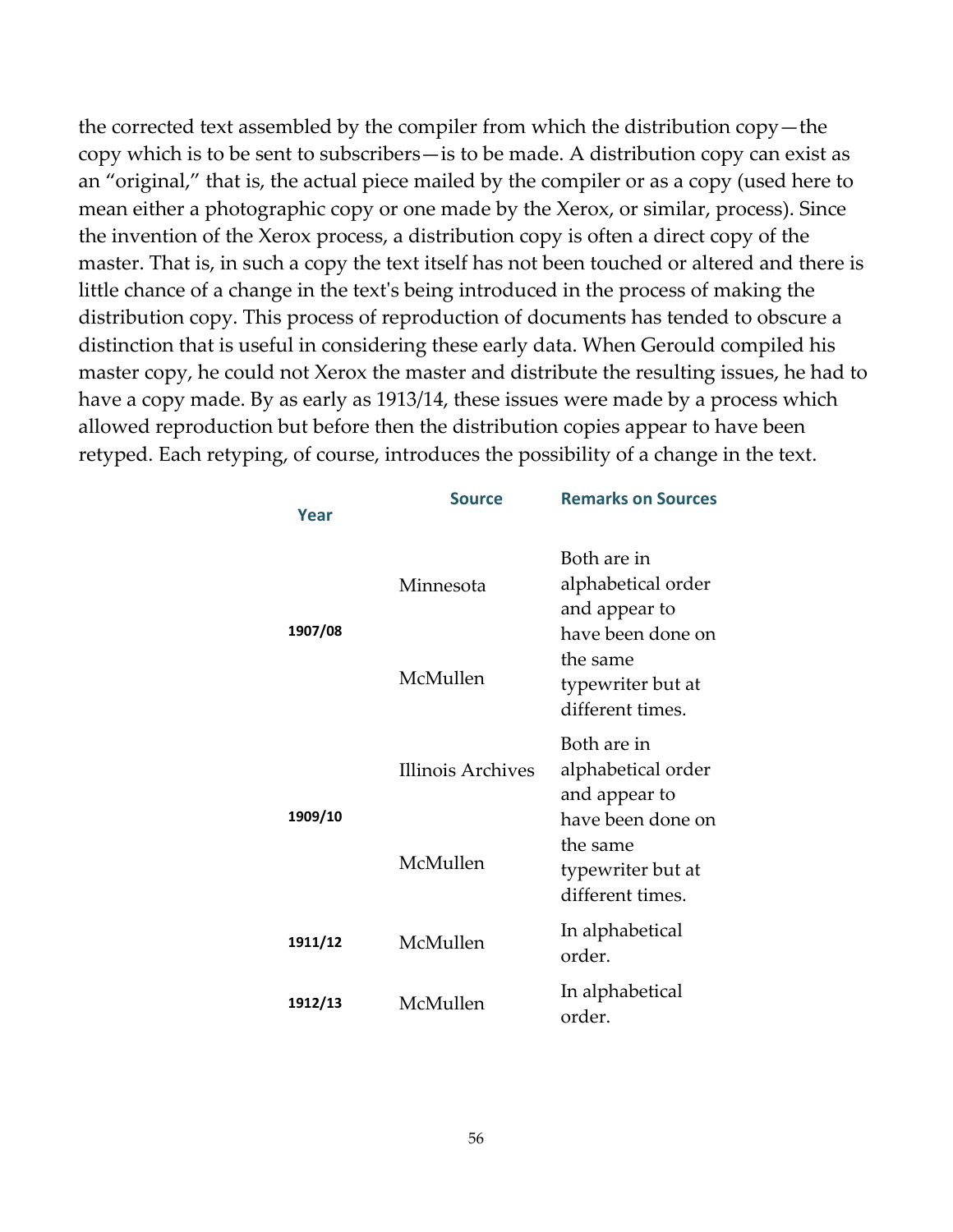| Year    | <b>Source</b>   | <b>Remarks on Sources</b>              |
|---------|-----------------|----------------------------------------|
| 1913/14 | Illinois stacks | In order by size. $1$                  |
|         | McMullen        | In alphabetical<br>order. <sup>2</sup> |
|         | Minnesota       | In alphabetical<br>order <sup>3</sup>  |

### *Notes on 1913/14:*

1. The Illinois stacks issue is blurred and unclear.

2. The McMullen and Minnesota issues may have come from the same distribution copy.

3. There is a letter from Winsor to Gerould at Illinois and an erratum from Gerould in the Illinois Archives.

| Year    | <b>Source</b>               | <b>Remarks on Sources</b>                        |
|---------|-----------------------------|--------------------------------------------------|
| 1914/15 | McMullen                    | Both are in<br>alphabetical order<br>and may     |
|         | Minnesota                   | have come from<br>the same<br>distribution copy. |
|         | Illinois Archives           | In order by size. <sup>1</sup>                   |
| 1915/16 | Illinois stacks<br>McMullen | In alphabetical                                  |
|         | Minnesota                   | order. <sup>2</sup>                              |

*Notes on 1915/16:* 

1. These two issues appear to have been done on the same typewriter but were done at different times.

2. These two issues appear to be from the same distribution copy.

| Year    | <b>Source</b>                                    | <b>Remarks on Sources</b>                               |
|---------|--------------------------------------------------|---------------------------------------------------------|
| 1916/17 | Illinois Archives<br>Illinois stacks<br>McMullen | All three are in<br>alphabetical<br>order. <sup>1</sup> |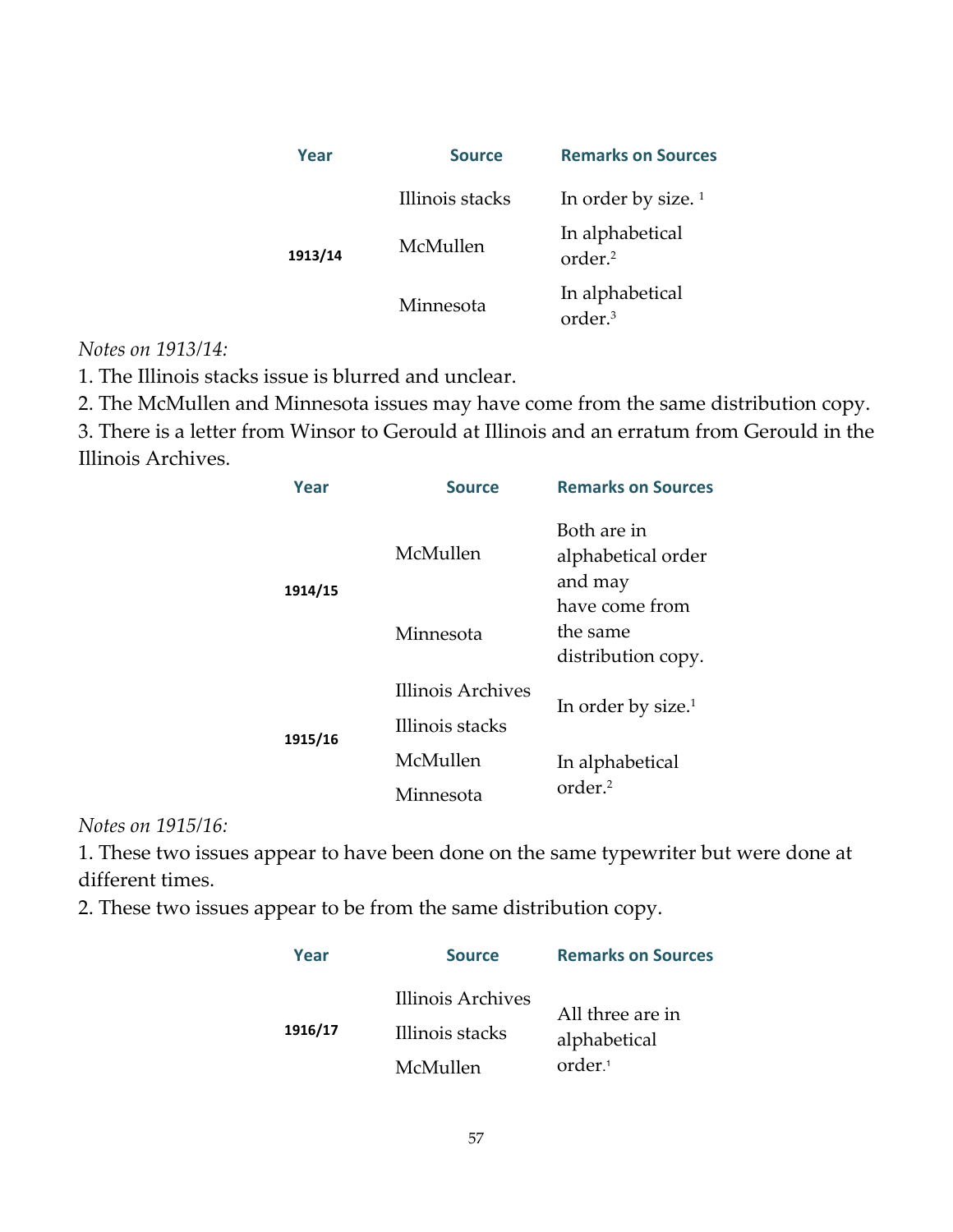### *Notes on 1916/17:*

1. The issue in the stacks is probably a carbon of the Archive copy.

| Year    | <b>Source</b>                 | <b>Remarks on Sources</b>                 |
|---------|-------------------------------|-------------------------------------------|
| 1917/18 | McMullen                      | In alphabetical<br>order.                 |
| 1918/19 | McMullen                      | In alphabetical<br>order.                 |
| 1919/20 | McMullen                      | In alphabetical<br>order.                 |
| 1920/21 | Illinois Archives<br>McMullen | All in alphabetical<br>order <sup>1</sup> |

### *Notes on 1920/21:*

1. There are two issues in the Archives, one of which appears to be a carbon of the other.

| Year    | <b>Source</b> | <b>Remarks on Sources</b> |
|---------|---------------|---------------------------|
|         | McMullen      |                           |
| 1921/22 | Texas         | All in alphabetical       |
|         | Virginia      | order. <sup>1</sup>       |

### *Notes on 1921/22:*

1. All three issues are from the same distribution copy. The Texas issue is a photocopy.

| Year    | <b>Source</b> | <b>Remarks on Sources</b> |
|---------|---------------|---------------------------|
| 1922/23 | McMullen      | All are in                |
|         | Texas         | alphabetical              |
|         | Virginia      | order. <sup>1</sup>       |

## *Notes on 1922/23*:

1. Professor McMullen had two issues, an original and a photocopy.

2. All four issues are from the same distribution copy.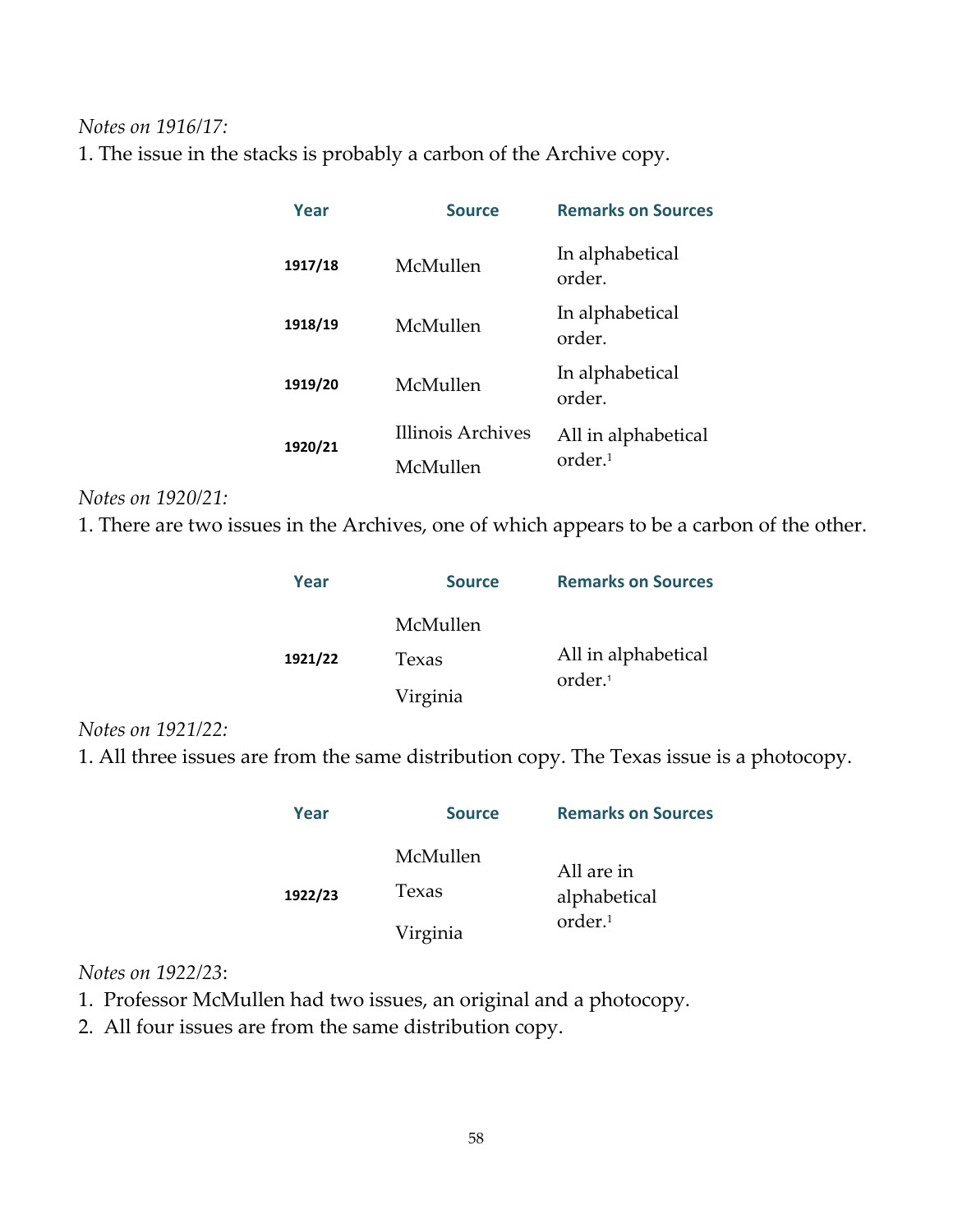| Year    | <b>Source</b> | <b>Remarks on Sources</b> |
|---------|---------------|---------------------------|
|         | McMullen      | All are in                |
| 1923/24 | Texas         | alphabetical              |
|         | Virginia      | order <sup>1</sup>        |

*Notes on 1923/24*:

1. These three issues are from the same distribution copy.

2. There is an undated erratum in the Illinois Archives the first line of which reads: "Northwestern University reports:"

| Year    | <b>Source</b>                                                  | <b>Remarks on Sources</b>                           |
|---------|----------------------------------------------------------------|-----------------------------------------------------|
|         | Illinois Archives <sup>1</sup><br>Illinois stacks <sup>2</sup> | Illinois issues in<br>order by size.                |
| 1924/25 | McMullen<br>Texas                                              | McMullen, Texas,<br>and Virginia in<br>alphabetical |
|         | Virginia <sup>3</sup>                                          | order <sup>4</sup>                                  |

#### *Notes on 1924/25:*

1. The Illinois Archives issue includes a typed erratum dealing with data from Iowa labeled "MEMORANDUM; Concerning; Statistics of University Libraries, 1924‐1925, Recently Distributed." This erratum is date‐stamped "Dec 21 1925." It is not clear where this erratum came from. There is an erratum date stamped "Dec 12 1925" reporting data from Colorado. The first line says: "University of Colorado reports:". This correction appears to have been typed on the same typewriter as the original data and may have come from Gerould.

2. The issue in the Illinois stacks is apparently a carbon of the Archives copy.

3. The Virginia issue includes three errata. Two are other issues of the errata found in the Illinois Archives although neither has been stamped with a date. The erratum with data from Iowa appears to be identical to that in the Illinois Archives while the erratum with data from Colorado appears to have been done on the same typewriter as the issue of this erratum in the Illinois Archives but at a different time. The data in the two issues are the same. The third erratum is in the form of a typed letter from William Henry, Librarian at the University of Washington (Seattle), and is dated "February 25, 1926." The latter three issues appear to be from the same distribution copy.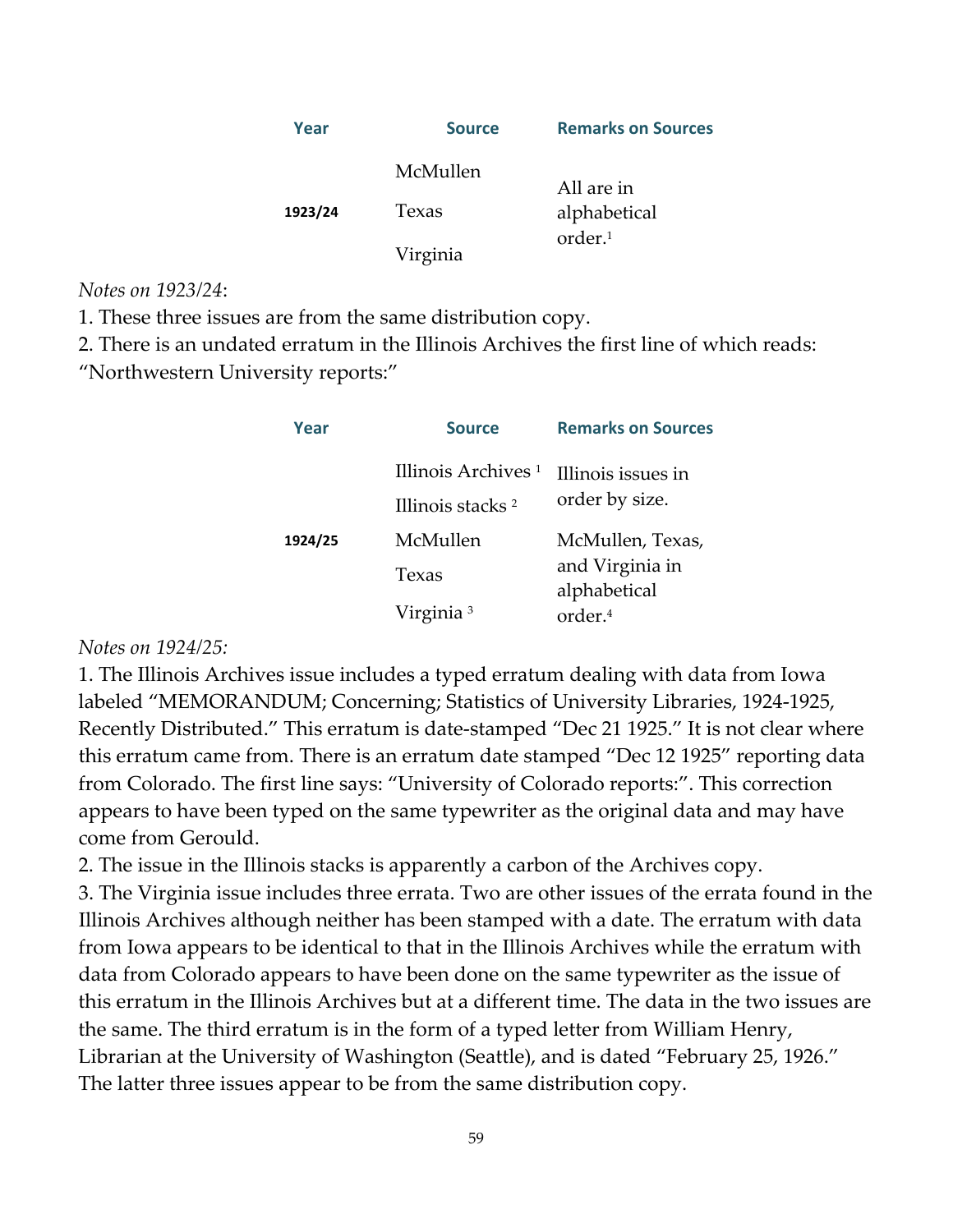| Year    | <b>Source</b>                              | <b>Remarks on Sources</b>                                  |
|---------|--------------------------------------------|------------------------------------------------------------|
|         | Illinois Archives<br>Illinois stacks $1$   | Both Illinois issues<br>in order by size.                  |
| 1925/26 | McMullen<br>Texas <sup>2</sup><br>Virginia | McMullen, Texas,<br>and Virginia in<br>alphabetical order. |

### *Notes on 1925/26:*

1. The issue in the Illinois stacks appears to be a carbon of the Archives issue.

2. Texas appears to be a photocopy. The latter three issues appear to be from the same distribution copy.

| Year    | <b>Source</b>                | <b>Remarks on Sources</b>        |
|---------|------------------------------|----------------------------------|
| 1926/27 | Illinois stacks <sup>1</sup> | In order by size.                |
|         | McMullen                     |                                  |
|         |                              | McMullen, Texas,                 |
|         | Texas                        | and Virginia in                  |
|         |                              | alphabetical order. <sup>2</sup> |
|         | Virginia                     |                                  |

*Notes on 1926/27:* 

1. The Illinois issue is not clear.

2. The latter three issues appear to be from the same distribution copy.

| Year    | <b>Source</b>                | <b>Remarks on Sources</b>           |
|---------|------------------------------|-------------------------------------|
| 1927/28 | Illinois stacks <sup>1</sup> | In order by size.                   |
|         | McMullen                     | McMullen, Texas,<br>and Virginia in |
|         | Texas                        |                                     |
|         | Virginia                     | alphabetical order. <sup>2</sup>    |

*Notes on 1927/28:* 

1. Some numbers on the Illinois stacksʹ issue are unclear because of the quality of the copy.

2. The latter three are from the same distribution copy.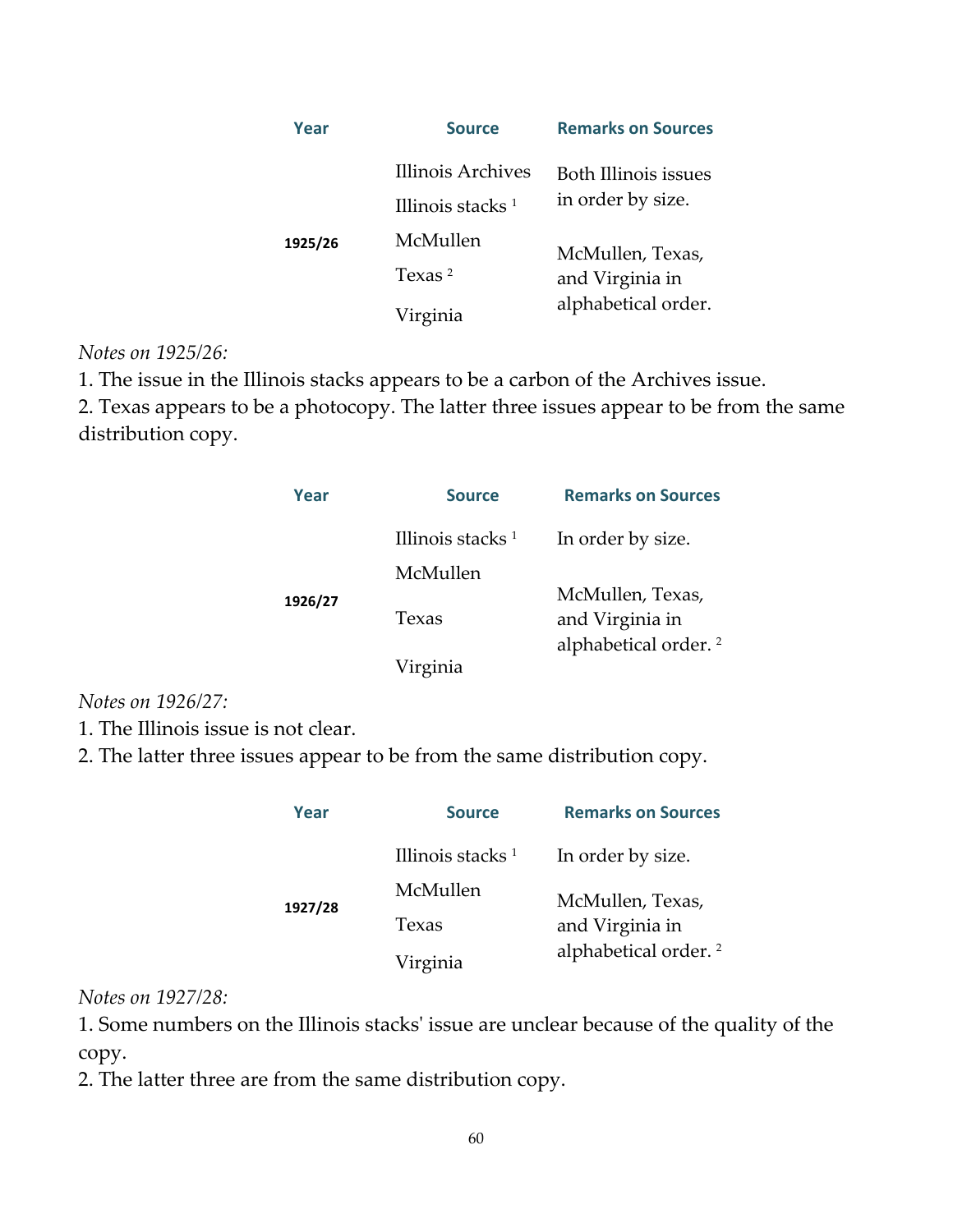| Year    | <b>Source</b>     | <b>Remarks on Sources</b>               |
|---------|-------------------|-----------------------------------------|
| 1928/29 | McMullen<br>Texas | All three in<br>alphabetical order. $1$ |
|         | Virginia          |                                         |

*Notes on 1928/29:* 

1. These copies are from the same distribution copy.

| <b>Year</b> | <b>Source</b>   | <b>Remarks on Sources</b>       |
|-------------|-----------------|---------------------------------|
|             | Illinois stacks | In order by size                |
| 1929/30     | Texas           | Texas and Virginia in           |
|             | Virginia        | alphabetical order <sup>1</sup> |
|             | Illinois stacks | In order by size                |
| 1930/31     | Texas           | Texas and Virginia in           |
|             | Virginia        | alphabetical order <sup>1</sup> |
|             | Illinois stacks | In order by size                |
| 1931/32     | Texas           | Texas and Virginia in           |
|             | Virginia        | alphabetical order <sup>1</sup> |
|             | Illinois stacks | In order by size                |
| 1932/33     | Texas           | Texas and Virginia in           |
|             | Virginia        | alphabetical order <sup>1</sup> |
|             | Illinois stacks | In order by size                |
| 1933/34     | Texas           | Texas and Virginia in           |
|             | Virginia        | alphabetical order <sup>1</sup> |
| 1934/35     | Illinois stacks | In order by size                |
|             | Texas           | Texas and Virginia in           |
|             | Virginia        | alphabetical order <sup>1</sup> |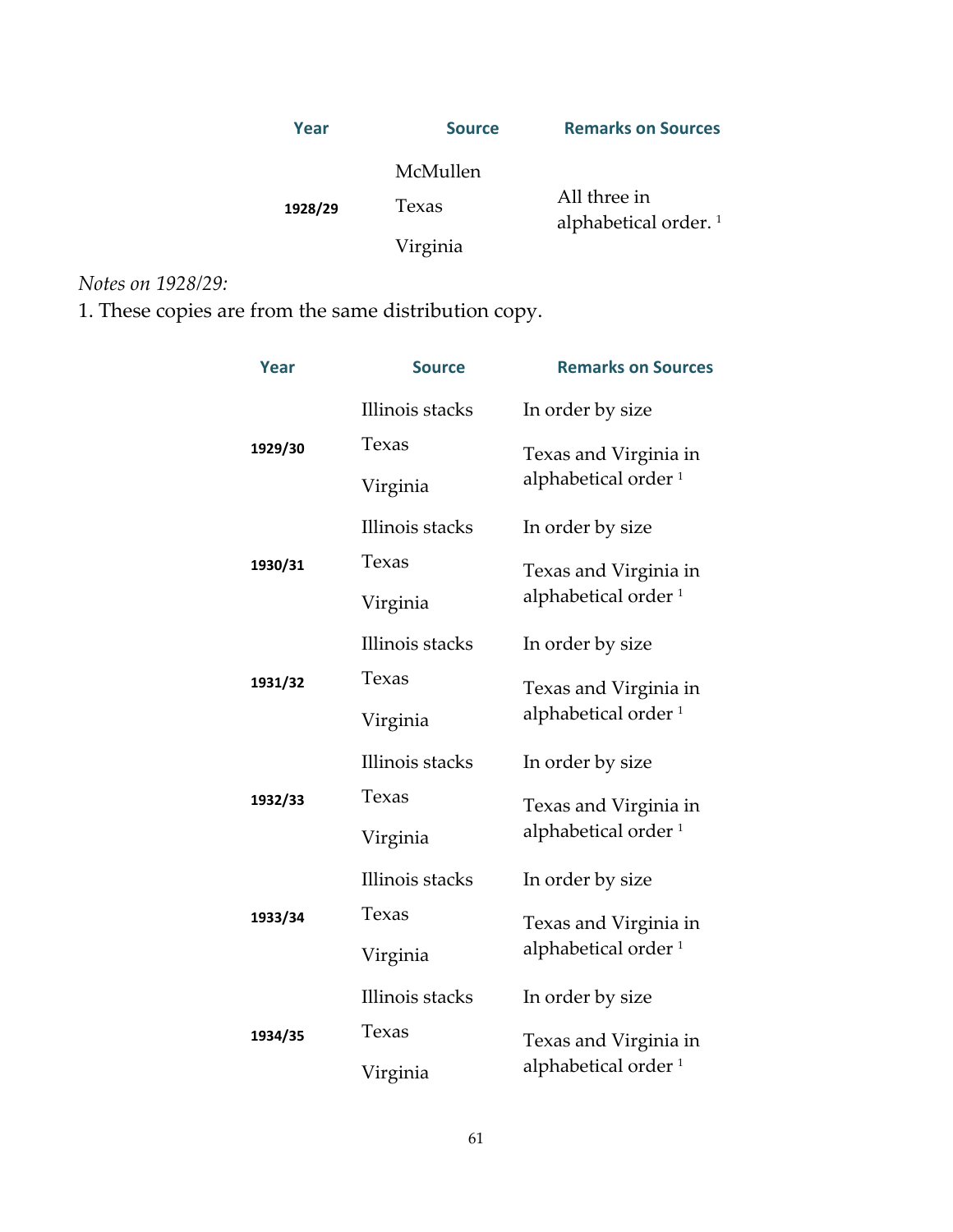| Year    | <b>Source</b>         | <b>Remarks on Sources</b>                                |
|---------|-----------------------|----------------------------------------------------------|
|         | Illinois stacks       | In order by size                                         |
| 1935/36 | Texas                 | Texas and Virginia in<br>alphabetical order <sup>1</sup> |
|         | Virginia              |                                                          |
|         | Illinois stacks       | In order by size                                         |
| 1936/37 | Texas                 | Texas and Virginia in                                    |
|         | Virginia              | alphabetical order <sup>1</sup>                          |
|         | Illinois stacks       | In order by size                                         |
| 1937/38 | Texas                 | Texas and Virginia in                                    |
|         | Virginia              | alphabetical order <sup>1</sup>                          |
|         | <b>Illinois</b>       | In order by size.                                        |
| 1938/39 | Texas                 | Texas and Virginia in                                    |
|         | Virginia <sup>2</sup> | alphabetical order. <sup>1</sup>                         |
| 1939/40 | <b>Illinois</b>       | In order by size.                                        |
|         | Texas                 | Texas and Virginia in                                    |
|         | Virginia              | alphabetical order. <sup>1</sup>                         |

*Notes:* 

1. The latter two are from the same distribution copy.

2. There is an erratum (an undated, printed postcard) from M. Llewellyn Raney, Director, at Chicago.

| Year    | <b>Source</b>                 | <b>Remarks on Sources</b>                                           |
|---------|-------------------------------|---------------------------------------------------------------------|
| 1940/41 | Illinois<br>Virginia Archives | Illinois and Virginia<br>Archives<br>in order by size. <sup>1</sup> |
|         | Texas                         | Texas and Virginia stacks                                           |
|         | Virginia stacks               | in alphabetical order. <sup>1</sup>                                 |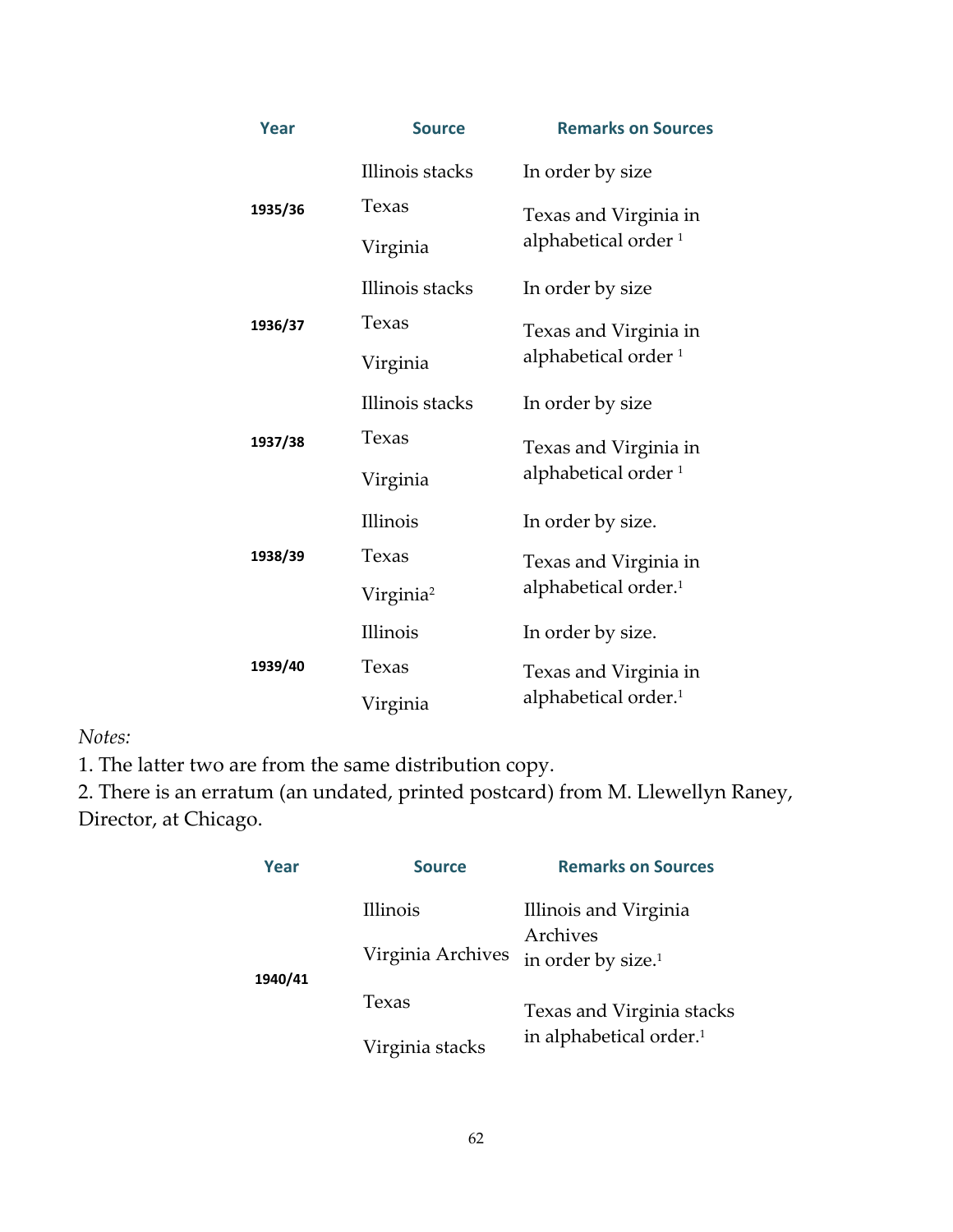*Notes on 1940/41:*

1. All four copies appear to have been done on the same typewriter from two different distribution copies, one arranged by size and the other alphabetical. Both sets were apparently issued at the same time as there is an explicit reference on the alphabetically ordered list to footnotes on the "sheet attached...arranged by size."

| Year    | <b>Source</b>            | <b>Remarks on Sources</b>                |
|---------|--------------------------|------------------------------------------|
|         | Illinois                 |                                          |
| 1941/42 | Texas                    | All three in order by size. <sup>1</sup> |
|         | Virginia                 |                                          |
|         | Illinois                 |                                          |
| 1942/43 | Texas                    | All three in order by size. <sup>1</sup> |
|         | Virginia                 |                                          |
| 1943/44 | Princeton<br>compilation | $\mathcal{P}$                            |
|         | Illinois                 |                                          |
| 1944/45 | Univ. Microfilms         | All three in order by size. <sup>1</sup> |
|         | Virginia                 |                                          |

*Notes:*

- 1. These three issues are from the same distribution copy.
- 2. The data from this year were not distributed because of war time paper shortages.

| Year    | <b>Source</b>    | <b>Remarks on Sources</b>       |
|---------|------------------|---------------------------------|
|         | Illinois         |                                 |
| 1945/46 | Univ. Microfilms | All three in order by size. $1$ |
|         | Virginia         |                                 |

## *Notes on 1945/46:*

1. These three issues are from the same distribution copy. However, there are two different sets of footnotes. Illinois and Virginia have what appear to be identical sets of footnotes on three pages while UMʹs copy has two pages of footnotes. The texts of these two sets of footnotes appear to be the same.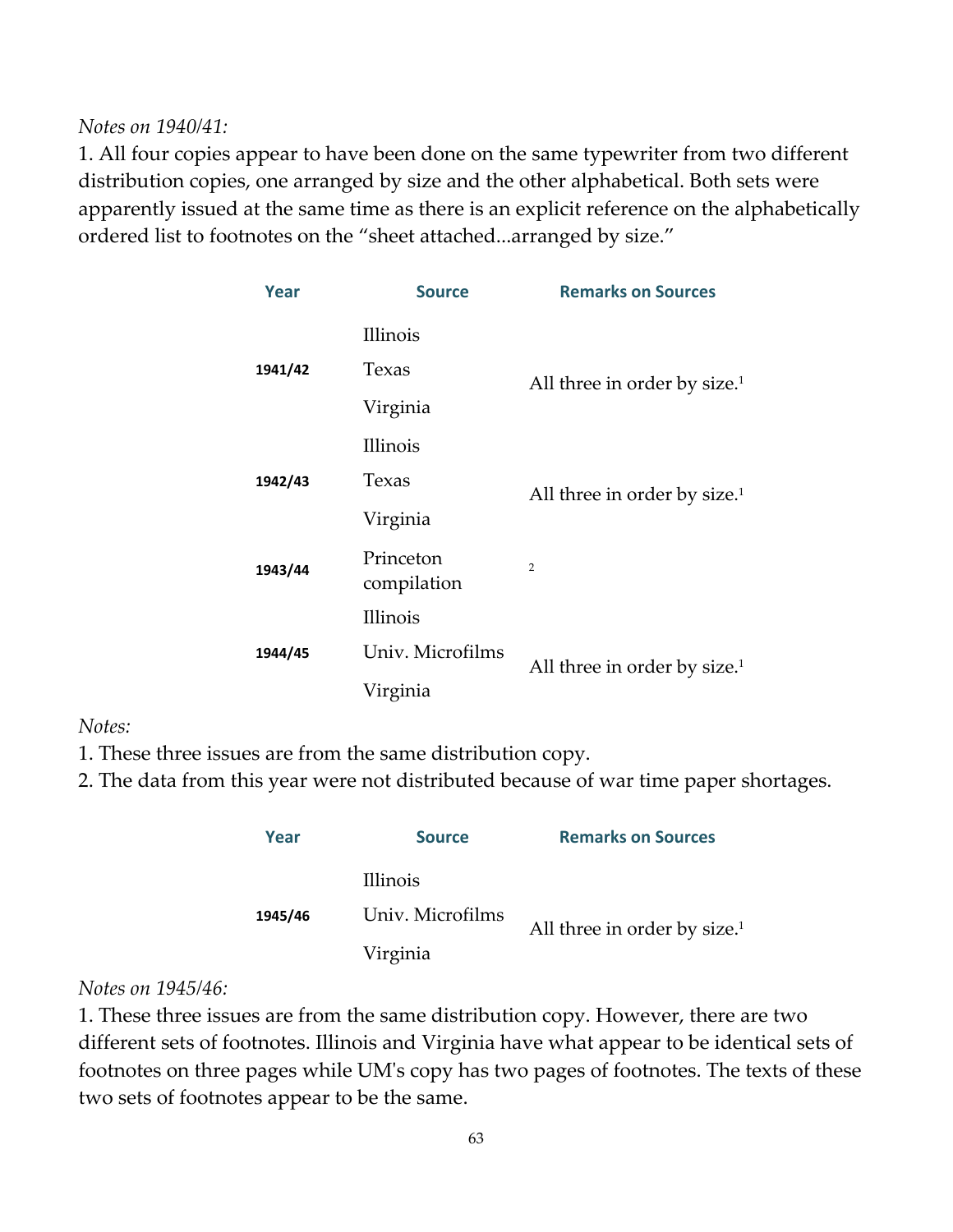| Year    | <b>Source</b>                                     | <b>Remarks on Sources</b>                   |
|---------|---------------------------------------------------|---------------------------------------------|
| 1946/47 | Illinois<br>Texas<br>Univ. Microfilms             | All four in order by size. <sup>1</sup>     |
|         | Virginia                                          |                                             |
| 1947/48 | Illinois<br>Texas<br>Univ. Microfilms             | All four in order by size. <sup>1</sup>     |
|         | Virginia <sup>2</sup>                             |                                             |
| 1948/49 | Illinois<br>Texas<br>Univ. Microfilms<br>Virginia | All four in order by size. <sup>1</sup>     |
| 1949/50 | Texas<br>Univ. Microfilms<br>Virginia             | All three in order by<br>size. <sup>3</sup> |
| 1950/51 | Illinois<br>Texas<br>Univ. Microfilms<br>Virginia | All four in order by size. <sup>1</sup>     |

 $Notes:$ 

1. All four issues are from the same distribution copy.

2. Virginia issue contains an erratum (an undated, mimeographed postcard) from the "Princeton University Library" for Kansas.

3. All three issues are from the same distribution copy.

| Year | <b>Source</b> | <b>Remarks on Sources</b> |
|------|---------------|---------------------------|
|      |               |                           |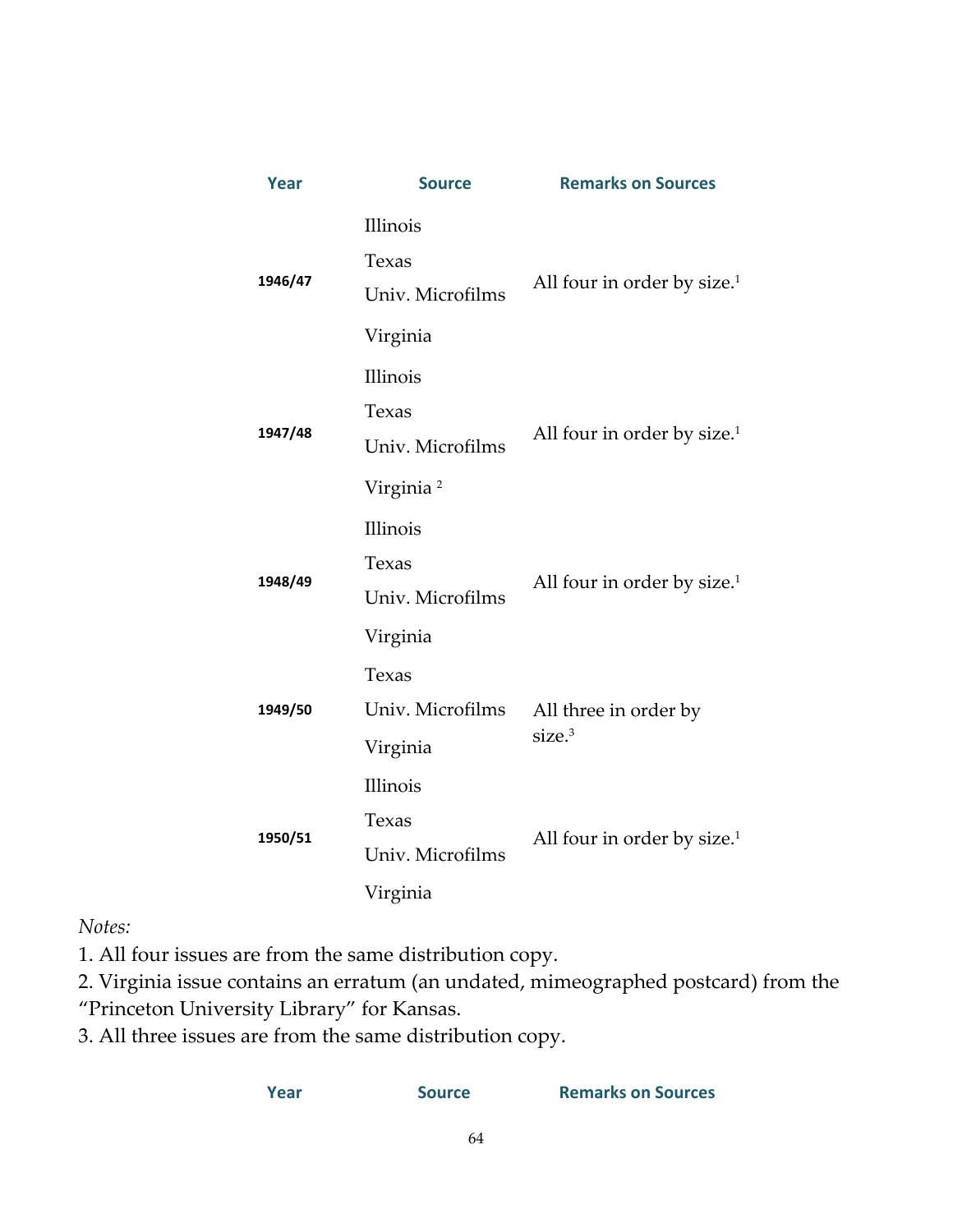|         | Texas                 |                                                  |  |
|---------|-----------------------|--------------------------------------------------|--|
| 1951/52 | Univ. Microfilms      | All three in alphabetical                        |  |
|         | Virginia <sup>2</sup> | order. <sup>1</sup>                              |  |
|         | Texas                 |                                                  |  |
| 1952/53 | Univ. Microfilms      | All three in alphabetical<br>order. <sup>1</sup> |  |
|         | Virginia              |                                                  |  |
|         | Texas                 |                                                  |  |
| 1953/54 | Univ. Microfilms      | All three in alphabetical                        |  |
|         | Virginia <sup>3</sup> | order. <sup>1</sup>                              |  |
|         | Texas                 |                                                  |  |
| 1954/55 | Univ. Microfilms      | All three in alphabetical                        |  |
|         | Virginia              | order. <sup>1,4</sup>                            |  |
|         | Texas                 |                                                  |  |
| 1955/56 | Univ. Microfilms      | All three in alphabetical                        |  |
|         | Virginia              | order. <sup>1</sup>                              |  |
|         | Texas                 |                                                  |  |
| 1956/57 | Univ. Microfilms      | All three in alphabetical                        |  |
|         | Virginia              | order. <sup>1</sup>                              |  |
|         | Texas                 |                                                  |  |
| 1957/58 | Univ. Microfilms      | All three in alphabetical<br>order. <sup>1</sup> |  |
|         | Virginia              |                                                  |  |
| 1959/60 | Texas                 |                                                  |  |
|         | Univ. Microfilms      | All three in alphabetical                        |  |
|         | Virginia              | order. <sup>1</sup>                              |  |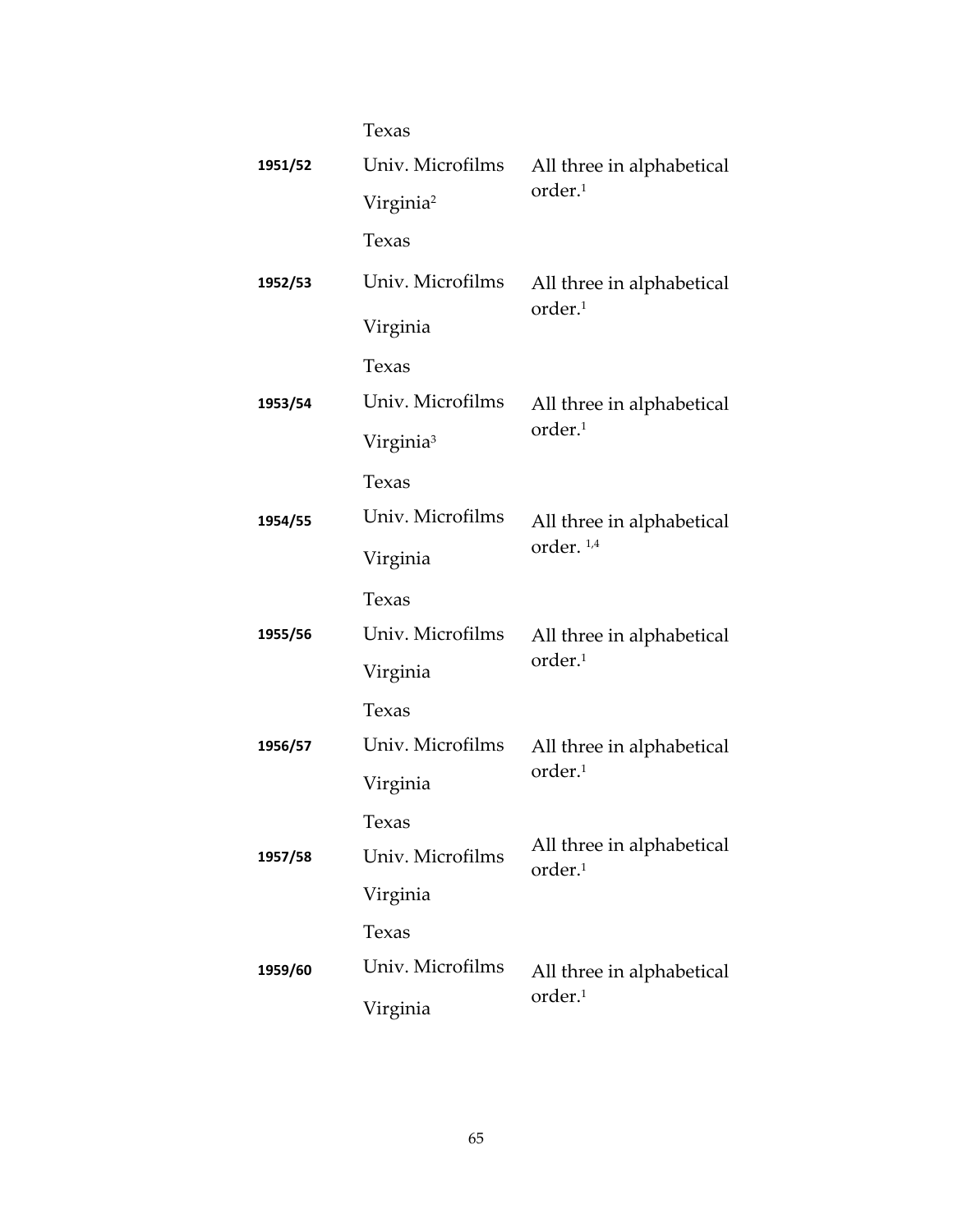| Year    | <b>Source</b>             | <b>Remarks on Sources</b>                 |
|---------|---------------------------|-------------------------------------------|
| 1960/61 | Texas<br>Univ. Microfilms | All three in alphabetical<br>order. $1,3$ |
|         | Virginia                  |                                           |

### *Notes 1951/52‐1960/61:*

1. All three issues are from the same distribution copy.

2. Virginia contains an erratum for Washington, St. Louis.

3. The Virginia issue is a photocopy. Both the UM issue and the Virginia issue have

identical handwritten notes on them suggesting that both were copies from an unknown original or that Virginiaʹs copy was made from the UM copy.

| Year    | <b>Source</b>    | <b>Remarks on Sources</b> |
|---------|------------------|---------------------------|
| 1961/62 | Univ. Microfilms | Both in alphabetical      |
|         | Virginia         | order. <sup>1</sup>       |

*Notes on 1961/62:* 

Both issues are from the same distribution copy.

### **ERRATA**

What follows is a list of the errata used in this compilation. Individual values will be discussed in Appendix 2.

| Year    | <b>Source</b>     | <b>Institution Dealt With</b> |
|---------|-------------------|-------------------------------|
| 1913/14 | Illinois Archives | Texas                         |

### *Notes:*

In the Illinois Archives, there is a letter, dated November 17, 1914, from Phineas Windsor to Gerould saying that he had received a letter from the University of Texas Library with data similar to the statistics distributed by Gerould about other libraries. The letter of reply, dated November 19, 1914, records that Gerould was sending these figures to "the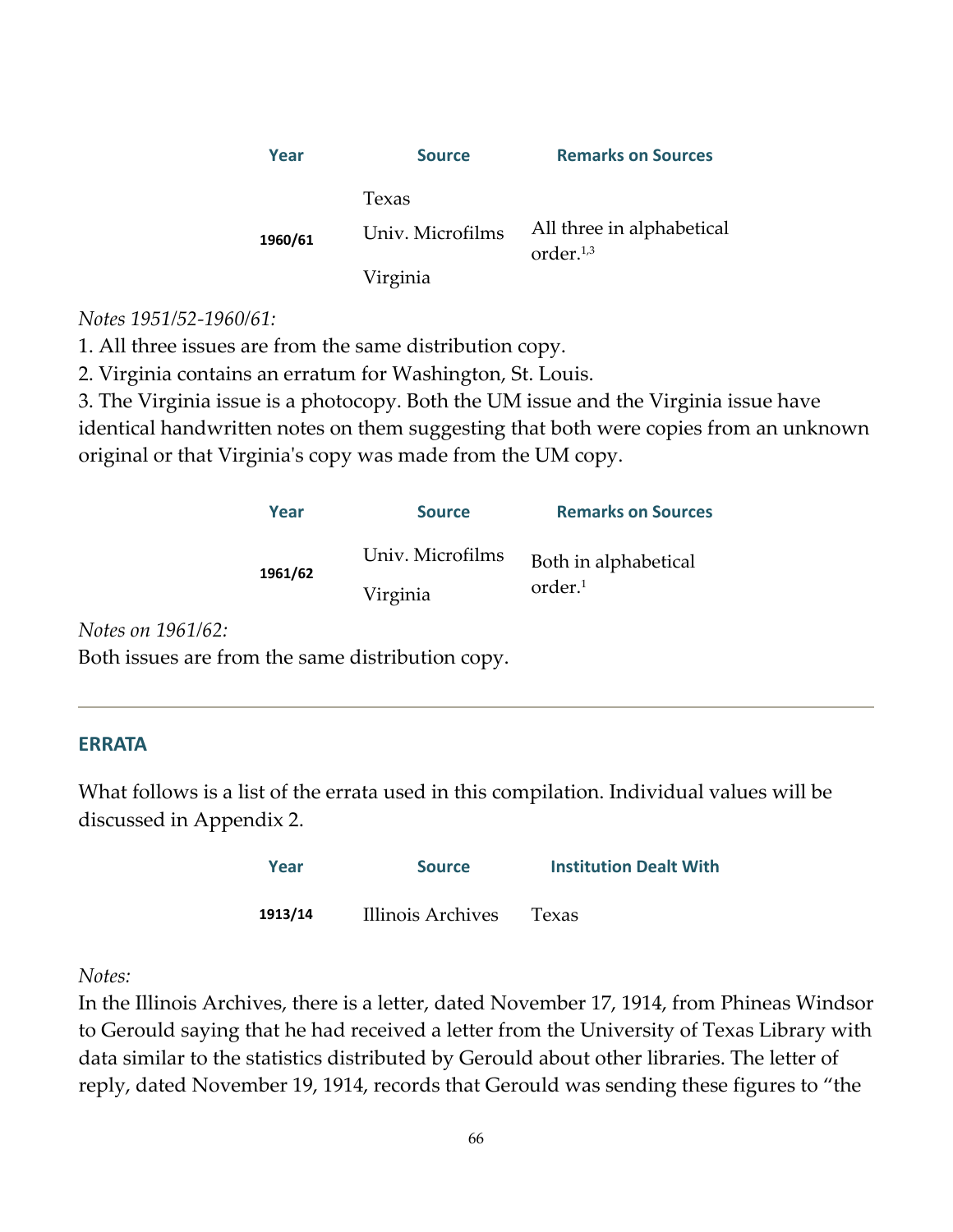institutions which have received copies of the table of university library statistics." The November 19th letter from Gerould giving the values from Texas and addressed "Dear Sir" is also included in the Archives. As noted in Appendix 2, Gerould made a transcription error from the Winsor letter to the erratum in the number of volumes reported for Texas. Winsorʹs letter records the number of volumes at Texas as 100,774 while Gerould's erratum has this number as 100,744.

| Year    | <b>Source</b>     | <b>Institution Dealt With</b> |
|---------|-------------------|-------------------------------|
| 1923/24 | Illinois Archives | Northwestern                  |

### *Notes:*

This erratum begins "Northwestern University reports:" and resembles the erratum for Colorado for 1924/25 in the format displaying the data and in the typewriter used. This typewriter appears to be the same one used to produce the alphabetically ordered distribution copy of the Gerould data. This erratum bears no date and has not been date stamped. The distribution copies of the data from 1922/23 and 1923/24 list no data from Northwestern so the assignment of this erratum to 1923/24 is based on circumstantial evidence which is discussed in Appendix 2.

| Year    | <b>Source</b>        | <b>Institutions Dealt With</b>                           |
|---------|----------------------|----------------------------------------------------------|
| 1924/25 | Illinois<br>Archives | Colorado <sup>1</sup><br>Iowa <sup>2</sup>               |
|         | Virginia             | Colorado<br>Iowa <sup>2</sup><br>Washington <sup>3</sup> |

### *Notes:*

1. The Colorado erratum might have been sent by Gerould. In the distribution copy there is space for Coloradoʹs values but nothing was typed in. Colorado might have sent the reply late and Gerould might have passed these additions on. As discussed above, the two issues of this erratum appear to have been done on the same typewriter although at different times. These errata resemble the erratum for Northwestern for 1923/24 in that they use the same format to display the data and they also use the same typewriter. The typeface on this typewriter closely resembles that on the typewriter used on the distribution copy of the alphabetically ordered Gerould data.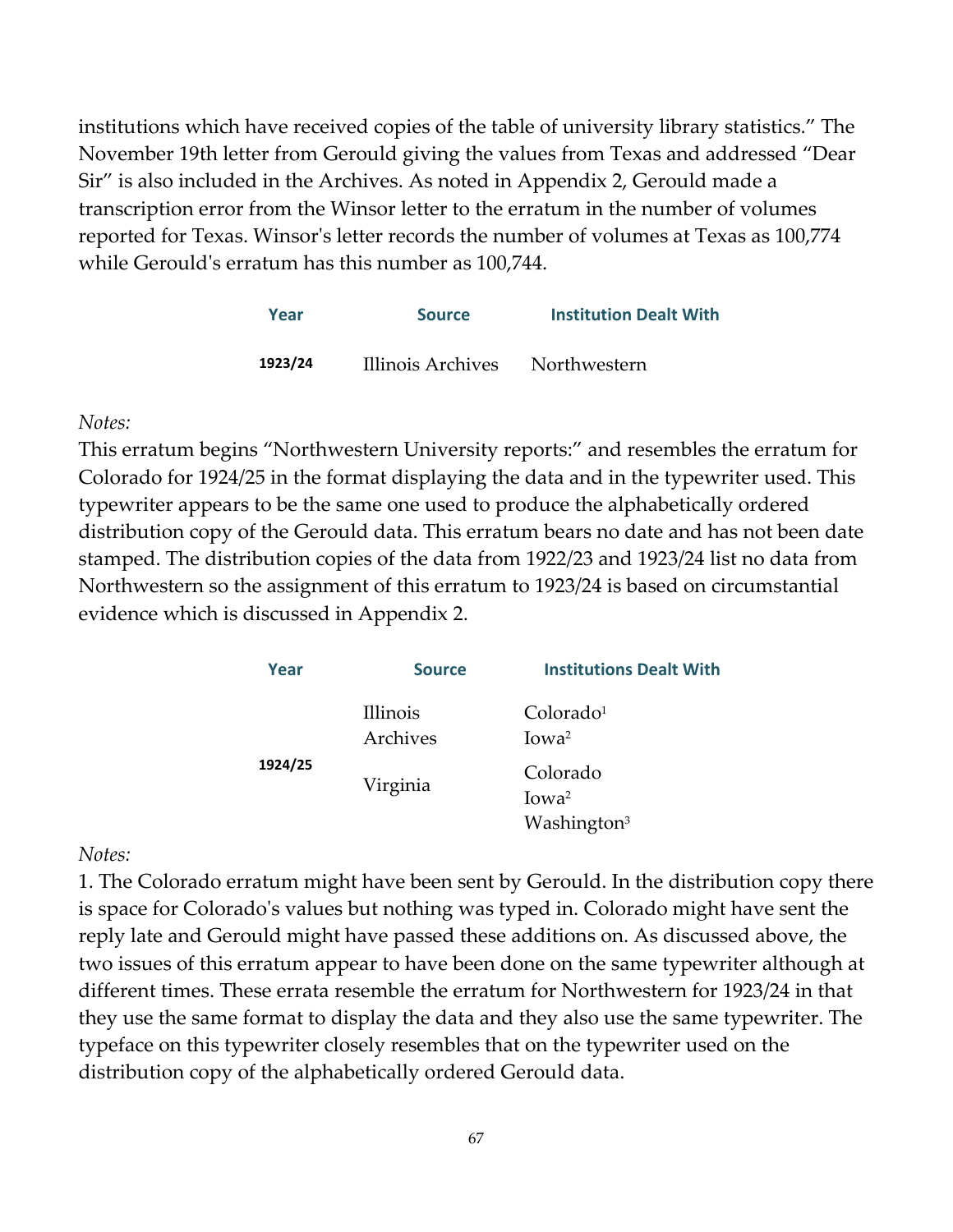2. The two Iowa errata are identical, with the exception that the issue from Illinois is stamped with a date. It is not clear where they came from.

3. The Washington erratum is in the form of a letter dated February 25, 1926 from William E. Henry, Librarian.

| Year    | <b>Source</b> | <b>Institutions Dealt With</b>     |
|---------|---------------|------------------------------------|
| 1938/39 | Virginia      | Chicago <sup>1</sup>               |
| 1947/48 | Virginia      | Kansas <sup>2</sup>                |
| 1951/52 | Virginia      | Washington, St. Louis <sup>3</sup> |

 $Notes:$ 

1. This erratum is in the form of an undated printed postcard from M. Llewellyn Raney, Director.

2. This erratum is an undated mimeographed postcard from the "Princeton University Library."

3. This erratum is a mimeographed postcard dated "13 January 1953" from Lawrence Heyl, Associate Librarian at Princeton.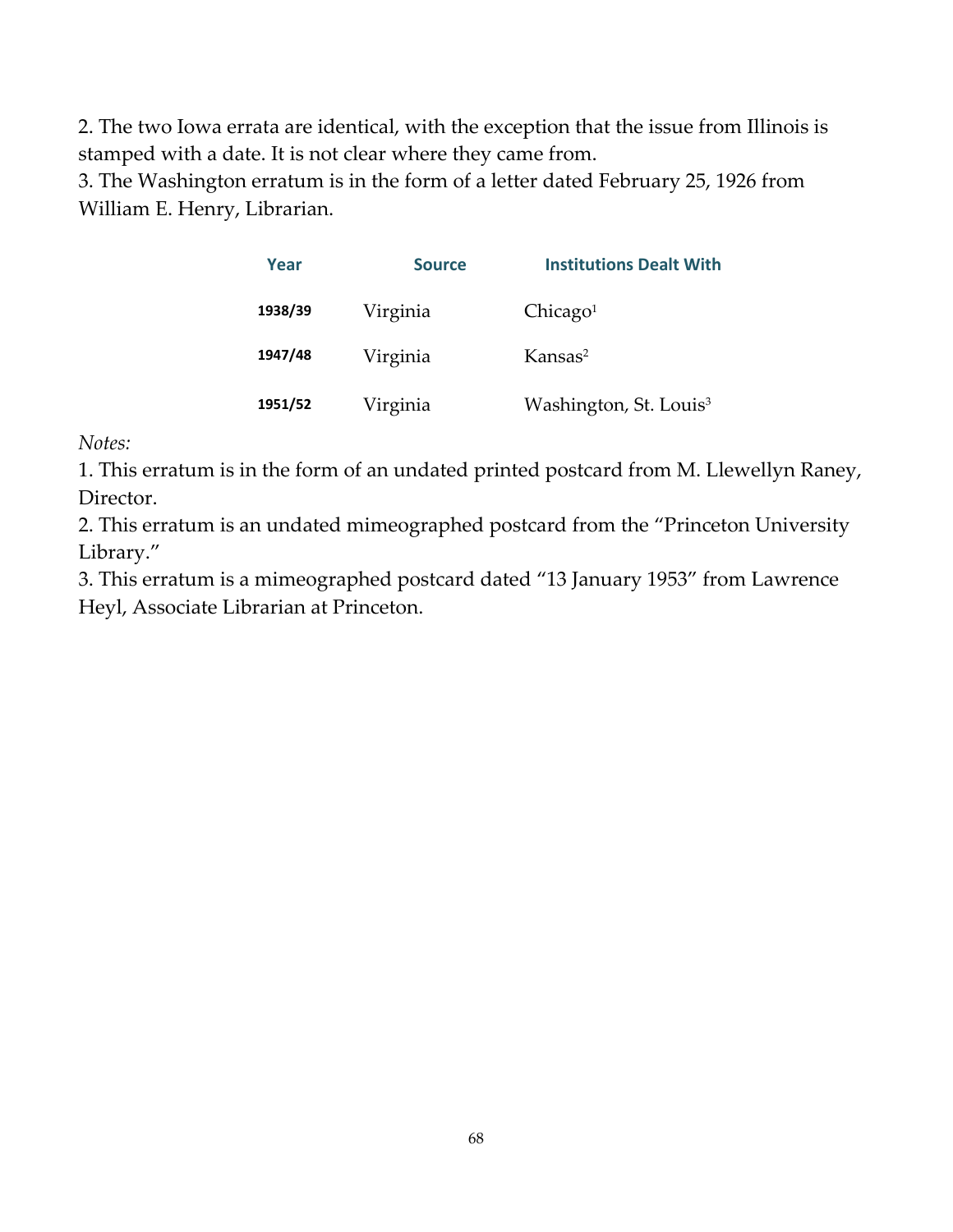<span id="page-68-0"></span>

## The Gerould Statistics Appendix Two:

Differences Found in the Values of Variables Reported by the Sources of Gerould Statistics Consulted

This appendix gives the cases where there is uncertainty in the values which might be used in this edition of the Gerould data. Part 1 lists the cases of uncertainty with the different possible numbers and the decision made in this edition between these possibilities. Part 2 lists the cases where the decision made might be wrong.

Uncertainty in the context of this appendix occurs because of a conflict between the values given by different sources of these data. The most common kind of conflict arises when two sources record a different value for a variable at an institution in a given year. For example, there are two different issues of the Gerould data for 1909/10, one of which reports that there were 16 staff members employed at Minnesota, while the other reports that Minnesota had 18 staff members. This appendix will discuss these kinds of conflicts as well as two others, both of which have only one example. Below, at Michigan, 1945/46 (see page 85), there is a discussion of a value a part of which is illegible and at Illinois, 1960/61 (page 82) there is a discussion of a case where a wrong value has been corrected but it is not clear what the corrected value should be. While for most of the cases of conflict an attempt is made to develop a set of principles to follow in adjudicating disputes between possible values, these two cases are handled in an *ad hoc* manner.

Part of the problem in assembling these data is sorting out which number is correct when there is more than one possibility. This process is made difficult by the fact that there are many places at which error can creep into any text, whether a play of Shakespeare or a set of numbers. In the case of these data, an error might be introduced before the data reached Gerould, of course, but we will concern ourselves with errors which arise after Gerould received the data.

Before the data for 1913/14 were published (when these data were apparently first distributed in mimeographed form) Gerould would have assembled the data and generated what might be called a master copy. In order to distribute the text, he would have to duplicate the master copy, which would have been done by having a copy typed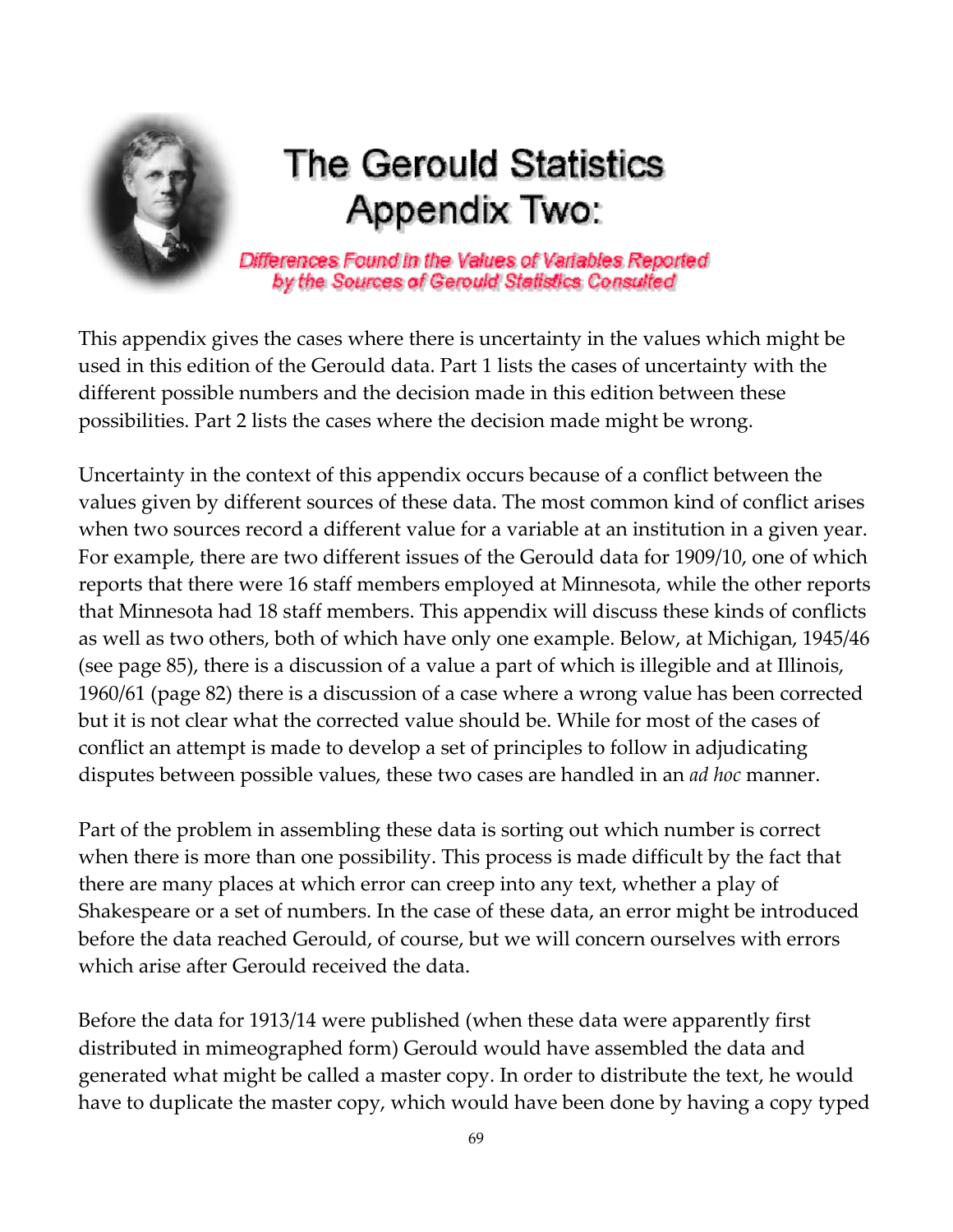from the master. Before massive reproduction was possible, each distribution copy would have been produced separately and each new copy could vary from the master copy and from other distribution copies.

Making copies by mimeograph allowed the production of numerous identical copies of a text. As a result, deciding which of several numbers is correct should be easier after 1913/14 but is still complicated by three facts:

1. There are editions of these data made by people other than Gerould and at other institutions. Each new edition requires that the data be rearranged or retyped, processes which increase the chances for error.

2. Changes have been made in the distribution copies sent to the various libraries. For example, suppose identical distribution copies were sent to twenty institutions and suppose further that all of these distribution copies have been changed in the same way. Is the change in the text we see correct? What about cases where identical changes are made on half of the distribution copies?

3. There are instances where the text being used is barely legible.

In cases where there are more than one possibility for a given number, deciding which to choose has been guided by the attempt to establish which of the different candidates has the best authority. That is, what did the master text look like or what would it have looked like after a correction was sent out? In this context authority will be established by:

1. Using the earliest generation of the data possible. This principle follows from the notion that each new generation of a text allows (without necessarily promoting) the introduction of errors. This matter is serious enough to deserve separate treatment below.

2. Preferring changes in data from errata over the principle that the earliest generation should be used. In compiling data in the days of Gerould or now, mistakes are inevitable and corrections issued either by the compiler or by the library which reported the data should have priority over the master copy or the distribution copy made from it. For the lone exception to this principle see the listing below for Texas, 1913/14 (see pages 90‐91.) The one change in the text of the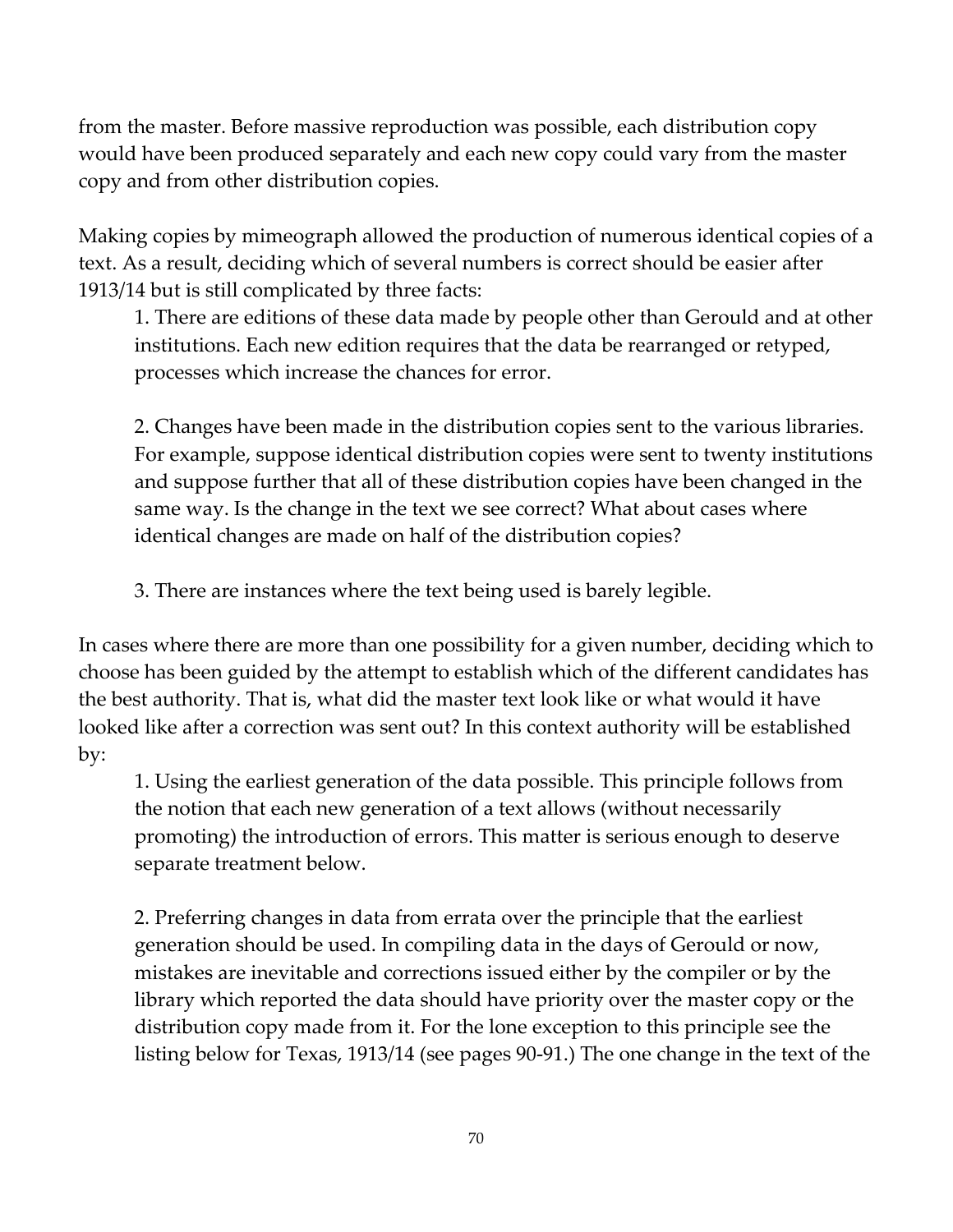data made without an erratum or clear authority is reported at Louisiana State, 1954/55 (page 85.)

3. In cases where neither of the first two principles allows the selection between two possible values, use other variables or data from other years for clues about which value is correct.

There have been two ways used of presenting the Gerould data each year. One is to arrange the data alphabetically by the name of the institution and the other is to arrange the data for each institution in order by the number of volumes held. In the early years of the Gerould series there are two editions issued about the same time each year. There are stray examples of data arranged each way but there are two editions of these data which are readily identifiable because each appears to be consistently done on its own typewriter. Which of these editions is closer to the master copy is not absolutely clear but the alphabetical set has been treated as the earlier edition. In cases where the alphabetical text and the text ordered by size differ, the alphabetical text is assumed to have precedence. The case for this view is circumstantial:

1. There are instances of variant forms given below where it seems clear that the list ordered by size was done later than the alphabetical list. For example, in the cases of Texas, 1913/14, Harvard, 1924/25 and Colorado, 1924/25, there are handwritten changes made in various distribution copies of the alphabetical list which are included in the typed list ordered by size.

2. There is an issue of an alphabetically arranged edition of all years of the data from the beginning until Gerould retired but there is not an issue ordered by size of institution for all of those years.

3. There is a copy of "Preliminary statistics" from 1913/14 in the Illinois Archives which has what appear to be notes in Gerould's hand. This issue of these statistics is a predecessor to the master copy and is arranged alphabetically. The expenditure categories include cents. One note says: "Arrange by size....omit ‐ cents‐." It appears from this issue of the data that a copy ordered alphabetically was produced first.

4. A series of these data apparently done on the same typewriter and arranged alphabetically are in several libraries from about 1918/19 through the 1930's while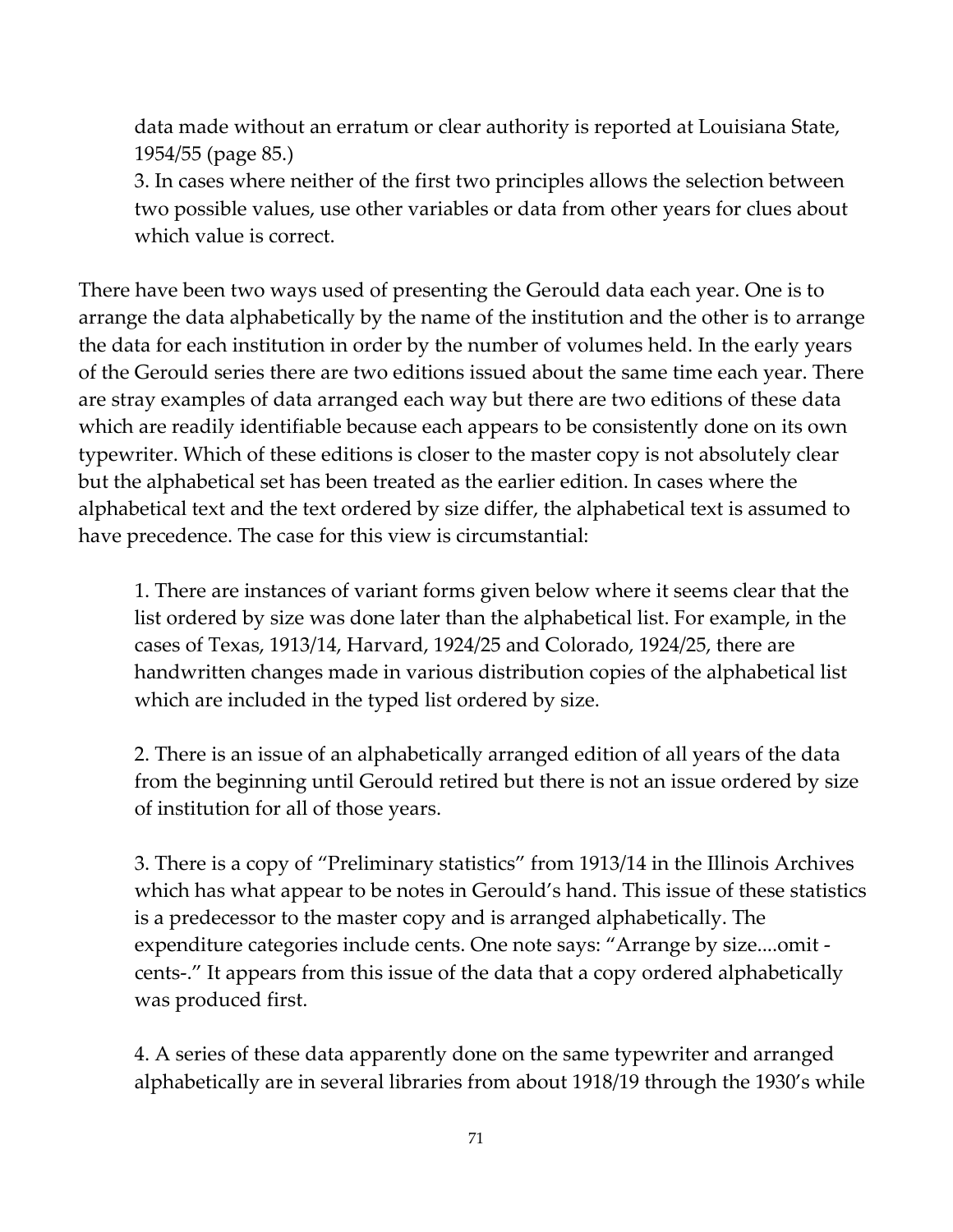a series of these data arranged by size (and done on a different typewriter) are only at Illinois.

A fairly conservative view is taken here of making changes in what is presumed to be the text closest to the master copy. While the treatment of changes has been conservative in the text of the data, the inclusion of variant values has been fairly liberal in this appendix. For instance, the following variant values are included in the appendix but not in this edition of the data:

1. Handwritten changes to the typed text for which there is no authority, e.g. errata.

2. Values for the volumes held at Wisconsinʹs Historical Library. These values were reported for a number of years in the Gerould data as a footnote to the reports for the University of Wisconsinʹs library.

3. Values for 1909/10 from Chicago, Columbia, Cornell, Harvard, Johns Hopkins, Northwestern, Pennsylvania, Princeton, Stanford, and Yale which were collected by Phineas Winsor at Illinois using the same definitions as those used by Gerould.

Excluding these kinds of values in this edition of the Gerould data helps insure the integrity of the Gerould text but causes other kinds of problems. For instance, the values collected by Winsor using Gerould's definitions are probably as good as those collected by Gerould and handwritten changes may reflect an erratum noted at one institution but not another. Occasionally, the changes which lack authority seem more likely to be correct than the values chosen here. In a few cases, therefore, there is an apparent conflict between insuring the integrity of the Gerould text and insuring that the numbers are always correct. While using authority as the criterion leads to a dilemma in a handful of cases, it avoids accepting values which seem right because they fit some preconceived notion of how the data should lie. Future research may resolve many of these conflicts but it seems reasonable to note those values which meet the criteria used here, that is, there is good authority for the values chosen but the values not chosen might seem better in some circumstances. A list of these values is included at the end of this appendix.

The symbol "\*" is used to indicate no value is given for the variable.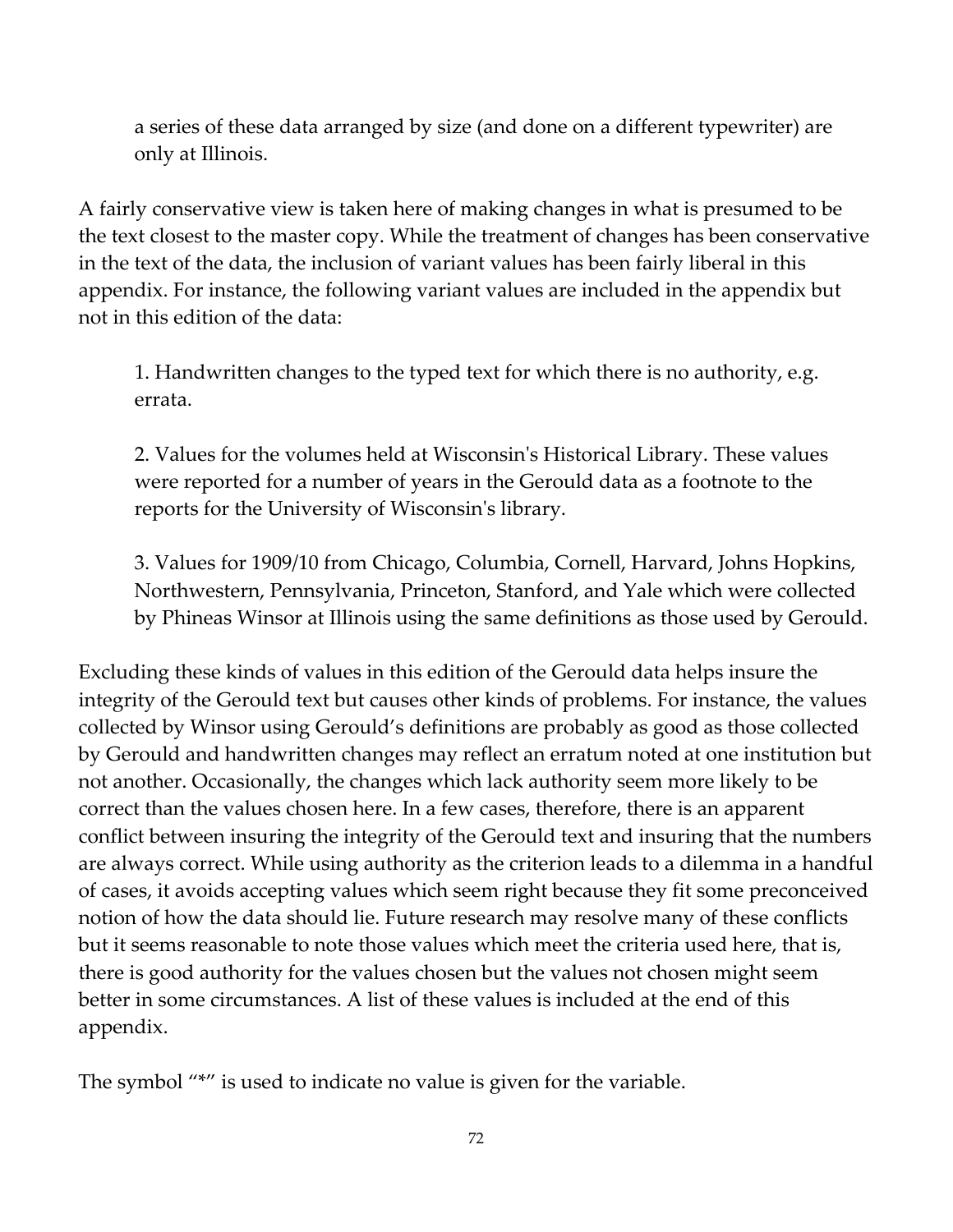#### **PART 1**

#### **Variant Values From the Various Sources**

#### **CALIFORNIA, BERKELEY**

| Year | <b>Variable</b>        | <b>Value Used in this</b><br><b>Edition</b> |
|------|------------------------|---------------------------------------------|
|      | 1911/12 Appropriations | \$24,000                                    |

The Minnesota issue reports that appropriations were \$24,000 while the McMullen issue reports \$34,000. \$24,000 is assumed to be the correct value because this is the value on the Minnesota copy which must be a either a later copy than the McMullen copy or closer to the master copy for reasons discussed under Chicago, 1911/12 and Wisconsin, 1911/12 in this Appendix.

There is reason to be suspicious of the value from the Minnesota copy, however, as the following list should make clear:

| Year    | <b>Expenditures</b> | <b>Appropriations</b> |
|---------|---------------------|-----------------------|
| 1910/11 |                     | Not published         |
| 1911/12 | \$33,800            | \$24,000 or \$34,000  |
| 1912/13 | 36,538              | 33,950                |

\$34,000 seems to fit in this series of numbers better, although it is not yet clear how the variable Appropriations behaves. That is, not enough is known about the behavior of this variable to know if a jump from an appropriation of \$24,000 to an expenditure of \$36,538 is an anomaly.

This value is listed in Part 2 as one which is not used but which may be correct.

#### **CALIFORNIA, LOS ANGELES**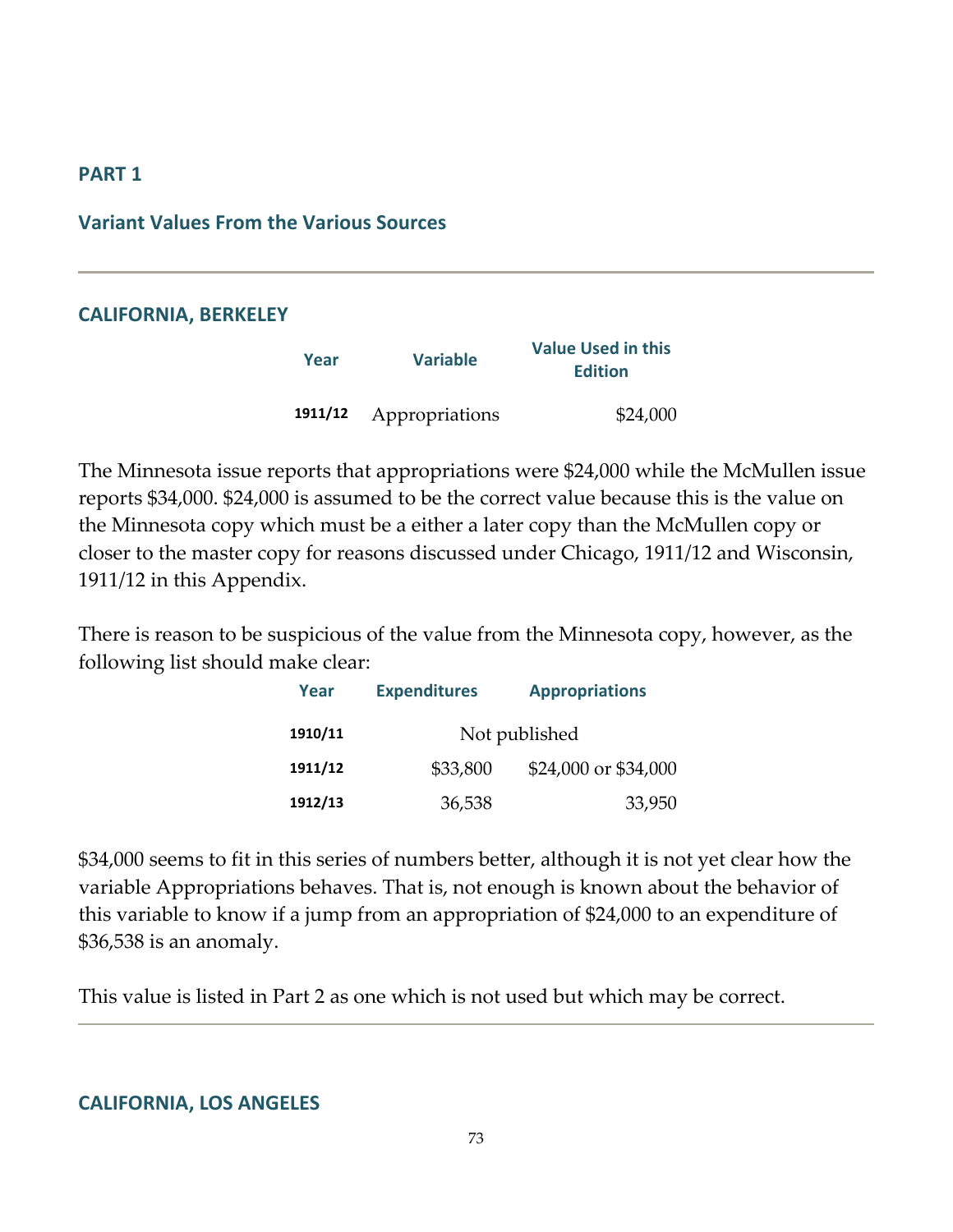| Year    | <b>Variable</b> | <b>Value Used in this</b><br><b>Edition</b> |
|---------|-----------------|---------------------------------------------|
| 1929/30 | Volumes Added   | 17,220                                      |

The edition of these data ordered by size records the number of volumes added as 17,200 while the edition ordered alphabetically records 17,220. The latter edition is presumed to be closer to the master copy so 17,220 is used here.

| <b>CHICAGO</b> |         |                 |                                             |
|----------------|---------|-----------------|---------------------------------------------|
|                | Year    | <b>Variable</b> | <b>Value Used in this</b><br><b>Edition</b> |
|                | 1909/10 | A11             | *                                           |

In November, 1910 Phineas Winsor, the Librarian at Illinois, sent a letter to the directors of the libraries at Chicago, Columbia, Cornell, Harvard, Johns Hopkins, Northwestern, Pennsylvania, Princeton, Stanford, and Yale asking for information on "the six questions which Mr Gerould asked of the state universities." Data from the replies to these letters are included in this appendix but not in the edition of the Gerould data which is presented here. Data from Chicago first appear in the Gerould reports beginning in 1911/12, the next year the data appear. The values for Chicago, according to Winsorʹs survey are:

| Year    | <b>Volumes</b> | <b>Volumes</b><br><b>Added</b> |             | <b>Expenditures Appropriations Staff Salaries</b> |                |
|---------|----------------|--------------------------------|-------------|---------------------------------------------------|----------------|
| 1909/10 | 310,000        | 22.871                         | \$38,484.54 | \$41,679.95                                       | 60 \$25,860.66 |

The figure for appropriations is broken down into appropriations: \$25,265 and "Balances carried forward:" \$16,414.95.

| Year    | <b>Variable</b> | <b>Value Used in this</b><br><b>Edition</b> |
|---------|-----------------|---------------------------------------------|
| 1911/12 | <b>Salaries</b> | \$43,216                                    |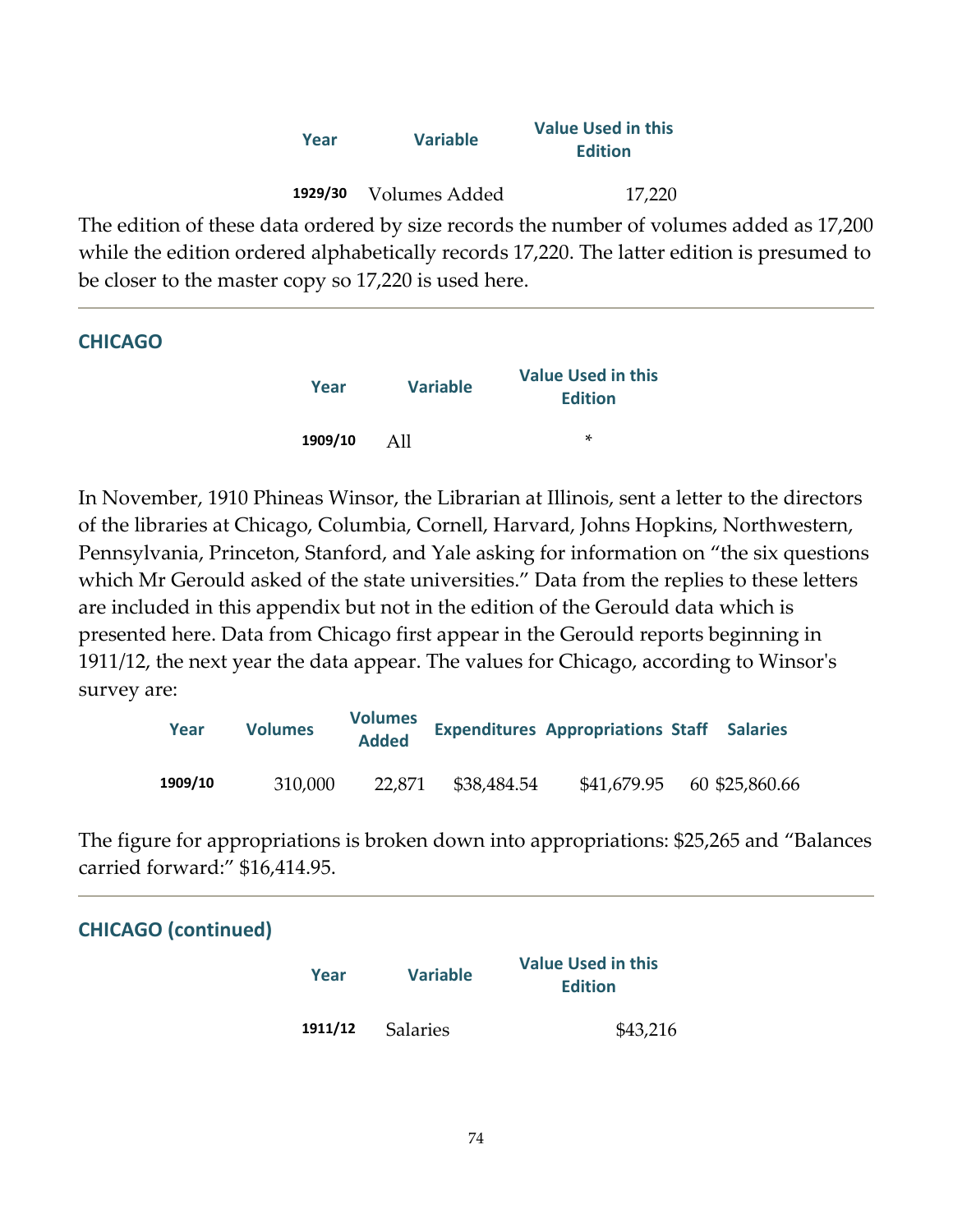The Minnesota issue of these data reports the total salaries as \$43,216 while that from McMullen reports this variableʹs value as \$52,570. This latter issue has a footnote indicating "there has been an additional appropriation of \$14,484 for student service." As was noted in the main text, Salaries was apparently regarded as distinct from wages. Salaries were paid to full‐time employees while wages were paid to part‐time workers like students. The language of this footnote and the inclusion of wages with salaries seem to suggest that the McMullen issue of this year's Gerould statistics was a retyping done at Chicago. The value on the Minnesota copy, \$43,216, is used here.

#### **CHICAGO (continued)**

| Year    | <b>Variable</b> |
|---------|-----------------|
| 1922/23 | <b>Salaries</b> |

In the first edition, there was an error in the text that incorrectly documented this value. The error is discussed elsewhere. The errant value reported for this institution for this year was actually for Columbia and this has been corrected in this edition. This error affected only the text of the monograph, not the data.

## **CHICAGO (continued)**

| Year    | <b>Variable</b> | <b>Value Used in this</b><br><b>Edition</b> |  |
|---------|-----------------|---------------------------------------------|--|
| 1927/28 | <b>Salaries</b> | \$230,857                                   |  |

The three copies of the alphabetical edition and the copy from the edition ordered by size have the figure for salaries for Chicago as \$230,857. The McMullen copy has a handwritten change of \$233,041.35. The McMullen copy comes from the University of Chicago so there is a strong temptation to regard this new figure as correct. There is a problem and that is: when was the change made, by whom, and was the definition followed in making the change the same as that used by Gerould in compiling the original figure? The argument advanced in the main text is that changes in the text of a series of data, such as the Gerould data, should be timely and widely distributed, and done for a clear reason. This change done at Chicago meets none of these criteria and is suspect until the reasoning behind the change is clear. Therefore, the original value, \$230,857, is used in this edition.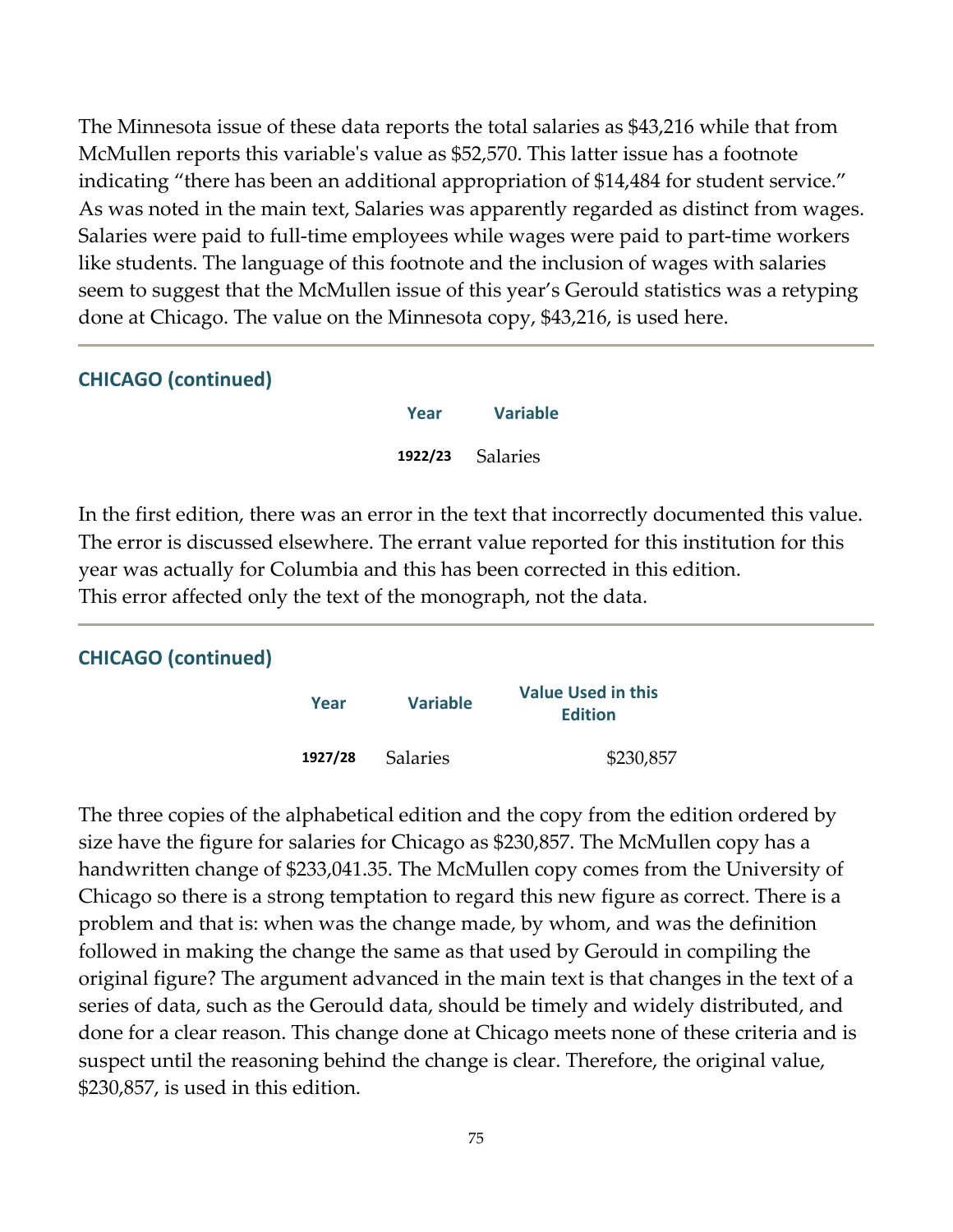| <b>CHICAGO (continued)</b> |         |                 |                                             |  |
|----------------------------|---------|-----------------|---------------------------------------------|--|
|                            | Year    | <b>Variable</b> | <b>Value Used in this</b><br><b>Edition</b> |  |
|                            | 1938/39 | <b>Salaries</b> | \$189,578.36                                |  |

An erratum found attached to the Virginia issue of these data corrects the value reported for salaries from \$157,732.66 to \$189,578.36. This change is made on the Texas issue and on that from Illinois, but not on the Virginia issue.

| <b>COLORADO</b> |         |                 |                                             |  |
|-----------------|---------|-----------------|---------------------------------------------|--|
|                 | Year    | <b>Variable</b> | <b>Value Used in this</b><br><b>Edition</b> |  |
|                 | 1920/21 | Appropriations  | \$13,000                                    |  |

The alphabetically ordered edition gives the figure of \$13,000 while the edition ordered by size gives this figure as \$15,000. \$13,000 is used in this edition of the Gerould statistics because it comes from a copy of the data deemed to be closer to the master copy.

| <b>COLORADO</b> (continued) |         |                 |                                             |  |
|-----------------------------|---------|-----------------|---------------------------------------------|--|
|                             | Year    | <b>Variable</b> | <b>Value Used in this</b><br><b>Edition</b> |  |
|                             | 1924/25 | All             | $\ast$                                      |  |

The alphabetically ordered distribution copy of the data from 1924/25 has a blank line instead of reporting values for Coloradoʹs library. Both the Virginia and McMullen issues have the values handwritten in the blank line while the Texas issue has no values written in. There is an erratum with the Virginia copy giving the following values, which have been included in this edition:

**Year Volumes Volumes Expenditures Appropriations Staff Salaries**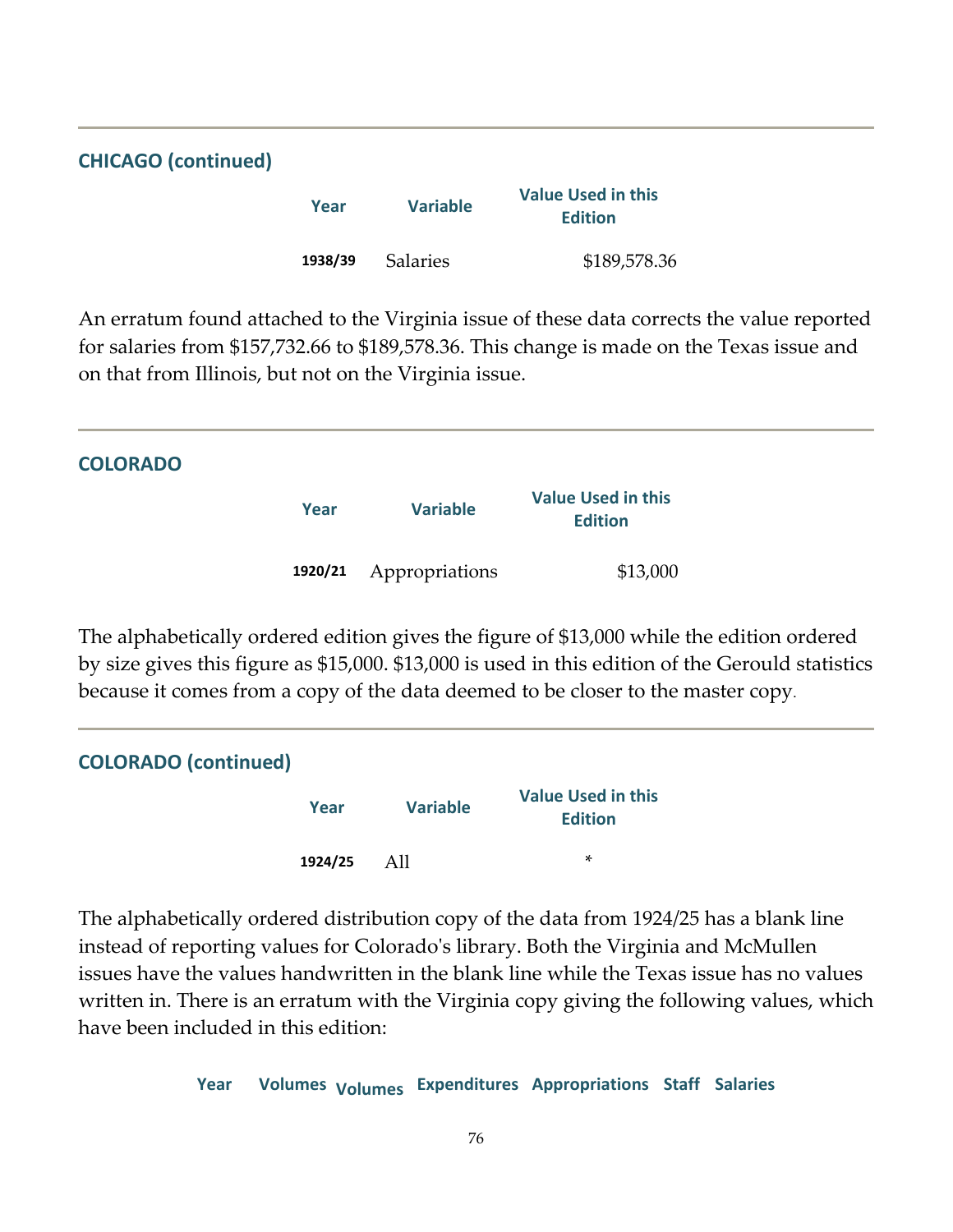|  |                     | Added |       |       |           |
|--|---------------------|-------|-------|-------|-----------|
|  | $1924/25$ $167,000$ | 9,000 | 7,500 | 7,700 | 15 24,085 |

These values are included in the distribution copies which are ordered by size.

#### **COLUMBIA**

| Year    | <b>Variable</b> | <b>Value Used in this</b><br><b>Edition</b> |  |  |
|---------|-----------------|---------------------------------------------|--|--|
| 1909/10 | AII             | ×                                           |  |  |

Phineas Winsor collected data from Columbia in 1909/10. More detail on his effort is found above at Chicago, 1909/10. Data from Columbia first appear in the Gerould reports beginning in 1911/12, the next year the data appear. The data from Columbia for this year, according to Winsor are:

|         |  | Year Volumes Volumes Expenditures Appropriations Staff Salaries |  |
|---------|--|-----------------------------------------------------------------|--|
| 1909/10 |  | 446,112 16,090 \$24,279.85 \$37,424.34 42 \$41,700              |  |
|         |  |                                                                 |  |

## **COLUMBIA (continued)**

| Year | <b>Variable</b>       | <b>Value Used in this</b><br><b>Edition</b> |
|------|-----------------------|---------------------------------------------|
|      | 1911/12 Volumes Added | 23,528                                      |

The Minnesota issue reports the number of volumes added as 23,528 while that from McMullen has this number as 23,522. 23,528 is used here because the Minnesota issued is presumed to be closer to the master copy.

## **COLUMBIA (continued)**

| Year    | <b>Variable</b> | <b>Value used</b><br>in this edition |
|---------|-----------------|--------------------------------------|
| 1922/23 | <b>Salaries</b> | ×.                                   |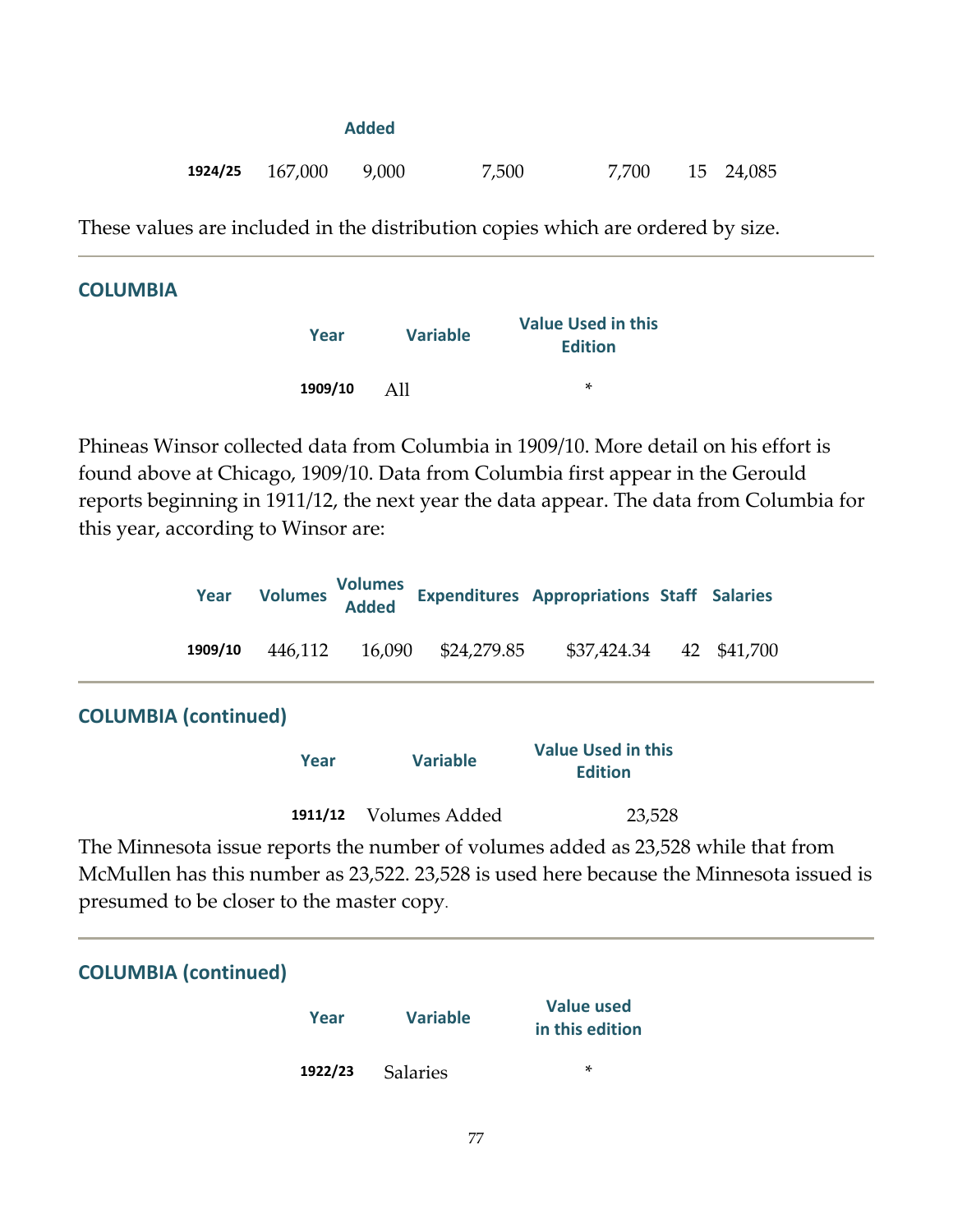All four issues appear to be from the same distribution copy and they all have the original figure for salaries at Columbia lined out. The figure which has been lined out is not clear but it appears to be \$28,300. Consider the figures for this variable for these years:

| Year    | <b>Salaries</b> |
|---------|-----------------|
| 1921/22 | \$125,821.00    |
| 1922/23 | 28,300(?)       |
| 1923/24 | ×               |

Given the values for this variable from the year before and given the fact the same change was made on all four copies, this variable is treated here as if there were no value reported.

| <b>COLUMBIA (continued)</b> |         |                 |                                      |  |
|-----------------------------|---------|-----------------|--------------------------------------|--|
|                             | Year    | <b>Variable</b> | <b>Value used</b><br>in this edition |  |
|                             | 1929/30 | <b>Staff</b>    | 163                                  |  |

The alphabetically ordered edition reports Columbia employed 163 staff members while the edition ordered by size reports 183. Because the alphabetical list is presumed to be closer to the master copy the value from it is used here. This number appears to be correct as a comparison of the numbers of staff and salaries at Columbia from 1928/29 through 1930/31 shows that 163 appears to fit the related data better than 183 would.

| Year    | <b>Staff</b> | <b>Salaries</b> |  |
|---------|--------------|-----------------|--|
| 1928/29 | 157          | \$285,568.00    |  |
| 1929/30 | 163          | 308,202.00      |  |
| 1930/31 | 166          | 337,569.00      |  |

## **CORNELL**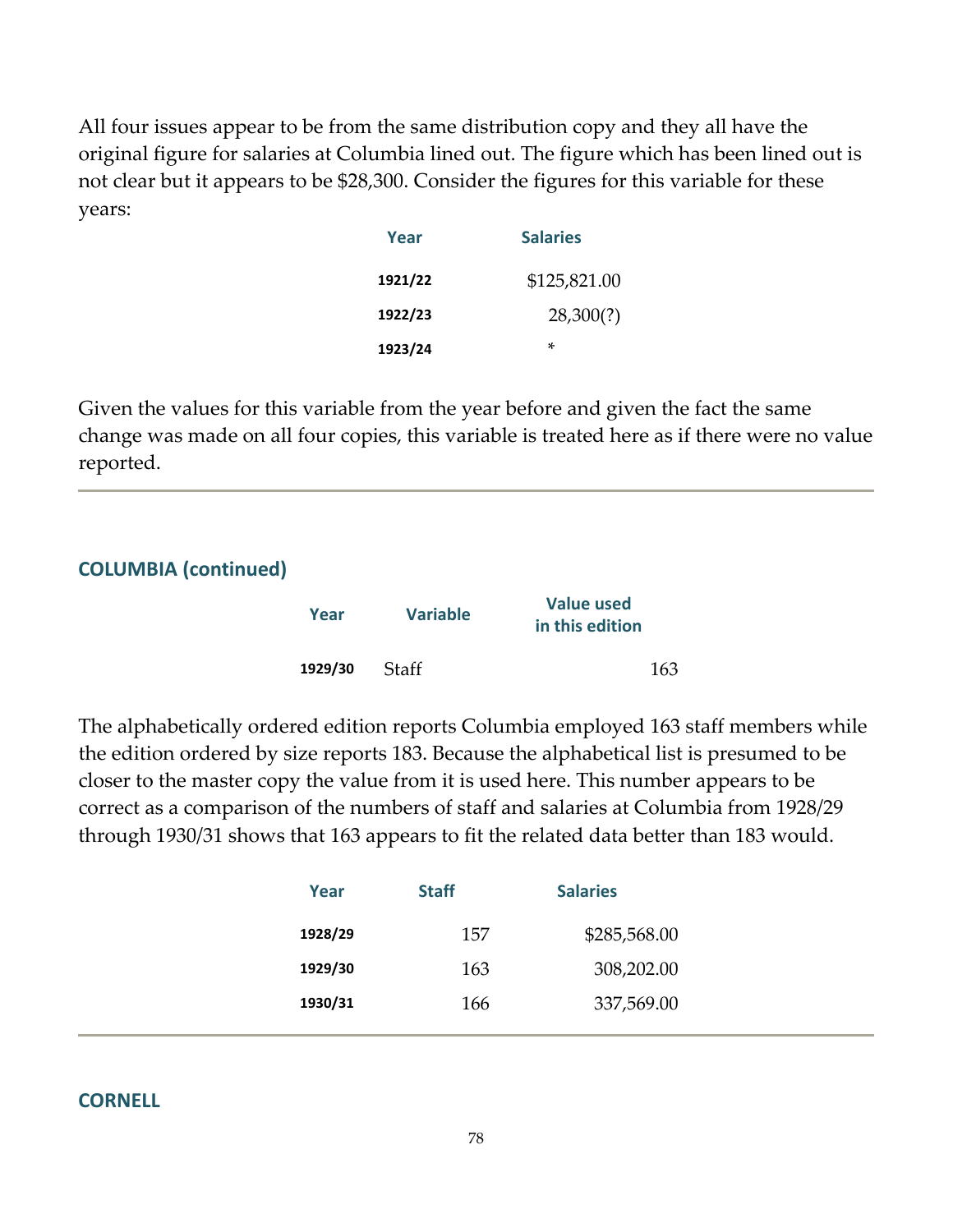| Year    | <b>Variable</b> | <b>Values used</b><br>in this edition |  |  |
|---------|-----------------|---------------------------------------|--|--|
| 1909/10 | AII             | ×                                     |  |  |

Phineas Winsor collected data on Cornell in 1909/10. More detail on his effort is found at Chicago, 1909/10. Data from Cornell first appear in the Gerould reports beginning in 1911/12, the next year the data appear. The data from Cornell for this year, according to Winsor are:

|                            | Year    | <b>Volumes</b>     | <b>Volumes</b><br><b>Added</b> |                 | <b>Expenditures Appropriations Staff Salaries</b> |             |  |
|----------------------------|---------|--------------------|--------------------------------|-----------------|---------------------------------------------------|-------------|--|
|                            | 1909/10 | 383,696            | 14,645                         | \$20,116        | \$21,500                                          | 18 \$22,660 |  |
| <b>CORNELL (continued)</b> |         |                    |                                |                 |                                                   |             |  |
|                            |         | <b>Institution</b> | Year                           | <b>Variable</b> | <b>Value used</b><br>in this edition              |             |  |
|                            |         | <b>CORNELL</b>     | 1931/32                        | Expenditures    | \$38,638.00                                       |             |  |
|                            |         |                    |                                |                 |                                                   |             |  |

The edition of these data ordered by size records a figure for Expenditures in 1931/32 as \$38,636.00 while the alphabetically ordered edition records a value of \$38,638.00. The latter edition is presumed here to be be closer to the master copy and the value from it is used.

| <b>HARVARD</b> |                    |         |                 |                                       |
|----------------|--------------------|---------|-----------------|---------------------------------------|
|                | <b>Institution</b> | Year    | <b>Variable</b> | <b>Values used</b><br>in this edition |
|                | <b>HARVARD</b>     | 1909/10 | - All           | ∗                                     |

Phineas Winsor collected data from Harvard in 1909/10, as discussed above at Chicago, 1909/10. Data from Harvard first appear in the Gerould reports in 1913/14 although they appear only sporadically before 1919/20. Data from Harvard for this year, according to Winsor are:

| Year    | <b>Volumes</b> | <b>Volumes</b><br><b>Added</b> |          | <b>Expenditures Appropriations Staff Salaries</b> |             |
|---------|----------------|--------------------------------|----------|---------------------------------------------------|-------------|
| 1909/10 | 543,439        | 20.616                         | \$30,422 | \$19,100                                          | 47 \$42,000 |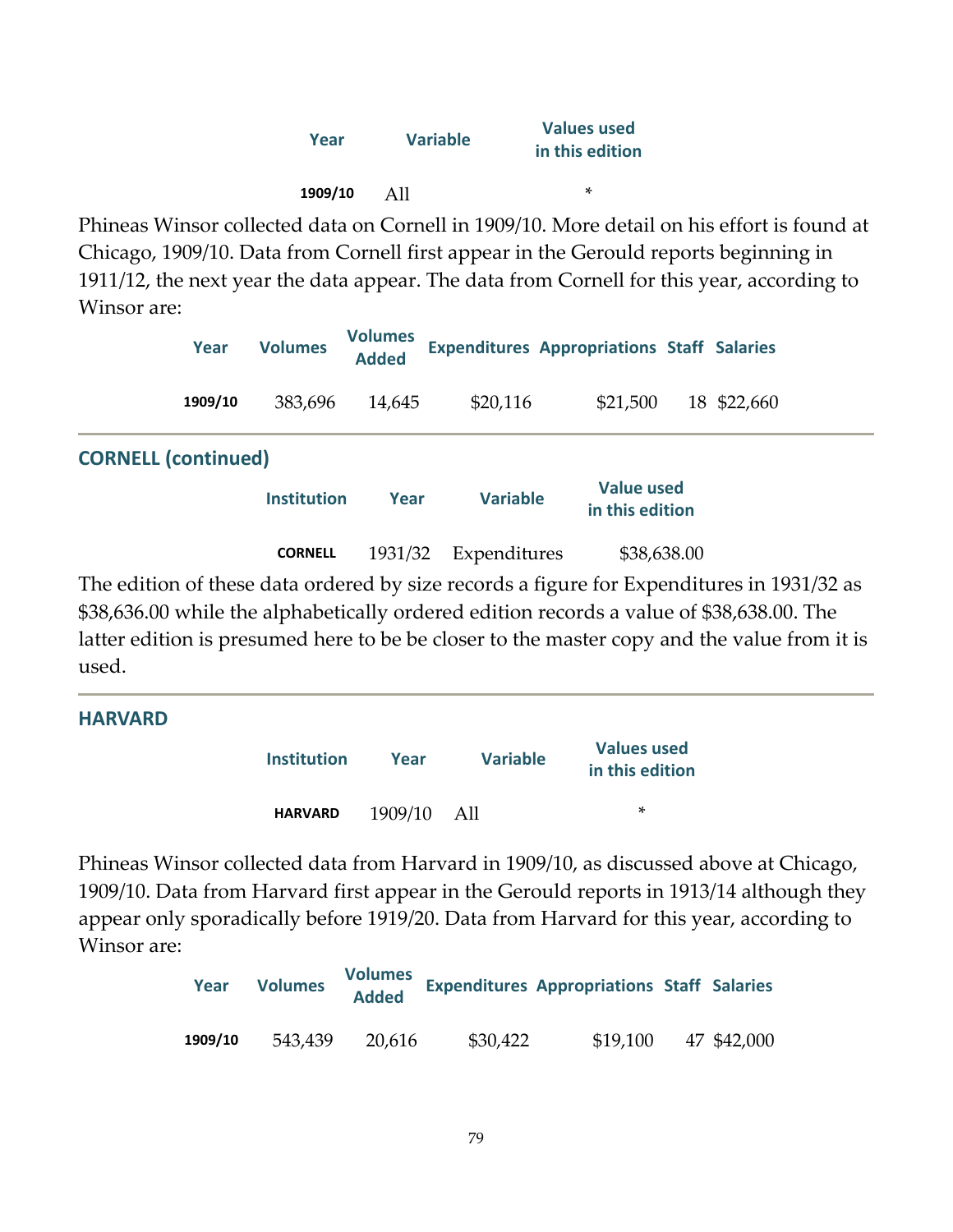These figures apply "to the central or College library only." Expenditures are further broken down into: \$21,962 "from regular funds" and \$8,460 "from current gifts for immediate use."

## **HARVARD (continued)**

| <b>Institution</b> | Year        | <b>Variable</b> | <b>Values used</b><br>in this edition |
|--------------------|-------------|-----------------|---------------------------------------|
| <b>HARVARD</b>     | 1912/13 All |                 | ×                                     |

The McMullen issue of this yearʹs Gerould data has the following values handwritten on it:

| Year | <b>Volumes</b>        | <b>Volumes</b><br><b>Added</b> |           | <b>Expenditures Appropriations Staff Salaries</b> |              |
|------|-----------------------|--------------------------------|-----------|---------------------------------------------------|--------------|
|      | $1912/13$ $1,083,750$ | 40,318                         | \$106,965 | ∗                                                 | 116 \$99,745 |

It is not clear where these values came from. It can be speculated that Gerould hoped to have something to report for Harvard when the master copy was made and that he received a reply from Harvard late, reported the new values to those who were sent copies, and someone at Chicago wrote in these values for Harvard and did not keep the letter from Gerould. This case is a bit tenuous and we cannot be sure of the source for these numbers so they are not included in this edition.

This value is listed in Part 2 as one which is not used but which may be correct.

| <b>HARVARD (continued)</b> |                            |      |                 |                                       |  |  |
|----------------------------|----------------------------|------|-----------------|---------------------------------------|--|--|
|                            | <b>Institution</b>         | Year | <b>Variable</b> | <b>Values used</b><br>in this edition |  |  |
|                            | <b>HARVARD</b> 1917/18 All |      |                 | ×                                     |  |  |

The McMullen issue of this yearʹs Gerould data has the following values typed in with a different typewriter from that used in making the distribution copy:

| Year    | <b>Volumes</b> | <b>Volumes</b><br><b>Added</b> |  |  |
|---------|----------------|--------------------------------|--|--|
| 1917/18 | 1,854,800      | 61,800                         |  |  |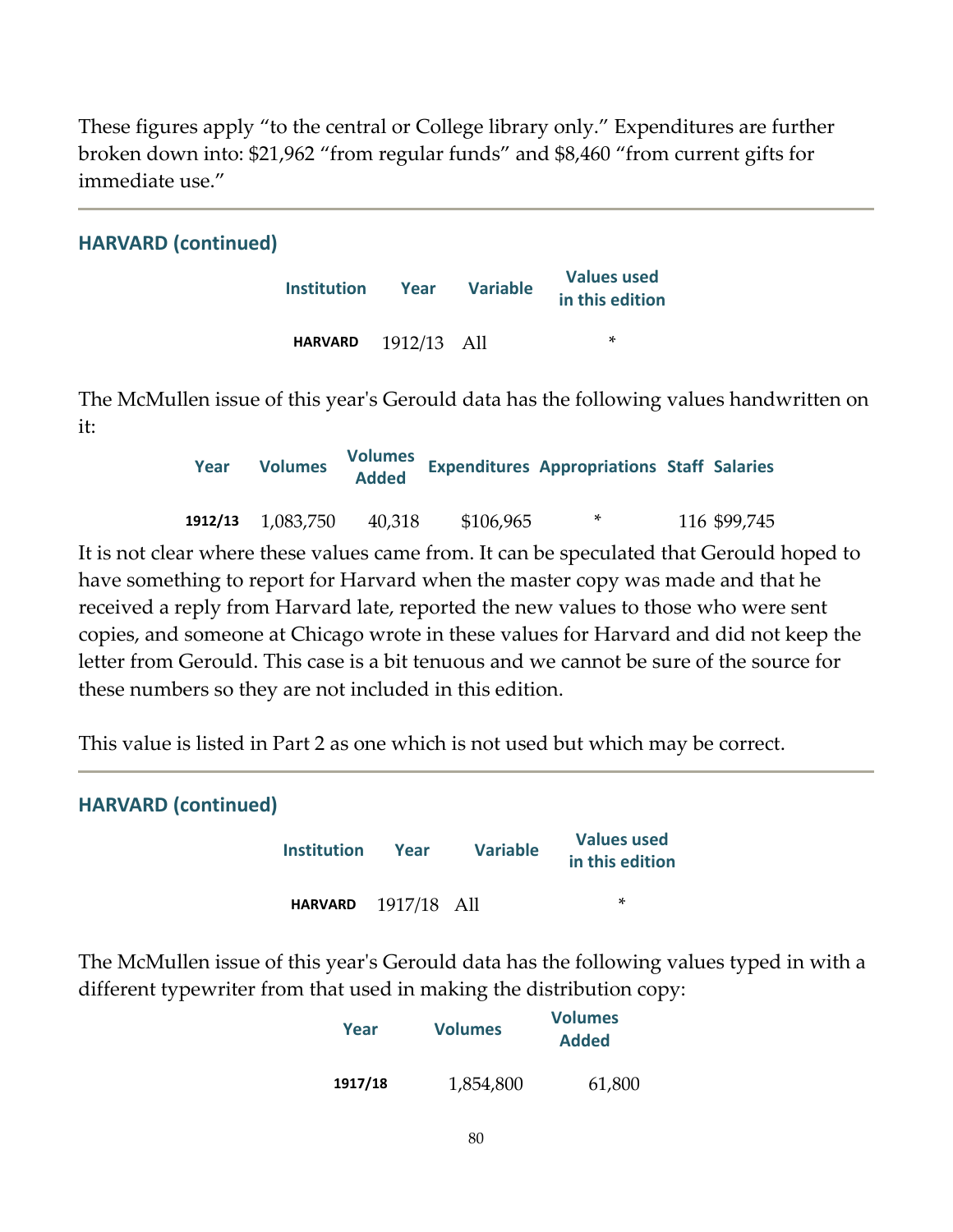As with the variables for 1912/13, it is not clear where these values came from and they are not included in this edition.

This value is listed in Part 2 as one which is not used but which may be correct.

## **HARVARD (continued)**

| <b>Institution</b> | Year    | <b>Variable</b> | <b>Value used</b><br>in this edition |
|--------------------|---------|-----------------|--------------------------------------|
| <b>HARVARD</b>     | 1924/25 | Expenditures    | \$157,040                            |

The alphabetical distribution copy, the one presumably sent by Gerould, has no value for Expenditures for 1924/25 but the issues from Virginia and McMullen have been amended to include the value \$157,040. The Texas issue has not been changed. The issues from the Illinois stacks and Archives are arranged by size and are dated "Dec. 1925" and both have the same figure for Expenditures (i.e. \$157,040) on the distribution copies. It appears that someone sent an erratum after the distribution of the alphabetical copy and before the compilation of the Illinois copy. This erratum is missing but was accepted as genuine by the libraries which had received distribution copies of the Gerould data. The amended Expenditures figure is used in this edition.

| <b>HARVARD (continued)</b> |                    |         |                 |                                      |  |  |
|----------------------------|--------------------|---------|-----------------|--------------------------------------|--|--|
|                            | <b>Institution</b> | Year    | <b>Variable</b> | <b>Value used</b><br>in this edition |  |  |
|                            | <b>HARVARD</b>     | 1936/37 | Expenditures    | \$292,924.27                         |  |  |

The edition of these data ordered alphabetically records the expenditures for Harvard in 1936/37 as \$292,924.27 while the edition ordered by size records a value of \$292,924.26 for this variable. The value from the alphabetical list is presumed to be closer to the master copy and is used here.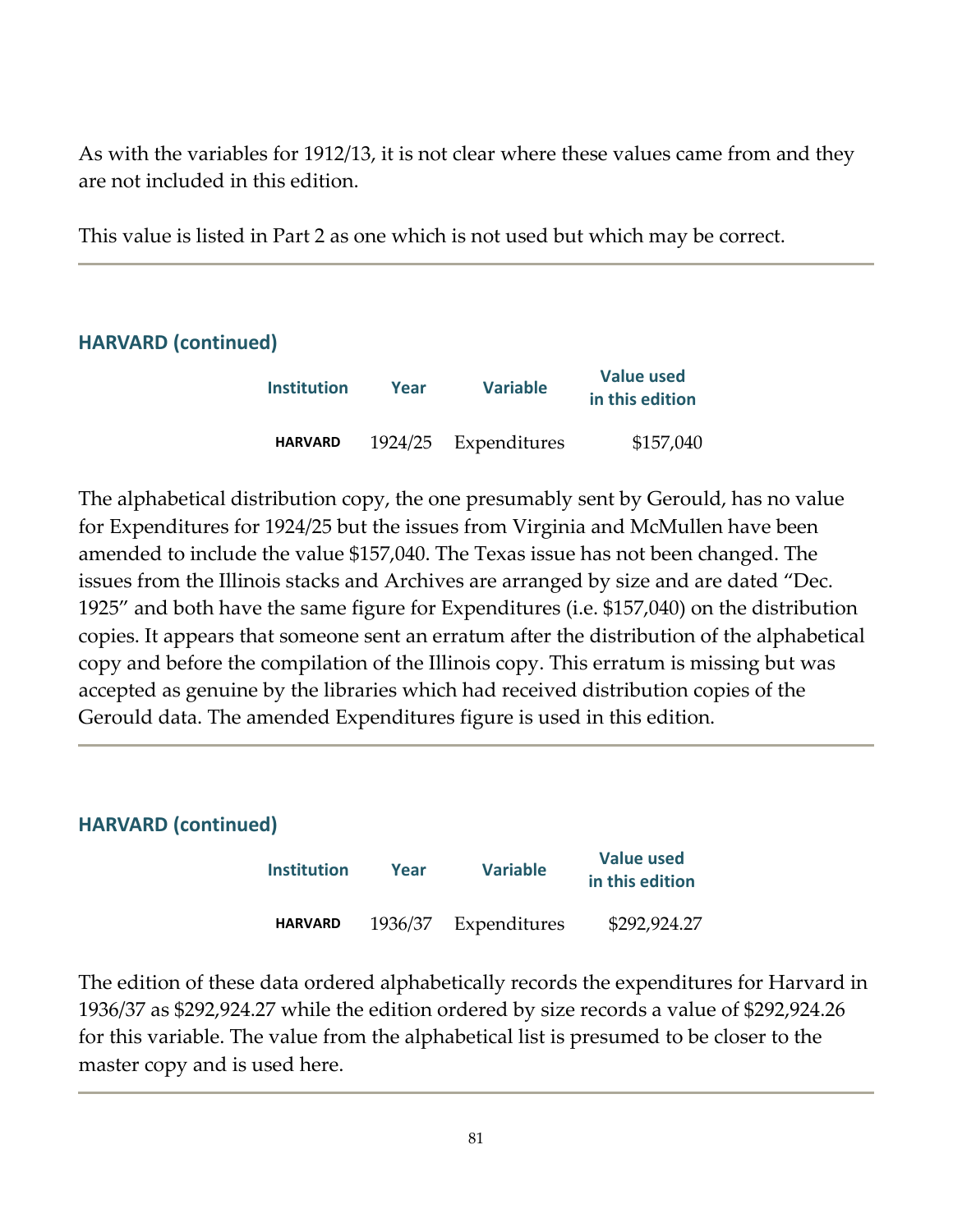#### **ILLINOIS**

| <b>Institution</b> | Year    | <b>Variable</b> | <b>Value used</b><br>in this edition |
|--------------------|---------|-----------------|--------------------------------------|
| <b>ILLINOIS</b>    | 1936/37 | Volumes         | 1,086,212                            |

The Illinois stacks issue of these data has a handwritten correction to the value recorded in this edition. The value recorded in the distribution copies of both the edition ordered by size and the alphabetically ordered edition is 1,086,212 while the handwritten correction is 1,087,286. Even though this correction was done at Illinois on data from Illinois the value in the originals is used here for reasons given above under Chicago, 1927/28.

#### **ILLINOIS (continued)**

| Institution     | Year    | <b>Variable</b>  | <b>Value used</b><br>in this edition |
|-----------------|---------|------------------|--------------------------------------|
| <b>ILLINOIS</b> | 1960/61 | Volumes<br>Added | 95,246                               |

The distribution copy records that Illinois added 66,789 volumes but this figure has been altered with a handwritten change indicating that either 95,266 volumes were added (on the Texas issue) or 95,226 volumes were added (on the Virginia and University Microfilms issues. The Virginia issue is either a Xerographic copy of the UM issue or they have both been copied from the same original.) The two changes appear to have been made by the same person which suggests the change was made at Princeton before the copies were distributed. The change, therefore, is acceptable by the criteria used here but which value should be used? There is no clear choice and the decision was made to take the average of the two values until some reason emerges for choosing one of the two. Following this procedure means that a value will be used here which does not exist in any of the texts consulted. While this solution to the conflicting values is not easy to defend on intellectual grounds, it is practical because the difference between the two values is so small. If a similar case arose where the differences were substantial, some other solution would have to be found for it and this case.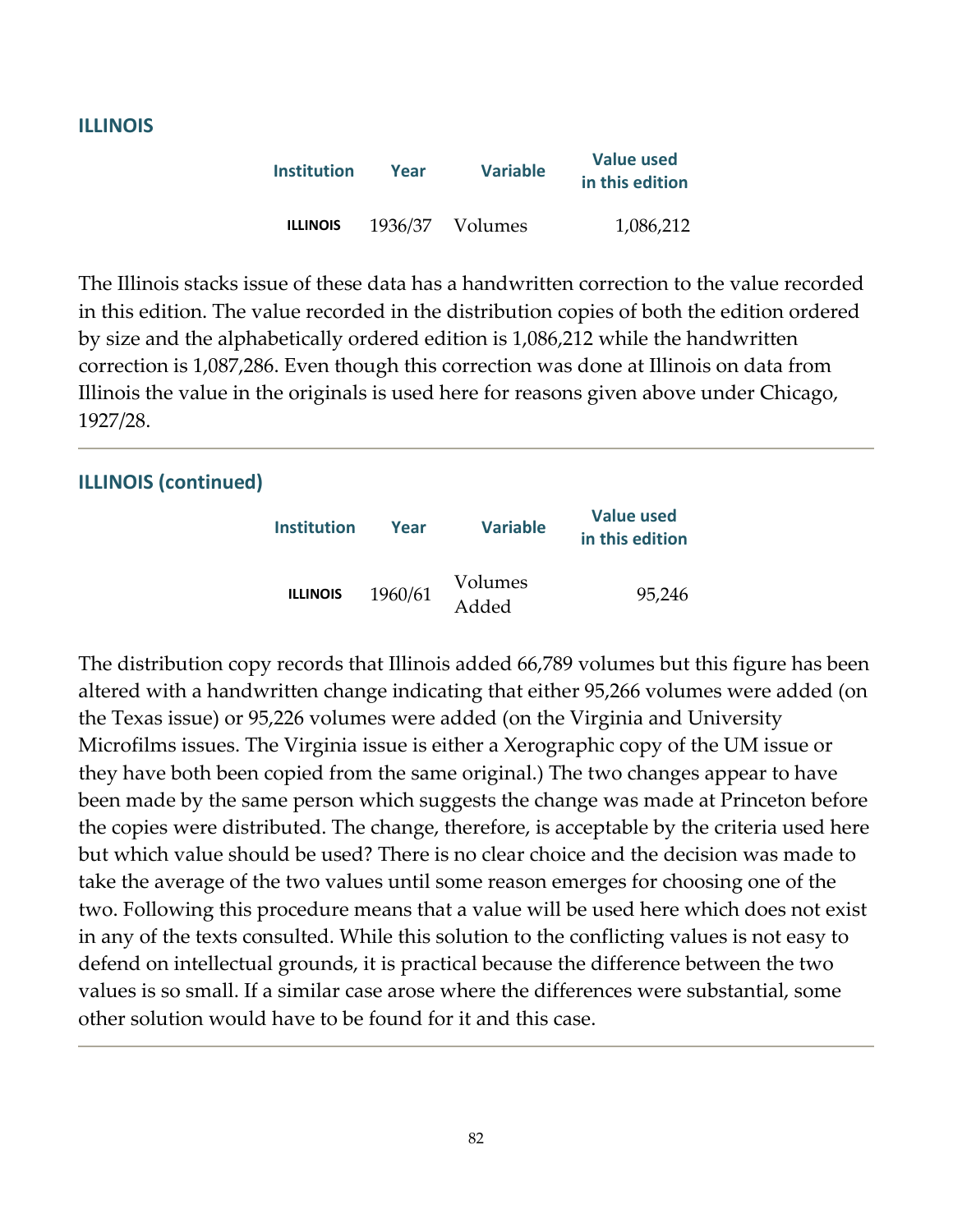#### **JOHNS HOPKINS**

| <b>Institution</b>    | Year | <b>Variable</b> | <b>Values used</b><br>in this edition |
|-----------------------|------|-----------------|---------------------------------------|
| JOHNS HOPKINS 1909/10 |      | AII             | ×                                     |

Phineas Winsor collected data from Johns Hopkins in 1909/10 as discussed at Chicago, 1909/10. Data from Johns Hopkins first appear in the Gerould reports beginning in 1911/12, the next year the data appear. The data from Johns Hopkins for this year, according to Winsor are:

|                                  | Year    | <b>Volumes</b>     | <b>Volumes</b><br><b>Added</b> |      |                 |                 | <b>Expenditures Appropriations Staff Salaries</b> |               |  |
|----------------------------------|---------|--------------------|--------------------------------|------|-----------------|-----------------|---------------------------------------------------|---------------|--|
|                                  | 1909/10 | 148,242            | 5,928                          |      | \$13,990.88     |                 | \$12,000                                          | 12 \$9,088.35 |  |
| <b>JOHNS HOPKINS (continued)</b> |         |                    |                                |      |                 |                 |                                                   |               |  |
|                                  |         | <b>Institution</b> |                                | Year |                 | <b>Variable</b> | <b>Value used</b><br>in this edition              |               |  |
|                                  |         |                    | JOHNS HOPKINS 1920/21          |      | <b>Salaries</b> |                 | \$21,713.50                                       |               |  |

The two issues from Illinois report \$21,713.50 spent for salaries. The McMullen issue has this same value but it has been crossed out and had \$24,763.50 handwritten beside it. There is no other authority for this change and it is not used here.

## **KANSAS**

| <b>Institution</b> | Year    | <b>Variable</b> | <b>Values used</b><br>in this edition |
|--------------------|---------|-----------------|---------------------------------------|
| <b>KANSAS</b>      | 1907/08 | All             | ×                                     |

The McMullen issue has a blank line for Kansas while the Minnesota issue has variables for this year included. The values given in the Minnesota issue are included in this edition of the Gerould data.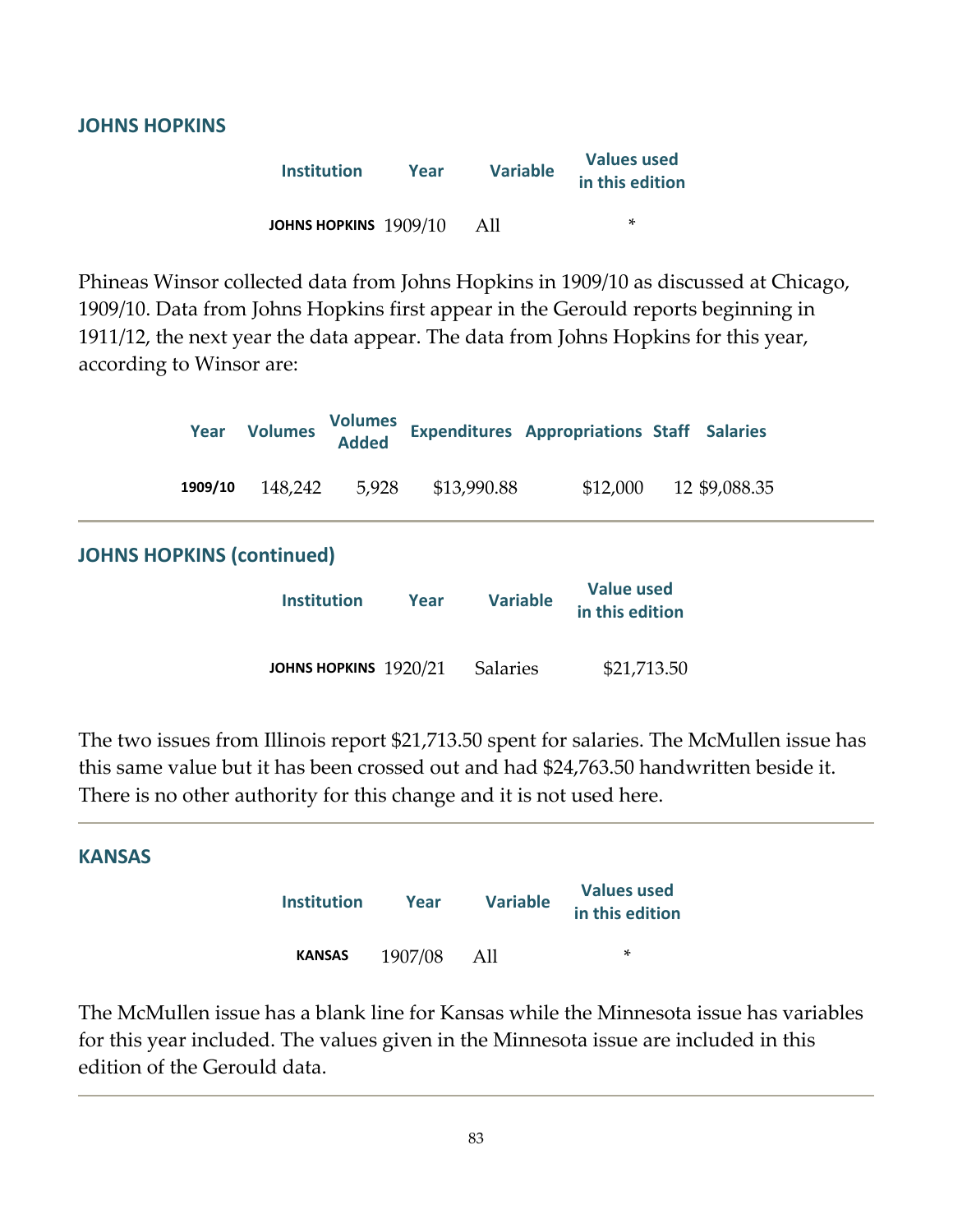#### **KANSAS (continued)**

| <b>Institution</b> | Year    | <b>Variable</b> | <b>Value used</b><br>in this edition |
|--------------------|---------|-----------------|--------------------------------------|
| <b>KANSAS</b>      | 1921/22 | All             | *                                    |

The three issues of this year's data appear to have come from the same distribution copy but two of them have been amended. The issue from Texas has a blank line beside Kansas. Virginia's issue has been amended to include all six variables. These changes have been typed in on the original. An asterisk is beside the figure for expenditures referring to a note at the bottom of the page: "Binding is not a charge on the budget." The McMullen issue has the values for the variables volumes, volumes added, and expenditures handwritten on it. These three values are the same as those on the Virginia version of these data. In addition, the McMullen issue has an asterisk beside the expenditure figure with this note at the bottom of the page: "Not incl. binding". It appears that an erratum was sent out with the Kansas values and that there are no copies of this erratum. Virginia received and noted all changes but for some reason Kansas noted only three changes and Texas did not receive or did not note any changes. The changes recorded on the Virginia copy have been included in this edition. These values are:

|                           | Year    | <b>Volumes</b>     | <b>Volumes</b><br><b>Added</b> |         |                 | <b>Expenditures Appropriations Staff</b> |          | <b>Salaries</b> |  |
|---------------------------|---------|--------------------|--------------------------------|---------|-----------------|------------------------------------------|----------|-----------------|--|
|                           | 1921/22 | 150,104            | 5,675                          |         | \$20,538.00     | \$17,700.00                              |          | 18 \$28,430.00  |  |
| <b>KANSAS (continued)</b> |         |                    |                                |         |                 |                                          |          |                 |  |
|                           |         | <b>Institution</b> |                                | Year    | <b>Variable</b> | Value used in<br>this edition            |          |                 |  |
|                           |         | <b>KANSAS</b>      |                                | 1947/48 | <b>Salaries</b> |                                          | \$60,924 |                 |  |

The three distribution copies consulted here recorded \$660,924 as the amount of money spent on salaries at Kansas in 1947/48. An erratum corrects this figure to \$60,924.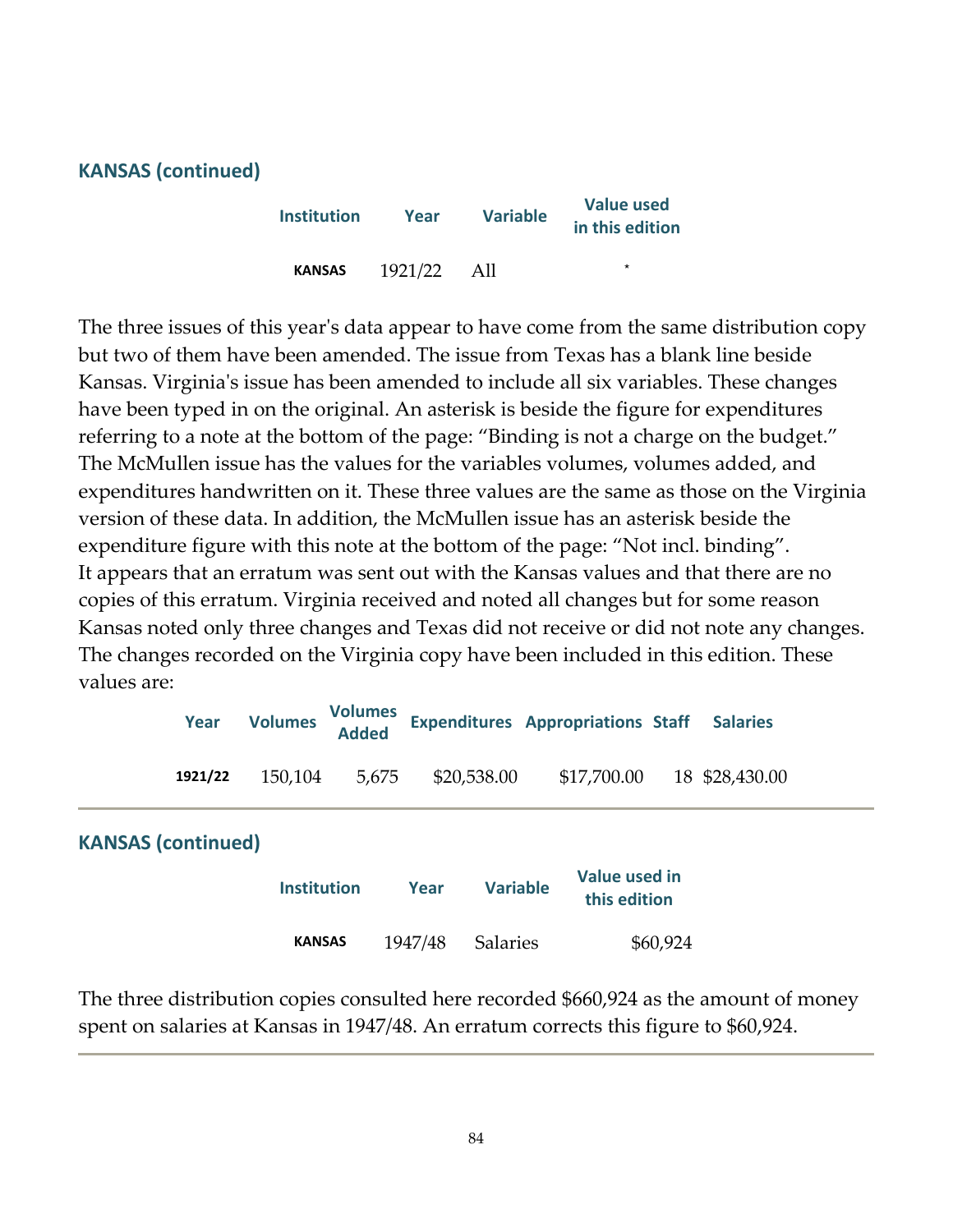#### **LOUISIANA STATE**

| <b>Institution</b>      | Year           | <b>Variables</b> | <b>Values used</b><br>in this edition |
|-------------------------|----------------|------------------|---------------------------------------|
| LOUISIANA STATE 1954/55 |                | Volumes          | 656,639                               |
| $\iota$                 | $\prime\prime$ | Volumes<br>Added | 32,108                                |

The originals of the data for this year record the number of volumes as 32,108 and the number of volumes added as 656,639. The University Microfilms issue and the Virginia issue have the same change made on the text with arrows showing the two figures reversed. The Virginia issue is either a xerographic copy of the UM issue or they are both made from the same issue. The issue from Texas makes no note of this change. Although the change seems obvious there is no erratum. The values used here are the changed ones. A comparison of the values for these two variables for 1953/54 through 1955/56 is given below in order to show the context of this change in the distribution copy:

| Year    | <b>Volumes</b> | <b>Volumes Added</b> |  |
|---------|----------------|----------------------|--|
| 1953/54 | 625,813        | 34,683               |  |
| 1954/55 | 656,639        | 32,108               |  |
| 1955/56 | 690,529        | 34,204               |  |
|         |                |                      |  |

#### **MICHIGAN**

| <b>Institution</b> | Year    | <b>Variable</b>  | <b>Value used</b><br>in this edition |
|--------------------|---------|------------------|--------------------------------------|
| <b>MICHIGAN</b>    | 1945/46 | Volumes<br>Added | ×                                    |

In the issues of the data from 1945/46 the middle digit for volumes added is illegible, appearing as "28, 87." The middle digit, of course, can be any number which creates a conflict which is not easily resolvable because there are no good choices in this circumstance. A solution offered at the end of this Appendix, which lists values which are excluded from this edition of these data but which may be may be useful in some circumstances, suggests that substituting a 5 for the blank may be useful in some calculations, as was done in Molyneux, 1994a. The solution adopted here is to treat this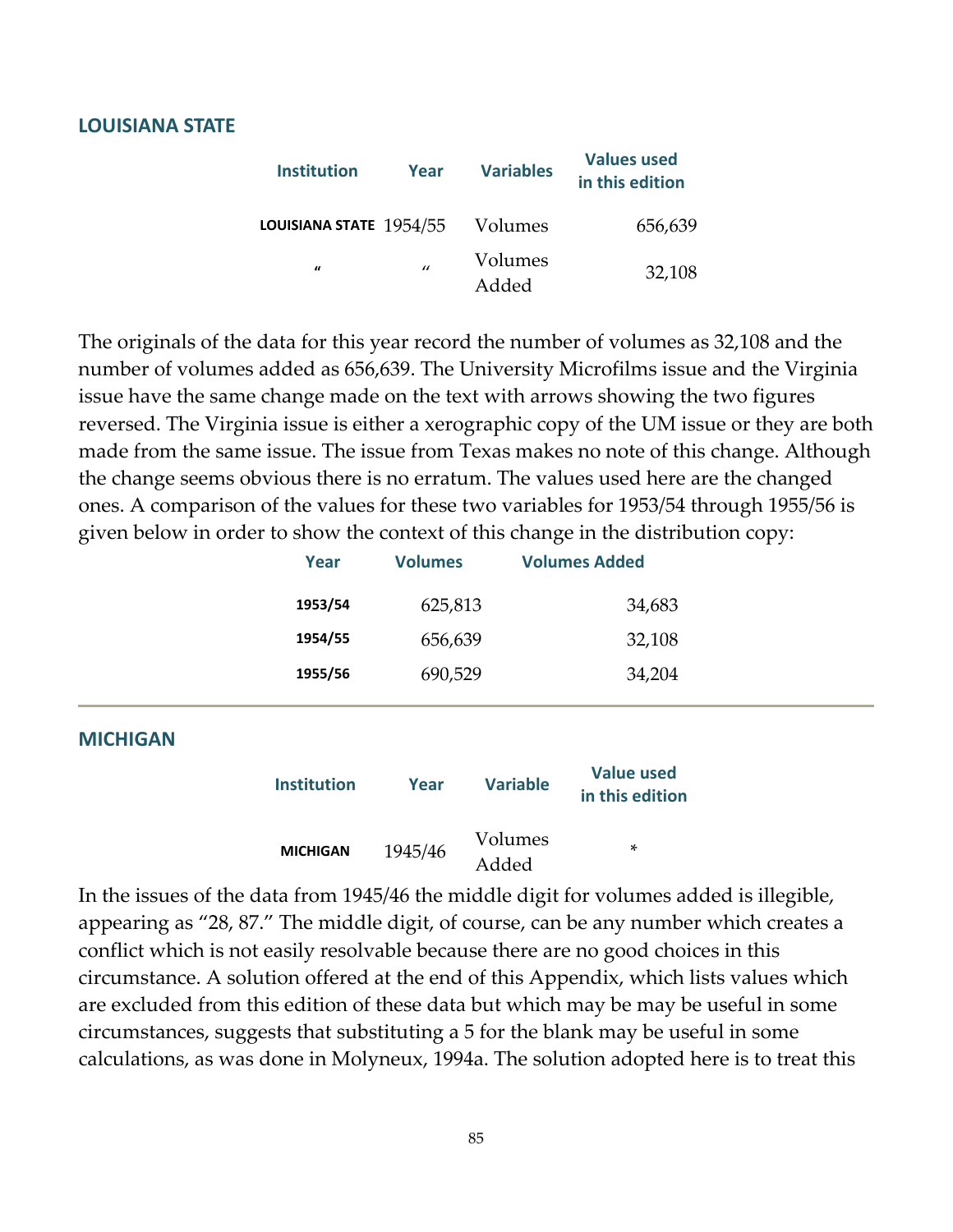value as if it were not reported at all. This value is listed in Part 2 as one which is not used but which may be correct.

#### **MINNESOTA**

| <b>Institution</b> | Year    | <b>Variable</b> | <b>Value used</b><br>in this edition |
|--------------------|---------|-----------------|--------------------------------------|
| <b>MINNESOTA</b>   | 1909/10 | Staff           | 18                                   |

The McMullen copy gives the number of staff as 16, while the copy from the Illinois Archives gives the number as 18.

These two copies appear to be two separate distribution copies done from the same master. In the process of typing one of the copies an error was made. The number of staff and salaries at Minnesota for 1907/08, 1909/10, and 1911/12 are as follows:

| Year    | <b>Staff</b> | <b>Salaries</b> |
|---------|--------------|-----------------|
| 1907/08 | 13           | \$12,490        |
| 1908/09 |              | Not published   |
| 1909/10 | 16 or 18     | 18,890          |
| 1910/11 |              | Not published   |
| 1911/12 | 24           | 24,245.00       |

Over the period, the figure for salaries increased approximately \$3,000 a year and in a regular fashion; that is, it hasn't increased by a small amount from 1907/08 to 1909/10 and then a larger amount from 1909/10 to 1911/12. It is likely that the staff follow a similar regular progression. 18 is 5 more than 13 and 6 less than 24, a more orderly series than 3 (from 13 to 16) and 8 (16 to 24).

#### **NEBRASKA**

| <b>Institution</b> | Year    | <b>Variable</b> | <b>Values used</b><br>in this edition |
|--------------------|---------|-----------------|---------------------------------------|
| <b>NEBRASKA</b>    | 1925/26 | Appropriations  | \$41,000                              |
| $\prime$           | "       | <b>Salaries</b> | 81,000                                |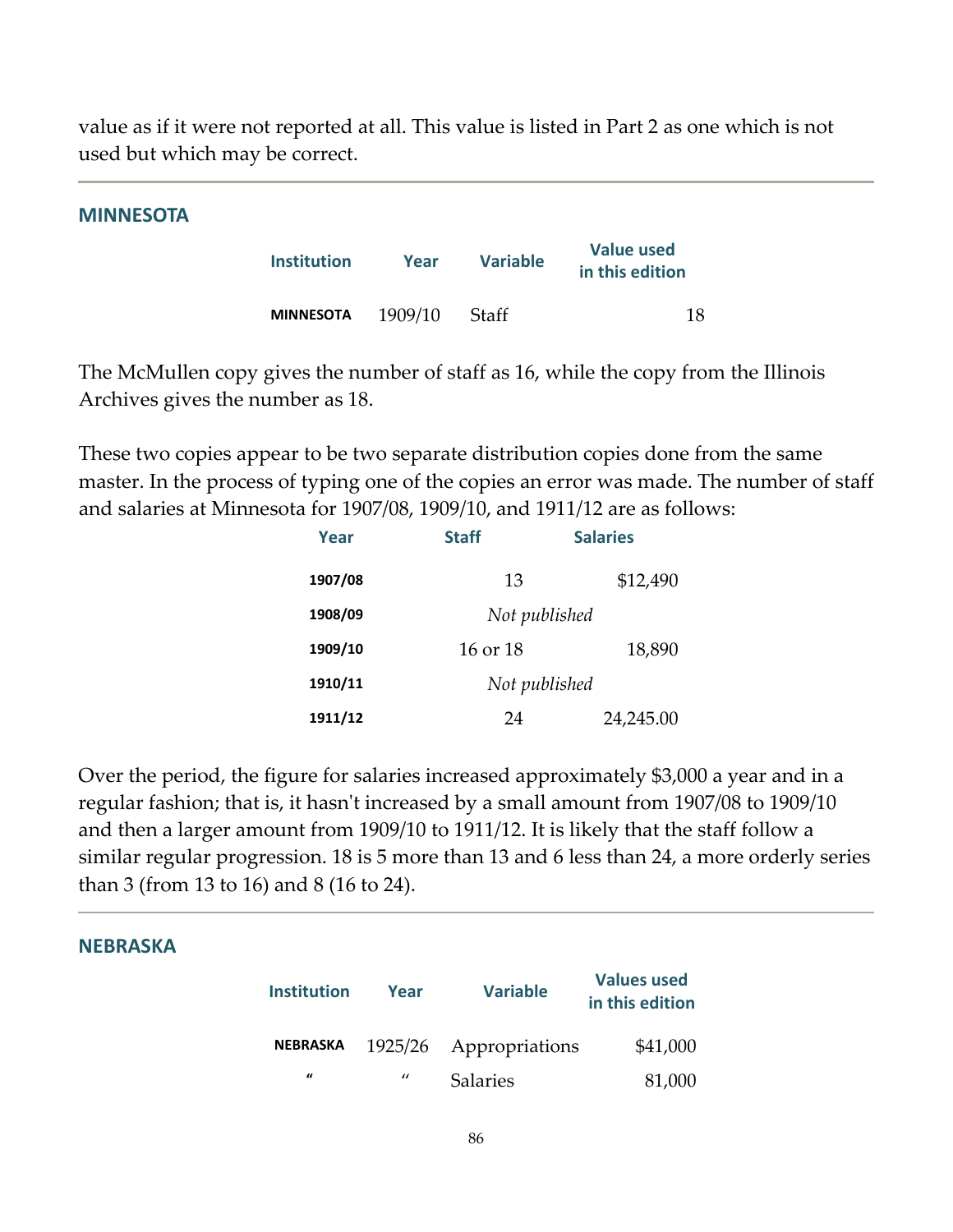The alphabetically arranged distribution copy records \$41,000 for appropriations and \$81,000 for salaries. The issue from Texas has had the appropriations figure changed to \$40,000 and the figures for salaries changed to either \$40,000 or \$41,000. The source for these changes is not given. The other copy of these data, the one arranged by size gives the same values as the alphabetical list. The changes made to the issue from Texas are not used in this edition because there is no authority for them.

Even though these changes are not accepted they may be correct. Consider these data from Nebraska for 1924/25 through 1926/27:

| Year    | <b>Staff</b> | <b>Salaries</b>     |
|---------|--------------|---------------------|
| 1924/25 | 23           | \$33,940.00         |
| 1925/26 | 30           | 81,000.00 or 40,000 |
| 1926/27 | 32           | 41,000.00           |

It is difficult to see how the 1925/26 figure could be correct although the criteria used here to decide correct values force the acceptance of \$81,000.

This value is listed in Part 2 as one which is not used but which may be correct.

## **NORTHWESTERN**

| <b>Institution</b>  | Year    | <b>Variables</b> | <b>Values used</b><br>in this edition |  |
|---------------------|---------|------------------|---------------------------------------|--|
| <b>NORTHWESTERN</b> | 1909/10 | AII              | ∗                                     |  |

Phineas Winsor collected data from Northwestern in 1909/10, as discussed above at Chicago, 1909/10. Data from Northwestern first appear in the Gerould reports beginning in 1912/13. Data from Northwestern in this year are:

> **Year Volumes Volumes Added Expenditures Appropriations Staff Salaries 1909/10**  123,595 9,531 \$8,642.42 \$10,973.31 10 \$7,820

The figures for volumes and volumes added include departmental libraries. A footnote to the figure for expenditures says: "Besides the Law School expends as much again." A note to appropriations says the law school "has about \$8‐10,000."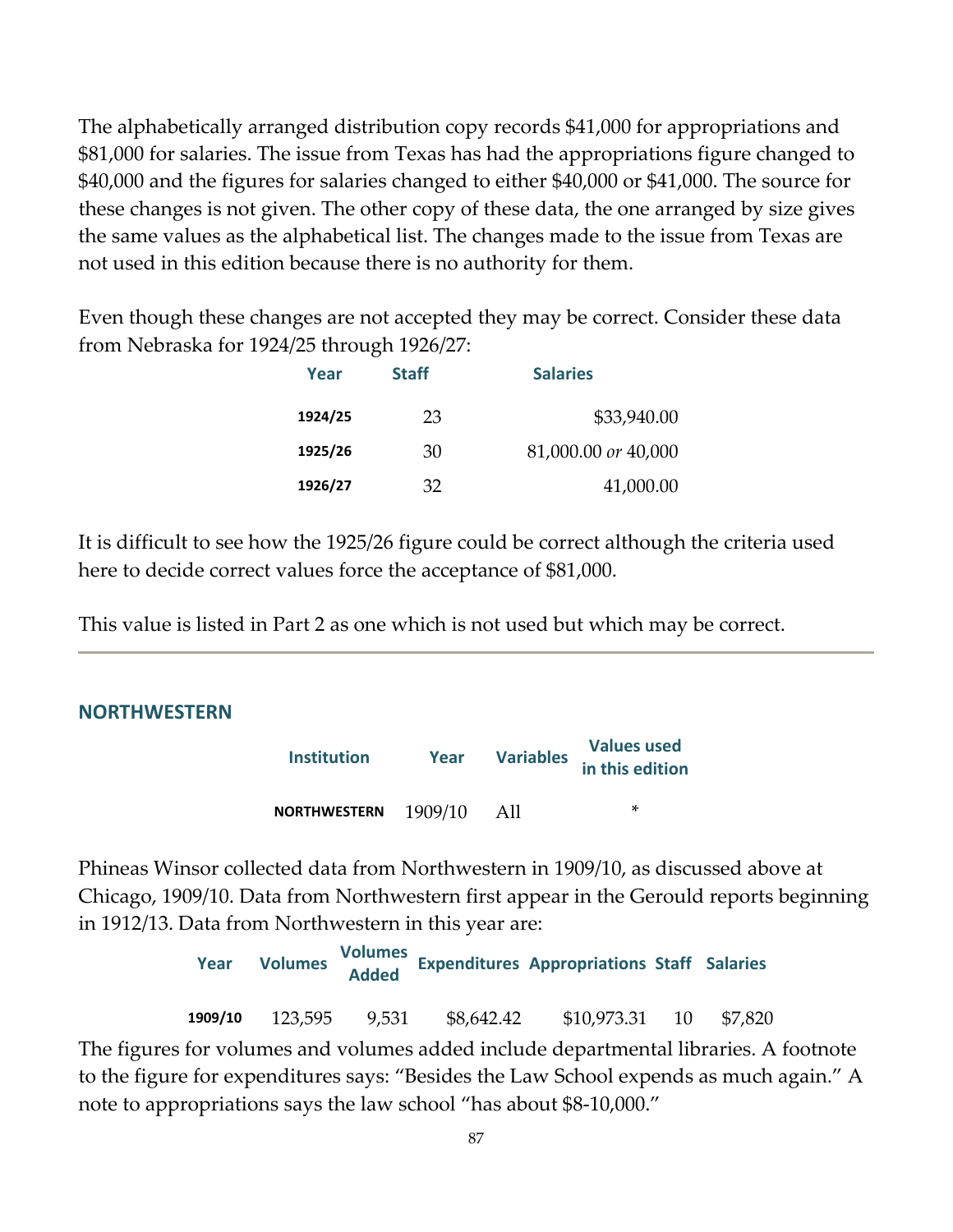| <b>NORTHWESTERN (continued)</b> |         |                  |  |  |
|---------------------------------|---------|------------------|--|--|
| Institution                     | Year    | <b>Variables</b> |  |  |
| <b>NORTHWESTERN</b>             | 1923/24 | All              |  |  |

The three issues of this year's data appear to come from the same distribution copy. In two of these issues, those from McMullen and from Virginia, there is a blank line beside the value for Northwestern. The Texas copy, however, has a set of values handwritten in. There is an erratum in the Illinois Archives for this set of data. This erratum is undated but, given the note on the Texas issue for this year, and the surrounding values, it seems probable this erratum is for 1923/24. These values, along with those for Northwestern from a few years before and after are reproduced here:

| Year    | <b>Volumes</b> | <b>Volumes</b><br><b>Added</b> |             | <b>Expenditures Appropriations Staff</b> |    | <b>Salaries</b> |
|---------|----------------|--------------------------------|-------------|------------------------------------------|----|-----------------|
| 1921/22 | 219,448        | 11,401                         | \$15,688,43 | \$17,319.00                              |    | 13 \$23,810,22  |
| 1922/23 |                |                                |             | Not reported                             |    |                 |
| 1923/24 | 236,946        | 12,283                         | 27,963.31   | 28,000.00                                |    | 21 31,594.87    |
| 1924/25 | 247,768        | 10,154                         | 38,744.00   | 28,700.00                                | 21 | 49,130.00       |

The values for volumes and volumes added which are handwritten on the Texas issue are slightly different from those on the erratum. The number of volumes held on this issue is 236,945 (not 236,946) and the number of volumes added is 12,285 (not 12,283.)

#### **OHIO STATE**

| <b>Institution</b> | Year              | <b>Variables</b>                | <b>Values used in this</b><br>edition |
|--------------------|-------------------|---------------------------------|---------------------------------------|
|                    |                   | OHIO STATE 1923/24 Expenditures | \$47,718.33                           |
| $\mathbf{u}$       | $^{\prime\prime}$ | Appropriations                  | 61,376.67                             |

The three issues for this year record \$54,547.50 as the amount expended for books in 1923/24 and appropriated for next yearʹs book purchases but in all three cases there is a change made on the original. In each case, a line is drawn through the two values and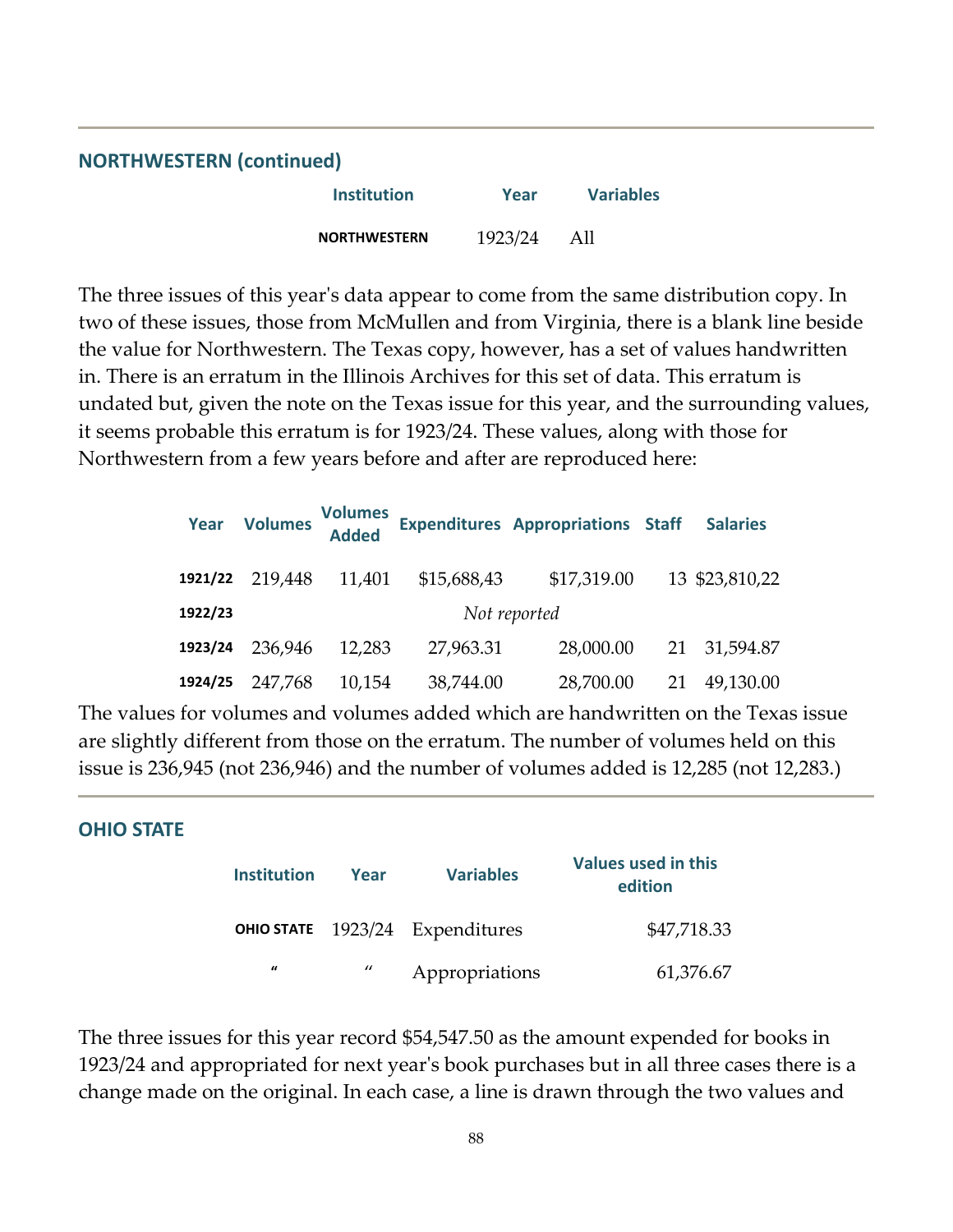the values used here typed in on the bottom of the page by the same typewriter. It looks as if an error was caught after the distribution copy was mimeographed but before the issues were mailed.

| <b>PENNSYLVANIA</b> |                    |         |                  |
|---------------------|--------------------|---------|------------------|
|                     | <b>Institution</b> | Year    | <b>Variables</b> |
|                     | PENNSYLVANIA       | 1909/10 | All              |

Phineas Winsor collected data from Pennsylvania in 1909/10 as discussed above at Chicago, 1909/10. Data from Pennsylvania first appear in the Gerould reports beginning in 1911/12, the next year the data appear. The data for Pennsylvania for this year, according to Winsor are:

| Year    | The Volumes and Value of Lape |                            | Volumes<br>Salaries Appropriations Staff Salaries |             |
|---------|-------------------------------|----------------------------|---------------------------------------------------|-------------|
| 1909/10 |                               | 313,772 15,246 \$25,412.34 | ∗                                                 | 23 \$20,000 |

A note under appropriations says this figure is about the same as expenditures "but probably more. Appropriations vary each year."

| <b>PRINCETON</b> |                    |         |                  |  |
|------------------|--------------------|---------|------------------|--|
|                  | <b>Institution</b> | Year    | <b>Variables</b> |  |
|                  | <b>PRINCETON</b>   | 1909/10 | All              |  |

Phineas Winsor collected data from Princeton in 1909/10 as discussed above at Chicago, 1909/10. Data from Princeton first appear in the Gerould reports beginning in 1911/12, the next year the data appear. The data for Princeton for this year, according to Winsor are:

**Year Volumes Volumes Added Expenditures Appropriations Staff Salaries 1909/10**  264,242 14,258 \$14,510.81 \* 35 \$20,300 A note under appropriations reports this figure is the "same approximately" as the

expenditure figure.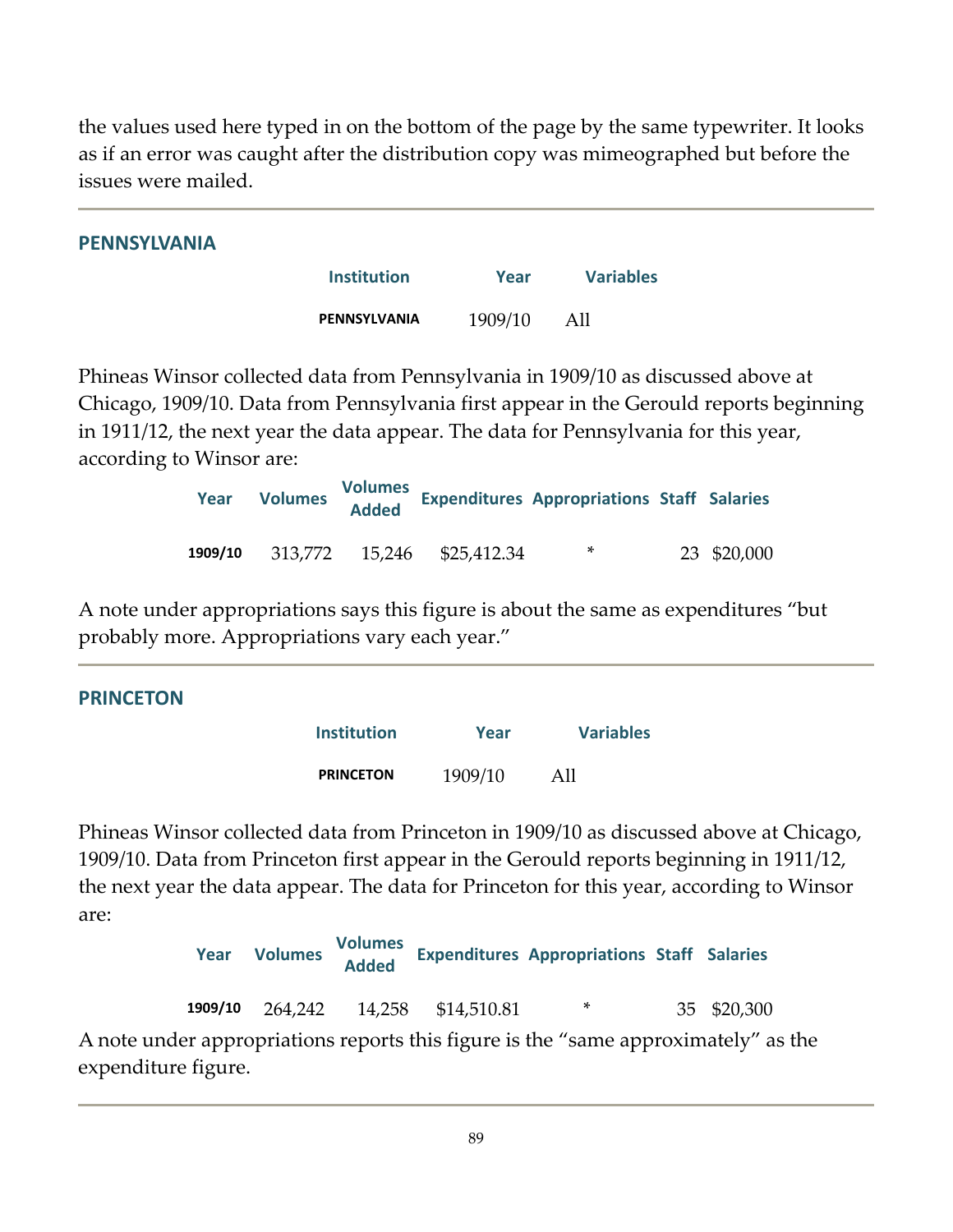#### **STANFORD**

| <b>Institution</b> | Year        | <b>Variables</b> | <b>Value used</b><br>in this edition |
|--------------------|-------------|------------------|--------------------------------------|
| <b>STANFORD</b>    | 1909/10 All |                  | ×.                                   |

Phineas Winsor collected data from Stanford in 1909/10 as discussed above at Chicago, 1909/10. Data from Stanford first appear in the Gerould reports beginning in 1911/12, the next year the data appear. Data for Stanford for this year are:

|              | Year    | <b>Volumes</b> | <b>Volumes</b><br><b>Added</b> |          | <b>Expenditures Appropriations Staff Salaries</b> |    |          |  |
|--------------|---------|----------------|--------------------------------|----------|---------------------------------------------------|----|----------|--|
|              | 1909/10 | 143,881        | 15,118                         | \$29,300 | \$32,000                                          | 19 | \$19,240 |  |
| <b>TEXAS</b> |         |                | <b>Institution</b>             | Year     | <b>Variables</b>                                  |    |          |  |
|              |         |                | <b>TEXAS</b>                   | 1913/14  | All                                               |    |          |  |

The Illinois Archives has a copy of a letter from Phineas Winsor, University Librarian at Illinois, to Gerould dated November 17, 1914. In this letter, Winsor says he has "received a personal letter from Mr. Godwin at the University of Texas, in which he gives me the corresponding figures for his own library. You may be interested in them." He lists the values and notes "I am adding these Texas figures to the copies of the summary which I am using here in Urbana." There is also a letter in the Archives from Gerould to Windsor (dated "November 19, 1914") saying, in part: "I am sending on to the institutions which have received copies of the table of university library statistics, the figures from the University of Texas Library." A letter of the same date, with the heading "UNIVERSITY LIBRARY STATISTICS (*sic*)" from Gerould and addressed "Dear Sir" asks that data from Texas be added "to the table of University Library Statistics recently sent you."

Unfortunately, this letter mistranscribes the number of volumes held by Texas from the value reported by Winsor to Gerould (100,774) to 100,744. This letter must be a copy of the general mailing which might have been retyped for each institution receiving the data so this mistake may not have been repeated on other issues of this erratum. However, the McMullen issue has these values from Texas written in after Yale (that is, in the first blank line) and for volumes the figure given is 100,744. The Minnesota issue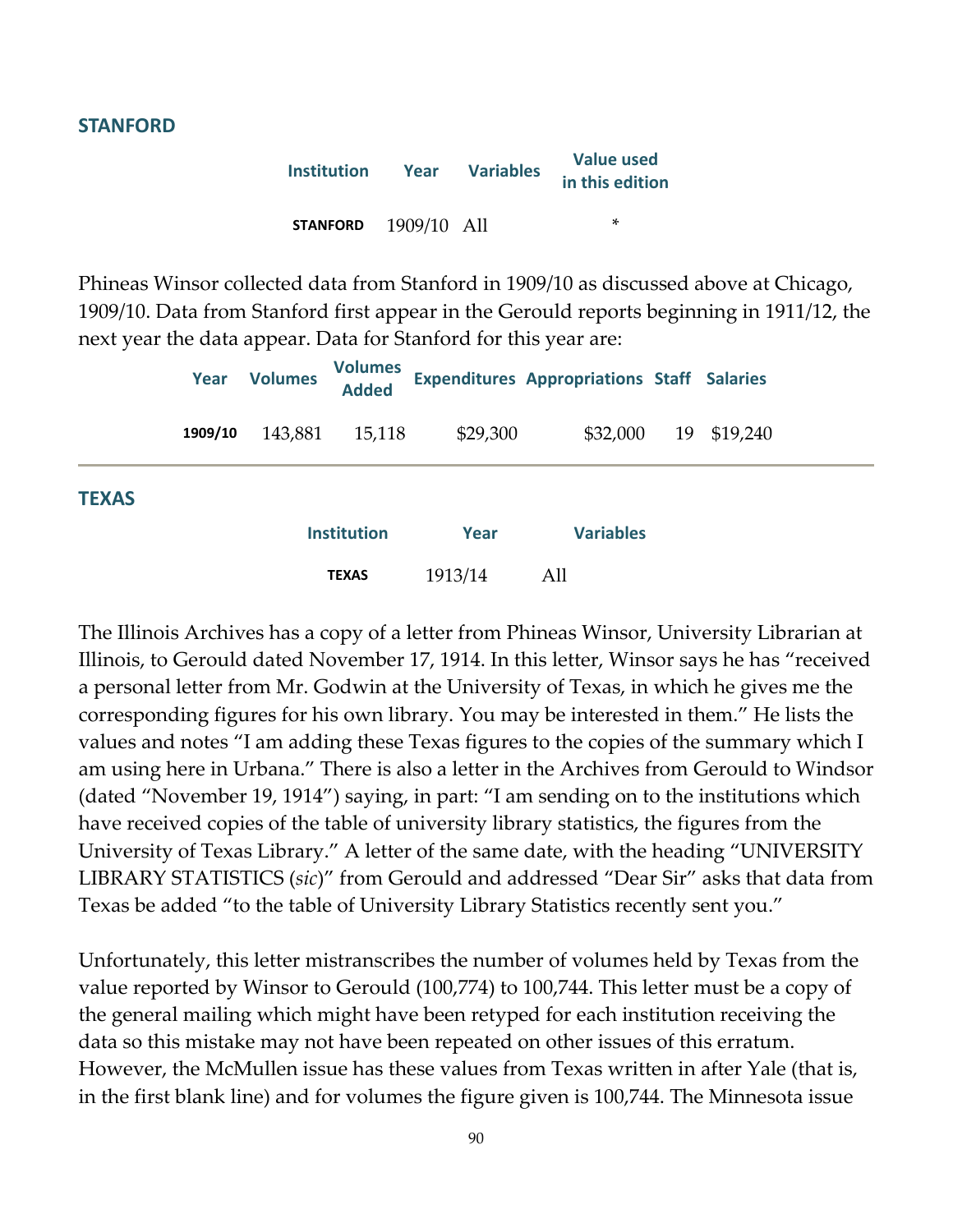has the Texas values typed in after Yale and also has 100,744 volumes. The Illinois stacks issue of these data, which unlike the others is arranged by size, has Texas typed in, in proper order, and with 100,774 volumes. The Texas data are included in this edition of the Gerould data and the number of volumes used here is 100,774, the value in the Winsor letter. In this case, the value in this letter must take precedence over the erratum. Data from Texas are included on subsequent reports from Gerould. The data from 1913/14 are:

| Year                     |  | <b>Volumes</b> | <b>Volumes</b><br><b>Added</b> |          | <b>Expenditures Appropriations Staff Salaries</b> |    |          |  |
|--------------------------|--|----------------|--------------------------------|----------|---------------------------------------------------|----|----------|--|
| 1913/14                  |  | 100,774        | 11,694                         | \$17,000 | \$21,000                                          | 18 | \$15,040 |  |
| <b>TEXAS (continued)</b> |  |                |                                |          |                                                   |    |          |  |
|                          |  |                | <b>Institution</b>             | Year     | <b>Variables</b>                                  |    |          |  |
|                          |  |                | <b>TEXAS</b>                   | 1926/27  | All                                               |    |          |  |

The alphabetical edition of this yearʹs data has blanks for Texas and Wisconsin. The issues at Texas and Virginia were left blank while values for all variables for these two libraries were typed in on the McMullen copy. Both of these sets of values have footnotes saying "See attached slip," although no slip is attached. The same values were handwritten on the edition of these data ordered by size. The values for Texas and Wisconsin are included here because they appear to have come from an erratum which has not been found. The values from the years on either side of this year are worth considering, though, because the numbers are not in good order. The values for Texas for 1925/26 through 1927/28 are:

|         | Year Volumes | <b>Volumes</b><br>Added |             | <b>Expenditures Appropriations Staff</b> | <b>Salaries</b> |
|---------|--------------|-------------------------|-------------|------------------------------------------|-----------------|
| 1925/26 | 416,523      | 17,041                  | \$32,862.83 | \$30,000.00                              | 30 \$66,130.00  |
| 1926/27 | 388,016      | 31,362                  | 74,818.54   | 35,000.00                                | 26 52,530.00    |
| 1927/28 | 411,310      | 20,161                  | 59,912.67   | 35,000.00                                | 26 52,900.00    |

## **TEXAS (continued)**

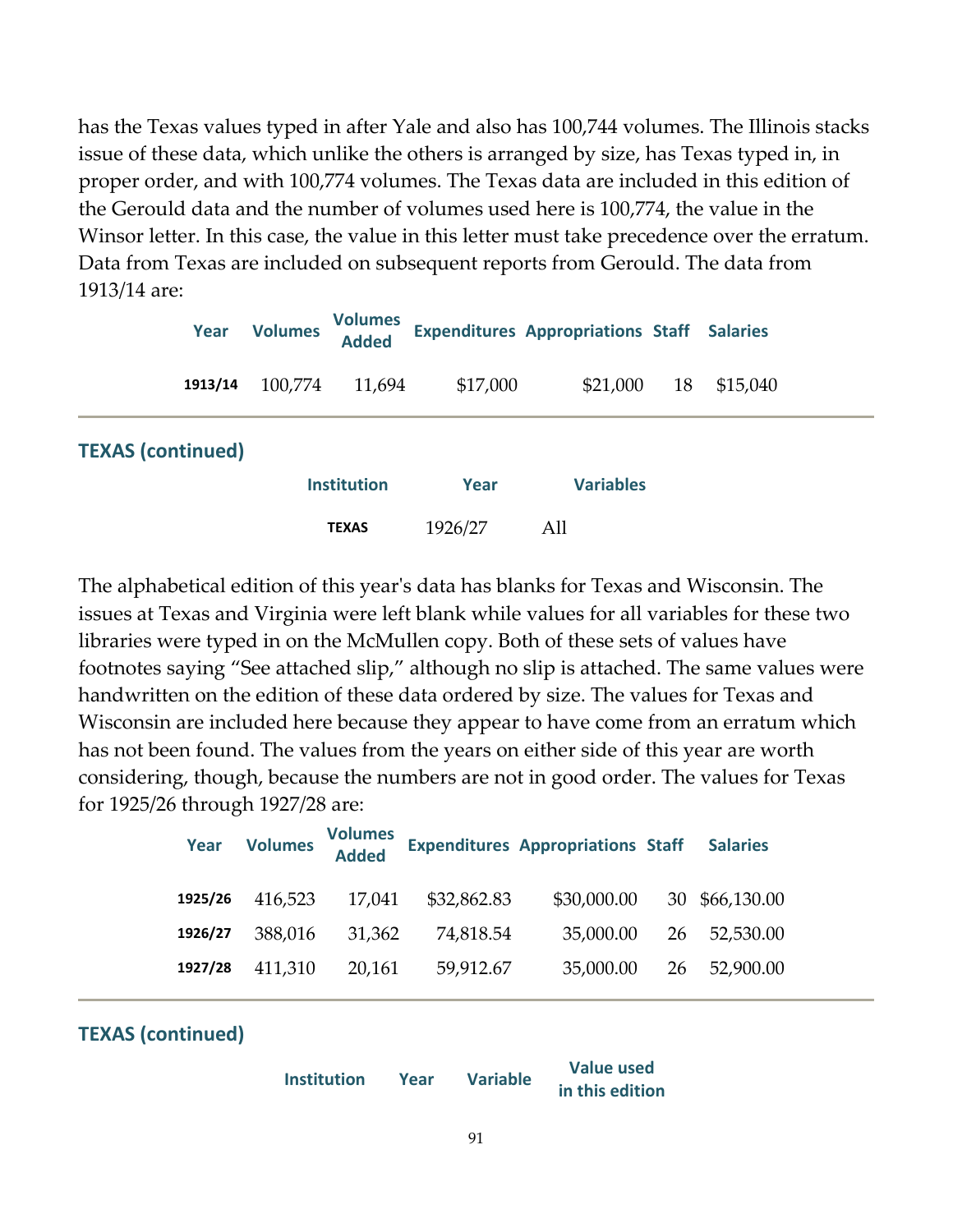The edition of these data ordered by the size of the institution records the number of volumes held at Texas in 1937/38 as 564,350 while the value recorded in the alphabetical list is 564,360. Because this latter edition is deemed closer to the master copy the value from that edition is used here.

## **WASHINGTON (SEATTLE)**

| <b>Institution</b> | Year                 | <b>Variables</b> |
|--------------------|----------------------|------------------|
| <b>WASHINGTON</b>  | 1924/25 and Volumes, |                  |
| (SEATTLE)          | 1925/26              | Volumes Added    |

The Virginia issue of this yearʹs data has a letter dated February 25, 1926 from William E. Henry, the Librarian at the University of Washingtonʹs library, correcting the figures for Volumes and Volumes Added given in the Gerould report. The distribution copy reports 156,416 volumes held and 26,030 Volumes Added while the erratum asks that these values be changed to 143,840 and 15,391, respectively. These changes have been made in this edition.

The issue from Texas does not include this correction, nor do the issues from Illinois's stacks or Archives. The Illinois issues are dated "Dec. 1925" and were, therefore typed before Henryʹs letter was sent. The issue from the Illinois stacks for 1925/26, dated "December, 1926" has had a handwritten change made to the volumes held and volumes added figures. Volumes has been changed to 145,840 (or 145,640—the change is not legible) and Volumes Added has been changed to 15,391. It is clear from the dates that the changes made to the 1925/26 issue were made on the wrong yearʹs data. The Volumes figure, in any case, was mistranscribed.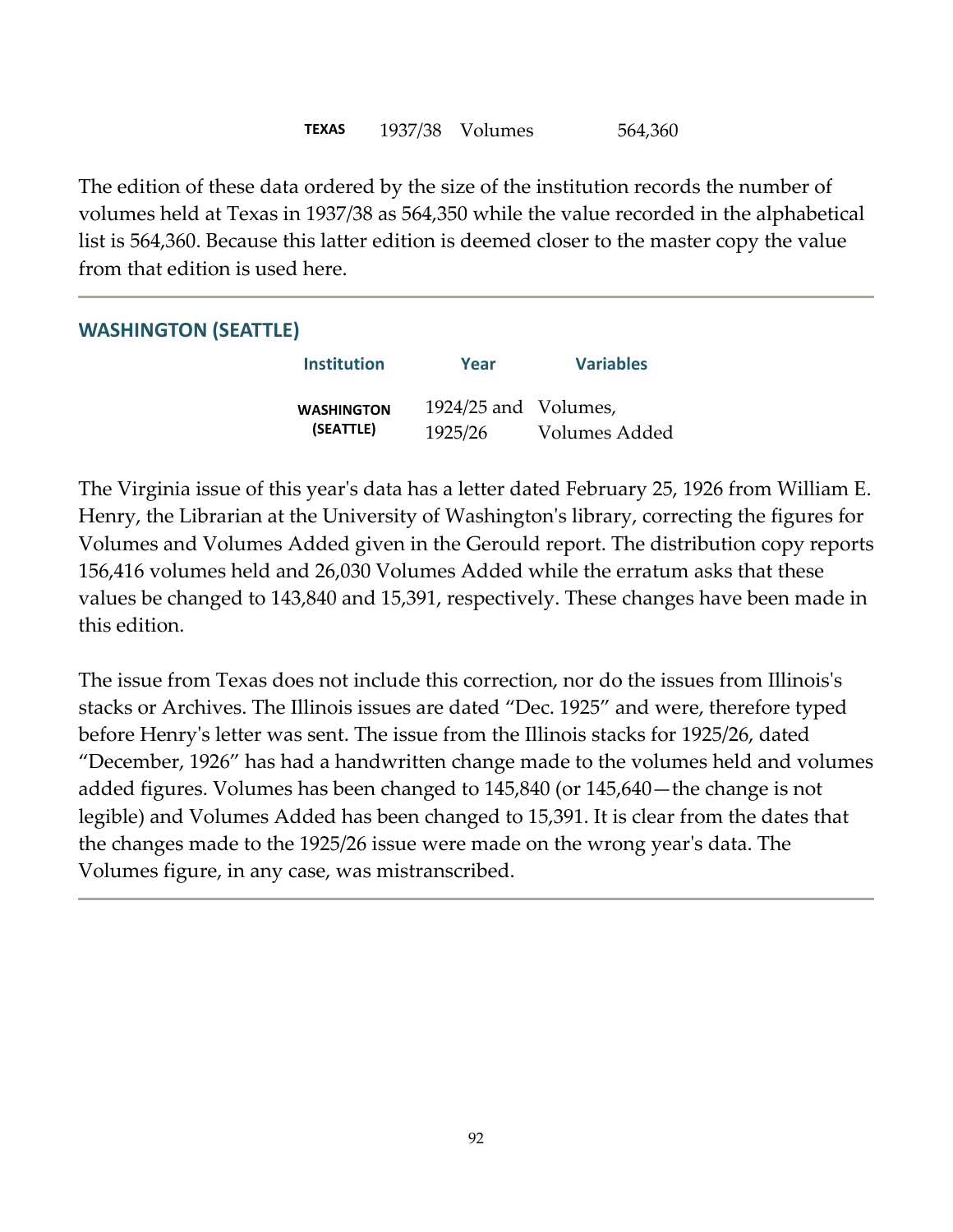## **WASHINGTON (SEATTLE) (continued)**

| Institution                    | Year | <b>Variable</b> | Value used<br>in this edition |
|--------------------------------|------|-----------------|-------------------------------|
| <b>WASHINGTON</b><br>(SEATTLE) |      | 1929/30 Volumes | 207,069                       |

The number of Volumes reported for Washington in the alphabetically ordered edition is 207,069 while the edition ordered by size reports 207,067 volumes held. Because the alphabetical edition is deemed to be closer to the master copy, the value from that edition is used here.

#### **WASHINGTON (ST LOUIS)**

| <b>Institution</b>               | Year         | <b>Variable</b>        | <b>Value used</b><br>in this edition |
|----------------------------------|--------------|------------------------|--------------------------------------|
| <b>WASHINGTON</b><br>(ST. LOUIS) |              | 1951/52 Staff salaries | \$137,106                            |
| $\iota$                          | $\mathbf{u}$ | Student<br>salaries    | 10,290                               |

An erratum dated "13 January 1953" from Lawrence Heyl at Princeton University corrects the values in the original issues (\$59,190 and \$17,570, respectively) to those used here.

#### **WISCONSIN**

| <b>Institution</b> | Year        | <b>Variable</b>   | <b>Value used</b><br>in this<br>edition |
|--------------------|-------------|-------------------|-----------------------------------------|
| <b>Wisconsin</b>   | 1911/12 All |                   |                                         |
| $\mathbf{u}$       |             | $1913/14$ Volumes | 210,000                                 |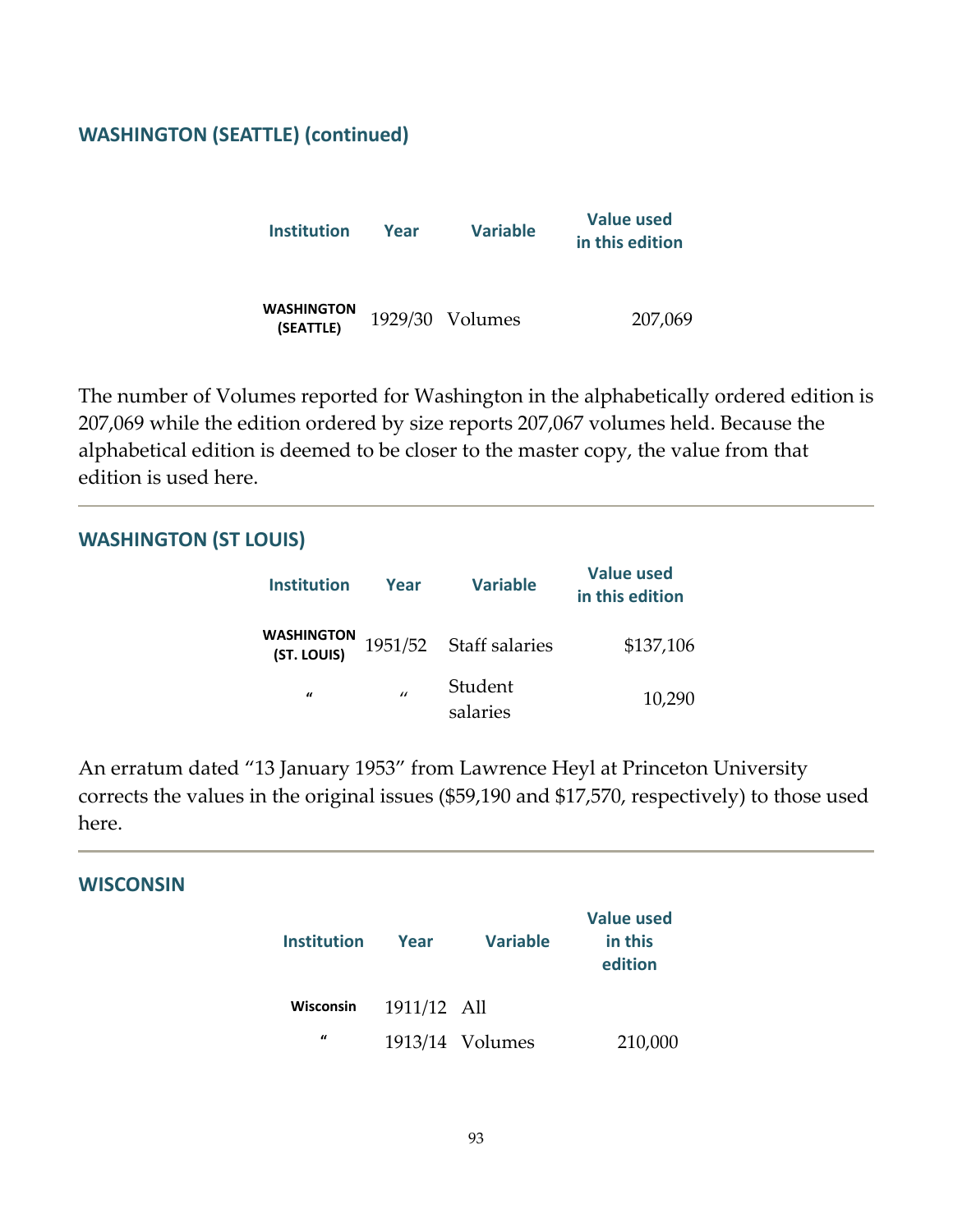The McMullen issue of the 1911/12 data says "(Figures not yet received)" for Wisconsin. The Minnesota issue has values for all six variables. The values from the Minnesota issue are used here.

The McMullen and Minnesota issues from this year report 210,000 volumes held while the alphabetically ordered issue in the Illinois stacks reports another number which is barely legible. What is visible may be either "393,000" or "398,000." This number is probably 393,000 because the footnote says the count "includes state Hist. Soc. Lib. 183,000 vols. in same building." 210,000 plus 183,000 equals 393,000. For reasons given at the beginning of this Appendix, the alphabetically ordered list is deemed not to be a distribution copy from Minnesota and might be a copy made (presumably at Illinois) from a distribution copy. This issue of these data includes a change in the data which exists in no other issue of these data, namely the inclusion of the volumes held at the Wisconsin Historical Society Library. In most of the Gerould data the number of volumes held by Wisconsin is reported with a note similar to the one found in this year: "Figures do not include State Hist. Library numbering 183,000 vols. in same building."

The Wisconsin libraryʹs statistics, as they are now published in the *ARL Statistics*, include the holdings of Wisconsinʹs Memorial Library and the State Historical Library. The holdings of the main library at Wisconsin are included in this edition of the Gerould statistics but footnotes often record the number of volumes held at the State Historical Library. These figures gleaned from the various years' editions are:

| Year    | <b>Volumes</b> | Year    | <b>Volumes</b> |
|---------|----------------|---------|----------------|
| 1911/12 | 175,000        | 1923/24 | 234,000        |
| 1912/13 | Not reported   | 1924/25 | Not reported   |
| 1913/14 | 183,000        | 1925/26 | 242,000        |
| 1914/15 | 185,000        | 1926/27 | 248,000        |
| 1915/16 | 193,000        | 1927/28 | 255,000        |
| 1916/17 | 201,000        | 1928/29 | Not reported   |
| 1917/18 | 201,000        | 1929/30 | Not reported   |
| 1918/19 | 212,275        | 1930/31 | 271,000        |
| 1919/20 | 218,000        | 1931/32 | 271,000        |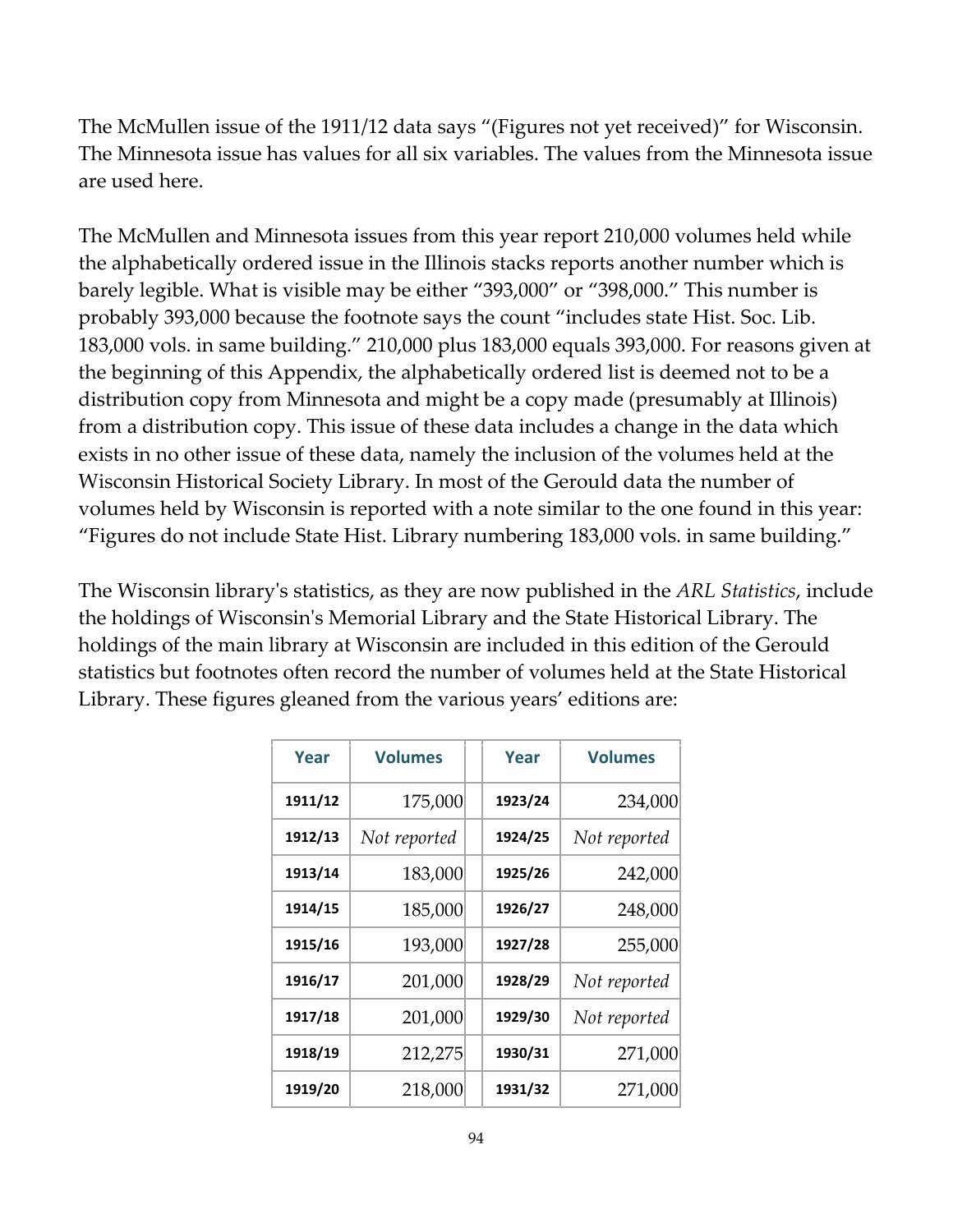| 1920/21 | 220,000 | 1932/33 | Not reported |
|---------|---------|---------|--------------|
| 1921/22 | 226,000 | 1933/34 | 282,000      |
| 1922/23 | 228,000 | 1934/35 | 286,000      |

There is no explanation of the repeat in 1917/18 of the figure from 1916/17 or of the repeat in 1931/32 of the figure from 1930/31. There are no other data on the State Historical Library until 1949/50 when it is noted there are "720,246 physical volumes and about 850,000 manuscripts."

| <b>WISCONSIN (continued)</b> |                    |         |                 |
|------------------------------|--------------------|---------|-----------------|
|                              | <b>Institution</b> | Year    | <b>Variable</b> |
|                              | <b>WISCONSIN</b>   | 1926/27 | All             |

Values for 1926/27 were added after the alphabetically ordered edition was distributed and before the edition ordered by size was distributed. See TEXAS, 1926/27 for a fuller explanation. The values have been included in this edition of these data:

|             | Year    | <b>Volumes</b>     | <b>Volumes</b><br><b>Added</b> |             |                 | <b>Expenditures Appropriations Staff Salaries</b> |                |  |
|-------------|---------|--------------------|--------------------------------|-------------|-----------------|---------------------------------------------------|----------------|--|
|             | 1926/27 | 377,452            | 18,385                         |             | \$61,673.55     | \$53,700.00                                       | 35 \$79,765.00 |  |
| <b>YALE</b> |         |                    |                                |             |                 |                                                   |                |  |
|             |         | <b>Institution</b> |                                | Year        | <b>Variable</b> | <b>Values used</b><br>in this edition             |                |  |
|             |         | <b>YALE</b>        |                                | 1909/10 All |                 | *                                                 |                |  |

Phineas Winsor collected data from Yale in 1909/10, as discussed above at Chicago, 1909/10. Data from Yale first appear in the Gerould reports beginning in 1911/12, the next year the data appear. Data from Yale for this year according to Winsor, are: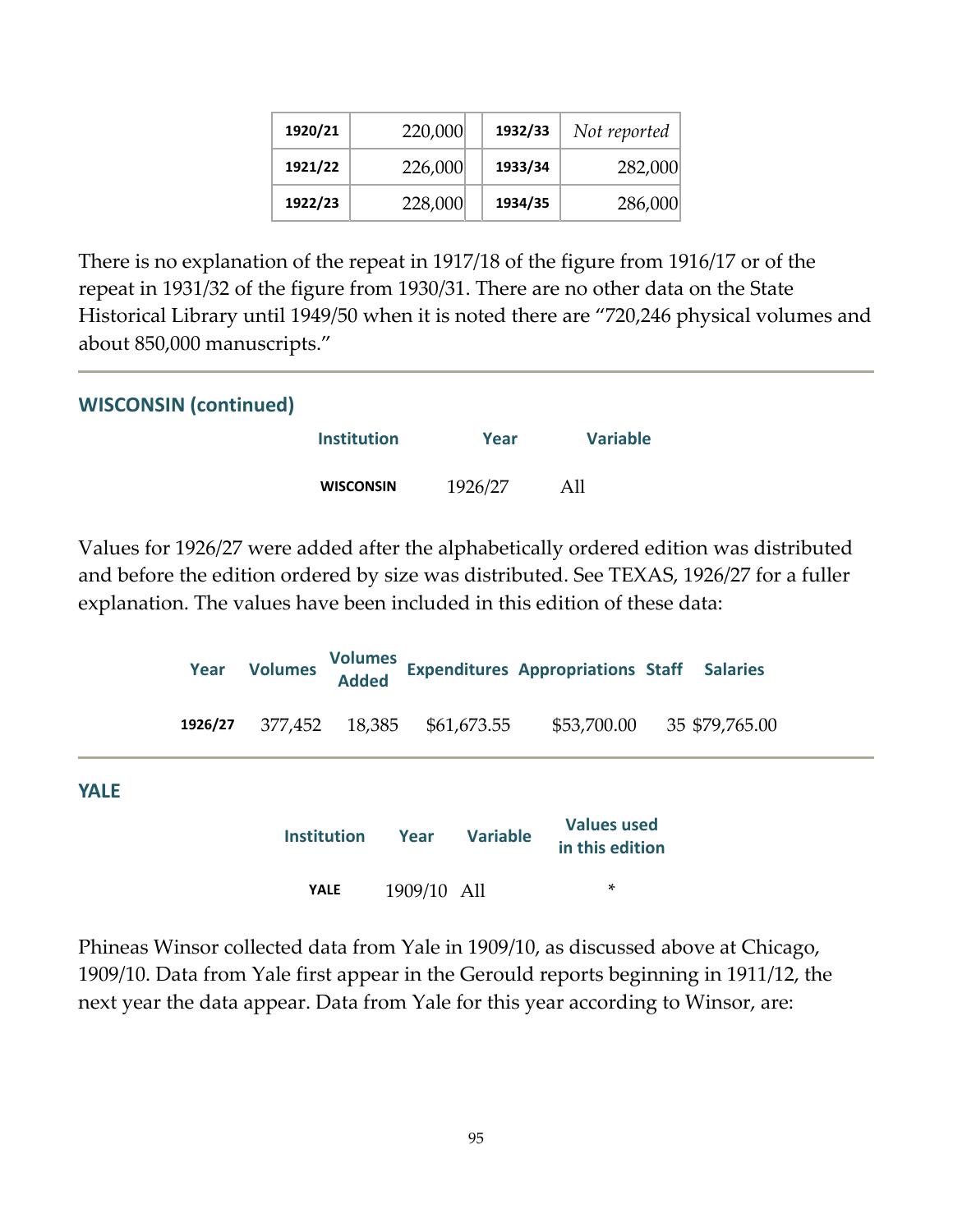| <b>Year</b> |         |        |          | Volumes<br>Volumes Added Expenditures Appropriations Staff Salaries |    |          |
|-------------|---------|--------|----------|---------------------------------------------------------------------|----|----------|
| 1909/10     | 600,000 | 30,000 | \$26,843 | \$27,400                                                            | 47 | \$37,233 |

The volumes figure is reported as "about 600,000." The reply to volumes added says "Total accessions, bound + unbound, 30,00 (*sic.*)" This mistake may be a result of carelessness on the part of Dr. J.C. Schwab, who apparently collected the data at Yale, or it may be the figure on the original sheet was, in fact, 30,000 but the last zero was cut off when the copy which was used in this compilation was made. This copy was not aligned properly on the copying machine and, as a result, part of this number may be missing.

#### **YALE (continued)**

| <b>Institution</b> | Year | <b>Variable</b>   | <b>Value used</b><br>in this edition |
|--------------------|------|-------------------|--------------------------------------|
| <b>YALE</b>        |      | $1911/12$ Volumes | 900,000                              |

The McMullen issue reports 600,000 while Minnesota reports 900,000. For reasons given at Chicago, 1911/12 and Wisconsin, 1911/12 the Minnesota issue is believed to be later and closer to the master copy.

In 1912/13 Yale is reported to have 1,000,000 volumes. 1911/12 is the first year data from Yale appears in the Gerould data. Of course, there is a 1909/10 figure (600,000) from the Winsor data (see Yale, 1909/10).

#### **PART 2**

#### **Values Not Used in This Edition But Which May Be Correct**

The biggest group of the values not included in this edition of the Gerould data which may be correct is the set of data collected by Phineas Winsor in 1909/10. These data are not, strictly speaking, Gerould data but Winsor made an effort to collect these data using the definitions used by Gerould. There may be circumstances where these data are useful. See above the listings under Chicago, 1909/10; Columbia, 1909/10; Cornell,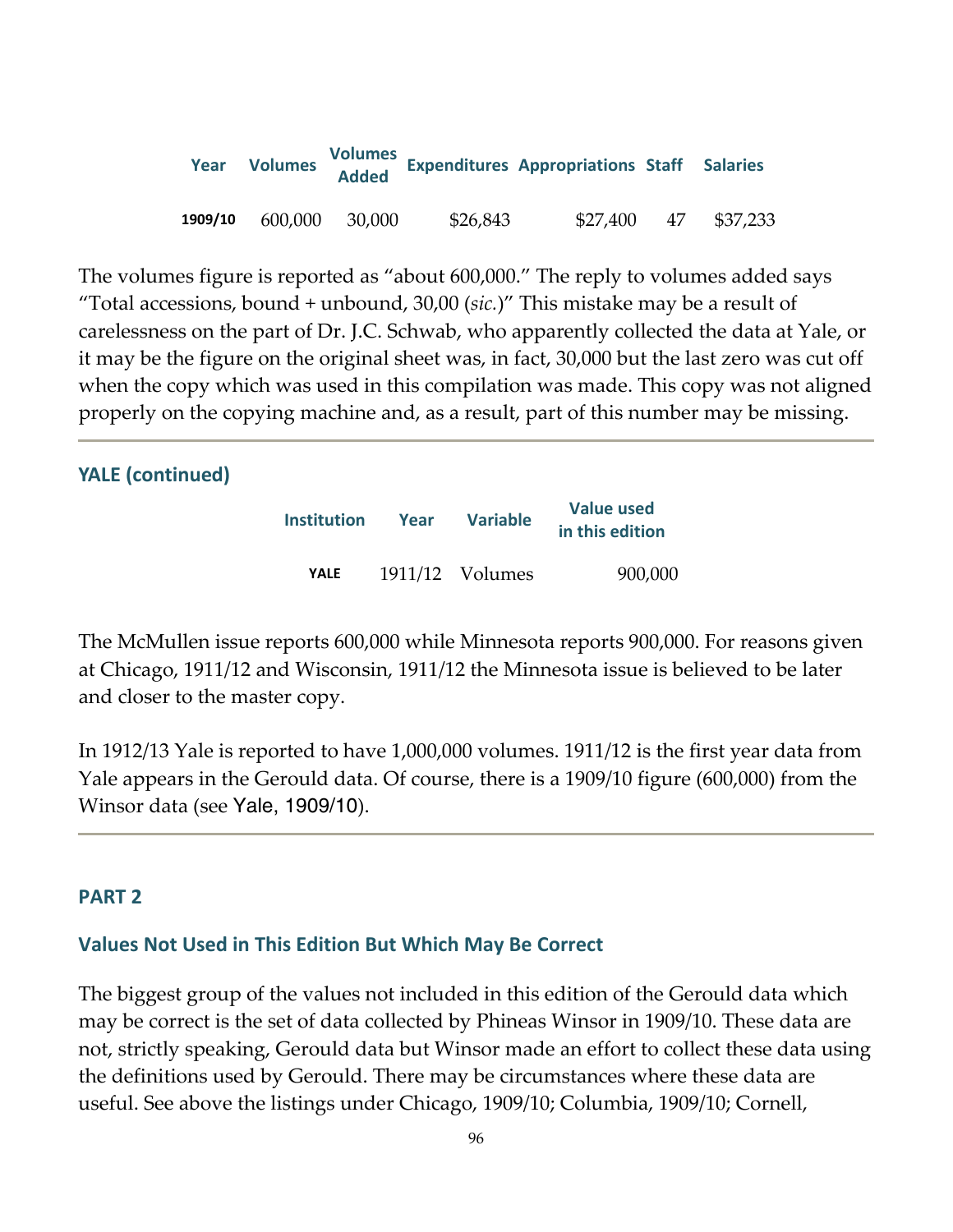1909/10; Harvard, 1909/10; Johns Hopkins, 1909/10; Northwestern, 1909/10; Pennsylvania, 1909/10; Stanford, 1909/10; and Yale, 1909/10 for these values. Other values which may be correct are given below. These values are discussed above at the linked text.

| CALIFORNIA, BERKELEY, 1911/12                                                  |                    |                        |                  |                                                              |
|--------------------------------------------------------------------------------|--------------------|------------------------|------------------|--------------------------------------------------------------|
| <b>Institution</b>                                                             | Year               | <b>Variable</b>        |                  | Value used Value not used<br>in this edition in this edition |
| <b>CALIFORNIA, BERKELEY</b>                                                    |                    | 1911/12 Appropriations | \$24,000         | \$34,000                                                     |
| <b>HARVARD, 1912/13</b>                                                        |                    |                        |                  |                                                              |
|                                                                                | <b>Institution</b> | Year                   | <b>Variables</b> |                                                              |
|                                                                                | <b>HARVARD</b>     | 1912/13                | All              |                                                              |
| The values given in the McMullen issue for 1912/13 for Harvard may be correct. |                    |                        |                  |                                                              |
| <b>HARVARD, 1917/18</b>                                                        |                    |                        |                  |                                                              |
|                                                                                | <b>Institution</b> | Year                   | <b>Variable</b>  |                                                              |
|                                                                                | <b>HARVARD</b>     | 1917/18                | All              |                                                              |
| The values given in the McMullen issue for 1917/18 for Harvard may be correct. |                    |                        |                  |                                                              |
| <b>MICHIGAN, 1945/46</b>                                                       |                    |                        |                  |                                                              |
|                                                                                | <b>Institution</b> | Year                   | <b>Variable</b>  |                                                              |
|                                                                                | <b>MICHIGAN</b>    | 1945/46                | Volumes Added    |                                                              |

The distribution copy of these data give the value of volumes added at Michigan in 1945/46 as "28, 87" with the middle digit illegible. The decision was made to exclude this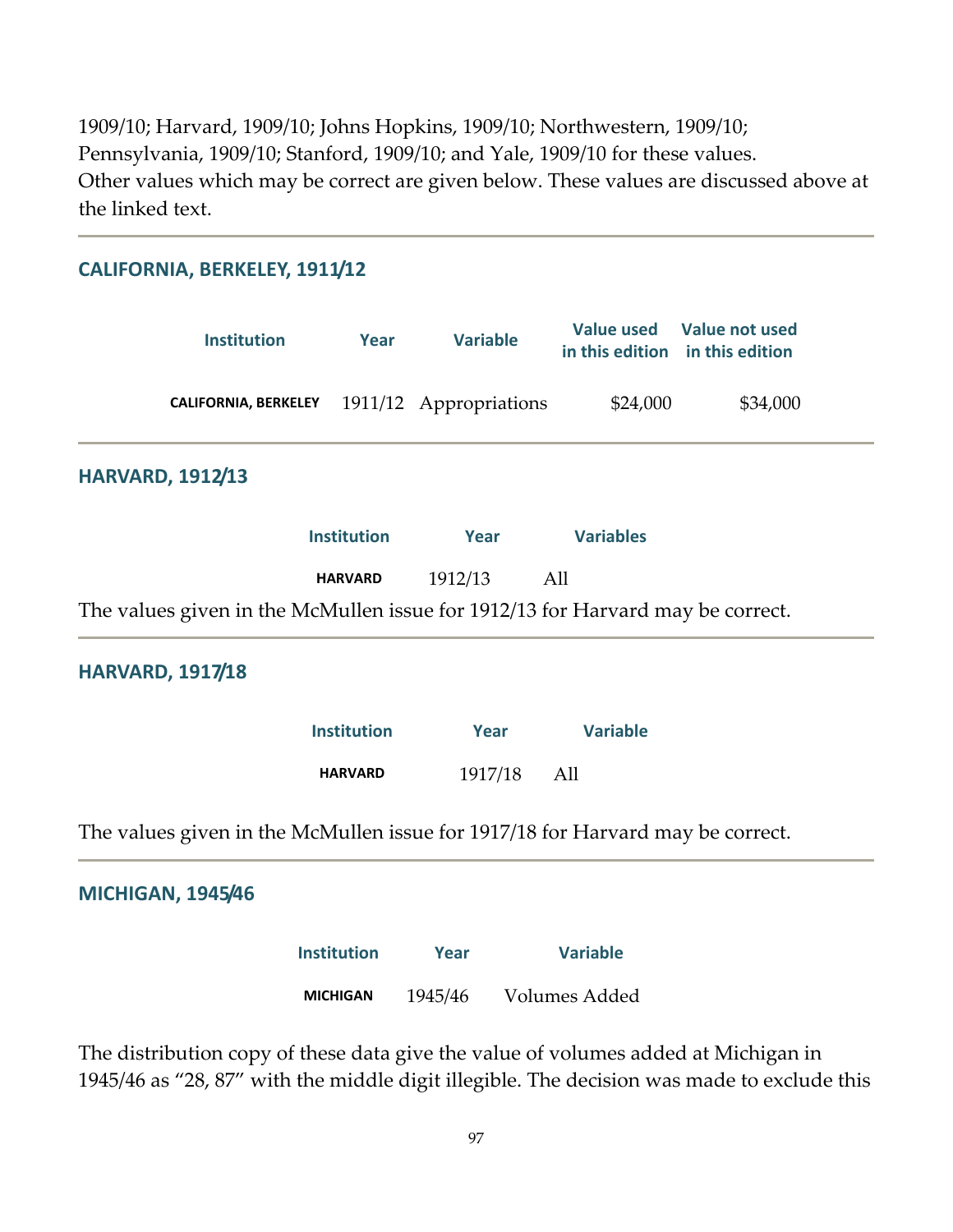value from these data and treat is as a missing value because the missing digit can be any number from 0 through 9. In many circumstances, treating the missing digit as a "5" and reading the number as "28,587" will give a usable approximation of the number of volumes added. As mentioned above, this practice was followed in Molyneux, 1994a.

#### **NEBRASKA, 1925/26**

| <b>Institution</b> | Year | Variable         | <b>Value used</b><br>in this<br>edition | Value not<br>used<br>in this edition |
|--------------------|------|------------------|-----------------------------------------|--------------------------------------|
| <b>NEBRASKA</b>    |      | 1925/26 Salaries | \$81,000                                | \$40,000                             |

The value used does not fit the context of related variables for Nebraska as well as the value for which there is no authority. \$40,000 seems to fit better than \$81,000. See [above](http://fisher.lib.virginia.edu/libsites/gerould/tgsapp2.html#nebr26) for the related values.

#### **VIRGINIA, 1941/42**

| <b>Institution</b> | Year | <b>Variable</b>  | <b>Value used</b><br>in this<br>edition | <b>Value not used</b><br>in this edition |
|--------------------|------|------------------|-----------------------------------------|------------------------------------------|
| <b>VIRGINIA</b>    |      | 1941/42 Salaries | \$81,089.22                             | \$78,509.42                              |

These values are discussed at some length in Chapter 2, Section 2.3.1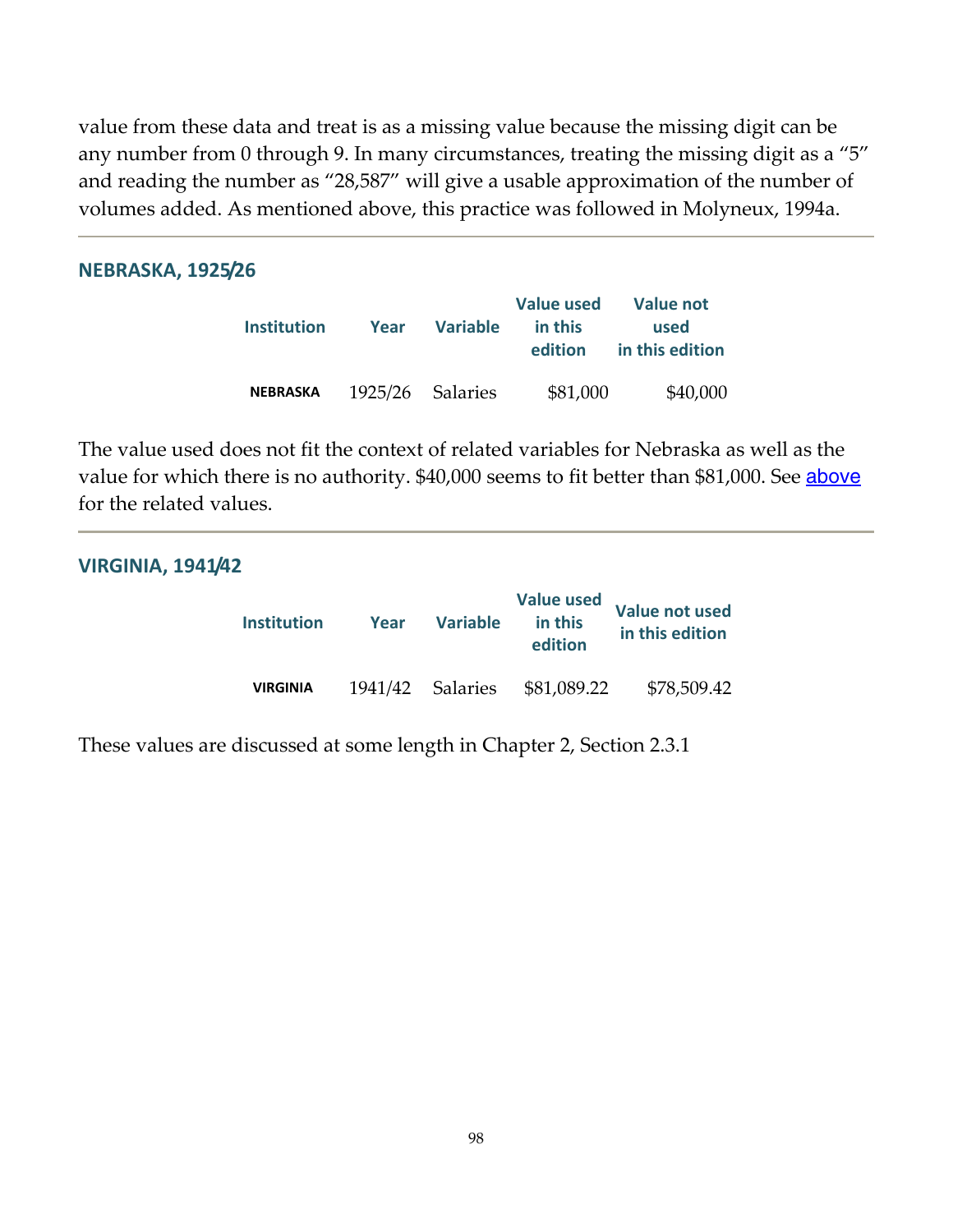

# **The Gerould Statistics Appendix Three:**

Differences in Data Between the Gerould Statistics and the Princeton Compilation

This appendix lists differences between the 1947 compilation of the data (*College and University Library Statistics*) done at Princeton and the data reported in the original issues of the Gerould statistics as they appear in this edition of these statistics. This compilation is discussed in Chapter 2, beginning in section 2.3.1. (See page 25 and please see Appendix 5 (page 146) for more [information](#page-145-0) on obtaining these data.

The values for dollar variables have been rounded to the nearest whole dollar in the Princeton compilation. In a large number of cases the compilers apparently did not round the values correctly. It is possible, though unlikely, that these many cases may have actually resulted from the correction of errors in the data issued by Gerould. This list of differences between the two sets of numbers has ignored those cases where there are apparent rounding errors. They are numerous and not large. Those interested can find them with the machine‐readable data.

Data from the library at the University of South Dakota which appeared in the issues of the Gerould statistics from 1907/08—1924/25 were not included in the Compilation. The symbol "\*" will be used to indicate that there is no value for the given variable in that year and source. The variable recording expenditures for books, periodicals and binding is labeled "Expenditures."

#### **BROWN**

| <b>Variable</b> | <b>Princeton</b>          |                |
|-----------------|---------------------------|----------------|
|                 | *                         | 28,300         |
|                 | 21,485                    | 21,435         |
|                 | Salaries<br>Volumes Added | <b>Gerould</b> |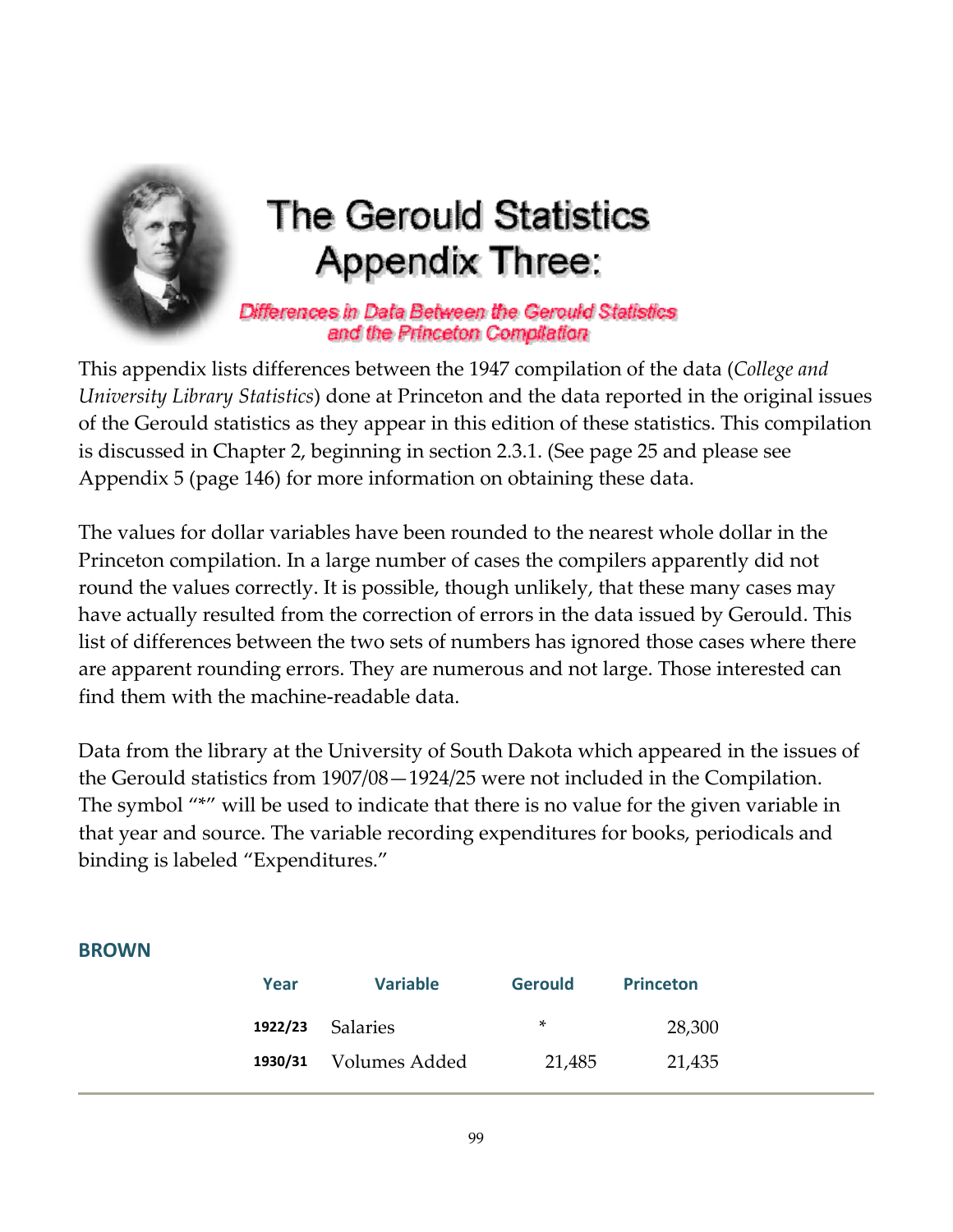## **BRYN MAWR**

| Year | <b>Variable</b>      | <b>Gerould</b> | <b>Princeton</b> |
|------|----------------------|----------------|------------------|
|      | 1934/35 Expenditures | 13,604.00      | 18,604           |

÷.

#### **CALIFORNIA, BERKELEY**

| Year    | <b>Variable</b> | <b>Gerould</b> | <b>Princeton</b> |
|---------|-----------------|----------------|------------------|
| 1935/36 | Appropriations  | *              | 102,000          |
| 1936/37 | $\prime\prime$  | *              | 113,000          |
| 1937/38 | $\prime\prime$  | *              | 160,700          |
| 1938/39 | <b>Salaries</b> | 119,831.47     | 179,062          |
|         |                 |                |                  |

## **CALIFORNIA, LOS ANGELES**

|                   | Year    | <b>Variable</b> | <b>Gerould</b> | <b>Princeton</b> |  |
|-------------------|---------|-----------------|----------------|------------------|--|
|                   | 1932/33 | <b>Salaries</b> | 56,750.00      | 66,100           |  |
| <b>CHICAGO</b>    |         |                 |                |                  |  |
|                   | Year    | <b>Variable</b> | <b>Gerould</b> | <b>Princeton</b> |  |
|                   | 1925/26 | <b>Salaries</b> | 188,337.89     | 181,338          |  |
|                   | 1936/37 | Volumes Added   | 34,259         | 34,269           |  |
| <b>CINCINNATI</b> |         |                 |                |                  |  |
|                   | Year    | <b>Variable</b> | <b>Gerould</b> | <b>Princeton</b> |  |
|                   | 1940/41 | <b>Salaries</b> | 54,634.02      | 54,632           |  |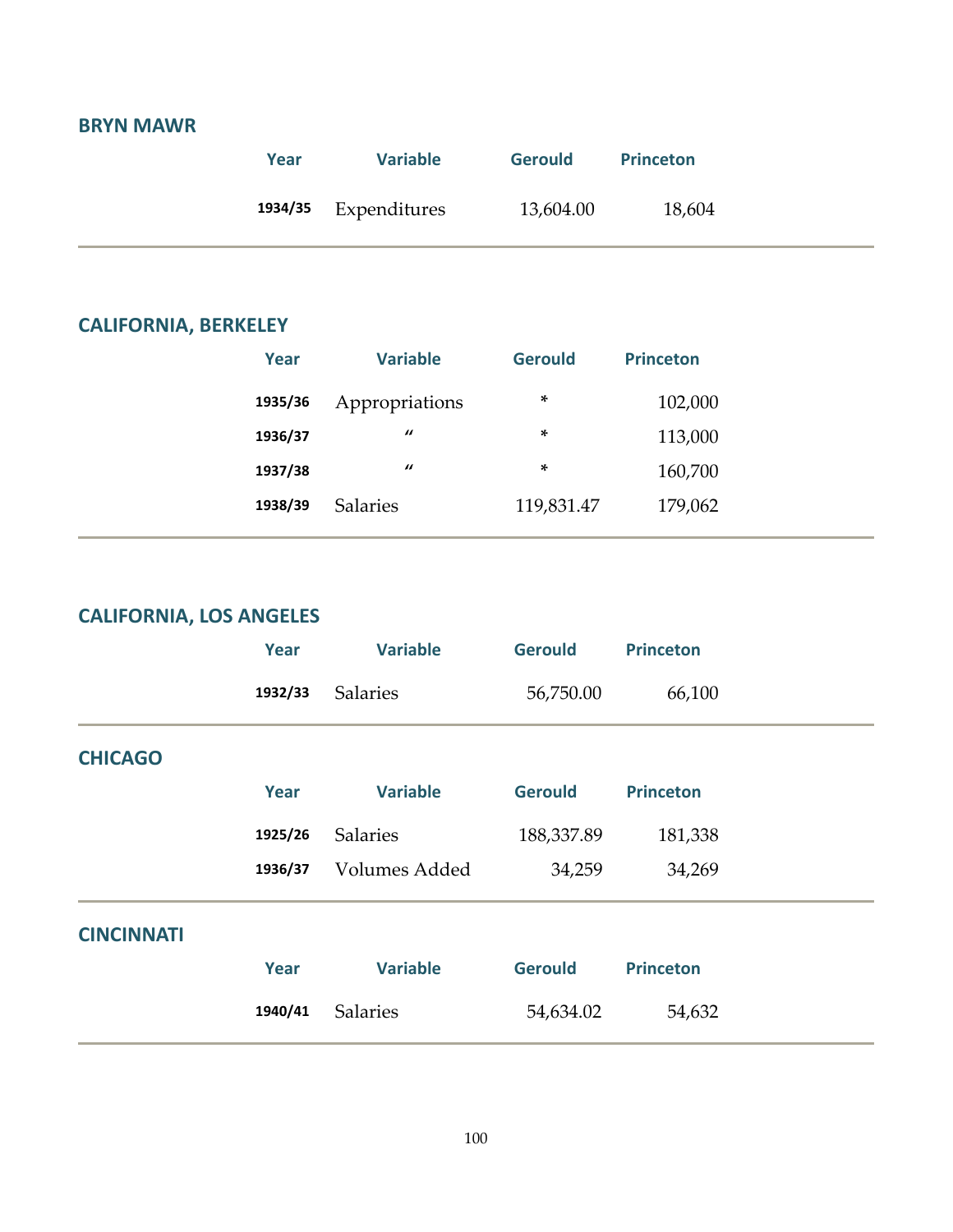## **COLORADO**

| Year    | <b>Comment</b>                |  |
|---------|-------------------------------|--|
| 1922/23 | Not reported in the original. |  |
| 1923/24 | Not reported in the original. |  |
| 1930/31 | Not reported in the original. |  |

#### The Princeton compilation reports the following values for these years:

|         | Year Volumes Volumes<br>Added |        |        | <b>Expenditures Appropriations Staff Salaries</b> |                    |
|---------|-------------------------------|--------|--------|---------------------------------------------------|--------------------|
| 1922/23 | 143,885                       | 9,200  | 10,500 |                                                   | 31,045 13 16,070   |
| 1923/24 | 153,289                       | 9.404  | 14,230 |                                                   | 31,095 14 17,940   |
| 1930/31 | 235,000                       | 13,163 | 25,000 |                                                   | 45,260 16.5 24,550 |

## Other differences between the two sets of data:

| Year         | <b>Variable</b> | <b>Gerould</b> | <b>Princeton</b> |
|--------------|-----------------|----------------|------------------|
| 1924/25      | Volumes         | 167,000        | 163,470          |
| $\mathbf{u}$ | Volumes Added   | 9,000          | 10,181           |
| $\mathbf{u}$ | Expenditures    | 7,500.00       | 15,650           |
| $\mathbf{u}$ | Appropriations  | 7,700.00       | 31,785           |
| $\mathbf{u}$ | Staff           | 15             | 15.5             |
| $\mathbf{u}$ | <b>Salaries</b> | 24,085.00      | 19,150           |
| 1925/26      | Staff           | 24             | 14               |

#### **COLUMBIA**

| Year             | <b>Variable</b>   | <b>Gerould</b> | <b>Princeton</b> |
|------------------|-------------------|----------------|------------------|
| 1921/22          | Appropriations    | *              | 75,238           |
| 1922/23          | $^{\prime\prime}$ | ×              | 73,337           |
| $\boldsymbol{u}$ | <b>Salaries</b>   | ×              | 138,844          |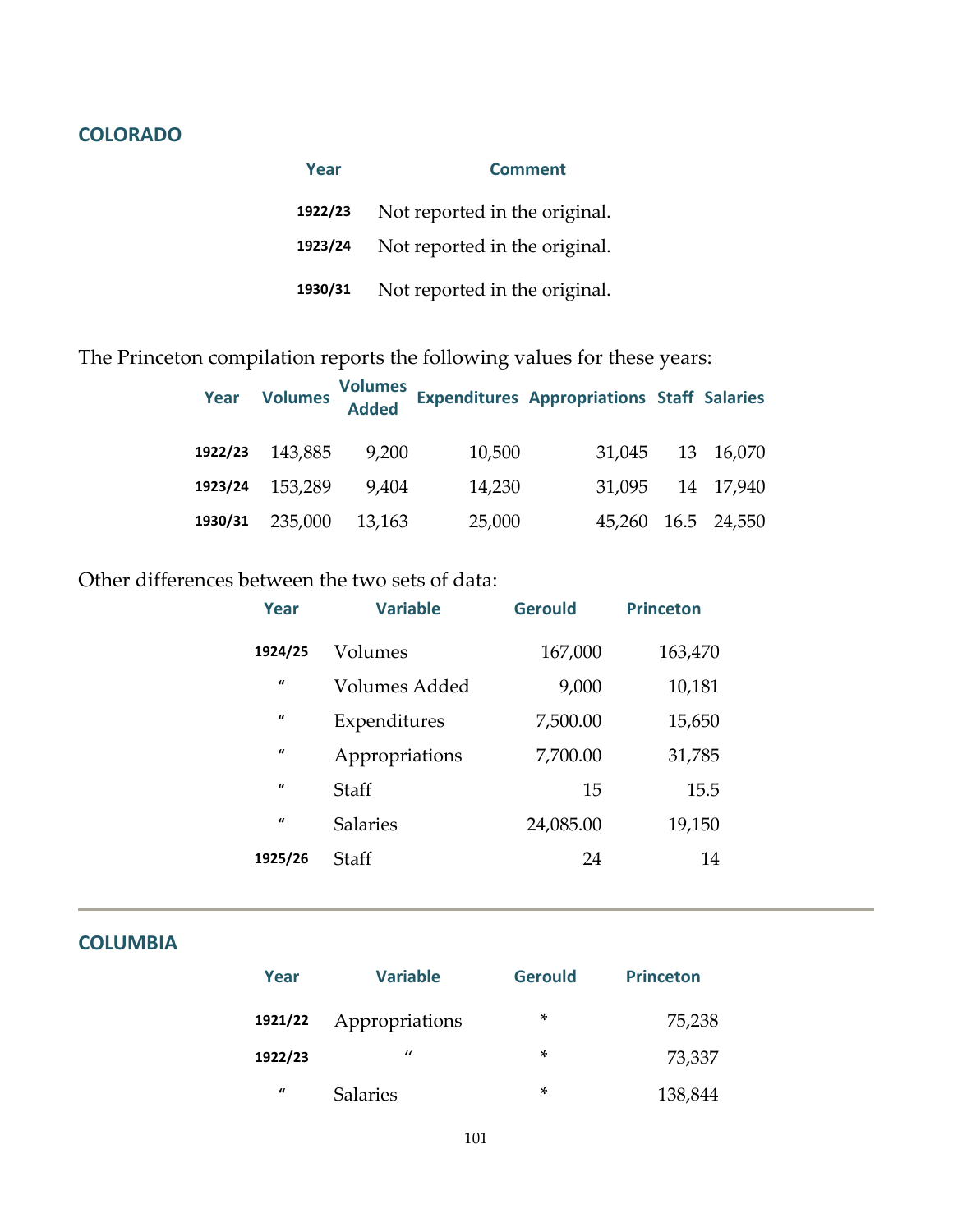| 1923/24          | Appropriations  | ×      | 71,855  |
|------------------|-----------------|--------|---------|
| $\boldsymbol{u}$ | <b>Salaries</b> | $\ast$ | 257,098 |
| 1924/25          | Appropriations  | ×      | 87,337  |
| $\boldsymbol{u}$ | <b>Salaries</b> | ×      | 168,000 |
| 1925/26          | $\prime\prime$  | ×      | 183,584 |

## **CORNELL**

| Year         | <b>Variable</b> | <b>Gerould</b> | <b>Princeton</b> |
|--------------|-----------------|----------------|------------------|
| 1923/24      | Appropriations  | ×.             | 40,206           |
| $\mathbf{u}$ | Staff           | 36             | 32               |
| $\mathbf{u}$ | <b>Salaries</b> | 52,437.00      | 46,640           |
| 1924/25      | Volumes         | 724,453        | 724,452          |
| $\mathbf{u}$ | Appropriations  | *              | 39,514           |
| $\mathbf{u}$ | Staff           | 22             | 34               |
| $\mathbf{u}$ | Salaries        | 58,215.00      | 51,560           |
| 1925/26      | Appropriations  | $\ast$         | 41,767           |
| $\mathbf{u}$ | Staff           | 32             | 33               |
| $\mathbf{u}$ | <b>Salaries</b> | 57,255.00      | 52,040           |
| 1926/27      | Volumes         | 787,127        | 761,868          |
| $\mathbf{u}$ | Appropriations  | *              | 42,048           |
| $\mathbf{u}$ | Staff           | 20             | 33               |
| $\iota$      | <b>Salaries</b> | 71,125.00      | 53,706           |
| 1927/28      | Appropriations  | *              | 44,375           |
| $\mathbf{u}$ | Staff           | 20             | 35               |
| $\mathbf{u}$ | <b>Salaries</b> | 58,700.00      | 55,540           |
|              |                 |                |                  |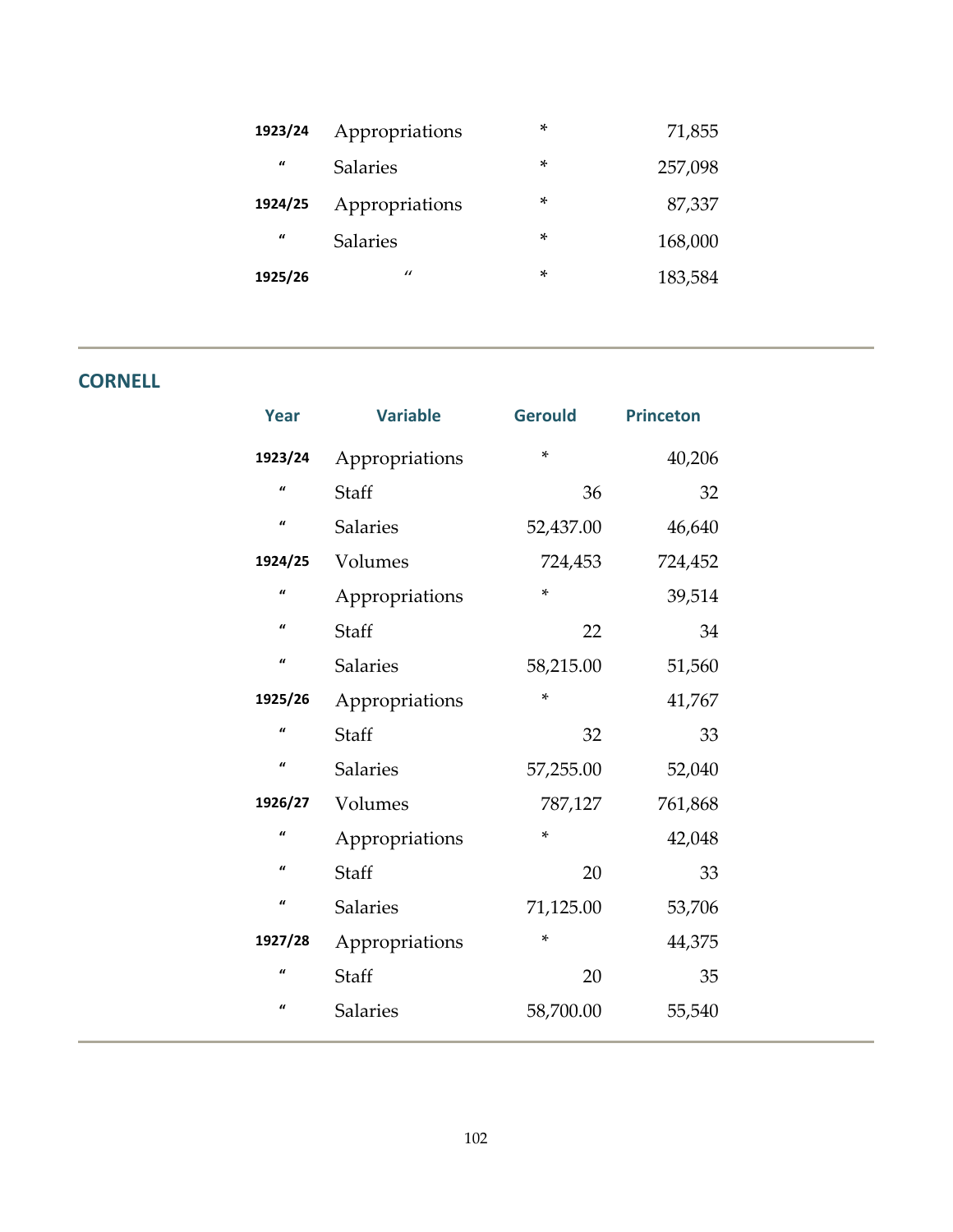## **DARTMOUTH**

| Year         | <b>Variable</b> | <b>Gerould</b> | <b>Princeton</b> |
|--------------|-----------------|----------------|------------------|
| 1922/23      | Appropriations  | $\star$        | 27,440           |
| 1926/27      | <b>Salaries</b> | 39,600.00      | 34,435           |
| 1927/28      | $\prime$        | 57,000.00      | 39,577           |
| 1928/29      | $\prime\prime$  | 62,000.00      | 54,140           |
| 1929/30      | Volumes         | 331,146        | 306,496          |
| 1930/31      | $\prime\prime$  | 330,000        | 328,905          |
| 1939/40      | Staff           | 56             | 58               |
| 1940/41      | Appropriations  | 90,536.00      | 56,300           |
| $\mathbf{u}$ | Staff           | 49.5           | 61               |
| 1941/42      | Appropriations  | 97,954.00      | 54,250           |
| $\mathbf{u}$ | Staff           | 56             | 59               |
| 1942/43      | Appropriations  | 98,900.00      | 53,547           |

#### **DUKE**

| Year           | <b>Variable</b> | <b>Gerould</b> | <b>Princeton</b> |
|----------------|-----------------|----------------|------------------|
| 1933/34        | Appropriations  | 102,500.00     | 102,000          |
| 1937/38        | <b>Salaries</b> | 99,519.24      | 112,161          |
| 1940/41        | $\prime\prime$  | 103,584.98     | 118,773          |
| 1941/42        | $\prime$        | 111,989.33     | 126,160          |
| 1942/43        | Appropriations  | *              | 96,245           |
| $\overline{u}$ | <b>Salaries</b> | 98,238.87      | 117,686          |
|                |                 |                |                  |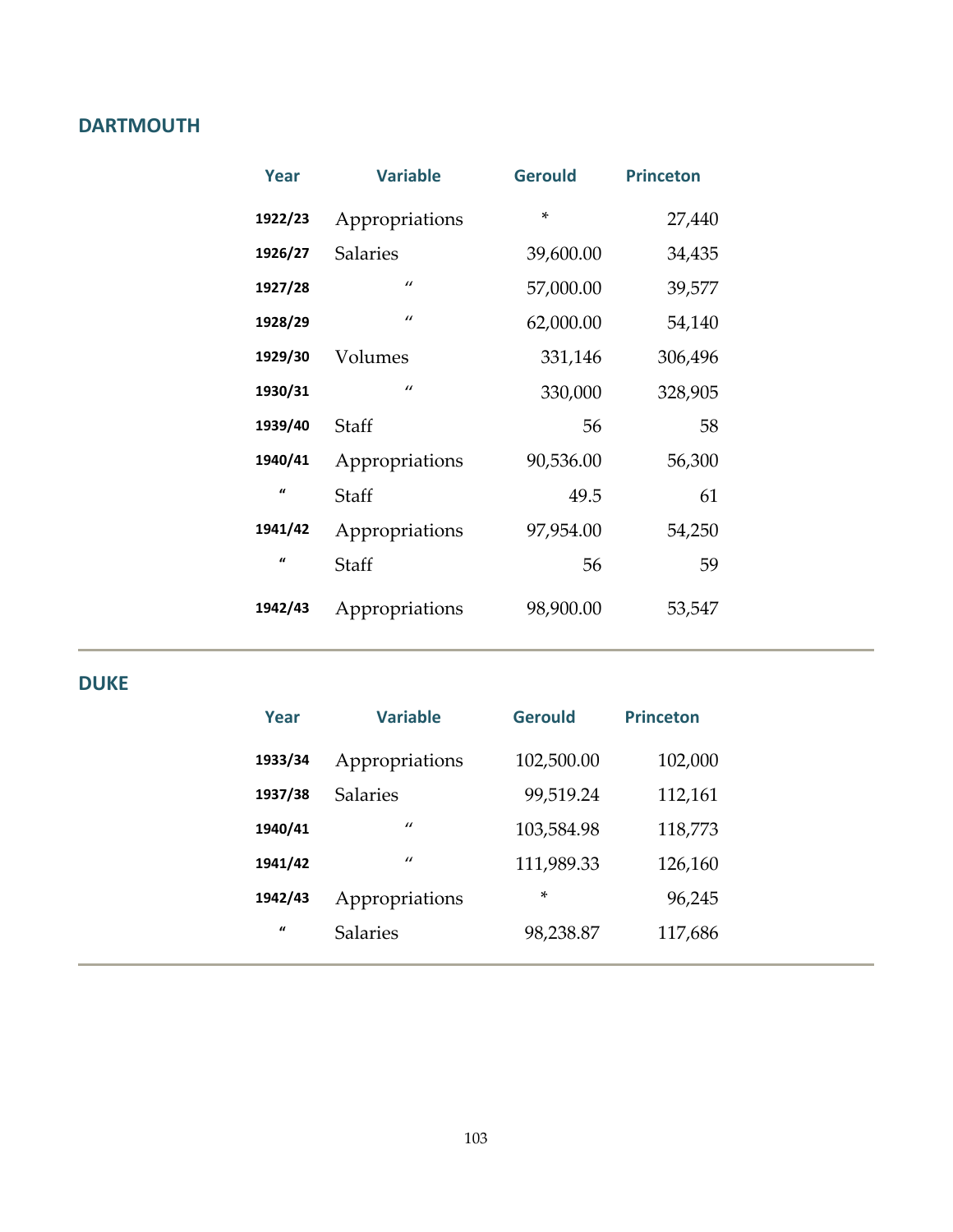#### **HARVARD**

| Year    | <b>Variable</b> | <b>Gerould</b> | <b>Princeton</b> |
|---------|-----------------|----------------|------------------|
| 1919/20 | <b>Salaries</b> | $\ast$         | 67,390           |
| 1920/21 | $\prime\prime$  | $\ast$         | 89,377           |
| 1921/22 | $\prime$        | $\ast$         | 91,557           |
| 1924/25 | Expenditures    | 157,040.00     | $\ast$           |
| 1931/32 | Staff           | 131            | 118              |

## **ILLINOIS**

| Year         | <b>Variable</b> | <b>Gerould</b> | <b>Princeton</b> |
|--------------|-----------------|----------------|------------------|
| 1919/20      | Volumes         | 440,372        | 549,873          |
| $\mathbf{u}$ | Volumes Added   | 21,423         | 36,884           |
| $\mathbf{u}$ | <b>Salaries</b> | 52,384.00      | 54,757           |
| 1920/21      | Volumes         | 456,503        | 581,193          |
| $\mathbf{u}$ | Volumes Added   | 17,352         | 31,924           |
| $\mathbf{u}$ | <b>Salaries</b> | 55,184.00      | 57,984           |
| 1921/22      | Volumes         | 480,595        | 628,595          |
| $\mathbf{u}$ | Volumes Added   | 28,873         | 48,006           |
| $\mathbf{u}$ | <b>Salaries</b> | 77,795.00      | 80,933           |
| 1922/23      | Volumes         | 541,942        | 677,534          |
| $\mathbf{u}$ | Volumes Added   | 28,506         | 49,543           |
| $\mathbf{u}$ | <b>Salaries</b> | 108,407.00     | 101,002          |
| 1923/24      | Volumes         | 567,787        | 720,697          |
| $\mathbf{u}$ | Volumes Added   | 25,863         | 43,767           |
| 1924/25      | Volumes         | 655,139        | 762,227          |
| $\mathbf{u}$ | Volumes Added   | 32,678         | 42,134           |
| $\mathbf{u}$ | <b>Salaries</b> | 121,898.00     | 105,382          |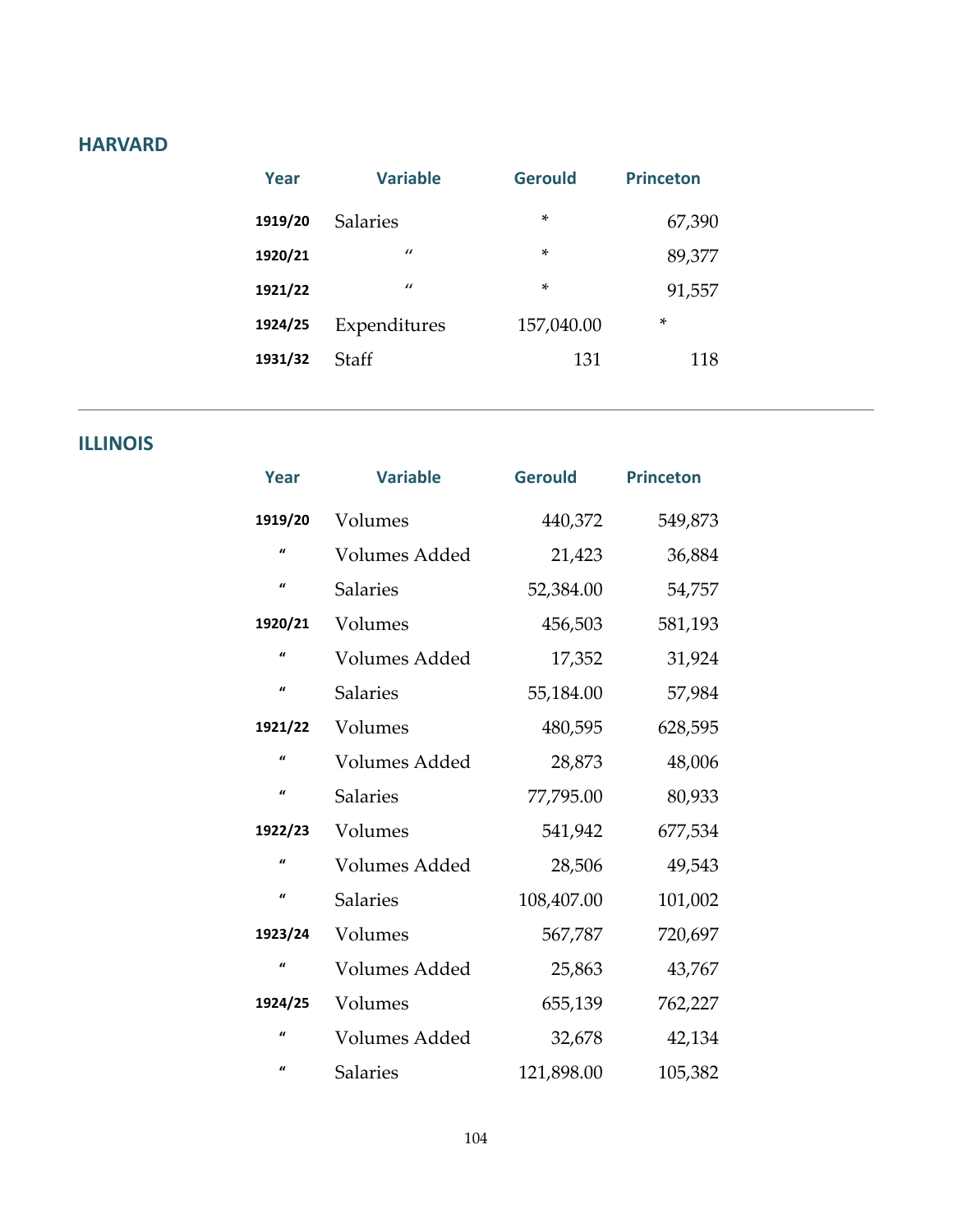# **ILLINOIS (continued)**

| 1925/26      | Volumes              | 687,345    | 810,948   |
|--------------|----------------------|------------|-----------|
| u            | Volumes Added        | 32,206     | 49,325    |
| $\mathbf{u}$ | <b>Salaries</b>      | 110,494.00 | 106,644   |
| 1926/27      | Volumes              | 708,850    | 854,947   |
| $\mathbf{u}$ | Volumes Added        | 25,522     | 44,603    |
| $\mathbf{u}$ | <b>Salaries</b>      | 132,838.00 | 116,086   |
| 1927/28      | Volumes              | 768,329    | 903,137   |
| $\mathbf{u}$ | Volumes Added        | 59,579     | 48,794    |
| $\mathbf{u}$ | Expenditures         | 127,006.00 | 127,007   |
| $\iota$      | <b>Salaries</b>      | 143,302.00 | 123,841   |
| 1928/29      | Volumes              | 800,330    | 955,931   |
| $\iota$      | Volumes Added        | 32,001     | 53,398    |
| $\mathbf{u}$ | Expenditures         | 117,599.00 | 117,600   |
| 1929/30      | Volumes              | 841,395    | 1,006,900 |
| u            | Volumes Added        | 35,086     | 51,573    |
| $\iota$      | <b>Salaries</b>      | 158,409.00 | 133,819   |
| 1930/31      | Volumes              | 887,884    | 1,060,733 |
| $\mathbf{u}$ | Volumes Added        | 36,489     | 54,437    |
| $\mathbf{u}$ | <b>Salaries</b>      | 164,769.94 | 135,770   |
| 1931/32      | Volumes              | 916,452    | 1,113,733 |
|              | Volumes Added        | 38,568     | 53,604    |
| u            | Expenditures         | 103,634.00 | 109,560   |
| $\iota$      | <b>Salaries</b>      | 183,868.00 | 155,995   |
| 1932/33      | Volumes              | 947,043    | 1,167,978 |
| $\mathbf{u}$ | <b>Volumes Added</b> | 30,591     | 54,849    |
| u            | Expenditures         | 94,456.20  | 97,414    |
| u            | <b>Salaries</b>      | 169,179.00 | 145,535   |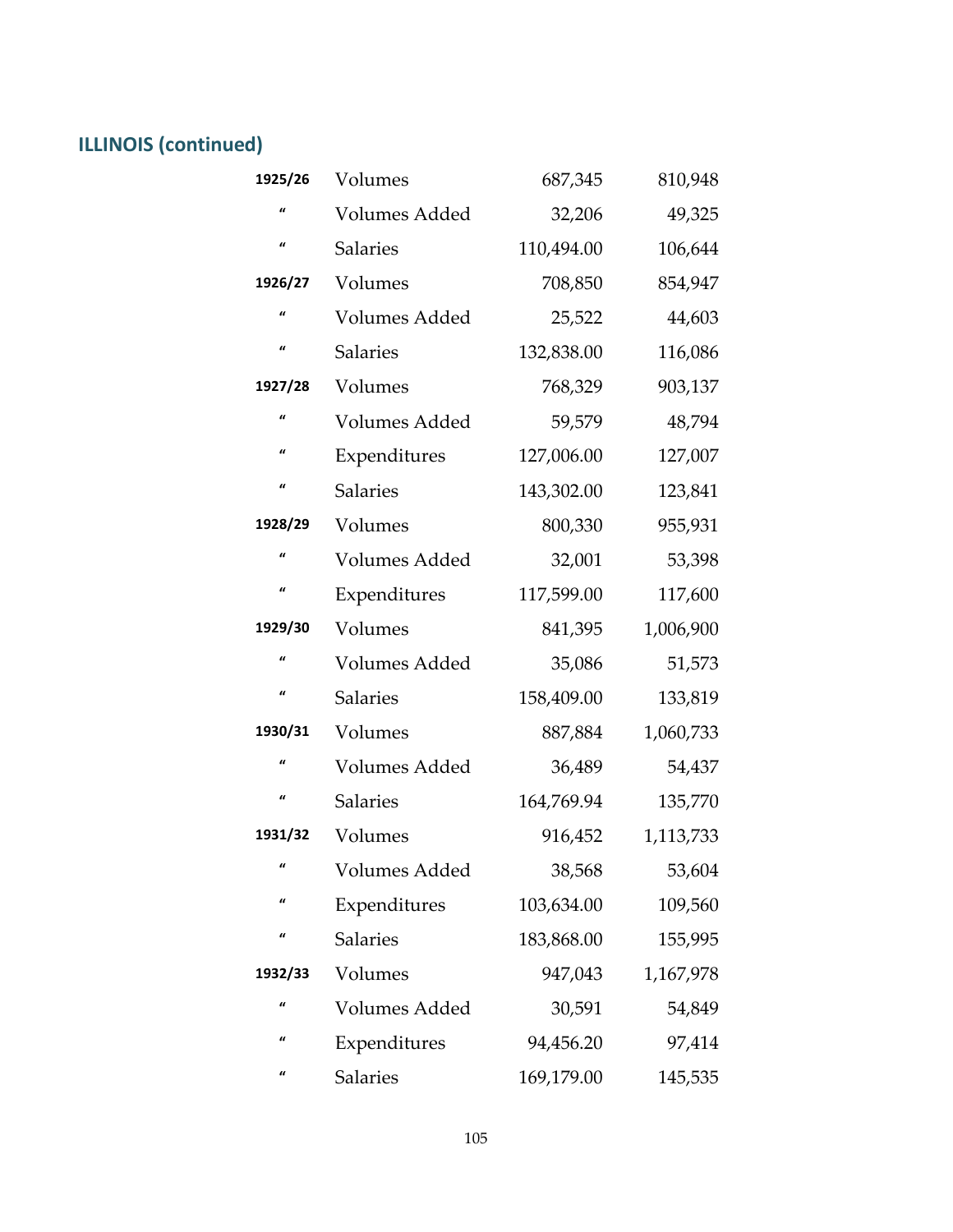# **ILLINOIS (continued)**

| 1933/34          | Volumes              | 978,212    | 1,220,746 |
|------------------|----------------------|------------|-----------|
| $\iota$          | <b>Volumes Added</b> | 31,169     | 53,372    |
| $\mathbf{u}$     | Expenditures         | 94,648.00  | 98,927    |
| $\boldsymbol{u}$ | <b>Salaries</b>      | 134,389.00 | 127,586   |
| 1934/35          | Volumes              | 1,011,938  | 1,273,446 |
| $\iota$          | <b>Volumes Added</b> | 34,155     | 53,304    |
| $\boldsymbol{u}$ | Expenditures         | 103,535.86 | 106,497   |
| $\iota$          | <b>Salaries</b>      | 161,776.00 | 133,554   |
| 1935/36          | Volumes              | 1,052,684  | 1,335,456 |
| $\mathbf{u}$     | <b>Volumes Added</b> | 40,746     | 62,614    |
| $\iota$          | Expenditures         | 113,910.70 | 116,988   |
| $\mathbf{u}$     | <b>Salaries</b>      | 171,742.00 | 142,266   |
| 1936/37          | Volumes              | 1,086,212  | 1,395,691 |
| $\mathbf{u}$     | Volumes Added        | 33,528     | 60,888    |
| u                | Expenditures         | 117,557.89 | 128,908   |
| $\iota$          | <b>Salaries</b>      | 151,318.00 | 145,061   |
| 1937/38          | Volumes              | 1,130,584  | 1,468,684 |
| $\iota$          | <b>Volumes Added</b> | 43,298     | 73,749    |
| $\iota$          | Expenditures         | 139,565.00 | 151,734   |
| 1937/38          | Volumes              | 1,175,692  | 1,545,344 |
| "                | Volumes Added        | 45,108     | 77,393    |
| $\iota$          | Expenditures         | 138,859.99 | 154,170   |
| 1939/40          | Volumes              | 1,209,977  | 1,618,579 |
| $\iota$          | <b>Volumes Added</b> | 34,285     | 73,998    |
| $\mathbf{u}$     | Expenditures         | 135,189.39 | 141,923   |
|                  |                      |            |           |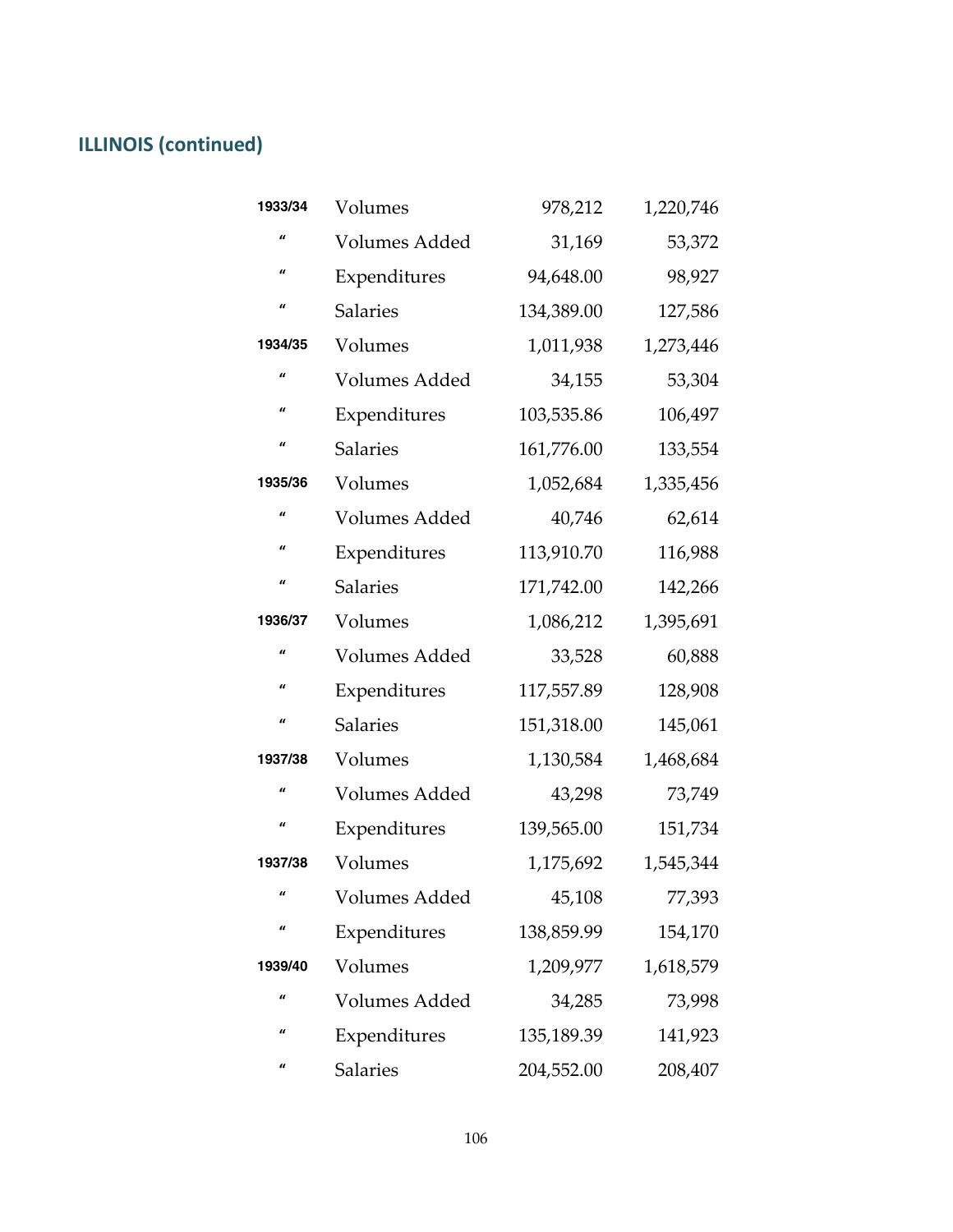# **ILLINOIS (continued)**

| 1940/41      | Volumes         | 1,262,046      | 1,687,847        |  |
|--------------|-----------------|----------------|------------------|--|
| $\iota$      | Volumes Added   | 44,371         | 70,002           |  |
| $\iota$      | Expenditures    | 133,724.68     | 146,674          |  |
| $\iota$      | Appropriations  | 137,500.00     | 151,200          |  |
| $\iota$      | <b>Salaries</b> | 244,124.00     | 212,903          |  |
| 1941/42      | Volumes         | 1,306,561      | 1,765,203        |  |
| $\mathbf{u}$ | Volumes Added   | 44,515         | 78,154           |  |
|              |                 |                |                  |  |
| Year         | <b>Variable</b> | <b>Gerould</b> | <b>Princeton</b> |  |
| $\mathbf{u}$ | Expenditures    | 156,682.00     | 151,229          |  |
| $\iota$      | <b>Salaries</b> | 244,124.00     | 235,719          |  |
| 1942/43      | Volumes         | 1,364,906      | 1,834,437        |  |
| $\mathbf{u}$ | Volumes Added   | 58,455         | 69,733           |  |

**INDIANA**

| Year    | <b>Variable</b> | <b>Gerould</b> | <b>Princeton</b> |
|---------|-----------------|----------------|------------------|
| 1927/28 | Staff           | 19             | 10               |
| 1930/31 | Volumes         | 218,800        | 232,800          |
| 1941/42 | $\prime\prime$  | 436,183        | ×                |

**IOWA**

| Year    | <b>Variable</b> | <b>Gerould</b> | <b>Princeton</b> |
|---------|-----------------|----------------|------------------|
| 1923/24 | <b>Salaries</b> | 33,760.00      | 28,633           |
| 1924/25 | $\prime$        | 59,014.00      | 50,607           |
| 1925/26 | $\prime$        | 73,719.80      | 59,698           |
| 1926/27 | $\prime$        | 73,696.95      | 56,165           |
| 1927/28 | $\prime$        | 77,785.00      | 58,922           |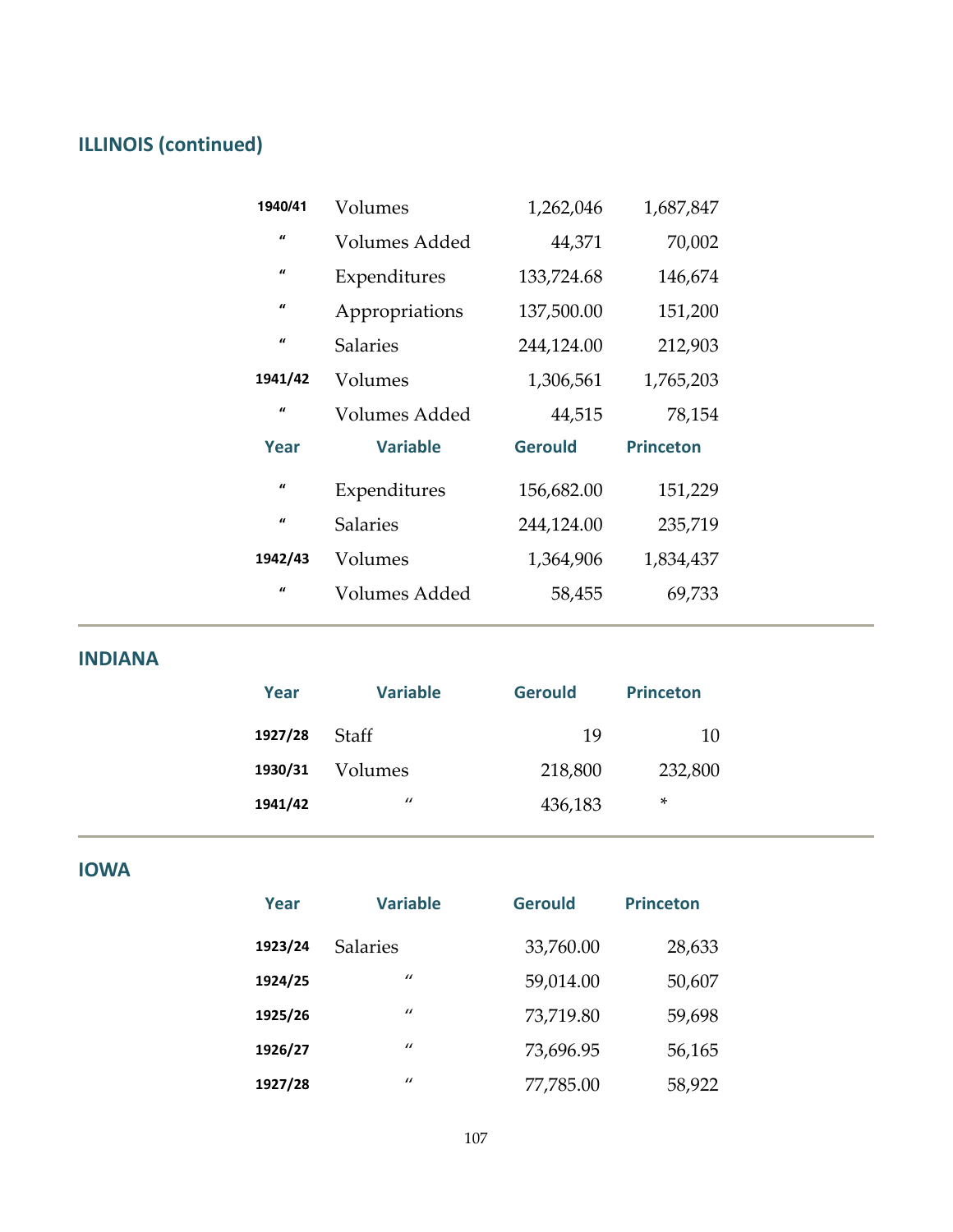# **IOWA (continued)**

| 1928/29      | $\prime$        | 78,445.00      | 61,020           |
|--------------|-----------------|----------------|------------------|
| 1929/30      | $\prime\prime$  | 83,640.00      | 65,186           |
| 1930/31      | $\prime$        | 96,174.11      | 75,440           |
| 1931/32      | Appropriations  | *              | 50,000           |
| $\mathbf{u}$ | <b>Salaries</b> | 97,476.00      | 72,834           |
| 1932/33      | $\prime\prime$  | 90,096.00      | 66,675           |
| 1933/34      | $\prime$        | 82,789.00      | 59,923           |
|              |                 |                |                  |
| Year         | <b>Variable</b> | <b>Gerould</b> | <b>Princeton</b> |
| 1934/35      | $\prime\prime$  | 83,760.00      | 60,488           |
| 1935/36      | $\prime$        | 83,823.00      | 61,613           |
| 1936/37      | $\prime\prime$  | 87,473.78      | 65,708           |
| 1937/38      | Volumes Added   | 14,595         | 14,593           |
| $\mathbf{u}$ | <b>Salaries</b> | 98,869.95      | 74,353           |

## **JOHNS HOPKINS**

| Year | <b>Variable</b>  | <b>Gerould</b> | Princeton |  |
|------|------------------|----------------|-----------|--|
|      | 1920/21 Salaries | 21,713.50      | 21,715    |  |
|      |                  |                |           |  |

## **KANSAS**

| Year                | Variable        | Gerould   | Princeton |
|---------------------|-----------------|-----------|-----------|
| 1921/22             | Volumes         | 150,104   | 149,140   |
| $\pmb{\mathcal{U}}$ | Volumes Added   | 5,675     | 5,359     |
| $\mathbf{u}$        | Expenditures    | 20,538.00 | 21,500    |
| $\mathbf{u}$        | Appropriations  | 17,700.00 | 33,545    |
| $\mathbf{u}$        | Staff           | 18        | 19        |
| $\mathbf{u}$        | <b>Salaries</b> | 28,430.00 | 22,116    |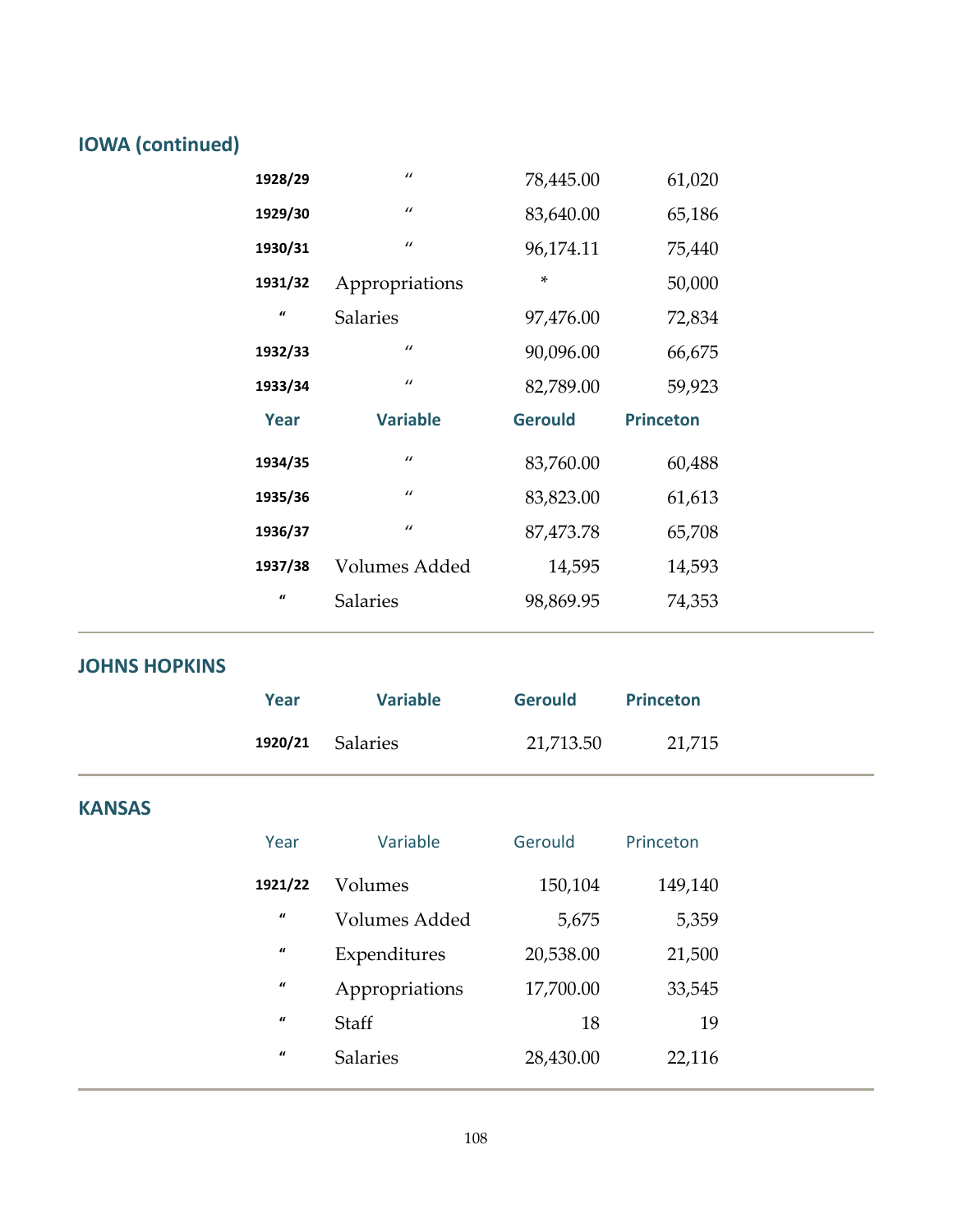#### **MICHIGAN**

| Year    | <b>Variable</b> | <b>Gerould</b> | <b>Princeton</b> |
|---------|-----------------|----------------|------------------|
| 1936/37 | Expenditures    | 133,673.00     | 133,676          |

#### **MINNESOTA**

| Year    | <b>Variable</b> | <b>Gerould</b> | <b>Princeton</b> |
|---------|-----------------|----------------|------------------|
| 1920/21 | <b>Salaries</b> | 65,030.00      | 63,030           |
| 1936/37 | Appropriations  | 93,885.00      | 93,835           |
| 1937/38 | <b>Staff</b>    | 87             | 97               |
| 1937/38 | $\prime\prime$  | 88             | 98               |
| 1939/40 | $\prime\prime$  | 126            | 95               |
| 1941/42 | $\prime\prime$  | 88             | 98               |
| 1942/43 | $\prime\prime$  | 94             | 98               |
|         |                 |                |                  |

#### **MISSOURI**

| Year |                         | <b>Variable</b> | <b>Gerould</b> | <b>Princeton</b> |        |  |
|------|-------------------------|-----------------|----------------|------------------|--------|--|
|      | <b>1932/33</b> Salaries |                 | 40,506.00      |                  | 36,175 |  |

#### **NEBRASKA**

| Year         | <b>Variable</b> | <b>Gerould</b> | <b>Princeton</b> |
|--------------|-----------------|----------------|------------------|
| 1922/23      | Expenditures    | 27,000.00      | 27,400           |
| 1924/25      | Volumes         | 185,575        | 195,575          |
| 1925/26      | Appropriations  | 41,000.00      | 40,000           |
| $\mathbf{u}$ | <b>Salaries</b> | 81,000.00      | 41,000           |
| 1935/36      | Staff           | 25             | 35               |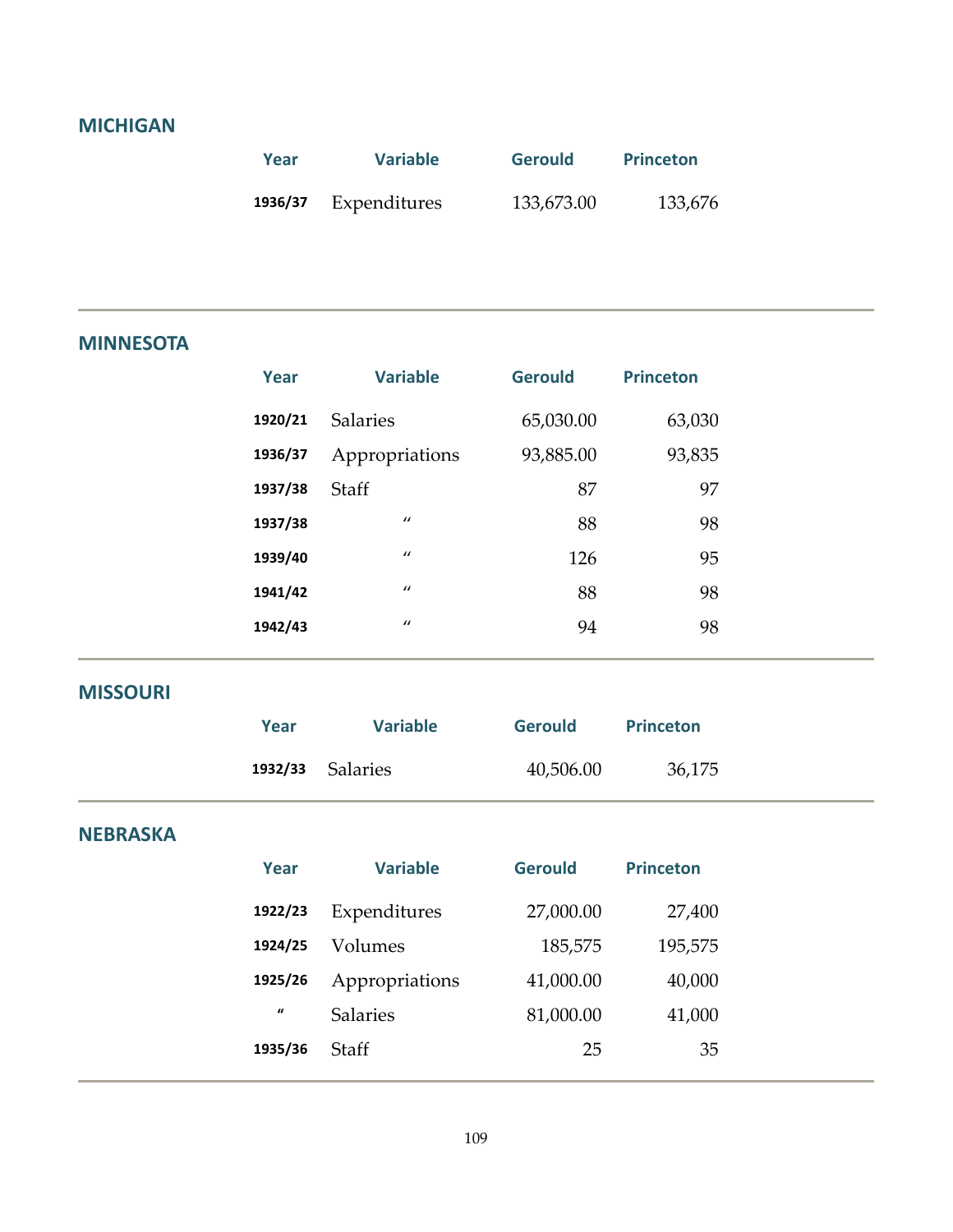#### **NEW YORK**

| Year          | <b>Variable</b>   | <b>Gerould</b> | <b>Princeton</b> |  |
|---------------|-------------------|----------------|------------------|--|
| 1941/42 Staff |                   | 104            | 99               |  |
| 1942/43       | $^{\prime\prime}$ | 60             | 67               |  |

#### **NORTH CAROLINA**

| <b>Variable</b> | <b>Gerould</b> | <b>Princeton</b> |  |
|-----------------|----------------|------------------|--|
| <b>Salaries</b> | 55,922.36      | 46,025           |  |
| $\prime$        | 45,317.00      | 37,035           |  |
| $\prime$        | 25,806.00      | 35,437           |  |
| Volumes         | 254,552        | 264,552          |  |
| <b>Salaries</b> | 33,006.00      | 28,423           |  |
| $\prime\prime$  | 44,537.00      | 30,412           |  |
| <b>Staff</b>    | 30             | 20               |  |
| Appropriations  | 40,000.00      | 25,000           |  |
| $\prime$        | 25,500.00      | 25,000           |  |
| Volumes         | 403,051        | 405,051          |  |
| Expenditures    | 38,437.01      | 38,369           |  |
|                 |                |                  |  |

#### **NORTH DAKOTA**

| Year    | <b>Variable</b> | <b>Gerould</b> | <b>Princeton</b> |
|---------|-----------------|----------------|------------------|
| 1927/28 | Volumes         | 80,000         | 95,215           |
| 1939/40 | Appropriations  | ∗              | 14,862           |
| 1940/41 | $\prime\prime$  | 8,500.00       | 14,026           |
|         |                 |                |                  |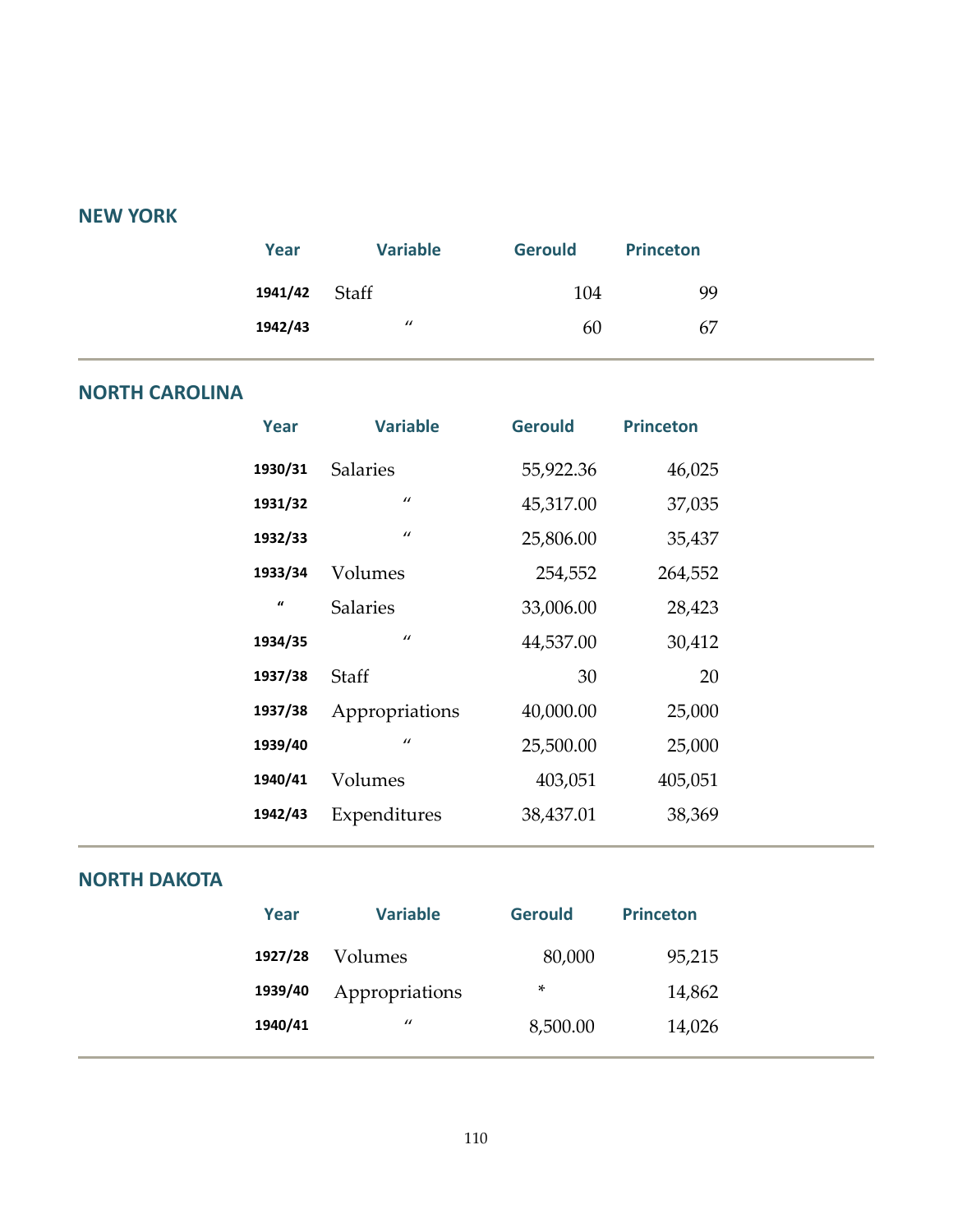#### **NORTHWESTERN**

| Year    | <b>Comment</b>                |
|---------|-------------------------------|
| 1922/23 | Not reported in the original. |

The Princeton compilation reports the following values for this year:

| Year |                 |       |        | Volumes Volumes<br>Added Expenditures Appropriations Staff Salaries |        |        |
|------|-----------------|-------|--------|---------------------------------------------------------------------|--------|--------|
|      | 1922/23 225,061 | 8.320 | 18,332 | 20,915                                                              | $\ast$ | 26,392 |

Other differences between the two sets of data:

| Year                | <b>Variable</b> | <b>Gerould</b> | <b>Princeton</b> |  |
|---------------------|-----------------|----------------|------------------|--|
| 1923/24             | Volumes         | 236,945        | 237,821          |  |
| $\boldsymbol{u}$    | Volumes Added   | 12,285         | 12,760           |  |
| $\pmb{\mathcal{U}}$ | Expenditures    | 27,963.31      | ×                |  |
| $\pmb{\mathcal{U}}$ | Appropriations  | 28,000.00      | ×.               |  |
| $\pmb{\mathcal{U}}$ | Staff           | 21             | ×.               |  |
| $\pmb{\mathcal{U}}$ | <b>Salaries</b> | 31,594.87      | ×.               |  |
| 1924/25             | Staff           | 21             | ×.               |  |
| 1929/30             | Volumes         | 423,744        | 354,601          |  |
| 1930/31             | Volumes         | 575,245        | 388,055          |  |
| 1931/32             | $\prime\prime$  | 605,288        | 418,098          |  |
| 1932/33             | $\prime\prime$  | 652,689        | 452,272          |  |
| $\pmb{\mathcal{U}}$ | Volumes Added   | 41,121         | 34,194           |  |
| 1933/34             | Volumes         | 719,412        | 483,949          |  |
| $\pmb{\mathcal{U}}$ | Volumes Added   | 43,933         | 31,657           |  |
|                     |                 |                |                  |  |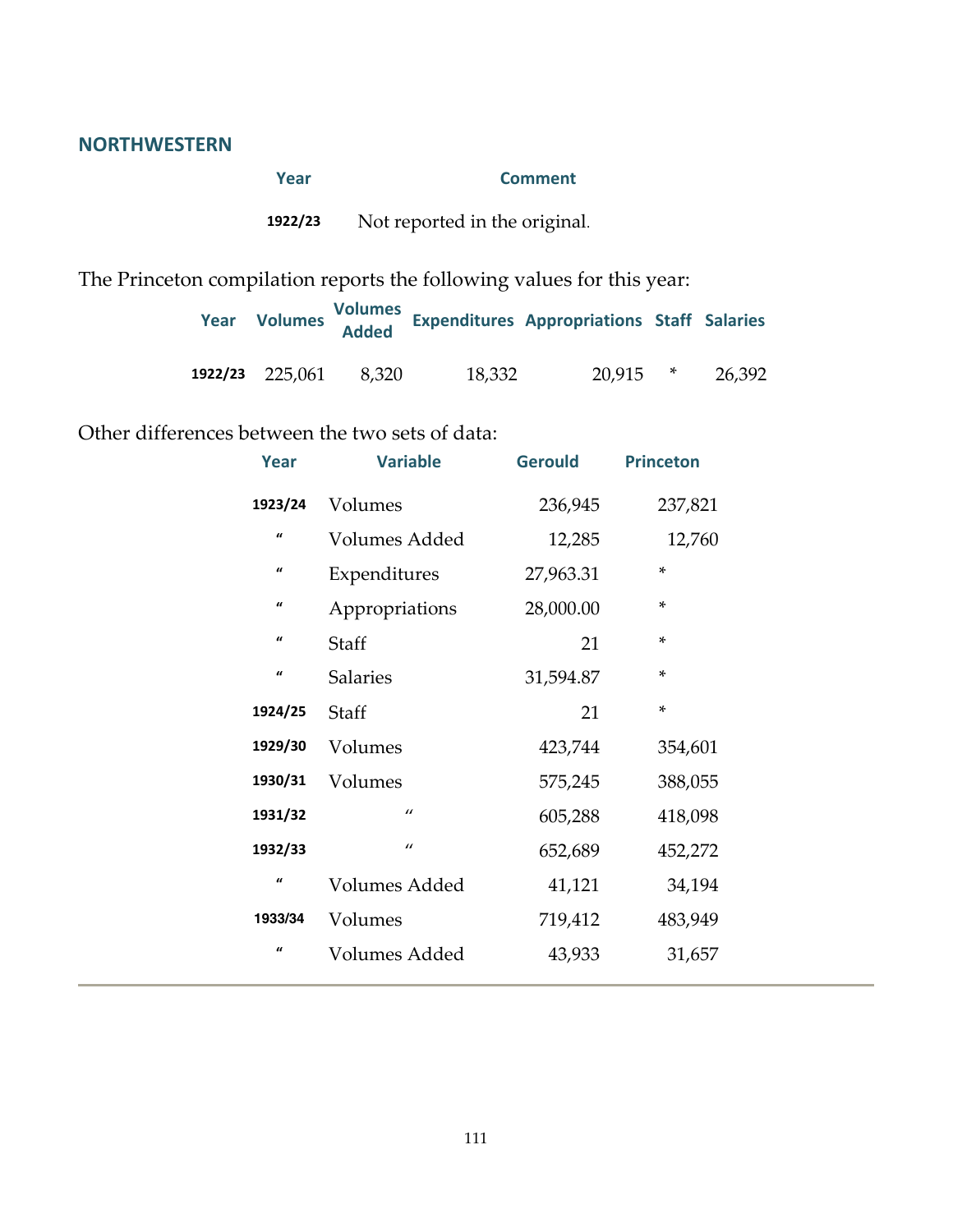#### **OBERLIN**

| <b>Year</b>         | <b>Variable</b> | <b>Gerould</b> | <b>Princeton</b> |
|---------------------|-----------------|----------------|------------------|
| 1925/26             | <b>Salaries</b> | $\ast$         | 34,647           |
| 1929/30             | Staff           | 27             | 32.8             |
| $\mathbf{u}$        | <b>Salaries</b> | 55,972.00      | 51,051           |
| 1930/31             | Staff           | 26             | 32               |
| $\mathbf{u}$        | Salaries        | 49,480.00      | 54,451           |
| 1931/32             | Staff           | 42             | 37               |
| $\pmb{\mathcal{U}}$ | <b>Salaries</b> | 49,070.00      | 55,538           |
| 1932/33             | Staff           | 30             | 36               |
| $\pmb{\mathcal{U}}$ | <b>Salaries</b> | 58,737.00      | 53,887           |
| 1933/34             | Staff           | 36             | 33               |
| $\mathbf{u}$        | Salaries        | 47,830.00      | 45,036           |
| 1934/35             | Staff           | 30             | 33               |
| $\mathbf{u}$        | Salaries        | 49,978.00      | 43,673           |
| 1935/36             | Staff           | 33             | 32.6             |
| $\pmb{\mathcal{U}}$ | <b>Salaries</b> | 51,100.00      | 46,252           |
| 1936/37             | Staff           | 34             | 33               |
| $\mathbf{u}$        | Salaries        | 54,420.00      | 54,092           |
| 1937/38             | Staff           | 35             | 34               |
| $\mathbf{u}$        | <b>Salaries</b> | 56,750.00      | 54,492           |

#### **OHIO STATE**

| Year         | <b>Variable</b> | <b>Gerould</b> | <b>Princeton</b> |
|--------------|-----------------|----------------|------------------|
| 1923/24      | Expenditures    | 47,718.33      | 54,547           |
| $\mathbf{u}$ | Appropriations  | 64,376.67      | 54,547           |
| 1930/31      | $\prime\prime$  | ×              | 36,935           |
| 1935/36      | $\prime\prime$  | ×              | 45,859           |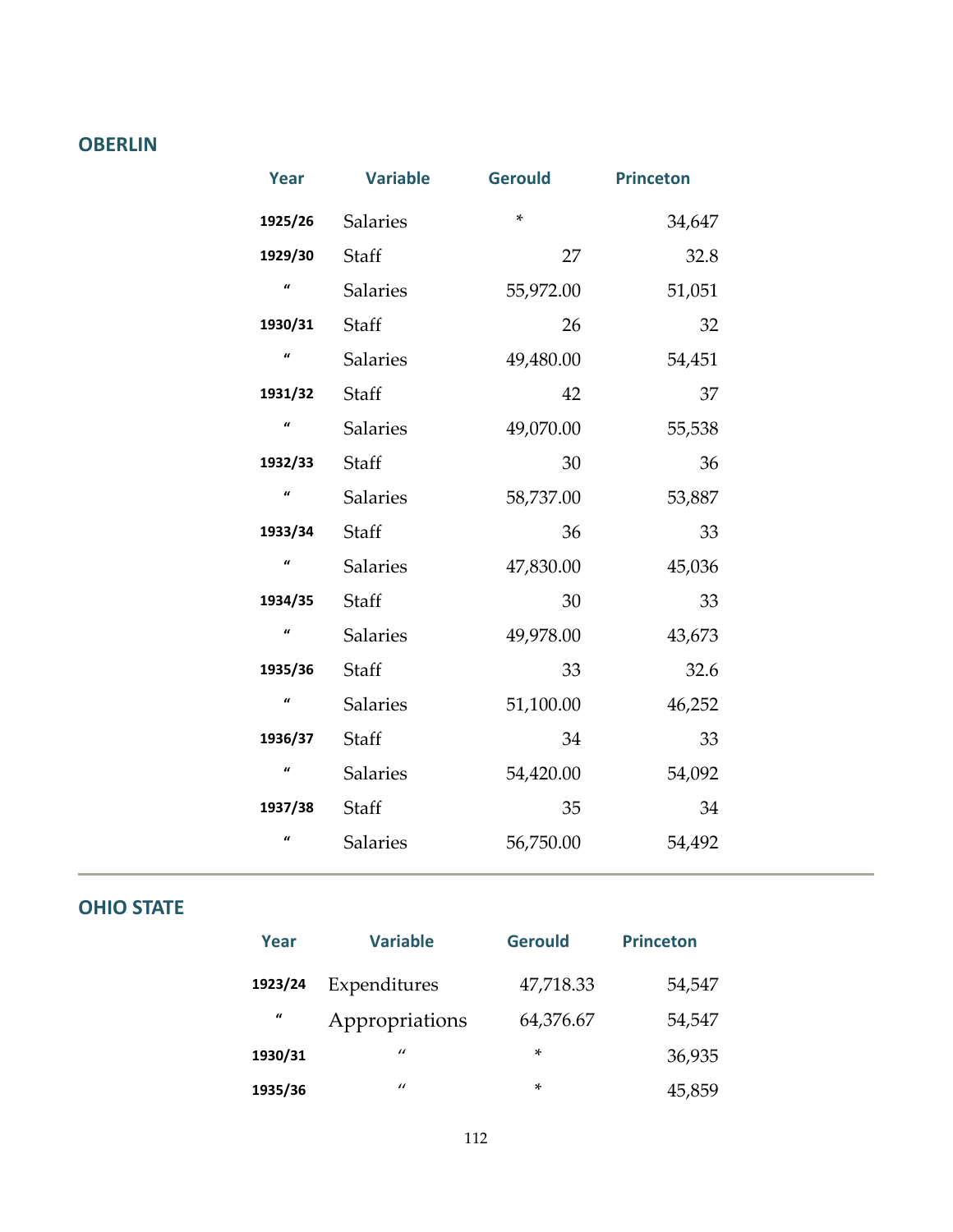#### **OREGON**

| Year             | <b>Variable</b> | <b>Gerould</b> | <b>Princeton</b> |
|------------------|-----------------|----------------|------------------|
| 1921/22          | <b>Salaries</b> | 26,965.41      | 20,176           |
| 1922/23          | Staff           | 16             | 13               |
| $\mathbf{u}$     | <b>Salaries</b> | 32,085.84      | 21,359           |
| 1923/24          | $\prime\prime$  | 33,556.52      | 24,400           |
| 1924/25          | Staff           | 19             | 16               |
| $\overline{a}$   | <b>Salaries</b> | 36,099.00      | 24,413           |
| 1926/27          | $\prime\prime$  | 41,987.40      | 29,555           |
| 1927/28          | $\prime\prime$  | 46,915.00      | 30,849           |
| 1928/29          | Staff           | 27             | 25               |
| 1929/30          | $\prime\prime$  | 27             | 25               |
| $\mathbf{u}$     | <b>Salaries</b> | 55,349.00      | 35,082           |
| 1930/31          | Staff           | 26             | 24               |
| $\boldsymbol{u}$ | <b>Salaries</b> | 59,630.70      | 39,363           |
| 1931/32          | Volumes         | 235,645        | 235,643          |
| 1935/36          | Staff           | 25             | 24               |
| $\overline{a}$   | <b>Salaries</b> | 53,058.00      | 36,475           |
| 1932/33          | Staff           | 19             | 23               |
| $\mathbf{u}$     | <b>Salaries</b> | 44,680.00      | 34,108           |
| 1933/34          | Staff           | 21             | 23               |
| $\iota$          | <b>Salaries</b> | 40,621.00      | 28,587           |
| 1934/35          | Staff           | 24             | 23               |
| $\overline{a}$   | <b>Salaries</b> | 32,874.00      | 31,911           |
| 1935/36          | Staff           | 25             | 24               |
| $\overline{a}$   | <b>Salaries</b> | 41,758.00      | 33,048           |
| 1936/37          | Staff           | 22             | 24               |
| $\iota$          | Salaries        | 39,921.24      | 31,530           |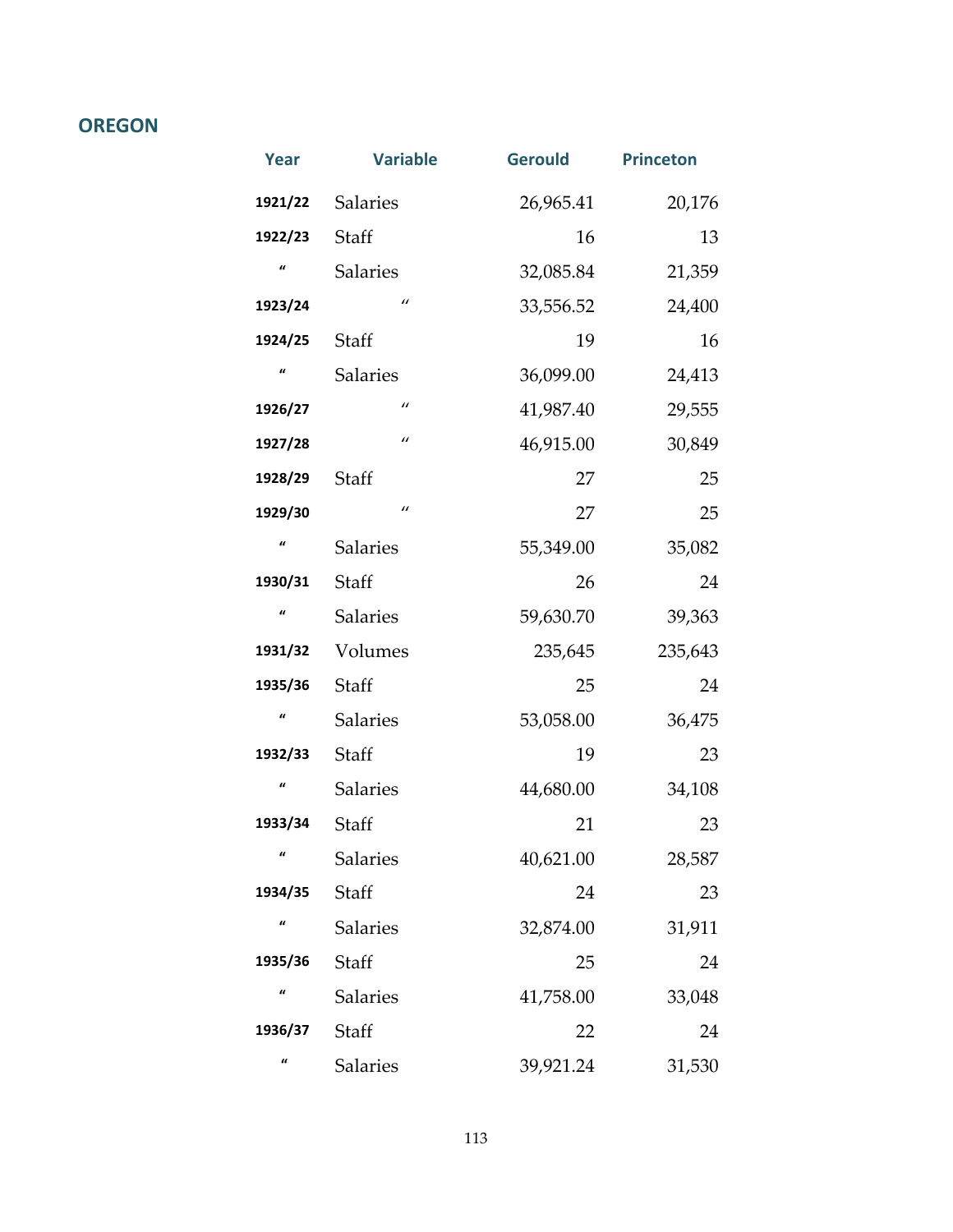# **OREGON (continued)**

| 1937/38             | Staff           | 23        | 24     |  |
|---------------------|-----------------|-----------|--------|--|
| 1937/38             | $\prime\prime$  | 23        | 24     |  |
| 1940/41             | $\prime\prime$  | 24.5      | 24     |  |
| $\pmb{\mathcal{U}}$ | <b>Salaries</b> | 42,457.64 | 42,790 |  |
| 1941/42             | <b>Staff</b>    | 28        | 24     |  |
| 1942/43             | $\prime\prime$  | 24        | 27     |  |

#### **PENNSYLVANIA**

| Year | <b>Variable</b>        | <b>Gerould</b> | <b>Princeton</b> |  |
|------|------------------------|----------------|------------------|--|
|      | 1930/31 Expenditures   | 83,877.50      | 93,877           |  |
|      | 1942/43 Appropriations | *              | 62,592           |  |

#### **PRINCETON**

| Year    | <b>Variable</b> | <b>Gerould</b> | <b>Princeton</b> |
|---------|-----------------|----------------|------------------|
| 1925/26 | Volumes         | 593,954        | 595,954          |

#### **ROCHESTER**

| Year         | <b>Variable</b>      | <b>Gerould</b> | <b>Princeton</b> |
|--------------|----------------------|----------------|------------------|
| 1925/26      | Volumes              | 140,380        | 125,380          |
| $\mathbf{u}$ | Volumes Added        | 13,826         | 8,900            |
| 1926/27      | Volumes              | 163,700        | 133,488          |
| $\mathbf{u}$ | Volumes Added        | 8,101          | 8,108            |
| 1927/28      | Volumes              | 163,015        | 142,165          |
| $\mathbf{u}$ | <b>Volumes Added</b> | 8,647          | 8,677            |
| 1928/29      | Volumes              | 175,839        | 153,791          |
| 1929/30      | $\prime$             | 191,266        | 167,514          |
| $\mathbf{u}$ | Volumes Added        | 15,427         | 13,723           |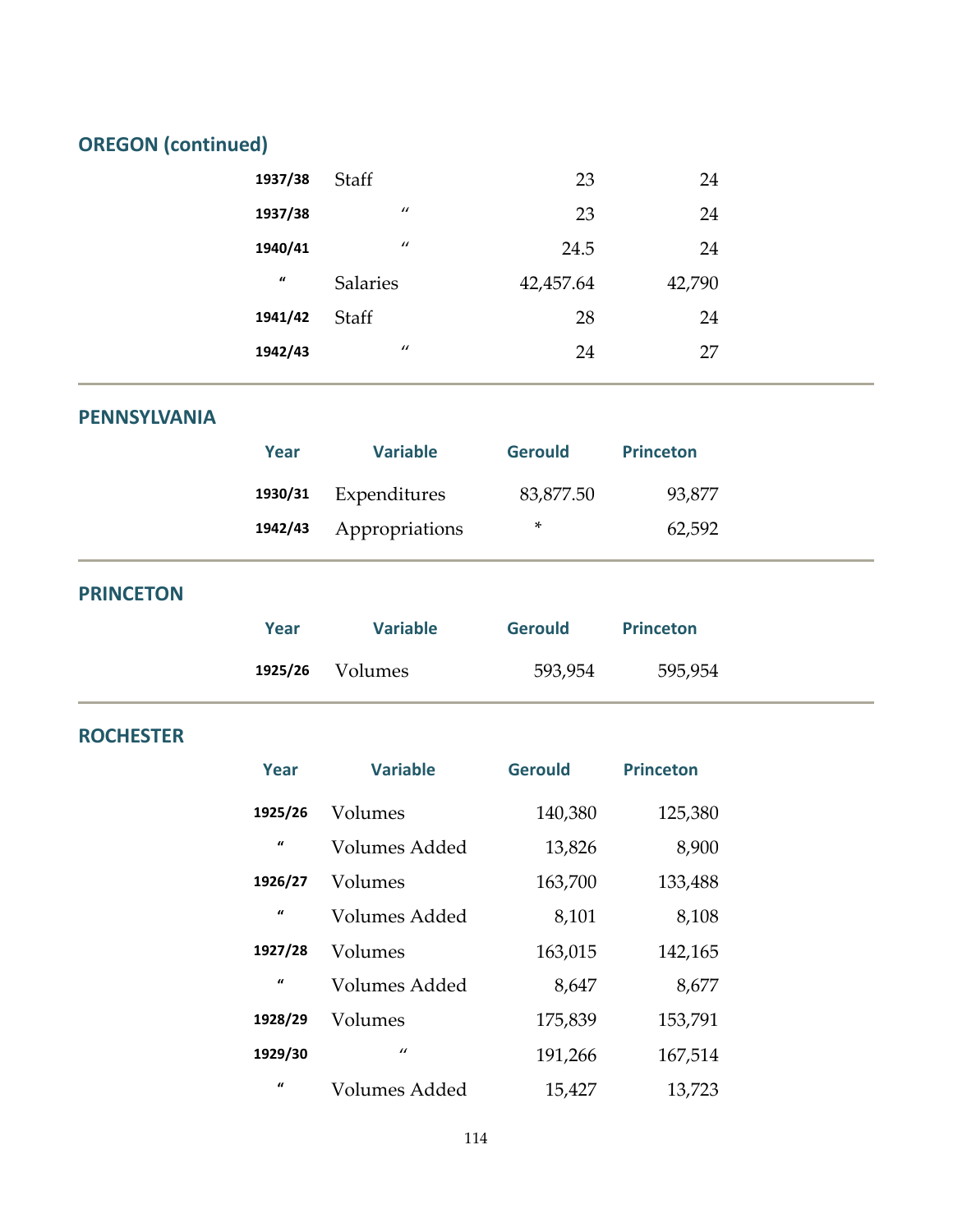#### **STANFORD**

| Year                | <b>Variable</b> | <b>Gerould</b> | <b>Princeton</b> |
|---------------------|-----------------|----------------|------------------|
| 1921/22             | Staff           | 34             | 32               |
| $\pmb{\mathcal{U}}$ | Salaries        | 58,900.00      | 54,000           |
| 1927/28             | Appropriations  | ∗              | 53,615           |
| 1942/43             | $\prime\prime$  | 55,000.00      | 54,000           |

#### **TEXAS**

| Year    | <b>Comment</b>                |
|---------|-------------------------------|
| 1922/23 | Not reported in the original. |
| 1924/25 | Not reported in the original. |
| 1929/30 | Not reported in the original. |

The Princeton compilation reports the following values for these years:

| Year    | <b>Volumes</b>         | Volumes<br>Added |        | <b>Expenditures Appropriations Staff Salaries</b> |    |        |
|---------|------------------------|------------------|--------|---------------------------------------------------|----|--------|
|         | 1922/23 294,308 25,746 |                  | *      | *                                                 | 27 | 40,960 |
|         | 1924/25 325,873 13,404 |                  | $\ast$ | *                                                 | 25 | 41,210 |
| 1929/30 | 407,536 14,507         |                  | *      | *                                                 | 29 | 43.205 |

#### Other differences between the two sets of data:

| Year                | <b>Variable</b> | <b>Gerould</b> | <b>Princeton</b> |
|---------------------|-----------------|----------------|------------------|
| 1919/20             | Volumes         | 183,263        | 226,479          |
| $\pmb{\mathcal{U}}$ | Volumes Added   | 17,483         | 17,662           |
| 1920/21             | Volumes         | 205,097        | 248,312          |
| 1921/22             | Volumes         | 225,347        | 268,562          |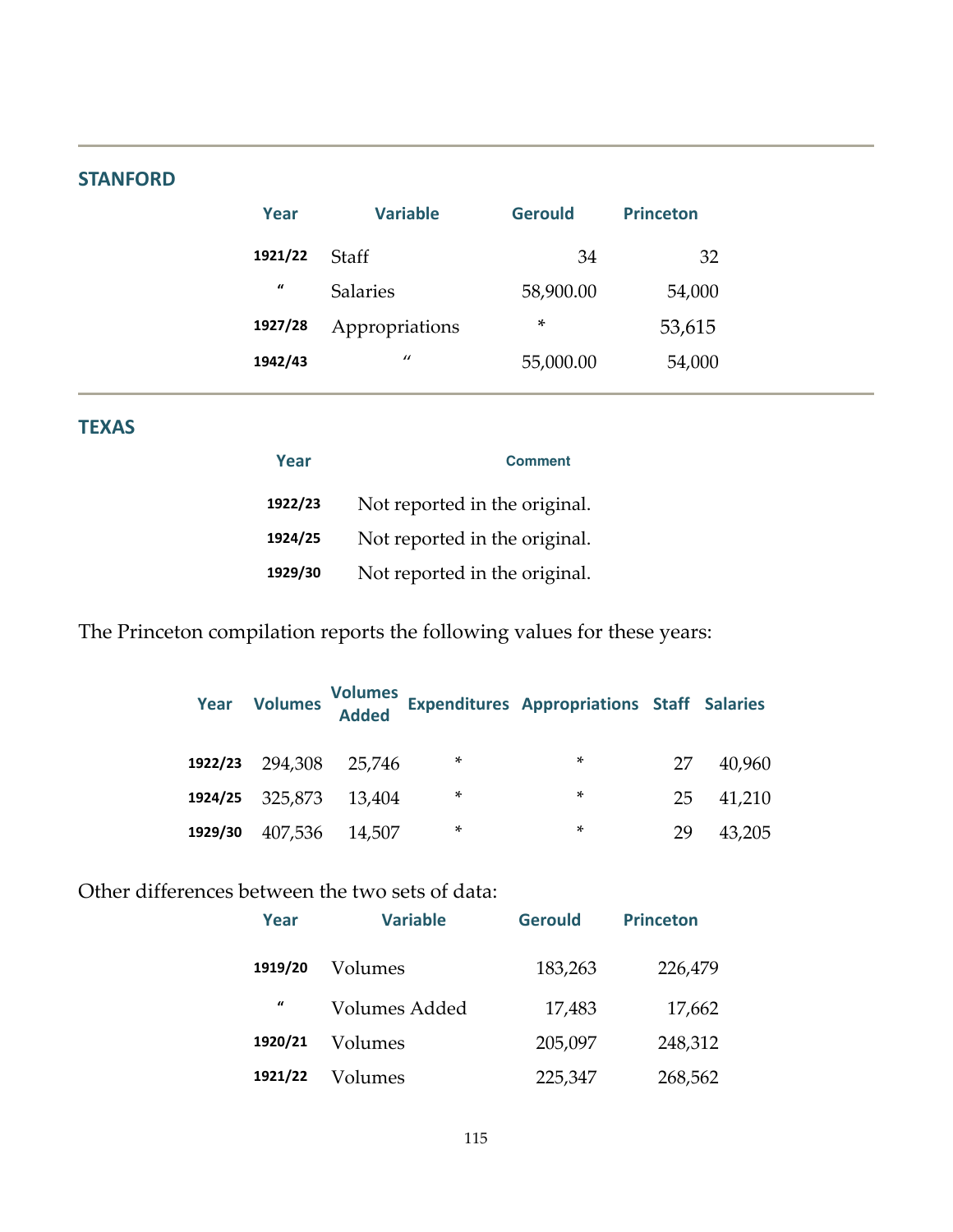# **TEXAS (continued)**

| Year                | <b>Variable</b>      | <b>Gerould</b> | <b>Princeton</b> |
|---------------------|----------------------|----------------|------------------|
| 1923/24             | $\prime$             | 282,048        | 312,469          |
| $\mathbf{u}$        | Volumes Added        | 18,536         | 18,161           |
| 1925/26             | Volumes              | 416,523        | 339,458          |
| $\pmb{\mathcal{U}}$ | Volumes Added        | 17,041         | 13,585           |
| 1926/27             | Volumes              | 388,016        | 358,821          |
| $\mathbf{u}$        | Volumes Added        | 31,362         | 19,363           |
| 1927/28             | Volumes              | 411,310        | 379,165          |
| $\boldsymbol{u}$    | Volumes Added        | 20,161         | 20,344           |
| 1928/29             | Volumes              | 430,082        | 393,029          |
| $\mathbf{u}$        | Volumes Added        | 12,692         | 13,864           |
| 1930/31             | Volumes              | 459,873        | 426,076          |
| $\mathbf{u}$        | <b>Volumes Added</b> | 17,425         | 18,540           |
| 1931/32             | Volumes              | 471,515        | 436,224          |
| $\mathbf{u}$        | Volumes Added        | 10,642         | 10,148           |
| 1932/33             | $\prime\prime$       | 12,235         | 14,025           |
| 1933/34             | $\prime\prime$       | 20,158         | 23,588           |
| 1934/35             | $\prime\prime$       | 17,686         | 16,508           |
| 1935/36             | $\prime\prime$       | 17,782         | 18,782           |
| 1936/37             | $\prime\prime$       | 22,985         | 22,327           |
| 1937/38             | Volumes              | 564,360        | 563,697          |
| $\mathbf{u}$        | Volumes Added        | 32,906         | 32,243           |
| 1937/38             | Volumes              | 618,856        | 613,615          |
| $\mathbf{u}$        | Volumes Added        | 55,159         | 49,918           |
|                     |                      |                |                  |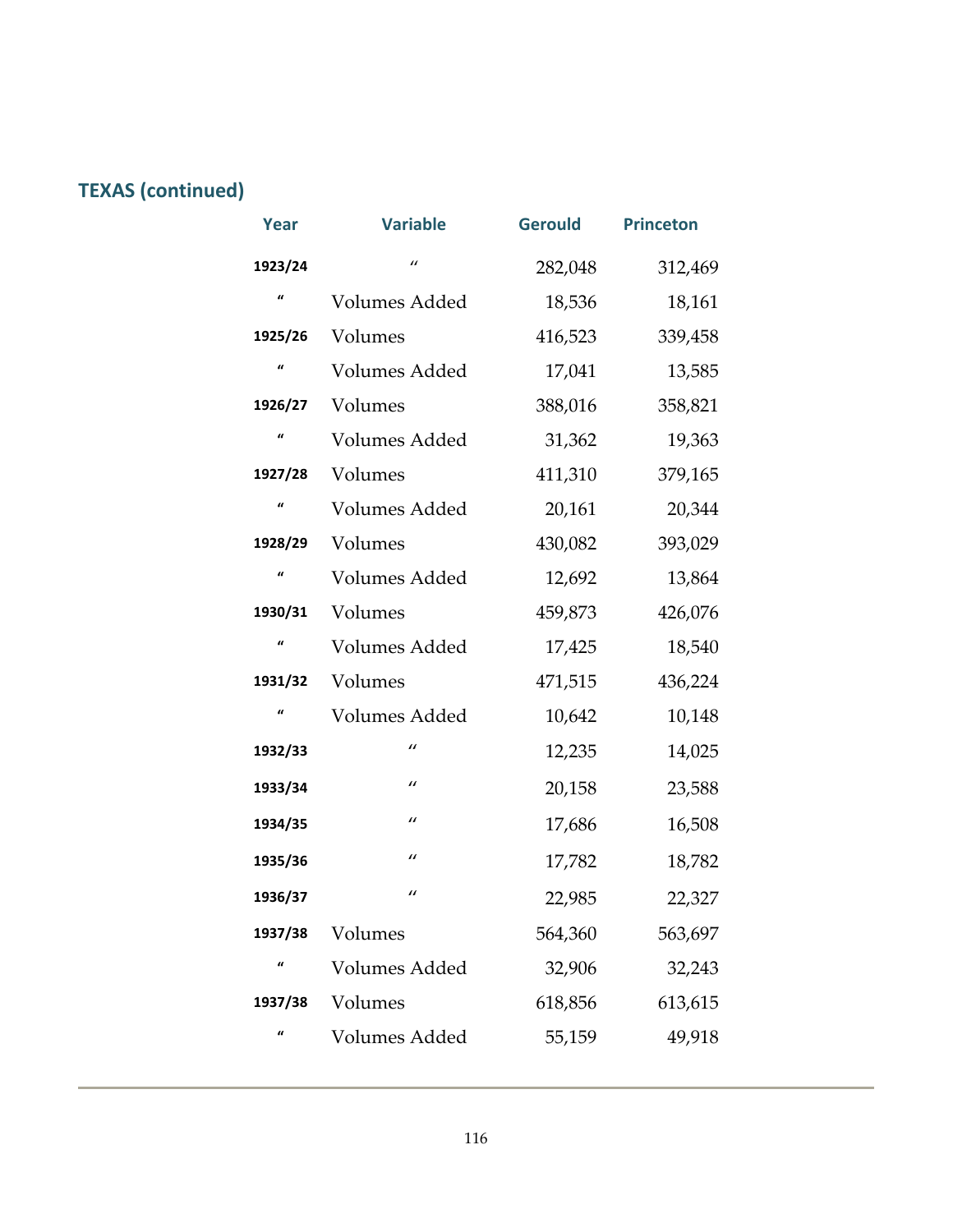#### **VASSAR**

| Year    | <b>Variable</b>   | <b>Gerould</b> | <b>Princeton</b> |  |
|---------|-------------------|----------------|------------------|--|
| 1931/32 | <b>Salaries</b>   | 36,709.00      | 36,700           |  |
| 1937/38 | $^{\prime\prime}$ | 41,529.00      | 37,529           |  |

#### **VIRGINIA**

| Year    | <b>Variable</b>      | <b>Gerould</b> | <b>Princeton</b> |
|---------|----------------------|----------------|------------------|
| 1934/35 | Volumes Added 16,566 |                | 16,586           |
| 1936/37 | Expenditures         | 29,006.74      | 29.807           |
| 1941/42 | <b>Salaries</b>      | 81,089.22      | 78.509           |

#### **WASHINGTON**

| Year         | <b>Variable</b> | <b>Gerould</b> | <b>Princeton</b> |
|--------------|-----------------|----------------|------------------|
| 1922/23      | Volumes         | 120,964        | 120,946          |
| 1924/25      | $\prime$        | 143,840        | 156,416          |
| $\mathbf{u}$ | Volumes Added   | 15,391         | 26,030           |
| 1931/32      | Volumes         | 257,853        | 316,136          |
| $\mathbf{u}$ | Appropriations  | $\star$        | 45,000           |
| 1932/33      | Volumes         | 265,492        | 327,431          |
| 1933/34      | $\prime$        | 275,820        | 344,220          |
| 1941/42      | <b>Salaries</b> | 108,747.00     | 71,693           |

#### **WASHINGTON UNIVERSITY‐ST. LOUIS**

| Year    | <b>Variable</b>   | <b>Gerould</b> | <b>Princeton</b> |
|---------|-------------------|----------------|------------------|
| 1923/24 | Volumes Added     | 12,176         | 9,926            |
| 1925/26 | $^{\prime\prime}$ | 15,233         | 16,301           |
| 1926/27 | Appropriations    | *              | 50,950           |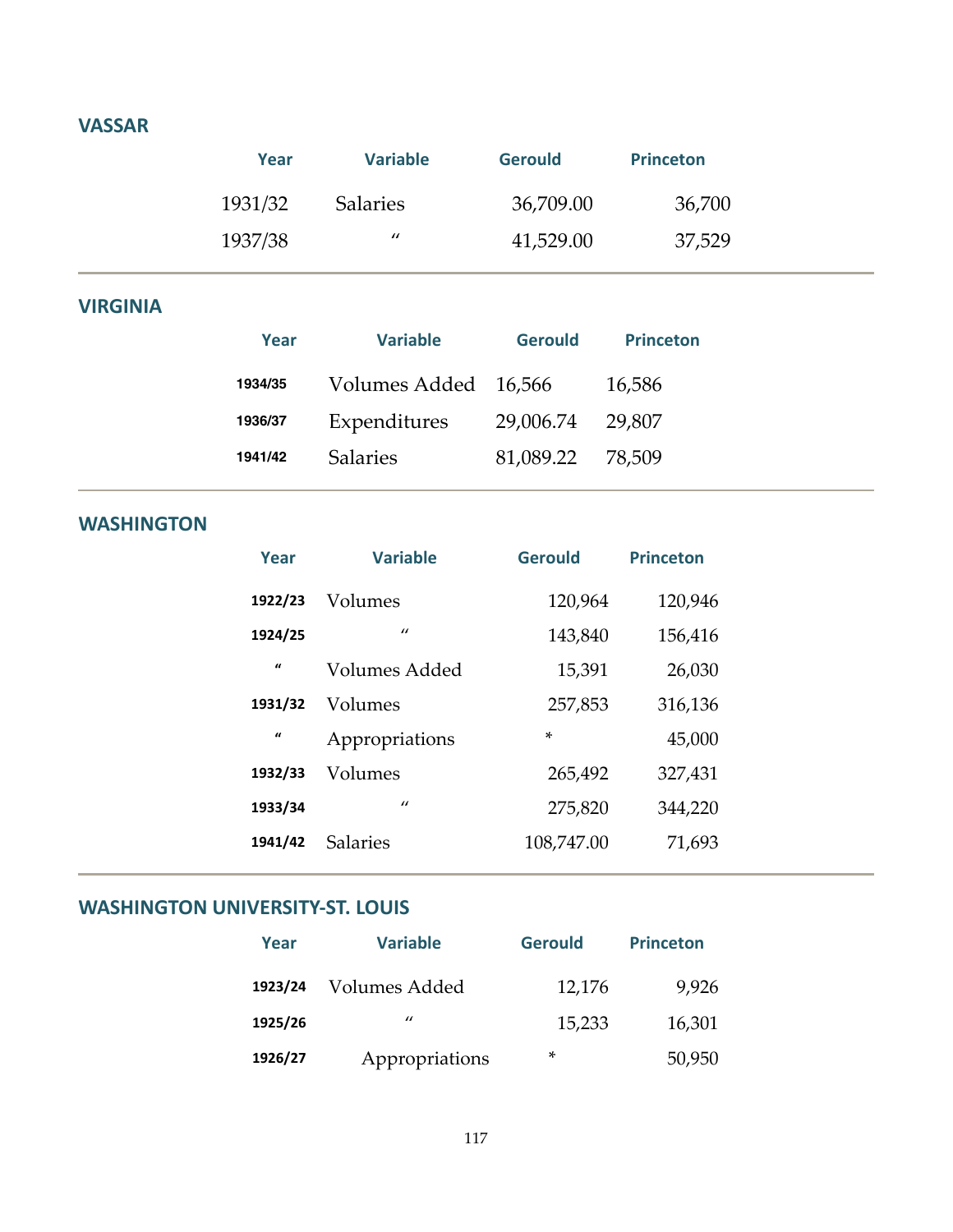# **WASHINGTON UNIVERSITY‐ST. LOUIS (continued)**

| 1927/28             | Volumes              | 243,221   | 294,469 |
|---------------------|----------------------|-----------|---------|
| $\mathbf{u}$        | Volumes Added        | 7,420     | 16,584  |
| 1928/29             | Volumes              | 250,699   | 301,889 |
| $\mathbf{u}$        | Volumes Added        | 8,934     | 7,420   |
| 1929/30             | Volumes              | 168,752   | 310,823 |
| $\pmb{\mathcal{U}}$ | Volumes Added        | 6,256     | 8,934   |
| 1930/31             | Volumes              | 271,808   | 317,079 |
| $\mathbf{u}$        | Volumes Added        | 12,322    | 6,256   |
| $\pmb{\mathcal{U}}$ | Expenditures         | 36,502.00 | 36,302  |
| 1931/32             | Volumes              | 271,808   | 329,401 |
| 1932/33             | $\prime$             | 189,632   | 338,711 |
| $\mathbf{u}$        | Volumes Added        | 7,445     | 9,310   |
| 1933/34             | Volumes              | 295,249   | 346,156 |
| $\mathbf{u}$        | Volumes Added        | 4,998     | 7,445   |
| 1934/35             | Volumes              | 303,089   | 351,154 |
| $\pmb{\mathcal{U}}$ | Volumes Added        | 7,840     | 4,998   |
| 1935/36             | Volumes              | 305,515   | 358,994 |
| $\mathbf{u}$        | Volumes Added        | 7,426     | 7,840   |
| 1936/37             | Volumes              | 305,515   | 366,420 |
| $\mathbf{u}$        | Volumes Added        | 7,077     | 7,426   |
| 1937/38             | Volumes              | 167,556   | 373,497 |
| $\boldsymbol{a}$    | <b>Volumes Added</b> | 6,288     | 7,077   |
| 1937/38             | $\prime\prime$       | 14,384    | 25,322  |
| $\iota$             | Staff                | 34        | 16      |
| $\boldsymbol{a}$    | Salaries             | ×         | 25,186  |
| 1939/40             | Volumes              | 409,872   | 413,203 |
| $\mathbf{u}$        | Volumes Added        | 11,063    | 14,384  |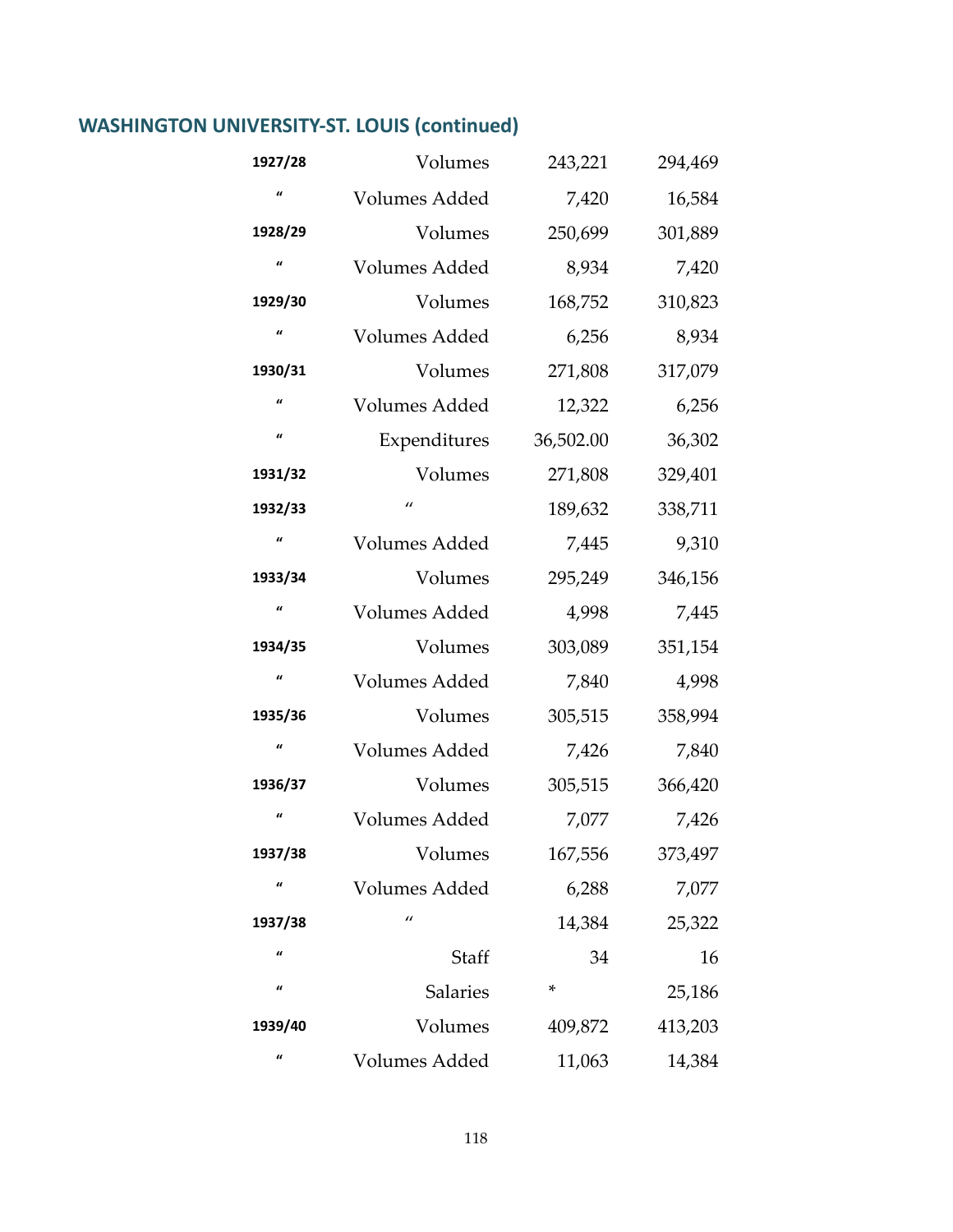| <b>WASHINGTON UNIVERSITY-ST. LOUIS (continued)</b>                      |                     |                                |                                                   |                  |        |
|-------------------------------------------------------------------------|---------------------|--------------------------------|---------------------------------------------------|------------------|--------|
|                                                                         | 1940/41             | $\prime\prime$                 | 14,915                                            | 67,934           |        |
|                                                                         | 1942/43             | Volumes                        | 276,390                                           | 536,819          |        |
|                                                                         | $\pmb{\mathcal{U}}$ | Volumes Added                  | 15,941                                            | 35,196           |        |
| <b>WELLESLEY</b>                                                        |                     |                                |                                                   |                  |        |
|                                                                         | <b>Year</b>         | <b>Variable</b>                | <b>Gerould</b>                                    | <b>Princeton</b> |        |
|                                                                         | 1942/43             | Appropriations                 | *                                                 | 22,000           |        |
| <b>WESTERN RESERVE</b>                                                  |                     |                                |                                                   |                  |        |
|                                                                         | <b>Year</b>         | <b>Variable</b>                | <b>Gerould</b>                                    | <b>Princeton</b> |        |
|                                                                         | 1942/43             | Volumes                        | 565,500                                           | 565,000          |        |
| <b>WISCONSIN</b>                                                        |                     |                                |                                                   |                  |        |
|                                                                         | Year                |                                | <b>Comment</b>                                    |                  |        |
|                                                                         | 1928/29             |                                | Not reported in the original.                     |                  |        |
|                                                                         | 1929/30             |                                | Not reported in the original.                     |                  |        |
| The Princeton compilation reports the following values for these years: |                     |                                |                                                   |                  |        |
| Year                                                                    | <b>Volumes</b>      | <b>Volumes</b><br><b>Added</b> | <b>Expenditures Appropriations Staff Salaries</b> |                  |        |
| 1928/29                                                                 | 404,386             | 12,624                         | 50,313                                            | 37<br>57,500     | 62,544 |
| 1929/30                                                                 | 417,467             | 13,081                         | 55,791                                            | 57,500<br>39     | 65,065 |
|                                                                         |                     |                                |                                                   |                  |        |

**YALE**

| Year             | <b>Variable</b> | <b>Gerould</b> | <b>Princeton</b> |
|------------------|-----------------|----------------|------------------|
| 1928/29          | Staff           | ×              | 81               |
| $\boldsymbol{u}$ | <b>Salaries</b> | ×              | 164,015          |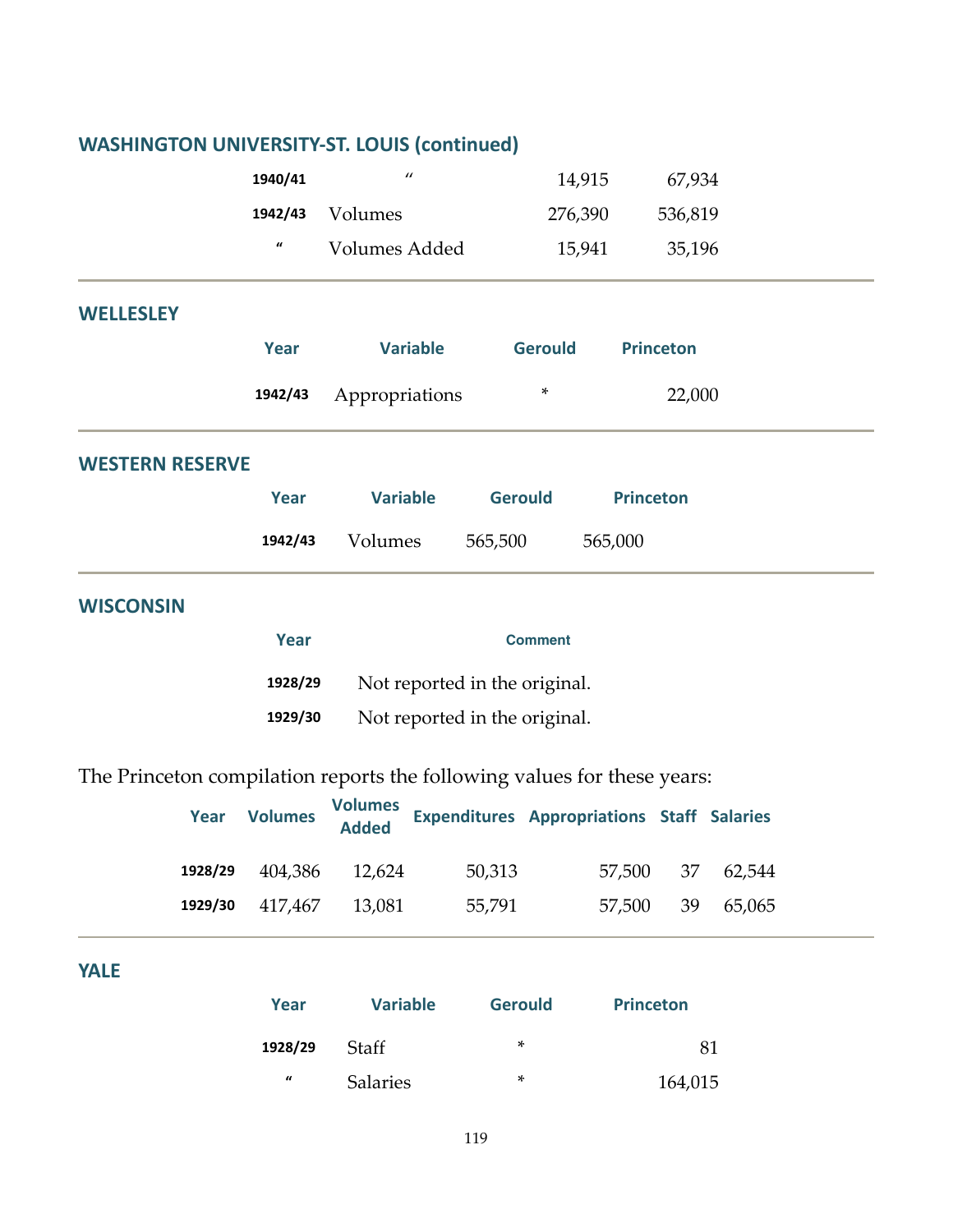

# **The Gerould Statistics Appendix Four:**

Differences Between the Gerould and Purdue Statistics

This appendix presents the values of five variables, (volumes held, volumes added, materials expenditures, salaries for full time employees, and wages for student employees) which differ between the edition of the Gerould statistics being published here and the statistics used in the Purdue studies in the years these two series overlap, 1950/51‐1961/62. These variables are those which are directly comparable with each other in the two series. There are 46 institutions common to both sources. Appendix 5 lists the other variables in this series and makes the data available for these years.

The Purdue data were not published in hardcopy but were made available in a deck of computer cards. Dr. Warren Seibert located one of the Purdue decks. These data were originally obtained from him in 1985. While it seems likely that the set of data analyzed here is the same as those data analyzed at Purdue, there is no guarantee because, as has been mentioned, these data never have been published nor documented. A copy of this set of these data is made available here. Appendix 5 provides the source for these data. The comparison between the Gerould and Purdue statistics made in this Appendix uses the Purdue values from a tape supplied from Dr. Seibert which transcribed values for the 58 Purdue libraries from 1950/51 through 1971/72 from the deck of cards he obtained and will, therefore, reflect any changes in those data made through 1985 when this tape was obtained.

The Purdue values which differ from the values reported in the Gerould statistics have been checked with the original sources indicated in the Appendix to *The Past and Likely Future of 58 Research Libraries, 1951‐1980* and references to these sources are included when necessary. According to this Appendix, the Purdue values for these early years come from three sources:

Values for these five variables from 1950/51 through 1958/59 come from an annual cumulation published in *College and Research Libraries*, volumes 13‐21.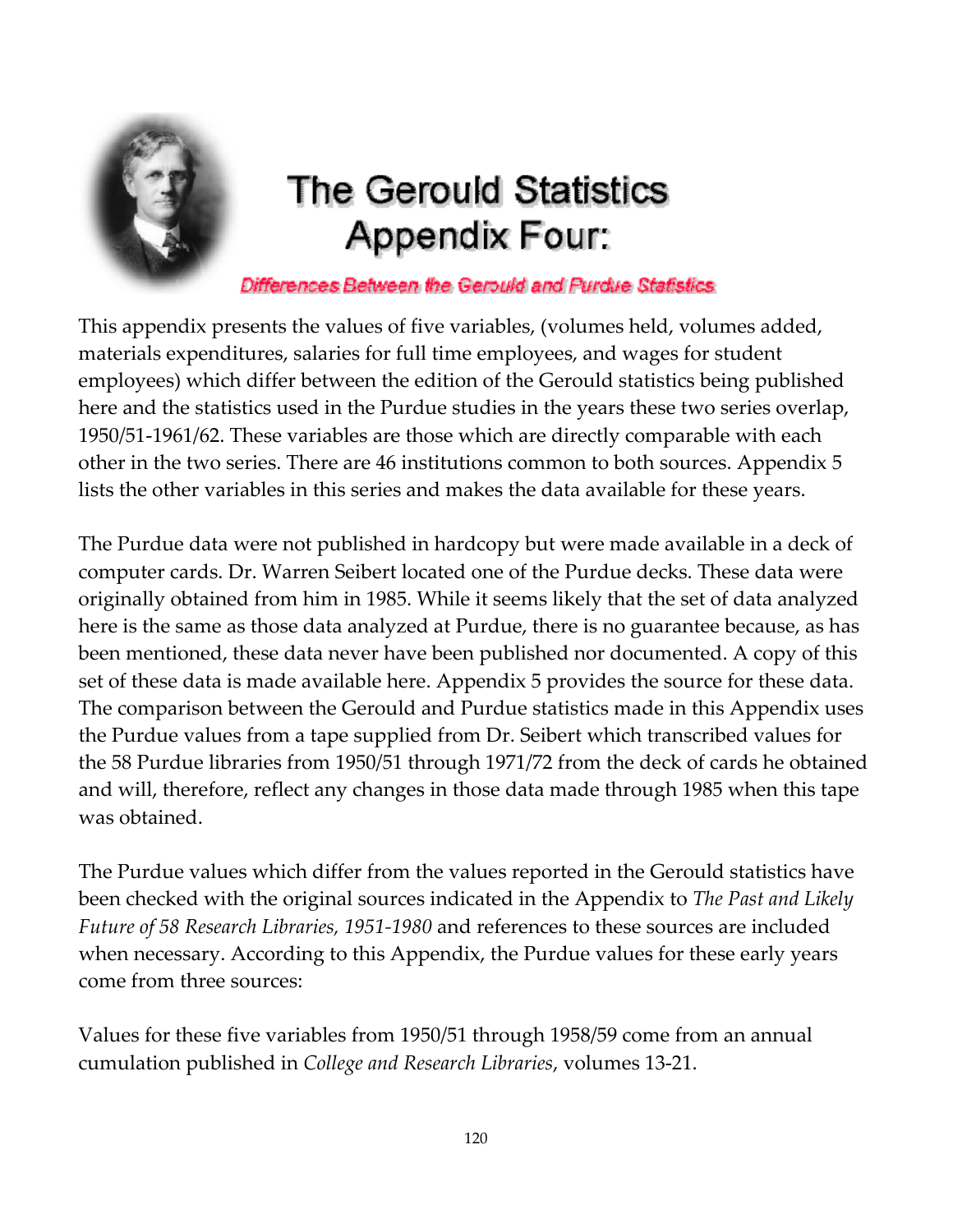Values for 1959/60 and 1960/61 come from *Library Statistics of College and Universities* for those two years. This title was produced by the Office of Education at the U.S. Department of Health, Education, and Welfare and published by the Government Printing Office.

Data for 1961/62 came from the first issue of the annual statistical series published now by the Association of Research Libraries statistical series under the title *ARL Statistics* but known in 1961/62 as *Statistics for the Fiscal Year 1961/62*.

In the references given below to these three sources, *C&RL* refers to the issues of *College and Research Libraries*. In that series, values for a given year will be found in the next year, that is, data from 1950/51 will be in volume 13, 1952. The statistics appear in the first issue each year. *LS* refers to *Library Statistics* and *ARL* refers to the statistics published by the Association of Research Libraries for 1961/62. According to the Appendix in *The Past and Likely Future*, the Purdue values given are said to have been taken from one of these three sources with exceptions as noted in the next paragraph.

The compilers of the Purdue data also used other sources of data and other means of obtaining data. In a section on PROCEDURES, the authors mention they discovered omissions in the data and "steps were taken to locate and insert the missing figures. In some cases, data initially missing were found in reports which had not served as principal data sources. In other cases, omitted data could be supplied by interpolation, extrapolation, or other calculations from the data in hand." (p. 5)

As was noted in the discussion of the Princeton compilation, the fact that a number in the Purdue tape differs from the value in one of the sources does not indicate the Purdue value is wrong because the compilers of the data may have discovered a mistake and corrected it. However, Appendix 5 cites sources that suggest there is a prima facie case that the data made available there are the same as the original data.

In many of the cases which follow the values differ by one and may result from rounding errors. Purdue and the sources it consulted do not include amounts below a dollar; so there are no numbers to the right of decimal points. The Gerould data during this period used decimals in 1950/51 with library materials expenditures and did not thereafter. These values less than a dollar are reported for the Gerould data for 1950/51.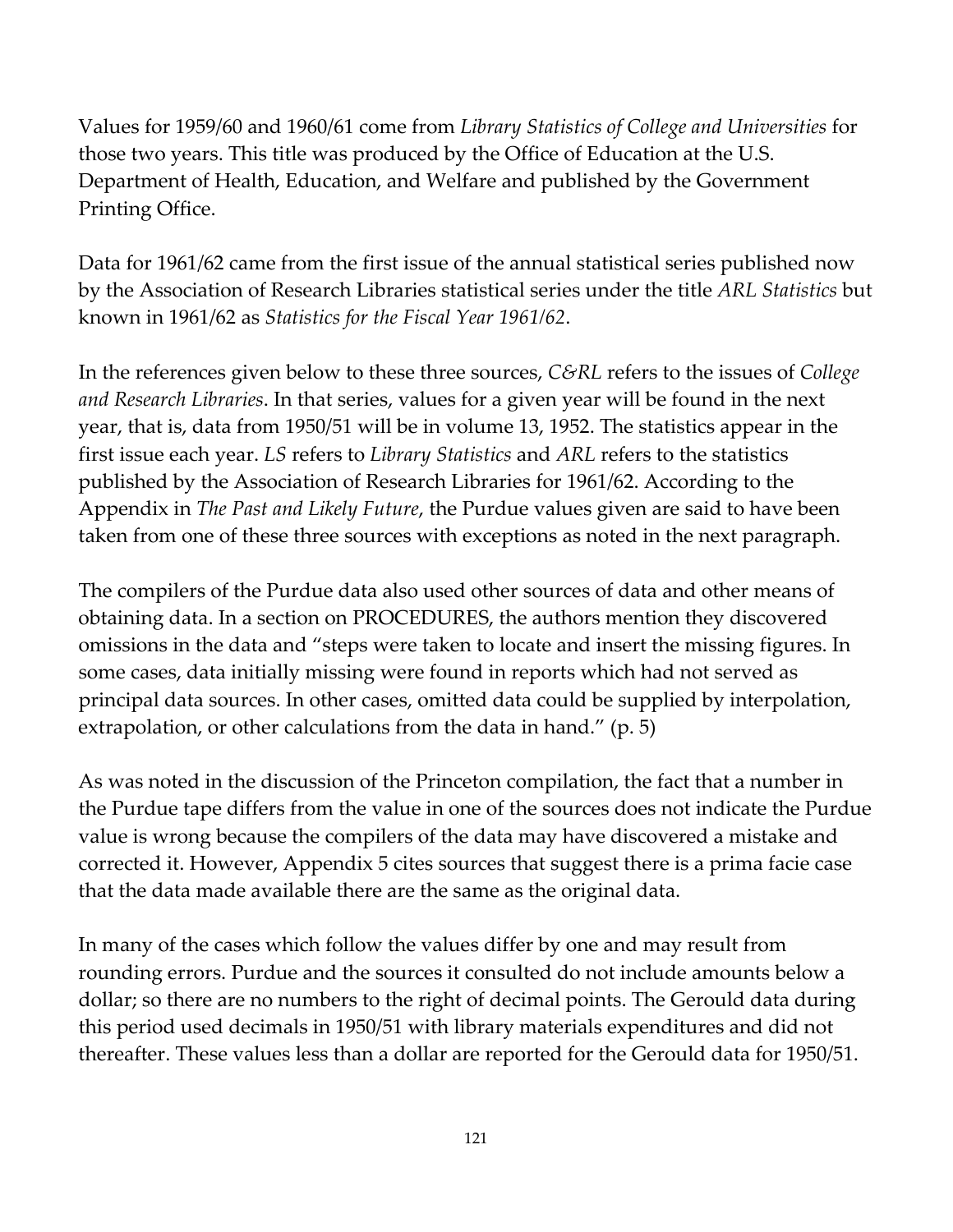Values for 1950/51 are not regarded as different for purposes of this appendix if the rounded Gerould value equals the Purdue value.

In 1959/60 and 1960/61, the Purdue studies used *Library Statistics* which did not record the value for library materials expenditures and binding: these two variables were separate. In order to derive figures which were comparable to those reported for other years, the compilers of the Purdue data apparently added the figure given for "Books and other library materials" expenditures with those for "Binding." In two cases (Colorado, 1959/60, and Rochester, 1959/60), these figures were apparently not added correctly.

The notes following the differences between the values that differ for each institution include comparisons from the stated sources of the Purdue data and the data themselves. There are discrepancies which may be the result of editorial changes or other sources. There are a number that appear to be transcription errors or mathematical errors mentioned for Colorado and Rochester above. On the other hand, they may be corrections. There is no way to know because of the lack of documentation.

There are cases where values for student wages are given by Purdue as \$0. In all such cases (except Yaleʹs student wages in 1950/51) the original source did not report a value, that is, the space was blank. There were a number of reasons for the practice for reporting no value as evidenced by footnotes, the most common of which are either that the data are "not reported or not available" or that student wages are included with staff salaries. In 1950/51 Yale is reported to have spent \$0 because the student budget did not come out of the libraryʹs budget.

There are no missing values in this version of the Purdue data and zeroes occur often where other sources report missing values. *In doing computations on these data, the zeroes must be taken into account.* For a further discussion of these zeros, and their effect on computations, see Molyneux, 1992, p. 117‐118

Cases where the source suggested for data gives no values for an institution for a given year are also given. There are a number of institutions for which there are no data in C&RL in given years but there are data in the Purdue statistics. For example, Johns Hopkins has no data in *C&RL* before 1954/55, yet Purdue reports data for these years. In six (Iowa before 1950/51, Johns Hopkins before 1954/55; Nebraska before 1953/54; Notre Dame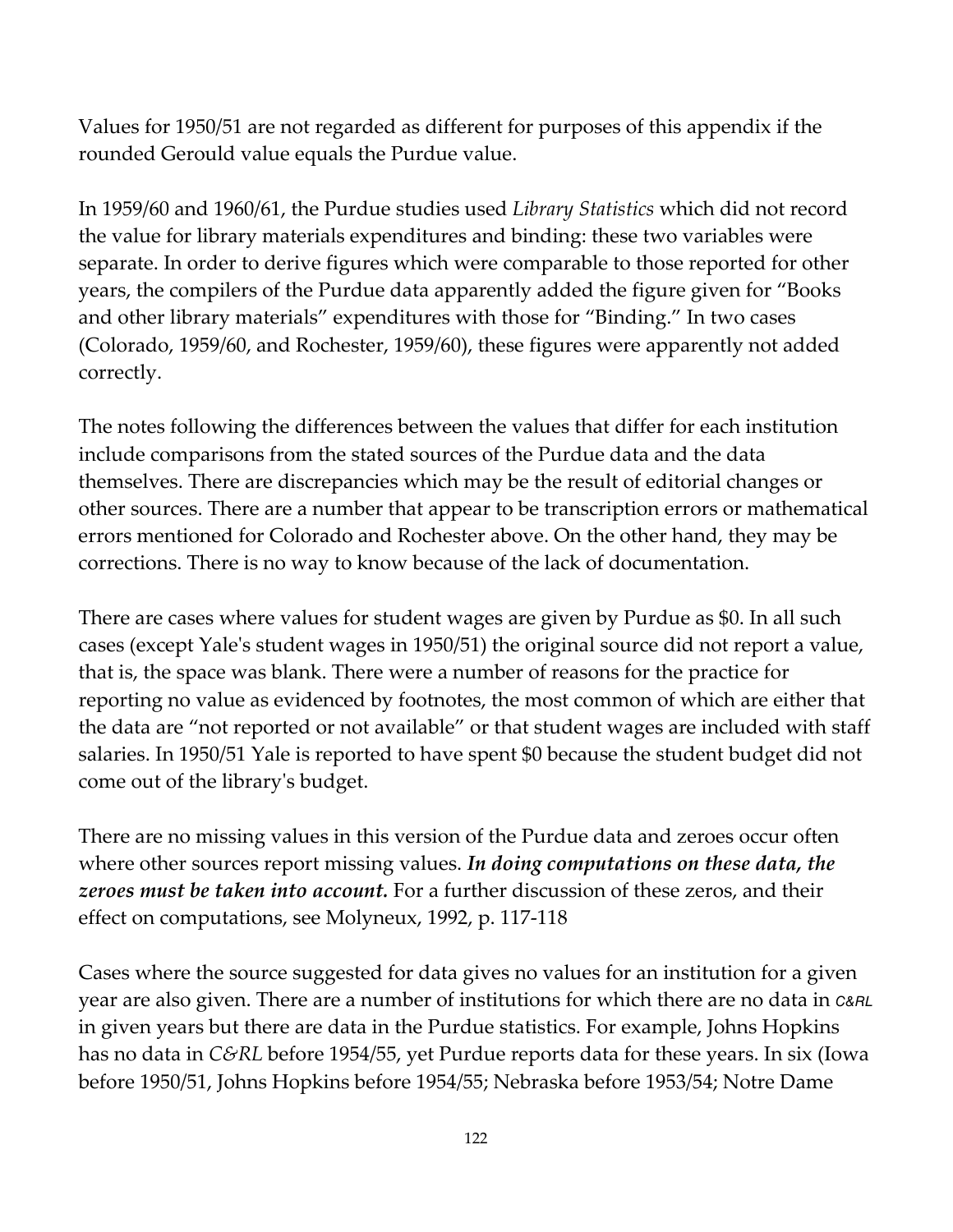before 1954/55; Pittsburgh before 1954/55; and Stanford before 1959/60 there are few, if any, discrepancies between the Purdue and Gerould data. It is possible that in these cases the Gerould data was one of the "reports which had not served as principal data "sources" which were used by the compilers of the Purdue data as sources of data.

The symbol "\*" indicates that the value for the given variable is missing in the source.

| <b>{UWN</b> |                     |                 |                |               |  |
|-------------|---------------------|-----------------|----------------|---------------|--|
|             | Year                | <b>Variable</b> | <b>Gerould</b> | <b>Purdue</b> |  |
|             | 1950/51             | Volumes added   | 17,014         | 18,534        |  |
|             | 1951/52             | $\prime\prime$  | 17,220         | 19,429        |  |
|             | $\boldsymbol{u}$    | <b>Wages</b>    | 14,926         | 14,936        |  |
|             | 1952/53             | Volumes added   | 19,741         | 21,461        |  |
|             | $\boldsymbol{u}$    | Expenditures    | 92,090         | 92,089        |  |
|             | 1953/54             | Volumes         | 807,902        | 817,514       |  |
|             | $\boldsymbol{u}$    | Volumes added   | 18,056         | 20,363        |  |
|             | 1954/55             | Volumes         | 825,797        | 836,159       |  |
|             | $\pmb{\mathcal{U}}$ | Volumes added   | 17,895         | 19,425        |  |
|             | 1955/56             | Volumes         | 844,383        | 857,660       |  |
|             | $\pmb{\mathcal{U}}$ | Volumes added   | 18,586         | 23,858        |  |
|             | 1956/57             | Volumes         | 862,674        | 891,033       |  |
|             | $\pmb{\mathcal{U}}$ | Volumes added   | 18,291         | 37,510        |  |
|             | 1957/58             | Volumes         | 884,247        | 922,077       |  |
|             | $\pmb{\mathcal{U}}$ | Volumes added   | 21,584         | 32,937        |  |
|             | $\pmb{\mathcal{U}}$ | Salaries        | 226,961        | 223,523       |  |
|             | $\pmb{\mathcal{U}}$ | <b>Wages</b>    | 29,699         | 33,587        |  |
|             | 1958/59             | Volumes         | 906,415        | 956,472       |  |
|             | $\pmb{\mathcal{U}}$ | Volumes added   | 25,993         | 37,953        |  |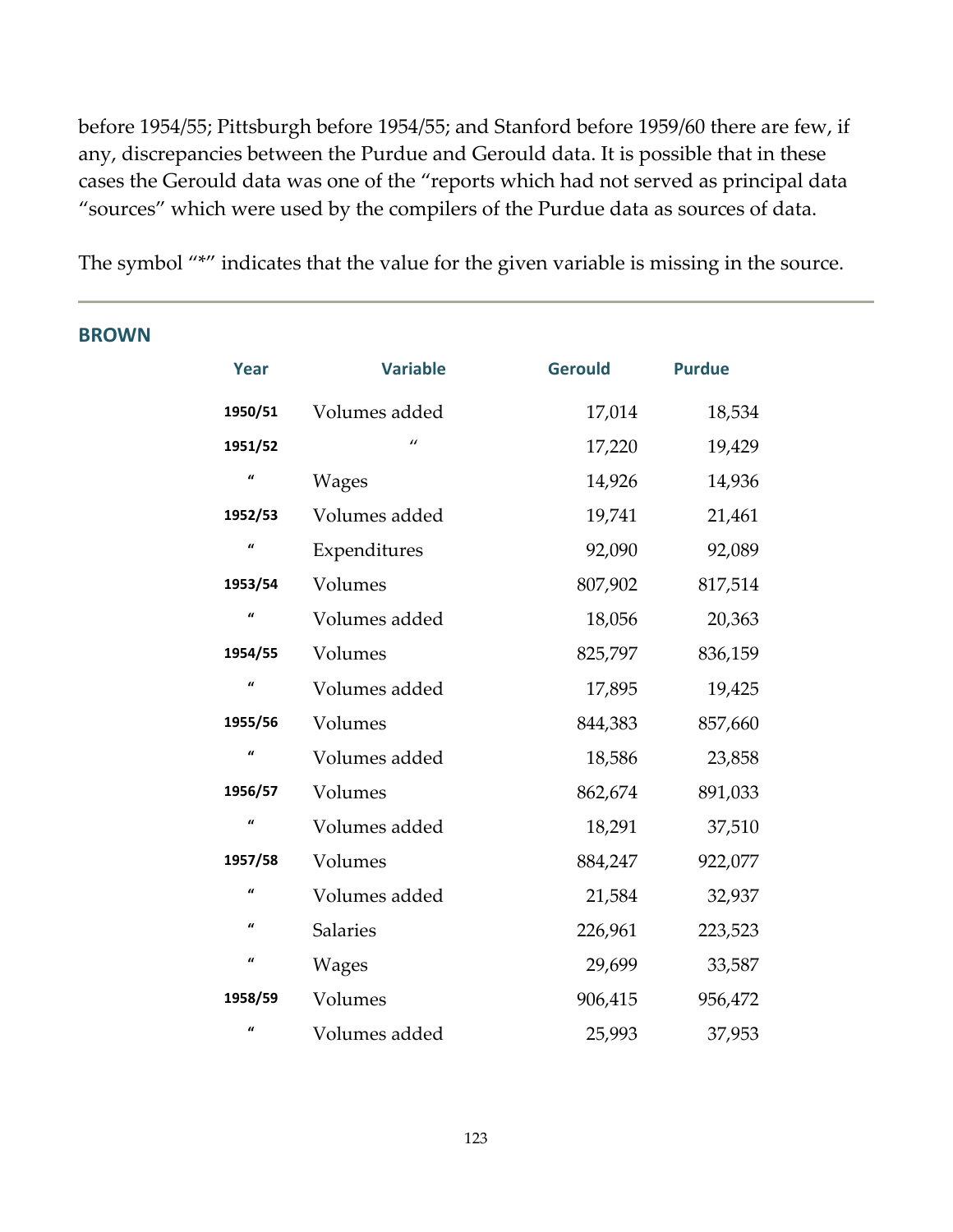# **BROWN (continued)**

| Year             | <b>Variable</b> | <b>Gerould</b> | <b>Purdue</b> |
|------------------|-----------------|----------------|---------------|
| $\boldsymbol{u}$ | <b>Salaries</b> | 265,897        | 264,807       |
| $\boldsymbol{u}$ | Wages           | 33,093         | 34,183        |
| 1959/60          | <b>Salaries</b> | 321,968        | 319,887       |
| $\boldsymbol{u}$ | Wages           | 35,313         | 37,3921       |
| 1960/61          | <b>Salaries</b> | 369,064        | 363,619       |
| $\mathbf{u}$     | Wages           | 43,394         | 48,839        |

#### *Notes:*

1. The 1959/60 figure for Wages according to *LS* was 37,394 instead of 37,392.

# **CALIFORNIA, BERKELEY**

| Year             | <b>Variable</b> | <b>Gerould</b> | <b>Purdue</b> |
|------------------|-----------------|----------------|---------------|
| 1950/51          | <b>Salaries</b> | 877,194        | 864,614       |
| $\mathbf{u}$     | Wages           | 196,190        | 193,950       |
| 1951/52          | Expenditures    | 412,570        | 412,571       |
| $\mathbf{u}$     | Wages           | 191,654        | 191,655       |
| 1953/54          | Volumes added   | 79,276         | 79,279        |
| $\mathbf{u}$     | <b>Salaries</b> | 1,183,811      | 1,192,004     |
| $\boldsymbol{u}$ | <b>Wages</b>    | 294,202        | 241,027       |
| 1958/59          | Wages           | 303,166        | 330,166       |

# **CALIFORNIA, LOS ANGELES**

| Year    | <b>Variable</b> | <b>Gerould</b> | <b>Purdue</b> |
|---------|-----------------|----------------|---------------|
| 1950/51 | Expenditures    | 353,094.76     | 353,093       |
| 1957/58 | Wages           | 281,084        | 281,064       |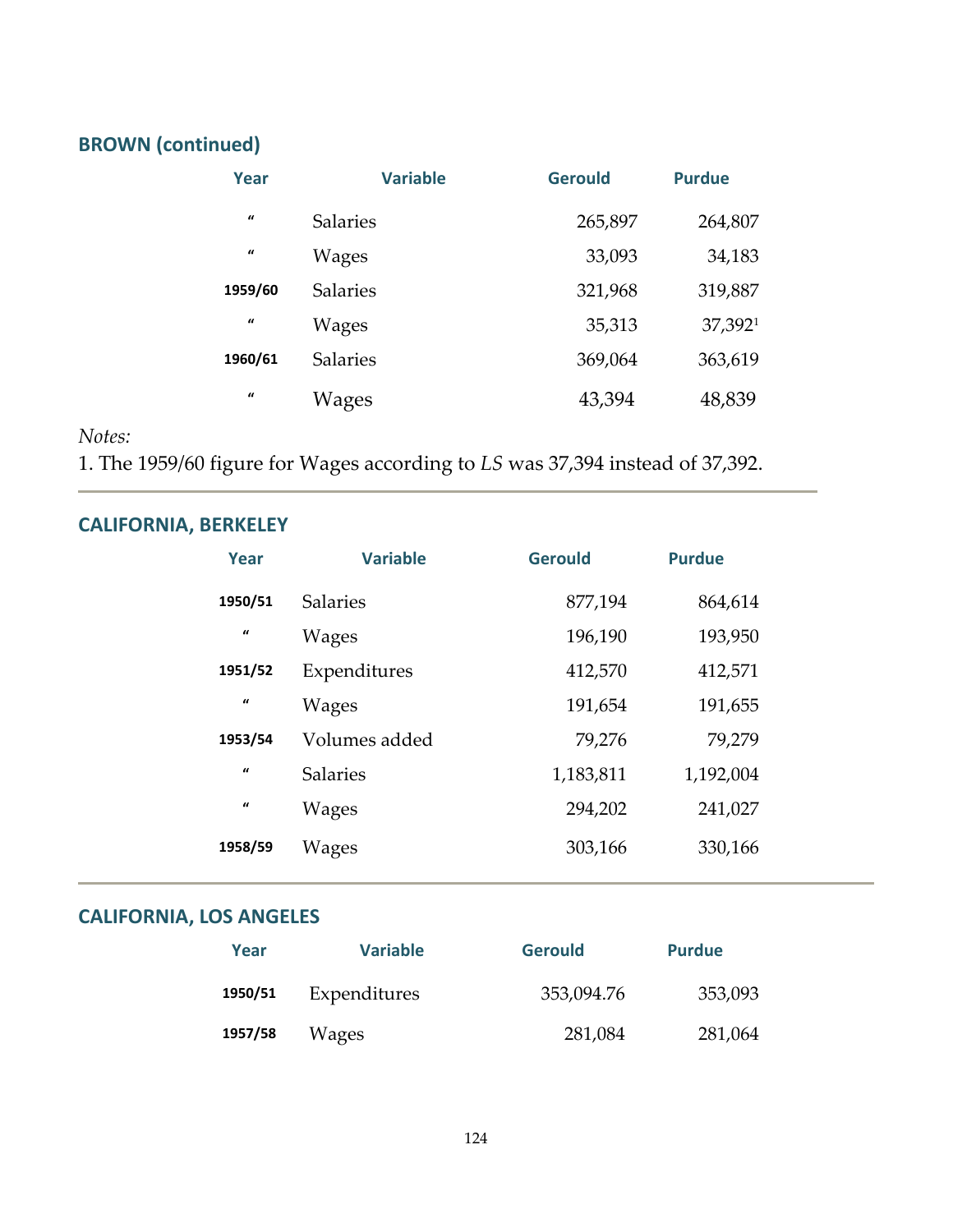#### **CHICAGO**

| Year         | <b>Variable</b> | <b>Gerould</b> | <b>Purdue</b> |
|--------------|-----------------|----------------|---------------|
| 1950/51      | Volumes added   | 45,459         | 49,4571       |
| 1950/51      | Wages           | $\ast$         | 0             |
| 1951/52      | <b>Salaries</b> | 483,3692       | 216,7372      |
| $\mathbf{u}$ | Wages           | $\ast$         | 266,6332      |
| 1954/55      | <b>Salaries</b> | 394,003        | 394,004       |
| 1956/57      | $\prime\prime$  | 456,381        | 456,382       |

*Notes:*

1. The 1950/51 figure for Volumes Added according to *C&RL* is 53,971 instead of 49,457.

2. The 1951/52 figures for Salaries according to *C&RL* are \$483,369 for but there is no value for Wages. According to a footnote these are included with salaries. The Purdue figures for Salaries, \$216,737, plus the figure for wages, \$266,633, equals \$483,370. The source of these numbers is not documented.

#### **CINCINNATI**

| <b>Variable</b> | <b>Gerould</b> | <b>Purdue</b> |  |
|-----------------|----------------|---------------|--|
| Expenditures    | 51,188.78      | 51,639        |  |
| Volumes         | 661,227        | 661,572       |  |
| Expenditures    | 95,441         | 94,646        |  |
| $\prime$        | 102,531        | 102,331       |  |
|                 |                |               |  |

#### **COLORADO**

| Year    | <b>Variable</b> | <b>Gerould</b> | <b>Purdue</b> |
|---------|-----------------|----------------|---------------|
| 1950/51 | Wages           | 33,685         | 33,686        |
| 1951/52 | <b>Salaries</b> | 107,778        | 107,779       |
| 1952/53 | Volumes         | 805,090        | 758,190       |
| $\iota$ | Volumes Added   | 36,809         | 34,529        |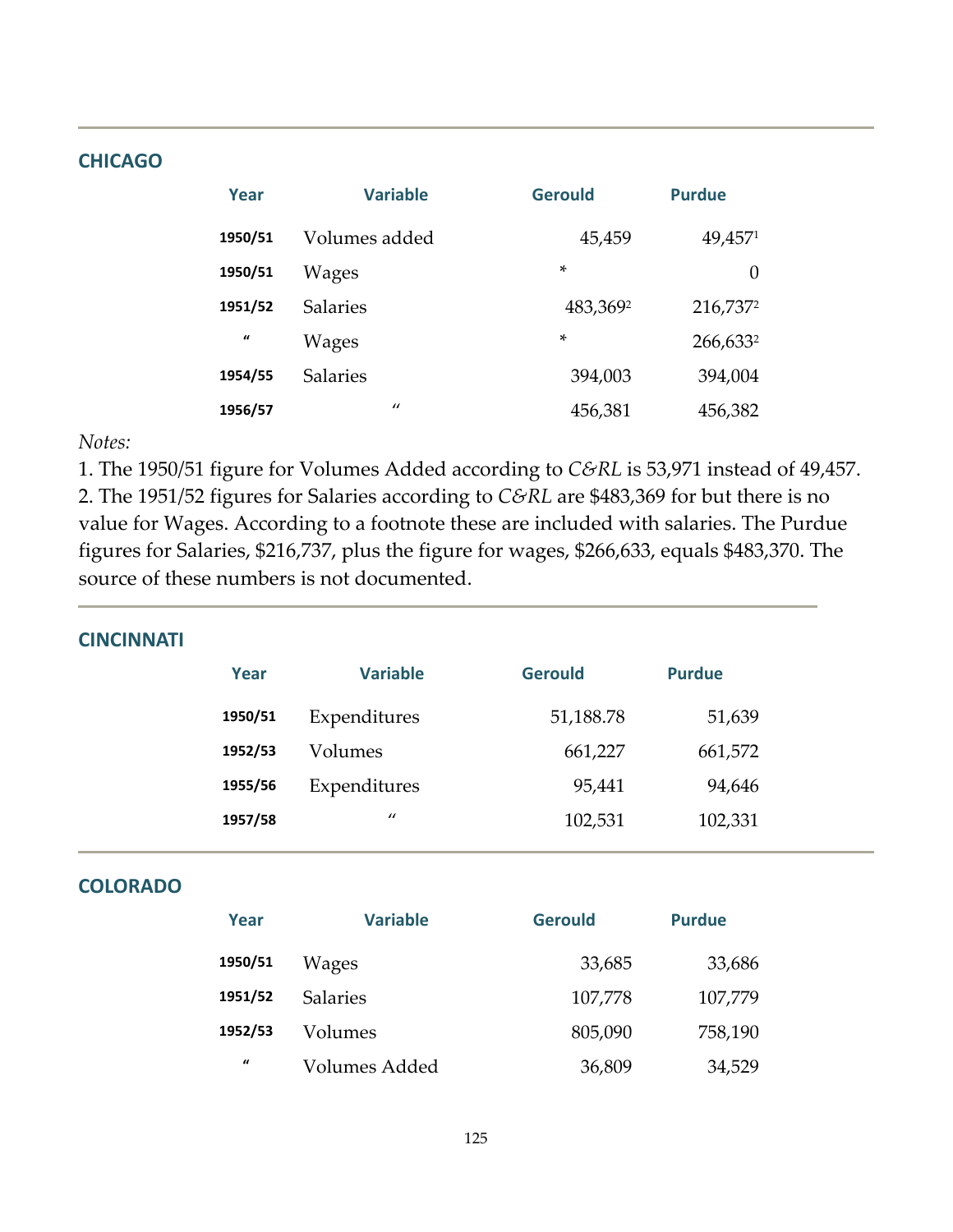#### **COLORADO (continued)**

| Year                | <b>Variable</b> | <b>Gerould</b> | <b>Purdue</b> |
|---------------------|-----------------|----------------|---------------|
| $\pmb{\mathcal{U}}$ | Expenditures    | 91,727         | 79,327        |
| $\mathbf{u}$        | <b>Salaries</b> | 148,013        | 133,033       |
| $\mathbf{u}$        | Wages           | 36,733         | 34,133        |
| 1953/54             | Expenditures    | 86,846         | 86,847        |
| 1956/57             | Wages           | 40,901         | 40,900        |
| 1959/60             | Expenditures    | 187,488        | 187,4481      |

#### *Notes:*

1. The 1959/60 figure for Expenditures according to *LS* gives \$165,018 for "Books and other library materials" and 22,470 for "Binding." The sum of these two numbers is \$187,488, not 187,448.

| <b>COLUMBIA</b>     |                 |                |                  |  |
|---------------------|-----------------|----------------|------------------|--|
| Year                | <b>Variable</b> | <b>Gerould</b> | <b>Purdue</b>    |  |
| 1950/51             | <b>Wages</b>    | $\ast$         | $\boldsymbol{0}$ |  |
| 1951/55             | $\prime\prime$  | $\star$        | $\theta$         |  |
| 1955/56             | Expenditures    | 330,483        | 329,483          |  |
| $\pmb{\mathcal{U}}$ | <b>Wages</b>    | $\star$        | $\boldsymbol{0}$ |  |
| 1956/57             | $\prime\prime$  | $\ast$         | $\boldsymbol{0}$ |  |
| 1957/58             | $\prime\prime$  | $\ast$         | $\boldsymbol{0}$ |  |

#### **CORNELL**

| Year             | <b>Variable</b> | <b>Gerould</b> | <b>Purdue</b> |
|------------------|-----------------|----------------|---------------|
| 1952/53          | Wages           | 53,734         | 53,735        |
| 1954/55          | <b>Salaries</b> | 561,126        | 561,127       |
| $\boldsymbol{u}$ | Wages           | 70,512         | 70,513        |
| 1957/58          | $\prime\prime$  | 97,663         | 97,623        |
|                  |                 |                |               |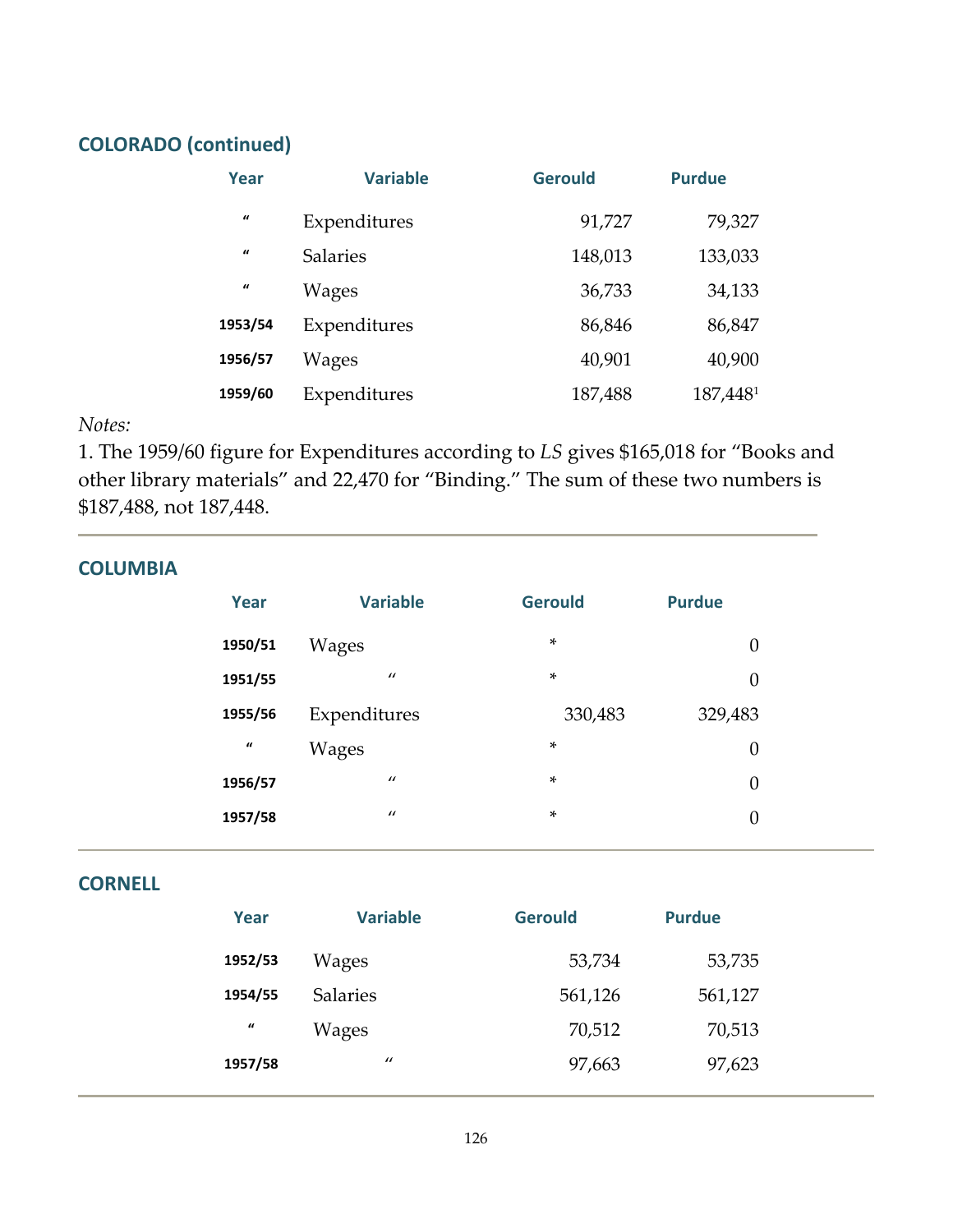#### **DUKE**

| Year             | <b>Variable</b> | <b>Gerould</b> | <b>Purdue</b> |  |
|------------------|-----------------|----------------|---------------|--|
| 1950/51          | Expenditures    | 166,679        | 166,680       |  |
| $\mathbf{u}$     | <b>Salaries</b> | 204,811        | 204,812       |  |
| 1955/56          | Volumes         | 1,244,880      | 1,243,691     |  |
| $\boldsymbol{u}$ | Volumes Added   | 47,748         | 46,500        |  |
| 1957/58          | Expenditures    | 250,104        | 250,105       |  |
| 1959/60          | <b>Salaries</b> | 403,799        | 390,031       |  |
| $\mathbf{u}$     | Wages           | 34,415         | 48,183        |  |
|                  |                 |                |               |  |

#### **FLORIDA**

| Year    | <b>Variable</b> | <b>Gerould</b> | <b>Purdue</b> |  |
|---------|-----------------|----------------|---------------|--|
| 1957/58 | <b>Salaries</b> | 479,446        | 479,447       |  |
| 1960/61 | Wages           | 75,590         | 75,591        |  |

#### **HARVARD**

| Year         | <b>Variable</b> | <b>Gerould</b> | <b>Purdue</b>          |
|--------------|-----------------|----------------|------------------------|
| 1951/52      | <b>Salaries</b> | 890,000        | 889,7021               |
| 1952/53      | Volumes Added   | 54,153         | 54,123 <sup>2</sup>    |
| 1953/54      | Volumes         | 5,832,912      | 5,833,116              |
| $\mathbf{u}$ | Volumes Added   | 129,965        | 130,169                |
| $\mathbf{u}$ | <b>Salaries</b> | 1,057,510      | 1,107,510 <sup>3</sup> |
| 1953/54      | <b>Wages</b>    | 50,000         | 0 <sup>4</sup>         |
| 1954/55      | <b>Salaries</b> | 1,125,154      | 1,100,154              |
| $\mathbf{u}$ | <b>Wages</b>    | 70,000         | 95,000                 |
| 1956/57      | Volumes         | 6,225,447      | 6,225,444              |
| 1957/58      | Volumes Added   | 162,186        | 124,7235               |
| $\epsilon$   | <b>Salaries</b> | 1,552,752      | 1,401,385              |
| 1958/59      | Volumes         | 6,492,124      | 6,492,111              |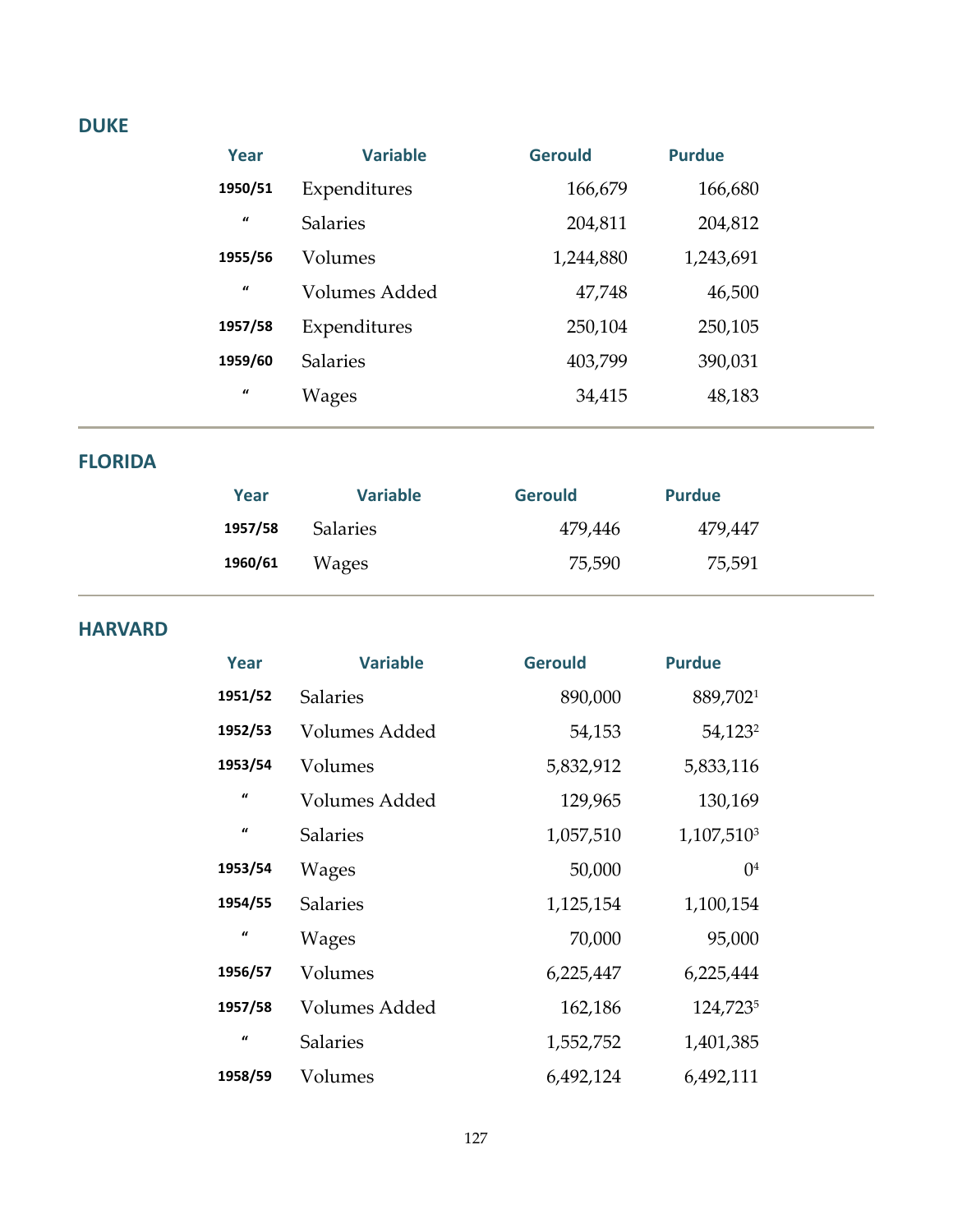#### **HARVARD (continued)**

Notes:

1. The 1951/52 *C&RL* does not record any values for Harvard.

2. *C&RL* records 112,262 instead of 54,123.

3. *C&RL* records this variable as "not reported or not available."

4. *C&RL* records this variable as "not reported or not available."

5. *C&RL* records 214,723 instead of 124,723 volumes added. The Purdue number appears to be a result of transposition of digits from the source.

#### **ILLINOIS**

| Year         | <b>Variable</b> | <b>Gerould</b> | <b>Purdue</b>       |
|--------------|-----------------|----------------|---------------------|
| 1950/51      | Expenditures    | 385,444.00     | 385,445             |
| $\bf{u}$     | <b>Wages</b>    | 96,215         | 96,216              |
| 1951/52      | Expenditures    | 378,006        | 378,007             |
| $\mathbf{u}$ | Wages           | 100,635        | 100,636             |
| 1952/53      | Volumes Added   | 85,825         | 92,146              |
| 1953/54      | $\prime$        | 133,760        | 109,377             |
| 1954/55      | $\prime$        | 98,694         | 113,294             |
| $\bf{u}$     | Expenditures    | 447,240        | 448,995             |
| 1955/56      | Volumes Added   | 90,040         | 98,427              |
| 1960/61      | $\prime$        | 95,2461        | 95,266 <sup>1</sup> |

#### Notes:

1. This pair of values is discussed in Appendix 2 (page 82.)

#### **INDIANA**

| Year    | <b>Variable</b> | <b>Gerould</b> | <b>Purdue</b> |  |
|---------|-----------------|----------------|---------------|--|
| 1950/51 | Volumes added   | 40,000         | 34,958        |  |
| 1952/53 | $\prime$        | 40,271         | 44,300        |  |
| $\iota$ | Expenditures    | 252,764        | 253,164       |  |
|         | <b>Salaries</b> | 328,896        | 329,996       |  |
| 1954/55 | Volumes Added   | *              | 30,0001       |  |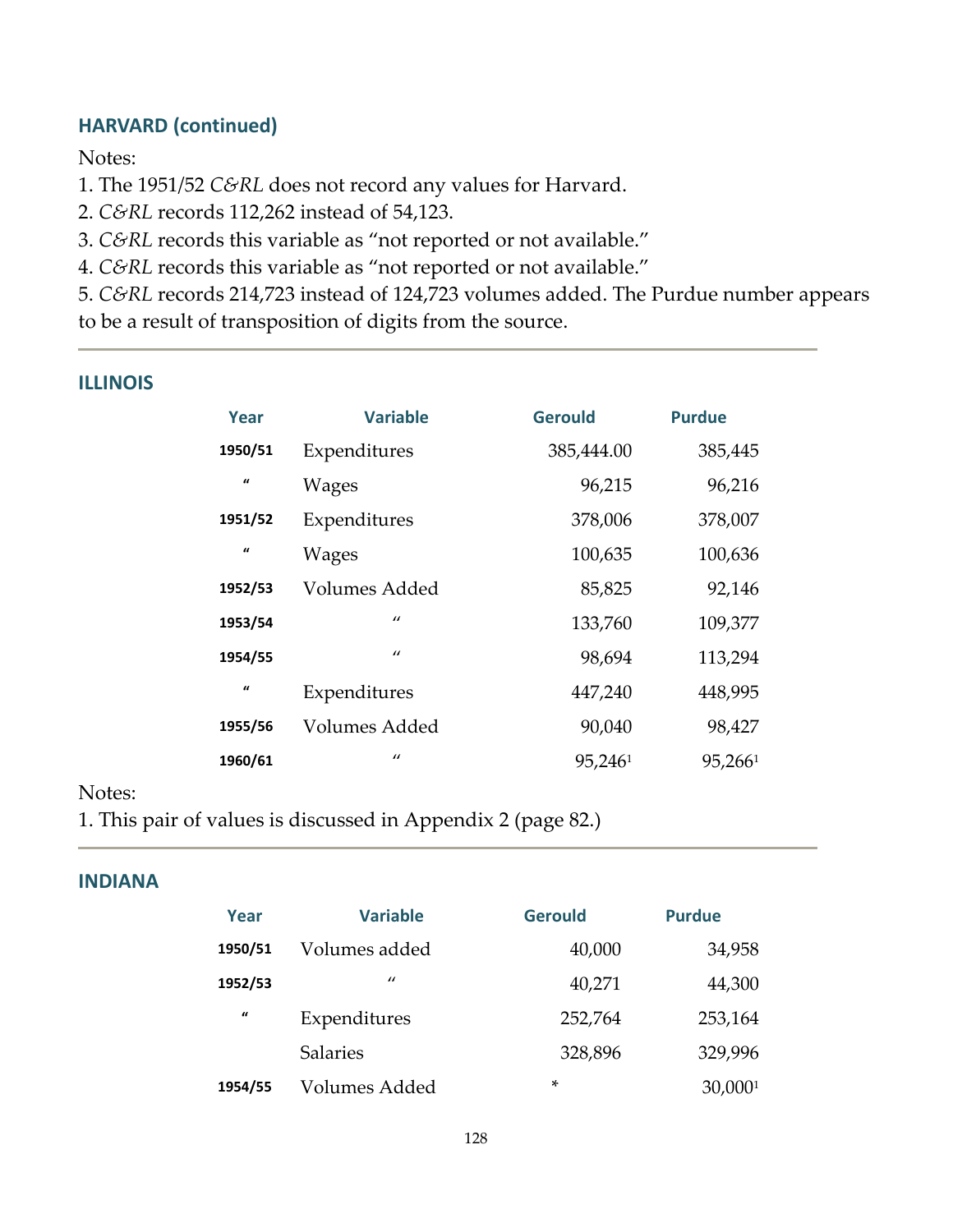#### **INDIANA (continued)**

| 1955/56      | Volumes Added   | *         | 83,0001                |
|--------------|-----------------|-----------|------------------------|
| 1956/57      | Volumes Added   | *         | 46,500 <sup>1</sup>    |
| 1957/58      | Volumes         | 1,190,566 | 1,188,827              |
| $\mathbf{u}$ | Volumes Added   | $\ast$    | 82,5001                |
| 1958/59      | Volumes Added   | $\ast$    | 69,0001                |
| 1959/60      | Volumes Added   | *         | 59,000 <sup>2</sup>    |
| 1959/60      | <b>Salaries</b> | 440,340   | 444,340                |
| 1960/61      | Volumes Added   | $\ast$    | 97,0003                |
| 1961/62      | Volumes         | 1,828,992 | 1,678,992 <sup>4</sup> |
| 1961/62      | Volumes added   | $\ast$    | 102,100 <sup>5</sup>   |

#### Notes:

1. *C&RL* records these variables as "not reported or not available."

- 2. *LS* does not record a value for this variable.
- 3. *LS* records this value as an "estimated figure."
- 4. *ARL* records 1,828,992 instead of 1,678,992 volumes held.
- 5. *ARL* does not report a value for this variable.

| Year         | <b>Variable</b>            | <b>Gerould</b> | <b>Purdue</b>        |
|--------------|----------------------------|----------------|----------------------|
| 1951/52      | Volume <sup>1</sup>        | 773,205        | 664,814              |
| $\mathbf{u}$ | Volumes Added <sup>1</sup> | 22,205         | 18,098               |
| $\mathbf{u}$ | Expenditures <sup>1</sup>  | 129,385        | 113,335              |
| $\mathbf{u}$ | <b>Salaries</b>            | 233,480        | 236,375 <sup>2</sup> |
| 1953/54      | Wages                      | 40,318         | 45,525               |
| 1954/55      | <b>Salaries</b>            | 259,605        | 251,628              |
| $\mathbf{u}$ | Wages                      | 39,395         | 47,372               |
| 1955/56      | <b>Salaries</b>            | 272,530        | 270,910              |
| $\mathbf{u}$ | Wages                      | 44,405         | 46,025               |

#### **IOWA**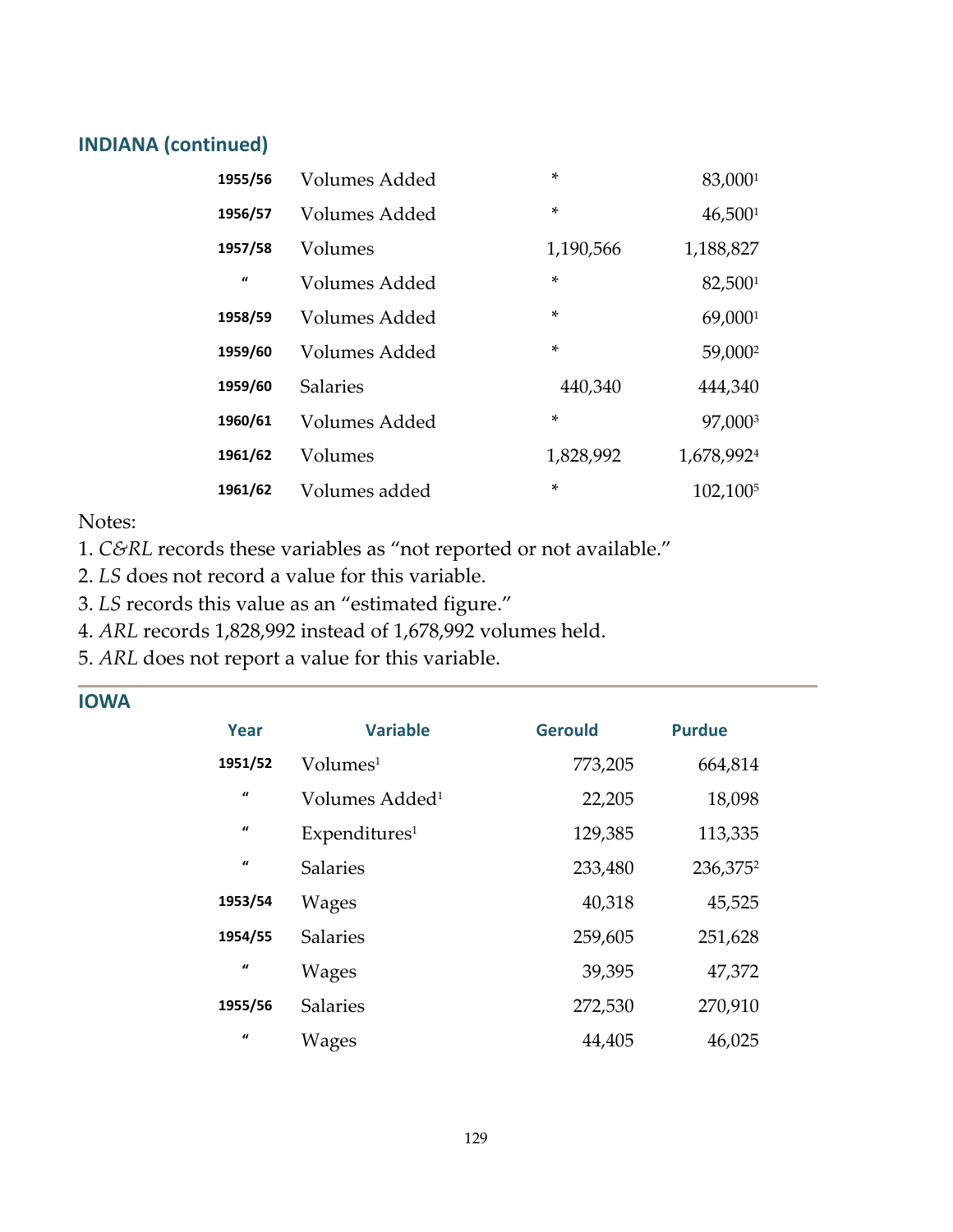# **IOWA (continued)**

Notes:

- 1. *C&RL* records no values for Iowa in 1950/51.
- 2. *C&RL* records 236,675 instead of 236,375.

#### **IOWA STATE**

| Year             | <b>Variable</b> | <b>Gerould</b> | <b>Purdue</b> |
|------------------|-----------------|----------------|---------------|
| 1950/51          | Wages           | 14,421         | 14,422        |
| 1951/52          | $\prime$        | 18,053         | 18,054        |
| 1952/53          | Expenditures    | 88,724         | 88,725        |
| $\boldsymbol{u}$ | <b>Salaries</b> | 136,382        | 136,383       |
| $\boldsymbol{u}$ | <b>Wages</b>    | 18,414         | 18,415        |
| 1953/54          | Expenditures    | 95,098         | 95,099        |
| $\mathbf{u}$     | Wages           | 21,393         | 21,394        |
| 1955/56          | <b>Salaries</b> | 154,684        | 154,685       |

#### **JOHNS HOPKINS**

| Year         | <b>Variable</b> | <b>Gerould</b> | <b>Purdue</b> |
|--------------|-----------------|----------------|---------------|
| 1951/52      | Wages           | 8,597          | 8,5981        |
| 1958/59      | Expenditures    | 141,069        | 141,070       |
| 1959/60      | Wages           | 13,758         | 15,530        |
| 1960/61      | Expenditures    | 189,471        | 162,237       |
| $\mathbf{u}$ | <b>Salaries</b> | 335,777        | 319,087       |
| $\mathbf{u}$ | Wages           | 20,050         | 22,280        |

Notes:

1. *C&RL* records no values for Johns Hopkins before 1954/55.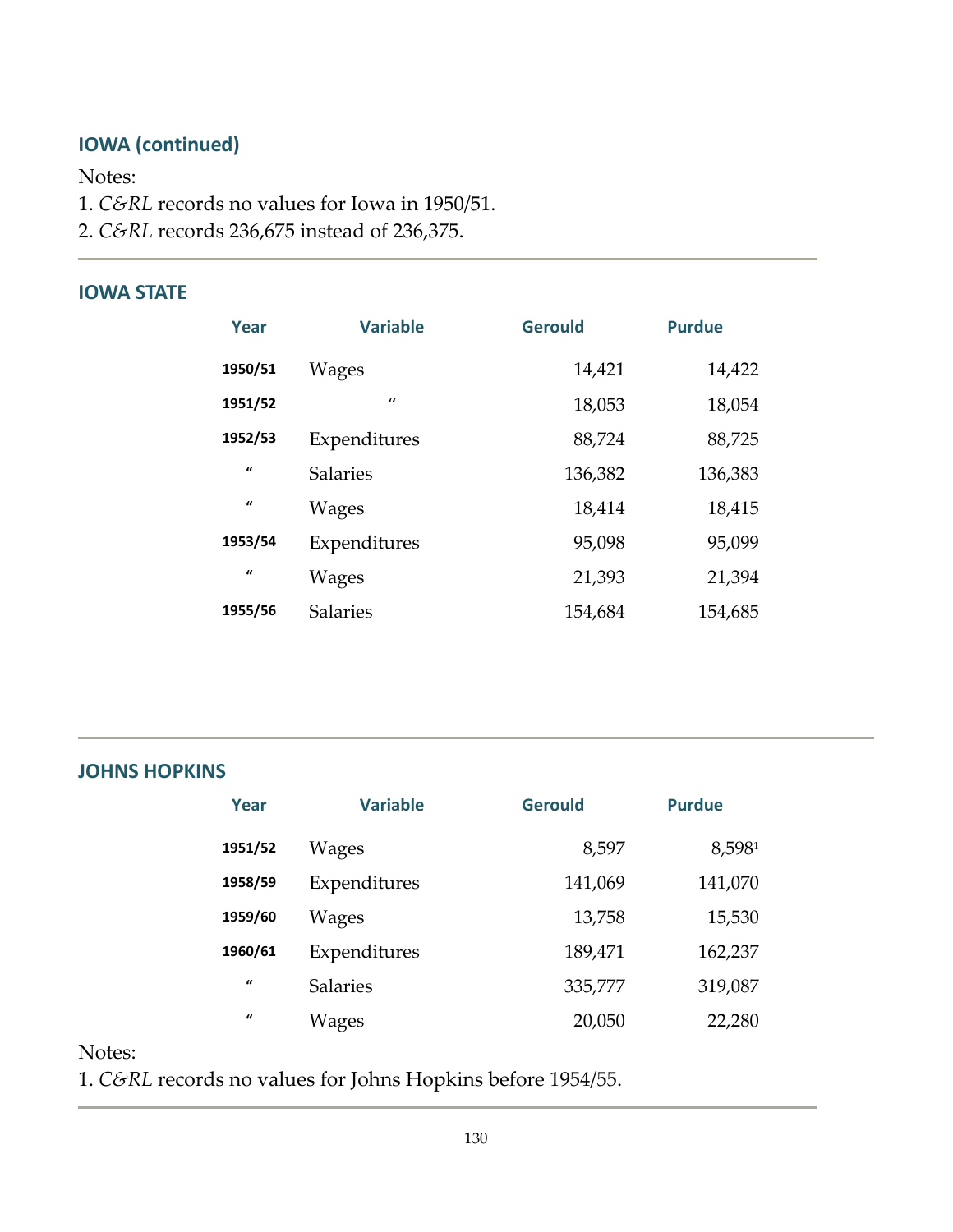#### **JOINT UNIVERSITY LIBRARIES**

| Year               | <b>Variable</b>      | <b>Gerould</b> | <b>Purdue</b> |
|--------------------|----------------------|----------------|---------------|
| 1950/51            | Expenditures         | 104,685.03     | 104,684       |
| 1951/52            | <b>Salaries</b>      | 109,438        | 109,439       |
| 1953/54            | Volumes Added        | 23,183         | 24,839        |
| $\mathbf{u}$       | <b>Wages</b>         | 30,965         | 30,966        |
| 1954/55            | Expenditures         | 89,343         | 89,344        |
| $\boldsymbol{\mu}$ | <b>Salaries</b>      | 125,083        | 125,084       |
| $\boldsymbol{u}$   | <b>Wages</b>         | 30,768         | 30,769        |
| 1955/56            | Expenditures         | 96,035         | 96,036        |
| 1956/57            | Volumes              | 708,752        | 708,952       |
| 1957/58            | <b>Volumes Added</b> | 24,616         | 27,914        |
| 1958/59            | $\prime\prime$       | 26,591         | 29,436        |

#### **KANSAS**

| Year    | <b>Variable</b> | <b>Gerould</b> | <b>Purdue</b> |
|---------|-----------------|----------------|---------------|
| 1950/51 | Expenditures    | 121,761.00     | 122,761       |

#### **KENTUCKY**

| Year             | <b>Variable</b> | <b>Gerould</b> | <b>Purdue</b> |
|------------------|-----------------|----------------|---------------|
| 1951/52          | Volumes         | 558,442        | 558,896       |
| $\mathbf{u}$     | Expenditures    | 80,641         | 80,642        |
| 1952/53          | $\prime$        | 108,319        | 108,320       |
| $\boldsymbol{u}$ | <b>Salaries</b> | 144,457        | 144,458       |
| 1953/54          | $\prime$        | 145,055        | 145,056       |
| 1954/55          | Volumes Added   | 31,470         | 31,009        |
| 1956/57          | Expenditures    | 133,486        | 133,487       |
| $\mathcal{U}$    | <b>Wages</b>    | 15,178         | 15,179        |
| 1957/58          | Expenditures    | 176,170        | 195,170       |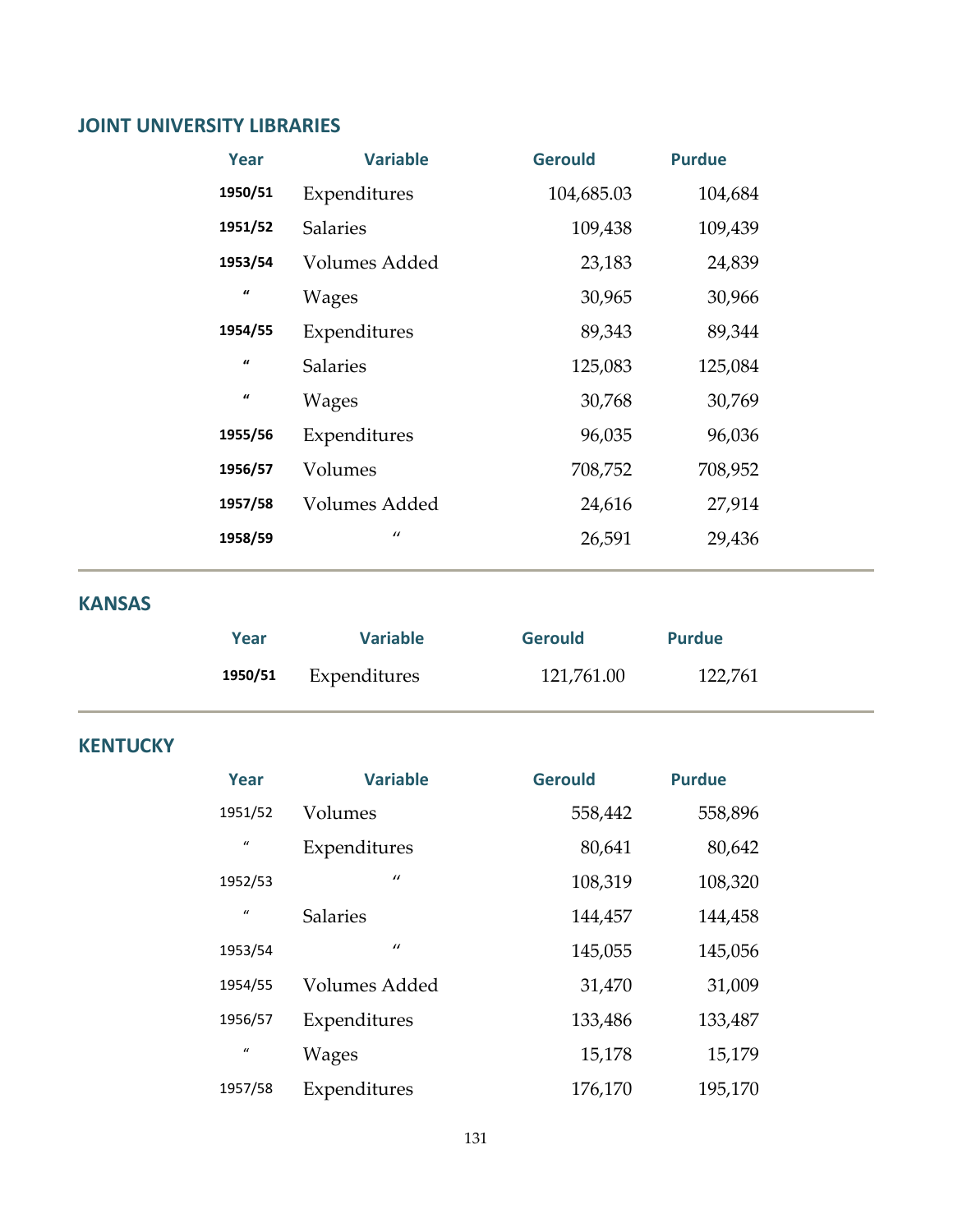# **KENTUCKY (continued)**

| 1958/59      | <b>Salaries</b> | 272,827 | 272,828 |
|--------------|-----------------|---------|---------|
| $\mathbf{u}$ | Wages           | 24,847  | 24,848  |
| 1959/60      | Expenditures    | 322,222 | 322,223 |
| $\iota$      | <b>Salaries</b> | 298,058 | 298,059 |
| 1960/61      | Volumes         | 904,757 | 925,904 |
| $\mathbf{u}$ | Volumes Added   | 38,064  | 41,180  |
| $\mathbf{u}$ | <b>Salaries</b> | 327,613 | 354,449 |
| $\mathbf{u}$ | Wages           | 26,336  | 28,550  |

#### **LOUISIANA STATE**

| Year                | <b>Variable</b> | <b>Gerould</b> | <b>Purdue</b> |
|---------------------|-----------------|----------------|---------------|
| 1950/51             | <b>Salaries</b> | 183,680        | 183,681       |
| $\pmb{\mathcal{U}}$ | Wages           | 20,157         | 20,158        |
| 1951/52             | Expenditures    | 118,340        | 118,341       |
| $\pmb{\mathcal{U}}$ | <b>Salaries</b> | 189,805        | 189,806       |
| $\pmb{\mathcal{U}}$ | <b>Wages</b>    | 18,022         | 18,023        |
| 1953/54             | Expenditures    | 188,190        | 188,191       |
| $\pmb{\mathcal{U}}$ | <b>Salaries</b> | 252,333        | 252,334       |
| 1954/55             | $\prime\prime$  | 281,759        | 281,760       |
| 1956/57             | Expenditures    | 228,317        | 228,318       |
| $\pmb{\mathcal{U}}$ | <b>Salaries</b> | 321,635        | 321,636       |
| $\pmb{\mathcal{U}}$ | Wages           | 39,295         | 39,296        |
| 1959/60             | Expenditures    | 410,196        | 410,197       |
| $\pmb{\mathcal{U}}$ | Salaries        | 481,594        | 481,118       |
|                     |                 |                |               |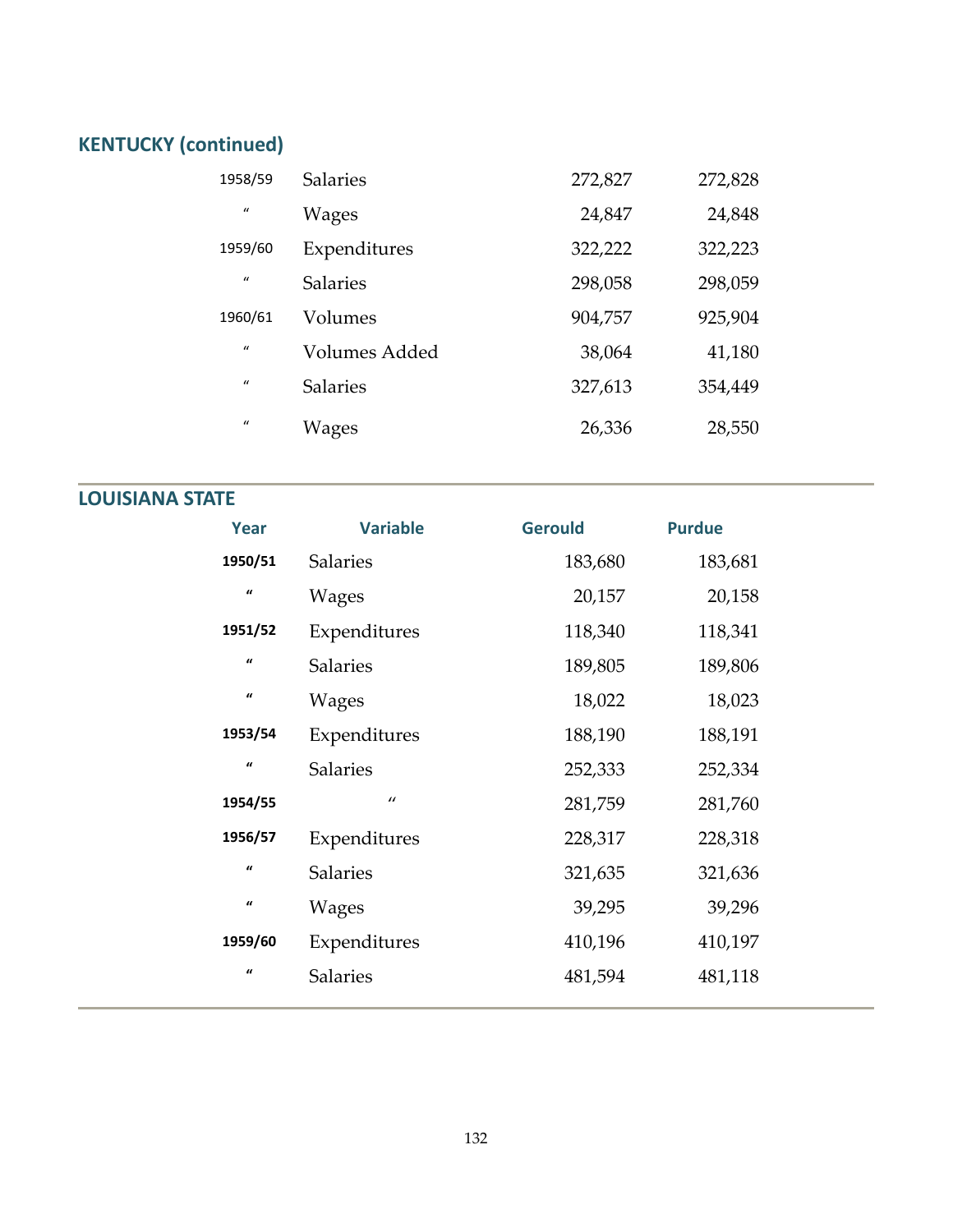#### **MASSACHUSETTS INSTITUTE OF TECHNOLOGY**

| Year                | <b>Variable</b>      | <b>Gerould</b> | <b>Purdue</b> |
|---------------------|----------------------|----------------|---------------|
| 1950/51             | <b>Volumes Added</b> | 15,623         | 15,625        |
| $\pmb{\mathcal{U}}$ | <b>Salaries</b>      | 151,000        | 130,850       |
| $\iota$             | Wages                | 14,900         | 16,132        |
| 1951/52             | <b>Volumes Added</b> | 16,809         | 16,876        |
| $\pmb{\mathcal{U}}$ | Expenditures         | 54,736         | 48,700        |
| $\pmb{\mathcal{U}}$ | <b>Salaries</b>      | 158,340        | 141,400       |
| $\iota$             | Wages                | 16,491         | 16,500        |
| 1954/55             | Expenditures         | 51,340         | 51,339        |
| 1955/56             | $\prime$             | 74,825         | 74,826        |
| $\mathbf{u}$        | <b>Salaries</b>      | 177,200        | 177,201       |
| $\iota$             | Wages                | 19,074         | 19,075        |
| 1958/59             | $\prime\prime$       | 27,384         | 27,383        |
| 1960/61             | Volumes Added        | 40,812         | 40,910        |

#### **MICHIGAN**

| Year         | <b>Variable</b> | <b>Gerould</b> | <b>Purdue</b> |
|--------------|-----------------|----------------|---------------|
| 1951/52      | Expenditures    | 244,708        | 251,5001      |
| $\mathbf{u}$ | <b>Salaries</b> | 557,971        | 570,4321      |
| $\mathbf{u}$ | <b>Wages</b>    | 67,468         | 74,8551       |
| 1953/54      | Volumes Added   | 58,211         | 58,018        |
| 1954/55      | <b>Salaries</b> | 783,945        | 783,946       |
| 1956/57      | Expenditures    | 523,304        | 523,305       |

#### *Notes*:

1. *C&RL* records no values for Michigan in 1951/52.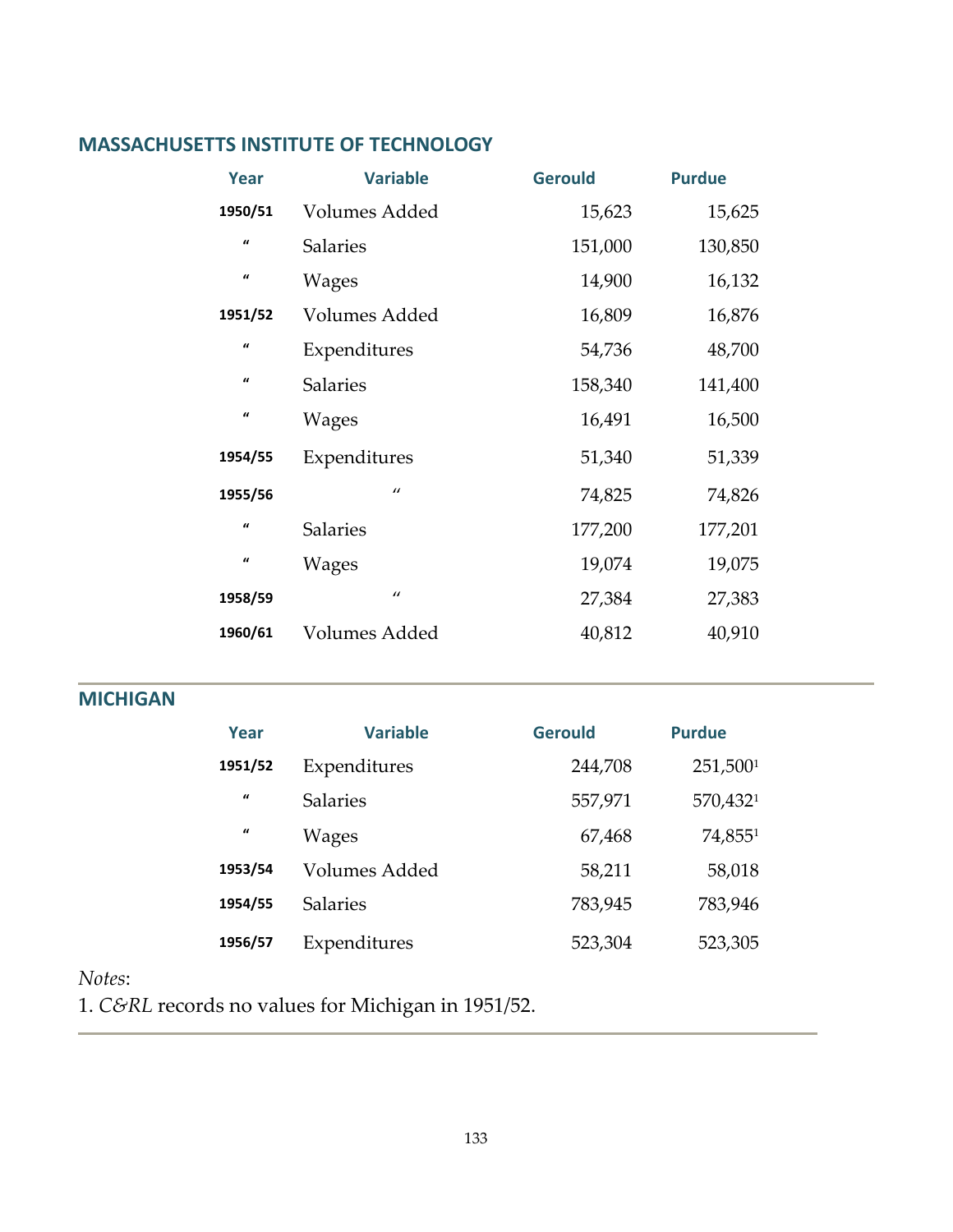#### **MICHIGAN STATE**

#### **MISSOURI**

| Year                | <b>Variable</b> | <b>Gerould</b> | <b>Purdue</b> |
|---------------------|-----------------|----------------|---------------|
| 1951/52             | Expenditures    | 140,388        | 140,389       |
| 1952/53             | $\prime$        | 133,624        | 133,622       |
| $\mathbf{u}$        | <b>Salaries</b> | 154,023        | 154,203       |
| $\pmb{\mathcal{U}}$ | <b>Wages</b>    | 18,303         | 18,302        |
| 1954/55             | Volumes Added   | 17,467         | 17,500        |
| $\mathbf{u}$        | Expenditures    | 115,367        | 116,368       |
| 1955/56             | <b>Salaries</b> | 147,292        | 147,293       |
| 1956/57             | Expenditures    | 190,263        | 190,264       |
| $\mathbf{u}$        | <b>Salaries</b> | 164,206        | 164,207       |
| $\mathbf{u}$        | Wages           | 36,937         | 36,938        |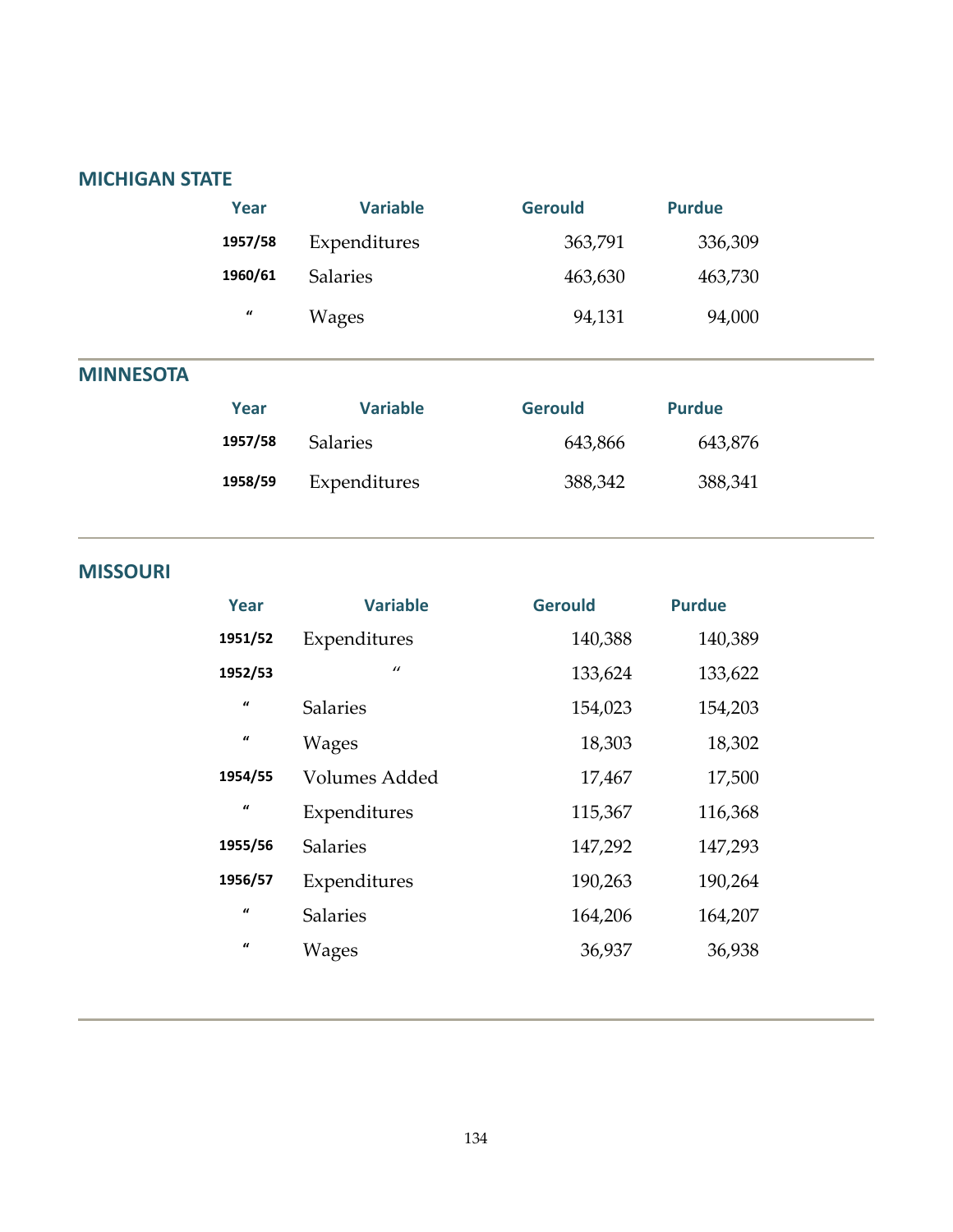#### **NEBRASKA**

| Year         | <b>Variable</b> | <b>Gerould</b> | <b>Purdue</b> |
|--------------|-----------------|----------------|---------------|
| 1951/52      | <b>Salaries</b> | 176,158        | 176,159       |
| $\mathbf{u}$ | Wages           | 27,334         | 27,335        |
| 1953/54      | <b>Salaries</b> | 212,528        | 212,5291      |
| 1954/55      | Volumes Added   | 20,504         | 18,485        |
| $\mathbf{u}$ | Expenditures    | 123,653        | 123,654       |
| 1956/57      | Wages           | 34,547         | 34,548        |
| 1958/59      | $\prime\prime$  | 35,870         | 35,871        |
| 1959/60      | $\prime\prime$  | 39,997         | 36,997        |

#### *Notes*:

1. *C&RL* records no values for Nebraska before 1953/54.

#### **NEW YORK UNIVERSITY**

| Year                | <b>Variable</b> | <b>Gerould</b> | <b>Purdue</b>  |
|---------------------|-----------------|----------------|----------------|
| 1950/51             | Expenditures    | 144,048        | 144,038        |
| $\mathbf{u}$        | <b>Salaries</b> | 410,846        | 410,8471       |
| 1950/51             | <b>Wages</b>    | $\ast$         | $\overline{0}$ |
| 1951/52             | <b>Salaries</b> | 365,557        | 365,558        |
| $\pmb{\mathcal{U}}$ | <b>Wages</b>    | $\ast$         | $\overline{0}$ |
| 1952/53             | Expenditures    | 112,761        | 122,201        |
| $\pmb{\mathcal{U}}$ | <b>Salaries</b> | 411,372        | 419,784        |
| $\iota$             | <b>Wages</b>    | $\ast$         | $\overline{0}$ |
| 1953/54             | Expenditures    | 125,585        | 91,795         |
| $\mathbf{u}$        | <b>Salaries</b> | 436,071        | 389,306        |
| $\pmb{\mathcal{U}}$ | <b>Wages</b>    | *              | $\overline{0}$ |
| 1954/55             | $\prime$        | $\star$        | $\overline{0}$ |
| 1955/56             | $\prime\prime$  | $\ast$         | 0              |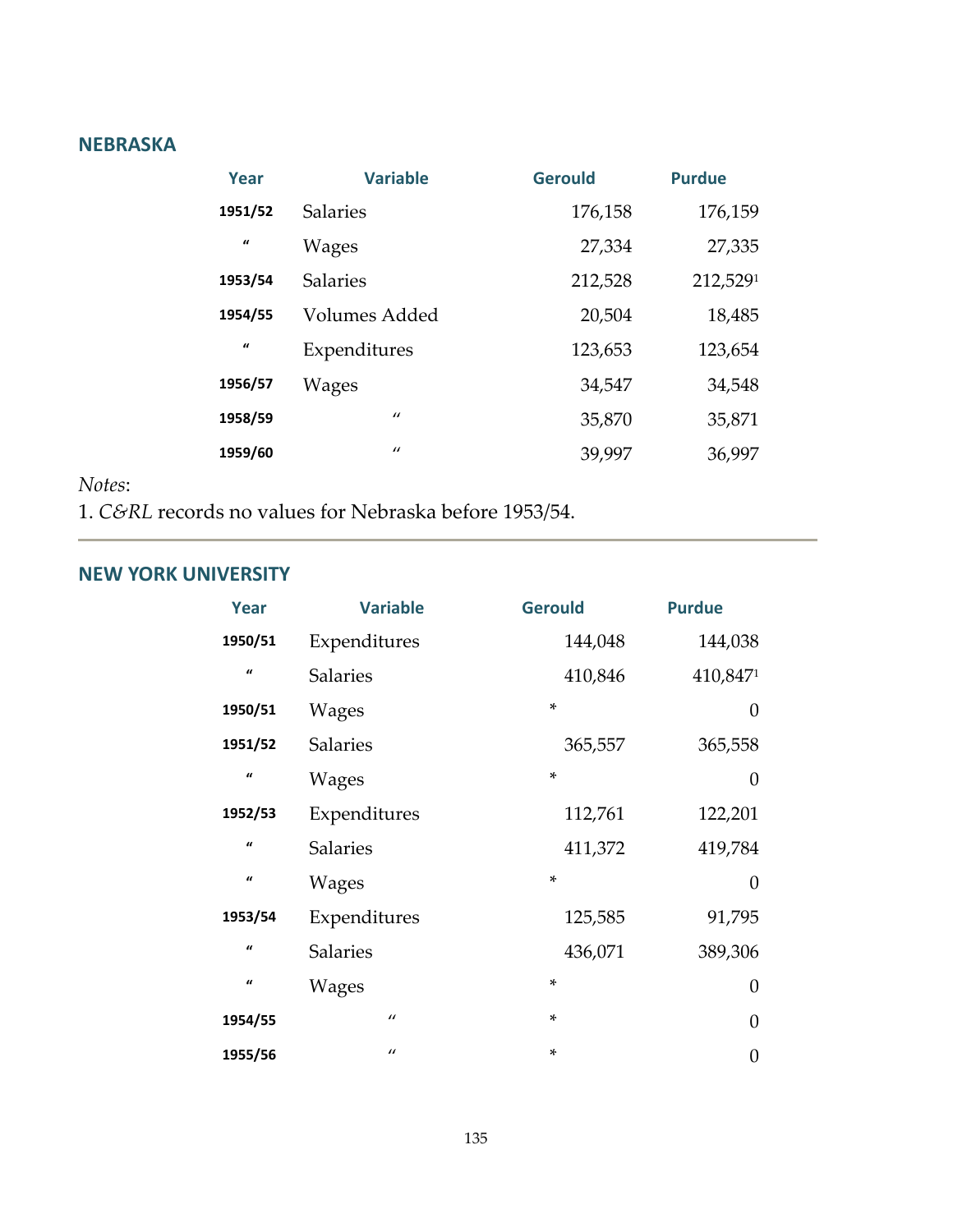# **NEW YORK UNIVERSITY (continued)**

| 1956/57          | Expenditures    | 132,039 | 132,040 |
|------------------|-----------------|---------|---------|
| $\mathbf{u}$     | <b>Salaries</b> | *       | 216,166 |
| $\boldsymbol{u}$ | <b>Wages</b>    | *       | 0       |
| 1957/58          | $\prime$        | *       | 0       |
| 1958/59          | $\prime$        | 40,284  | 40,285  |
| 1960/61          | <b>Salaries</b> | 561,933 | 275,343 |
| $\boldsymbol{u}$ | Wages           | 45,437  | 330,028 |

#### *Notes*:

1. *C&RL* records that this variable is "not reported or not available.

#### **NORTH CAROLINA**

| Year             | <b>Variable</b>      | <b>Gerould</b> | <b>Purdue</b> |
|------------------|----------------------|----------------|---------------|
| 190/51           | Expenditures         | 157,389.92     | 157,389       |
| $\boldsymbol{u}$ | Wages                | 37,859         | 37,860        |
| 1951/52          | Expenditures         | 131,091        | 131,092       |
| $\mathbf{u}$     | Wages                | 43,348         | 43,349        |
| 1956/57          | <b>Volumes Added</b> | 67,295         | 69,043        |
| $\mathbf{u}$     | <b>Wages</b>         | 49,549         | 49,550        |
| 1959/60          | Volumes              | 1,025,144      | 1,025,944     |
| 1960/61          | <b>Salaries</b>      | 522,450        | 522,451       |

#### **NORTHWESTERN**

| Year             | <b>Variable</b> | <b>Gerould</b> | <b>Purdue</b> |
|------------------|-----------------|----------------|---------------|
| 1951/52          | Volumes         | 1,089,295      | 1,089,458     |
| $\boldsymbol{u}$ | Expenditures    | 174,450        | 174,151       |
| $\boldsymbol{u}$ | <b>Salaries</b> | 279,483        | 279,484       |
| 1954/55          | $\prime\prime$  | 319,962        | 310,962       |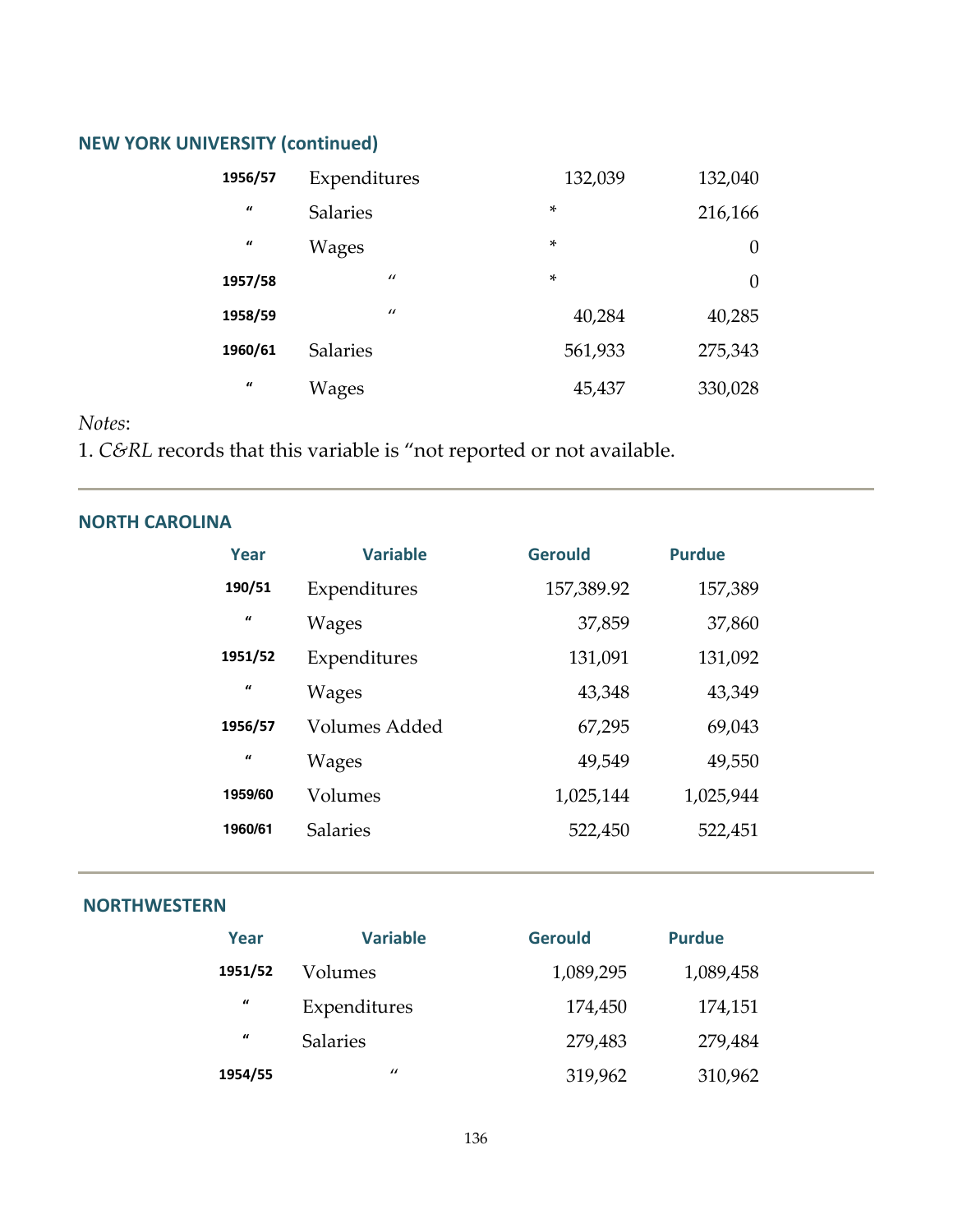# **NORTHWESTERN (continued)**

| 1956/57  | Volumes added | 43,364    | 47,940    |
|----------|---------------|-----------|-----------|
| 1957/58  | Volumes       | 1,339,218 | 1,322,040 |
| $\bf{u}$ | Volumes added | 43,364    | 57,783    |

#### **PITTSBURGH**

| Year         | <b>Variable</b> | <b>Gerould</b> | <b>Purdue</b>  |
|--------------|-----------------|----------------|----------------|
| 1950/51      | Volumes         | 617,000        | 616,2161       |
| $\mathbf{u}$ | Volumes Added   | 38,700         | 21,9191        |
| $\mathbf{u}$ | Expenditures    | 105,576        | 87,6761        |
| $\mathbf{u}$ | <b>Salaries</b> | 138,263        | 119,2501       |
| $\mathbf{u}$ | Wages           | 12,633         | 0 <sup>1</sup> |

#### *Notes:*

1. *C&RL* records no values for Pittsburgh before 1954/55

#### **PRINCETON**

| Year             | <b>Variable</b> | <b>Gerould</b> | <b>Purdue</b> |
|------------------|-----------------|----------------|---------------|
| 1950/51          | <b>Salaries</b> | 263,064        | 266,683       |
| $\boldsymbol{u}$ | Wages           | 9,522          | 9,523         |
| 1951/52          | <b>Salaries</b> | 271,939        | 275,925       |
| $\boldsymbol{u}$ | Wages           | 12,156         | 12,157        |
| 1952/53          | <b>Salaries</b> | 280,848        | 291,860       |
| 1953/54          | Expenditures    | 151,685        | 151,686       |
| $\boldsymbol{u}$ | <b>Wages</b>    | 13,750         | 25,853        |
| 1954/55          | Expenditures    | 154,375        | 154,357       |
| $\boldsymbol{u}$ | <b>Salaries</b> | 329,940        | 320,826       |
| $\boldsymbol{u}$ | <b>Wages</b>    | 17,177         | 26,291        |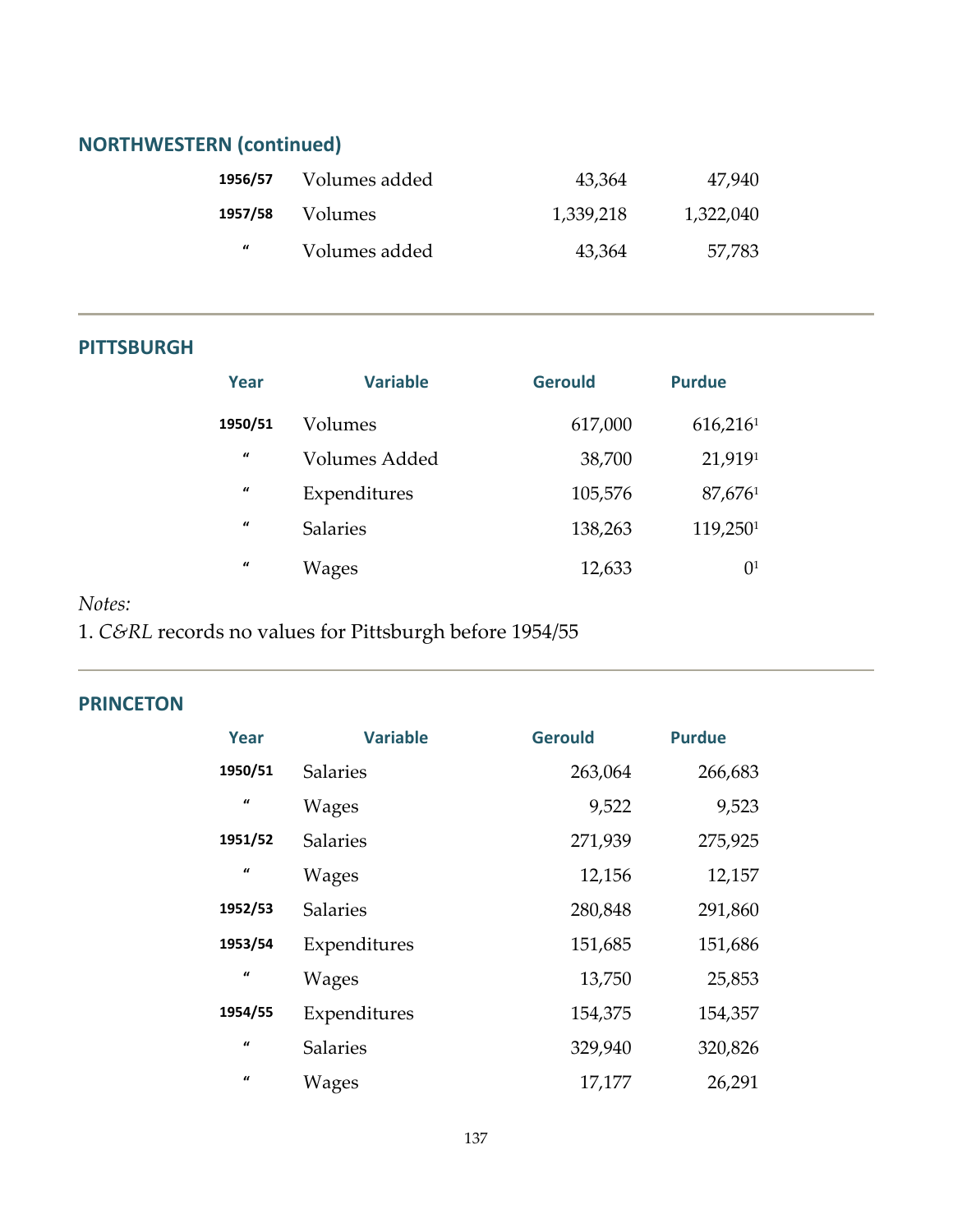# **PRINCETON (continued)**

| Year                | <b>Variable</b> | <b>Gerould</b> | <b>Purdue</b> |
|---------------------|-----------------|----------------|---------------|
| 1955/56             | Expenditures    | 169,632        | 169,631       |
| $\boldsymbol{u}$    | <b>Salaries</b> | 362,676        | 352,417       |
| $\pmb{\mathcal{U}}$ | Wages           | 18,408         | 28,667        |
| 1956/57             | <b>Salaries</b> | 376,371        | 364,462       |
| $\mathbf{u}$        | Wages           | 21,562         | 35,554        |
| 1957/58             | Volumes added   | 53,134         | 53,146        |
| $\pmb{\mathcal{U}}$ | Expenditures    | 243,707        | 243,706       |
| $\pmb{\mathcal{U}}$ | <b>Salaries</b> | 418,633        | 418,753       |
| $\pmb{\mathcal{U}}$ | Wages           | 20,539         | 35,291        |
| 1958/59             | Salaries        | 474,897        | 531,416       |
| $\pmb{\mathcal{U}}$ | Wages           | 23,060         | 39,933        |
| 1959/60             | Salaries        | 462,625        | 518,845       |
| $\mathbf{u}$        | Wages           | 22,267         | 43,256        |
| 1960/61             | <b>Salaries</b> | 568,777        | 568,778       |
| $\mathbf{u}$        | Wages           | 25,670         | 52,132        |

#### **PURDUE**

| Year             | <b>Variable</b> | <b>Gerould</b> | <b>Purdue</b> |
|------------------|-----------------|----------------|---------------|
| 1956/57          | <i>Volumes</i>  | 417,258        | 416,637       |
| $\boldsymbol{u}$ | Volumes Added   | 23,890         | 23,909        |

#### **ROCHESTER**

| Year             | <b>Variable</b> | <b>Gerould</b> | <b>Purdue</b> |
|------------------|-----------------|----------------|---------------|
| 1950/51          | Expenditures    | 97,619.51      | 97,619        |
| $\boldsymbol{u}$ | <b>Salaries</b> | 136,699        | 136,700       |
| 1951/52          | Wages           | 14,264         | 14,265        |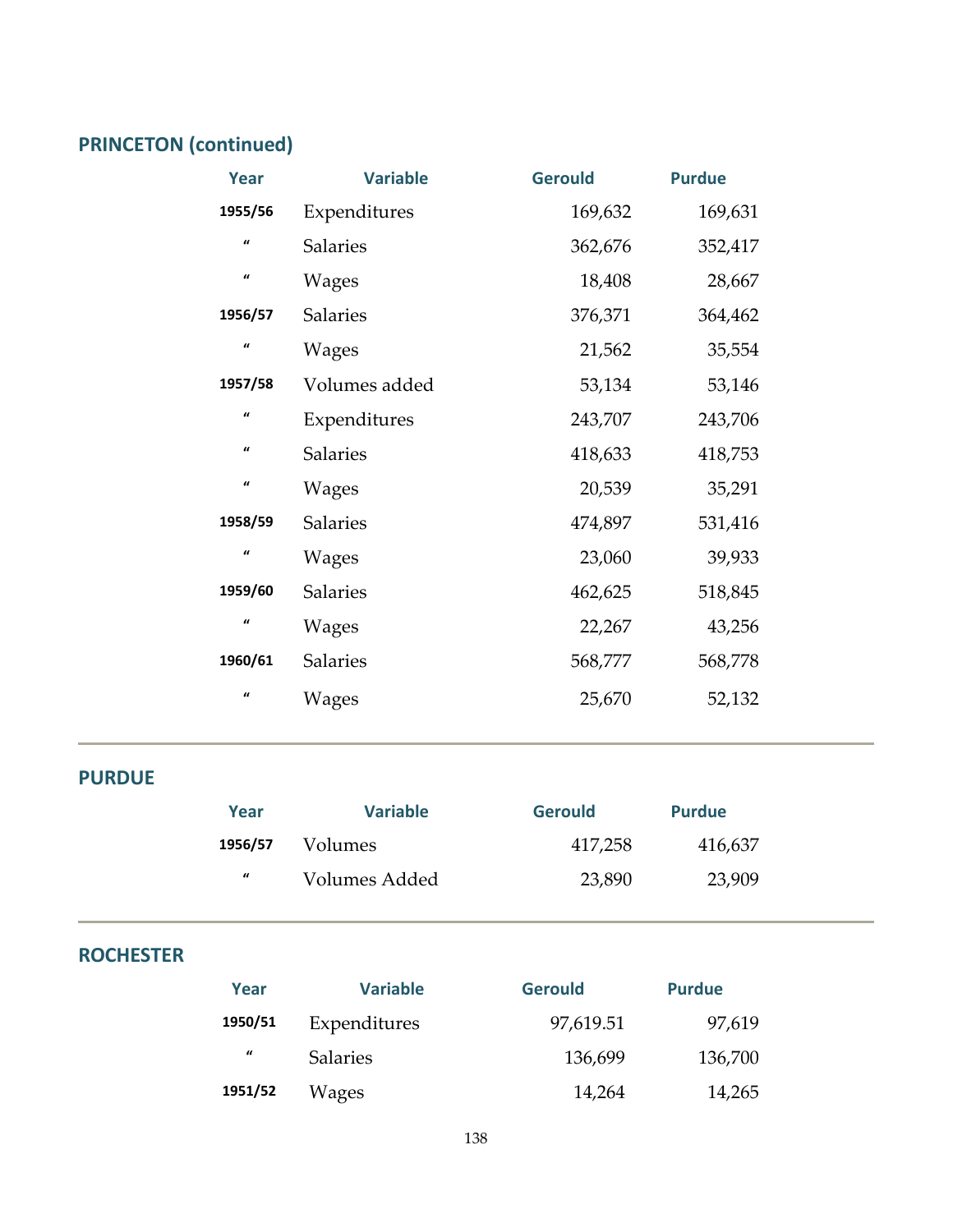#### **ROCHESTER (continued)**

| Year         | <b>Variable</b> | <b>Gerould</b> | <b>Purdue</b> |
|--------------|-----------------|----------------|---------------|
| 1952/53      | Expenditures    | 96,644         | 96,662        |
| 1953/54      | $\prime$        | 101,010        | 100,892       |
| $\iota$      | <b>Salaries</b> | 158,082        | 158,083       |
| 1954/55      | Expenditures    | 96,544         | 96,545        |
| $\mathbf{u}$ | <b>Salaries</b> | 170,549        | 170,550       |
| $\mathbf{u}$ | Wages           | 21,322         | 21,332        |
| 1955/56      | Expenditures    | 105,028        | 100,317       |
| 1956/57      | Wages           | 26,474         | 26,475        |
| 1959/60      | Expenditures    | 143,874        | 143,7421      |

#### *Notes:*

1. *LS* gives \$121,442 for "Books and other library materials" and 22,432 for "Binding." The sum of these two numbers is \$143,874.

| <b>RUTGERS</b>  |                     |                 |                |                |  |
|-----------------|---------------------|-----------------|----------------|----------------|--|
|                 | Year                | <b>Variable</b> | <b>Gerould</b> | <b>Purdue</b>  |  |
|                 | 1950/51             | Expenditures    | 109,468.00     | 103,200        |  |
| <b>STANFORD</b> |                     |                 |                |                |  |
|                 | Year                | <b>Variable</b> | <b>Gerould</b> | <b>Purdue</b>  |  |
|                 | 1950/51             | Expenditures    | 184,430.50     | 184,4301       |  |
|                 | $\pmb{\mathcal{U}}$ | <b>Wages</b>    | $\star$        | 0 <sup>1</sup> |  |
|                 | 1951/52             | Expenditures    | 179,625        | 179,6261       |  |
|                 | $\boldsymbol{u}$    | <b>Salaries</b> | 312,842        | 312,8431       |  |
|                 | 1960/61             | Volumes         | 1,615,740      | 1,691,008      |  |
|                 | $\boldsymbol{u}$    | Volumes Added   | 92,945         | 98,721         |  |

#### *Notes:*

1. C&RL records no values for Stanford before 1959/60.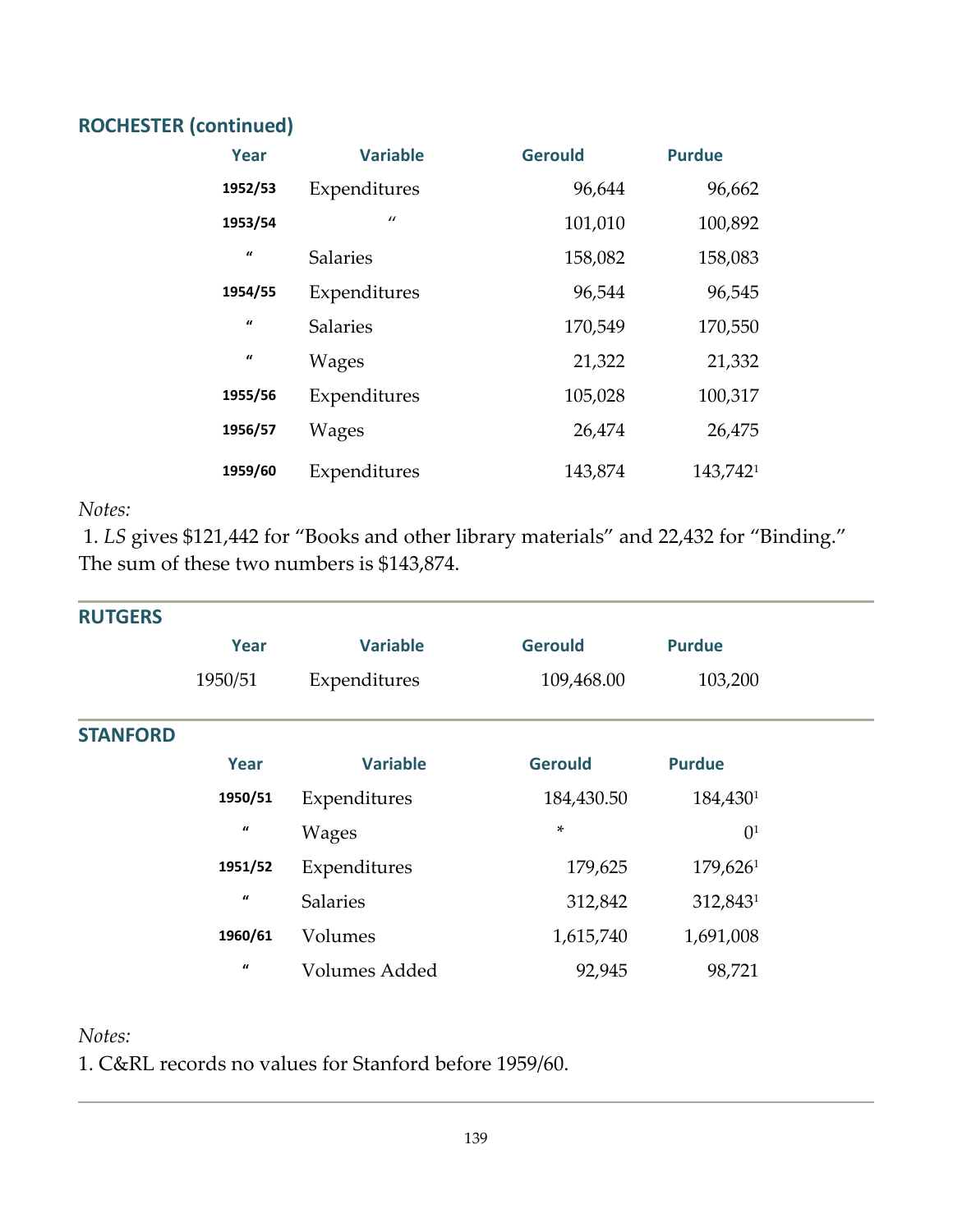#### **TEMPLE**

|              | Year    | <b>Variable</b> | <b>Gerould</b> | <b>Purdue</b> |
|--------------|---------|-----------------|----------------|---------------|
|              | 1950/51 | <b>Wages</b>    | 16,693         | 16,694        |
|              |         |                 |                |               |
| <b>TEXAS</b> |         |                 |                |               |
|              | Year    | <b>Variable</b> | <b>Gerould</b> | <b>Purdue</b> |
|              | 1950/51 | <b>Wages</b>    | 68,277         | 68,278        |
|              | 1951/52 | Expenditures    | 139,778        | 139,779       |

| ------           | LAPURTURIUS     | 107,770 | 10 <i>,117</i> |
|------------------|-----------------|---------|----------------|
| $\boldsymbol{u}$ | Wages           | 67,564  | 67,565         |
| 1953/54          | <b>Salaries</b> | 260,343 | 260,344        |
| $\boldsymbol{u}$ | Wages           | 82,154  | 82,155         |
| 1956/57          | Expenditures    | 197,625 | 197,626        |
| 1958/59          | $\prime$        | 633,749 | 633,748        |
|                  |                 |         |                |

#### **VIRGINIA**

| Year                | <b>Variable</b> | <b>Gerould</b> | <b>Purdue</b> |
|---------------------|-----------------|----------------|---------------|
| 1950/51             | <b>Salaries</b> | 201,412        | 201,413       |
| $\pmb{\mathcal{U}}$ | Wages           | 25,761         | 25,762        |
| 1951/52             | Volumes Added   | 40,305         | 40,315        |
| $\boldsymbol{u}$    | Expenditures    | 97,516         | 97,517        |
| 1952/53             | <b>Salaries</b> | 227,476        | 227,4471      |
| 1952/53             | Wages           | 22,800         | 22,801        |
| 1957/58             | Volumes added   | 45,748         | 45,745        |
| $\mathbf{u}$        | Expenditures    | 170,369        | 170,370       |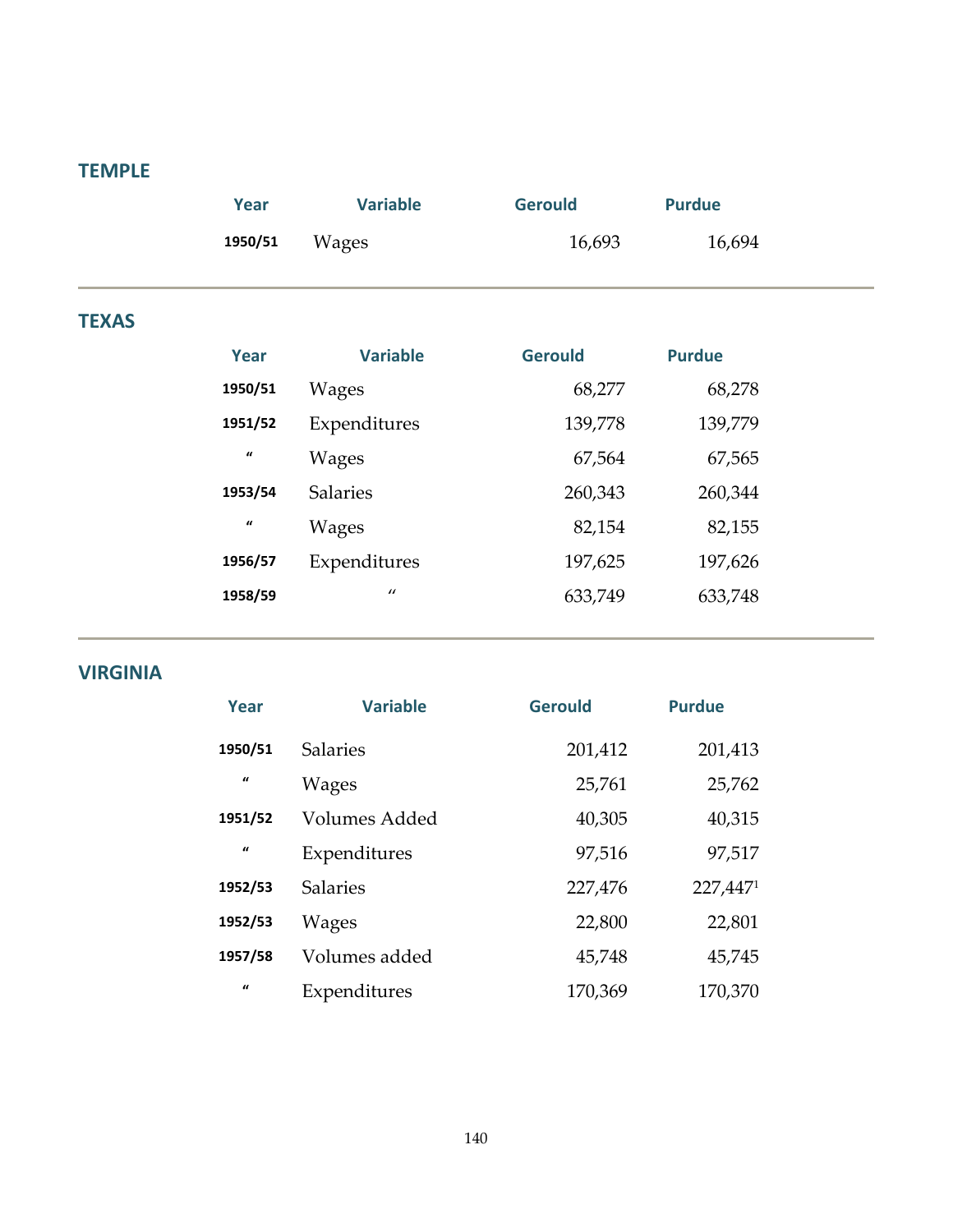# **VIRGINIA (continued)**

| Year             | <b>Variable</b> | <b>Gerould</b> | <b>Purdue</b> |
|------------------|-----------------|----------------|---------------|
| 1960/61          | Volumes         | 1,104,610      | 1,111,642     |
| $\boldsymbol{u}$ | Volumes Added   | 58,795         | 60,407        |
|                  | <b>Salaries</b> | 340,744        | 347,464       |
| $\mathbf{u}$     | Wages           | 36,470         | 38,751        |

#### *Notes:*

1. *C&RL* records 227,477 instead of 227,447.

#### **WASHINGTON**

| Year             | <b>Variable</b>      | <b>Gerould</b> | <b>Purdue</b> |
|------------------|----------------------|----------------|---------------|
| 1950/51          | Expenditures         | 181,127.00     | 152,770       |
| $\boldsymbol{u}$ | <b>Salaries</b>      | 303,742        | 303,505       |
| 1951/52          | Expenditures         | 143,615        | 120,479       |
| $\mathbf{u}$     | <b>Salaries</b>      | 317,046        | 298,596       |
| $\mathbf{u}$     | Wages                | 83,824         | 75,971        |
| 1952/53          | Volumes              | 802,681        | 795,442       |
| $\boldsymbol{u}$ | Volumes added        | 35,463         | 35,488        |
| $\boldsymbol{u}$ | Expenditures         | 212,039        | 189,257       |
| $\boldsymbol{u}$ | <b>Salaries</b>      | 355,465        | 334,585       |
| $\boldsymbol{u}$ | Wages                | 87,584         | 81,584        |
| 1953/54          | <b>Volumes Added</b> | 42,779         | 49,225        |
| $\mathbf{u}$     | Expenditures         | 188,281        | 165,594       |
| $\boldsymbol{u}$ | <b>Salaries</b>      | 415,032        | 368,224       |
| $\mathbf{u}$     | <b>Wages</b>         | 87,416         | 82,801        |
| 1954/55          | Volumes Added        | 23,545         | 23,547        |
| $\mathbf{u}$     | <b>Salaries</b>      | 471,209        | 417,209       |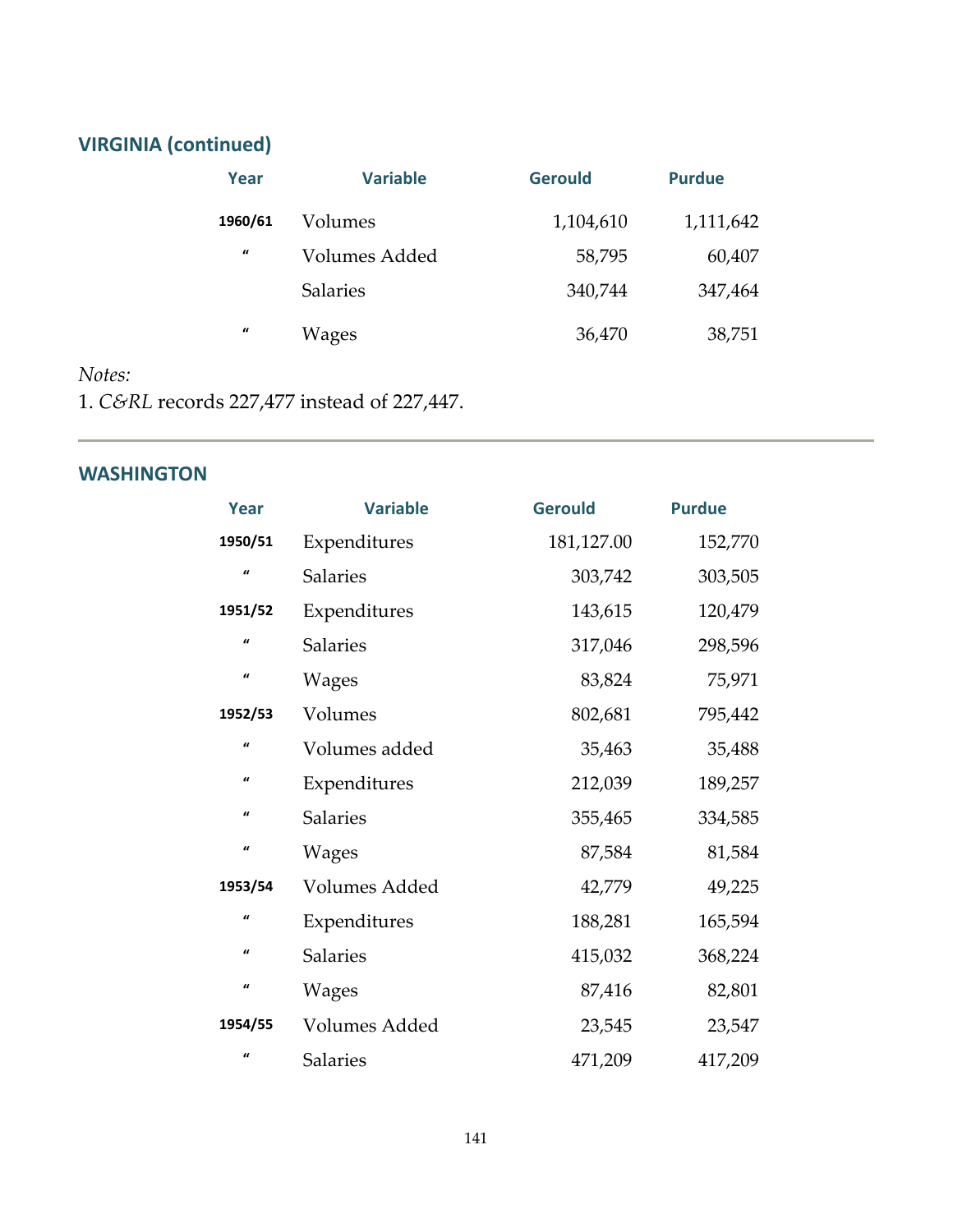# **WASHINGTON (continued)**

| Year    | <b>Variable</b>   | <b>Gerould</b> | <b>Purdue</b> |  |
|---------|-------------------|----------------|---------------|--|
| 1957/58 | Volumes Added     | 43,711         | 45,252        |  |
| 1959/60 | $^{\prime\prime}$ | 45,918         | 47,977        |  |

#### **WASHINGTON STATE**

| Year             | <b>Variable</b> | <b>Gerould</b> | <b>Purdue</b> |  |
|------------------|-----------------|----------------|---------------|--|
| 1950/51          | Volumes added   | 11,299         | 12,148        |  |
| $\boldsymbol{u}$ | Expenditures    | 60,300         | 49,337        |  |
| $\iota$          | <b>Salaries</b> | 143,935        | 140,231       |  |
| $\boldsymbol{u}$ | Wages           | 36,000         | 34,573        |  |

#### **WASHINGTON UNIVERSITY‐ST. LOUIS**

| Year    | <b>Variable</b> | <b>Gerould</b> | <b>Purdue</b>       |
|---------|-----------------|----------------|---------------------|
| 1950/51 | <b>Salaries</b> | 136,460        | 136,461             |
| 1951/52 | $\prime$        | 137,1061       | 59,1901             |
| 1951/52 | Wages           | 10,290         | 17,570              |
| 1955/56 | $\prime$        | 36,623         | 36,628 <sup>2</sup> |

#### $Notes:$

- 1. For a discussion of this pair of values see Appendix 2.
- 2. *C&RL* records 36,623 instead of 36,628.

#### **WISCONSIN**

| Year    | <b>Variable</b> | <b>Gerould</b> | <b>Purdue</b>        |
|---------|-----------------|----------------|----------------------|
| 1950/51 | Expenditures    | 240,829.00     | 237,629              |
| 1953/54 | <b>Salaries</b> | 433.414        | 433,410 <sup>1</sup> |

#### $Notes:$

1. *C&RL* records 433,414 instead of 433,410.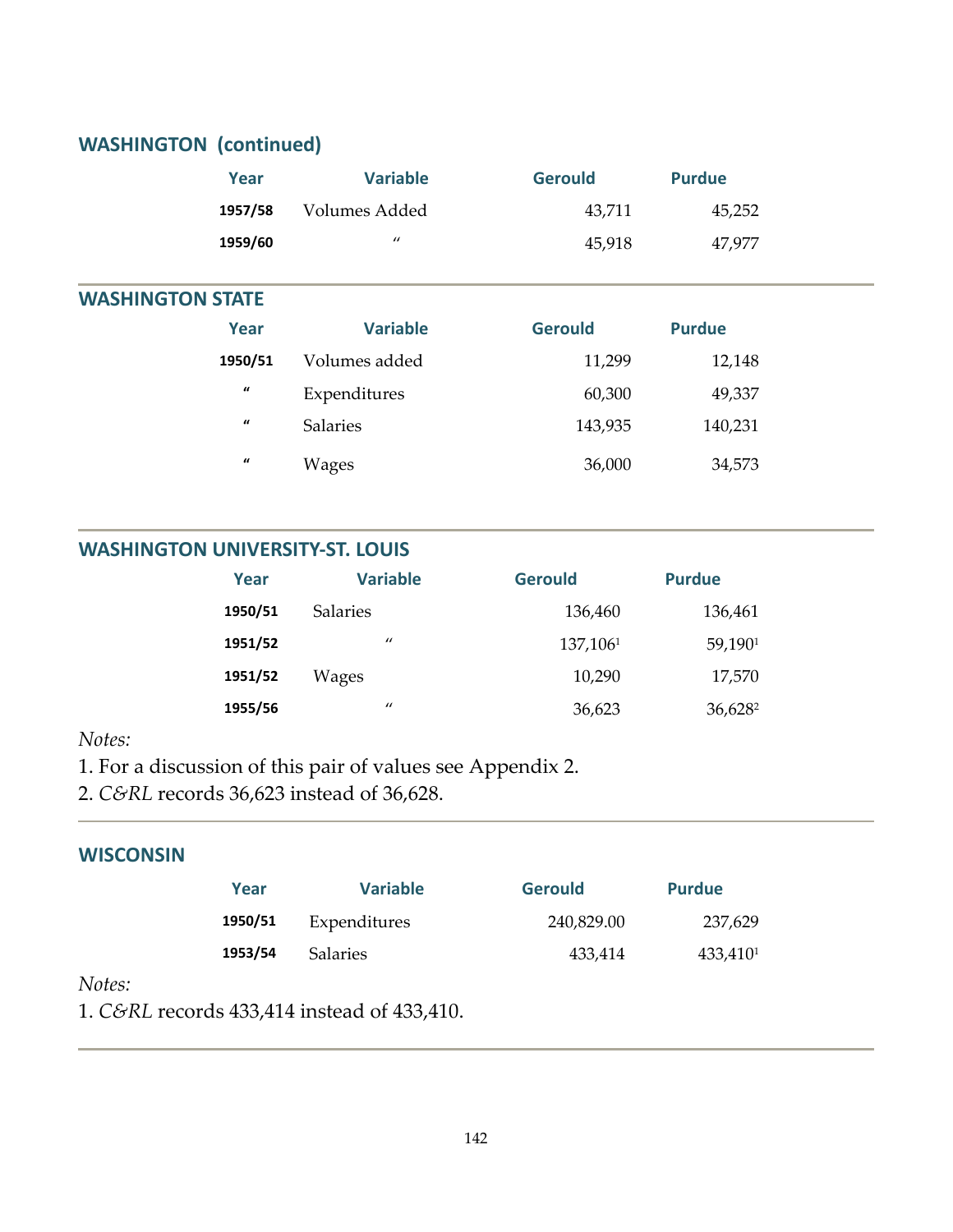# **YALE**

| <b>Year</b>         | <b>Variable</b> | <b>Gerould</b> | <b>Purdue</b>    |
|---------------------|-----------------|----------------|------------------|
| 1950/51             | <b>Wages</b>    | ×              | $\overline{0}$   |
| 1951/52             | Expenditures    | 303,375        | 303,275          |
| $\mathbf{u}$        | <b>Wages</b>    | ×              | $\boldsymbol{0}$ |
| 1952/53             | $\prime\prime$  | *              | $\boldsymbol{0}$ |
| 1953/54             | $\prime\prime$  | *              | $\overline{0}$   |
| 1954/55             | $\prime\prime$  | $\ast$         | $\overline{0}$   |
| 1955/56             | $\prime\prime$  | $\ast$         | $\overline{0}$   |
| 1957/58             | <b>Salaries</b> | 817,331        | 860,784          |
| $\mathbf{u}$        | <b>Wages</b>    | 43,453         | $\overline{0}$   |
| 1958/59             | Expenditures    | 478,663        | 478,6331         |
| 1958/59             | <b>Wages</b>    | ×              | $\overline{0}$   |
| 1959/60             | $\prime\prime$  | $\ast$         | $\overline{0}$   |
| 1960/61             | Volumes         | 4,490,420      | 4,478,040        |
| $\mathbf{u}$        | Volumes added   | 95,432         | 83,052           |
| $\pmb{\mathcal{U}}$ | <b>Wages</b>    | *              | $\overline{0}$   |
| 1961/62             | $\prime\prime$  | *              | $\boldsymbol{0}$ |

#### *Notes:*

1 . *C&RL* records 478,663 instead of 478,633.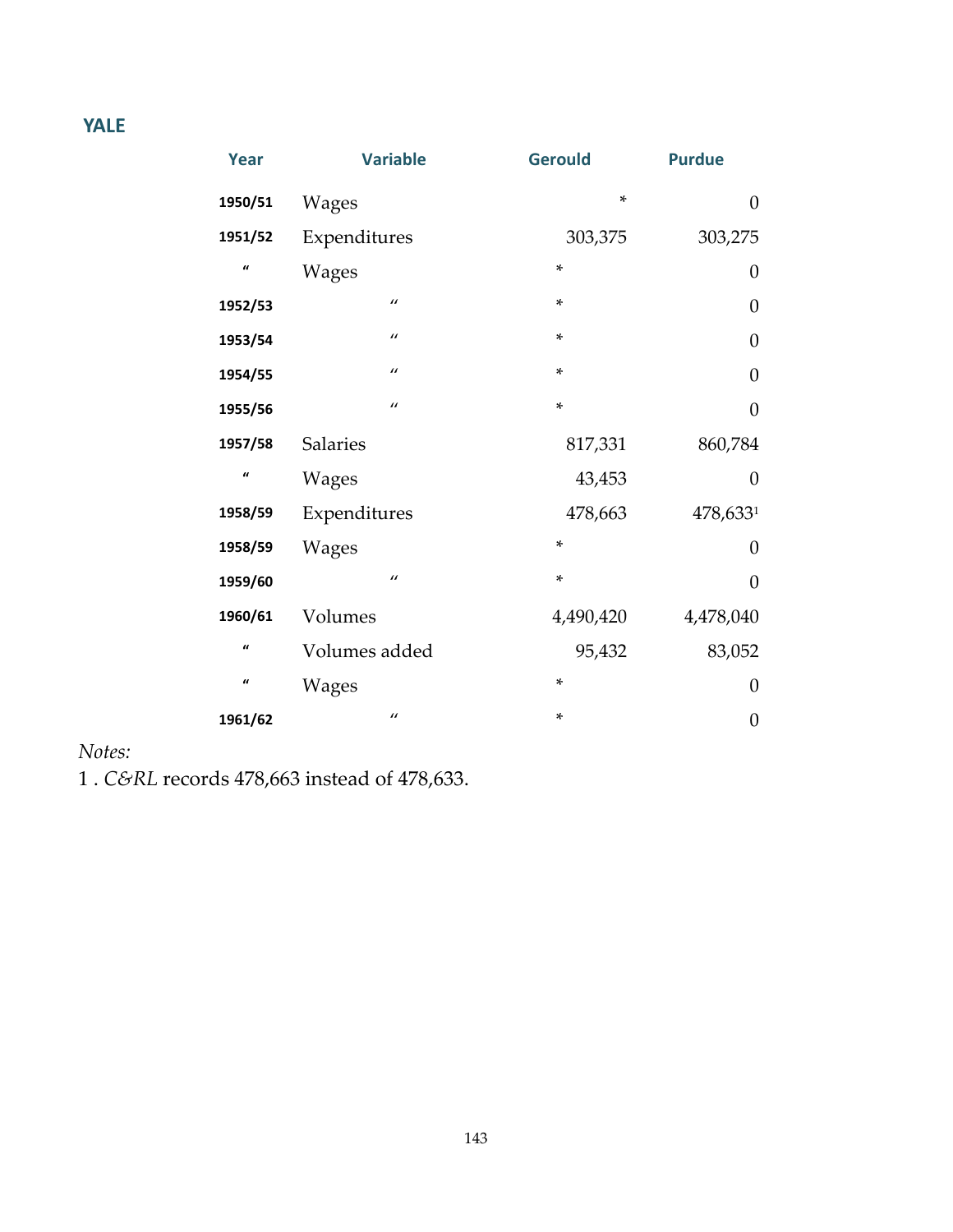

# The Gerould Statistics<br>Appendix Five:

The Machine Readable Version of the Geranid Data

### **5.1. Introduction**

The purpose of this chapter is to make the Gerould data available, as well as data from the Princeton Compilation and the Purdue studies. In addition, this publication is made available in compressed form.

For related documentation, see:

ARL, 1992‐1996 Stubbs (1996) Stubbs and Molyneux (1990), particularly p. 12.

The usage here is that of ARL. Variable names, including "Region," "MEMBYR,"and "Type" are included to help the Gerould, Princeton, and Purdue files conform to ARL practice.

These data will be the same as those found in the ARL data for the years before 1961/62 for the ARL libraries. However, there are institutions which reported to Gerould or the compilers at Princeton which are not ARL members. These data are only available in the Gerould data.

These institutions are:

| <b>Institution</b><br><b>Number</b> | <b>Institution</b> | Years           |
|-------------------------------------|--------------------|-----------------|
| 830                                 | Bryn Mawr          | 1923/24-1950/51 |
| 4000                                | Joint University   | 1936/37-1961/62 |
| 5490                                | Mt. Holyoke        | 1940/41-1950/51 |
| 5860                                | North Dakota       | 1907/08-1950/51 |
| 6030                                | Oberlin            | 1913/14-1950/51 |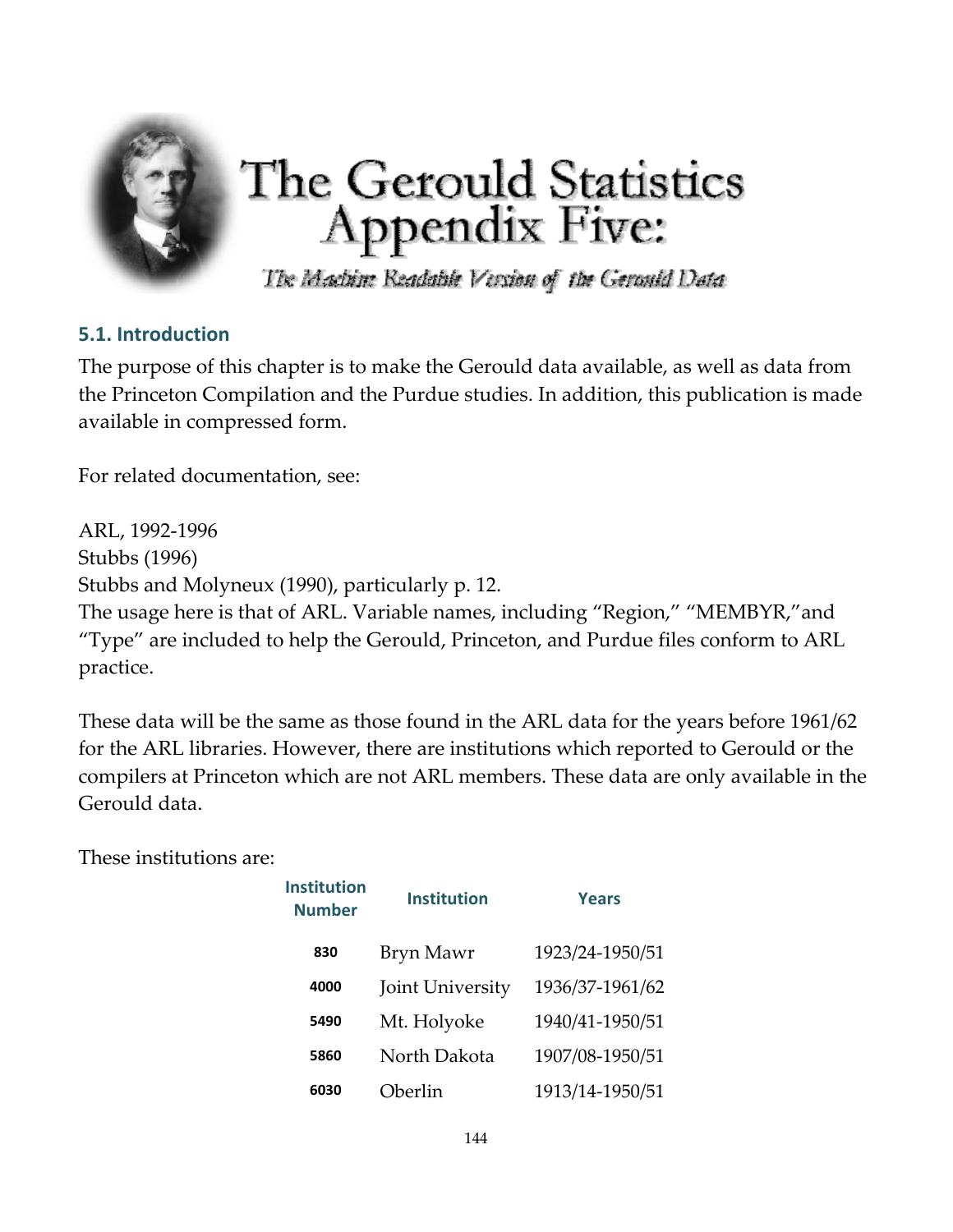| <b>Institution</b><br><b>Number</b> | <b>Institution</b><br><b>Years</b> |                 |
|-------------------------------------|------------------------------------|-----------------|
| 7350                                | St. Louis                          | 1923/24-1950/51 |
| 7340                                | Smith                              | 1923/24-1950/51 |
| 7430                                | South Dakota                       | 1907/08-1924/25 |
| 8860                                | Vassar                             | 1923/24-1950/51 |
| 9420                                | Wellesley                          | 1925/26-1950/51 |
| 9440                                | Wesleyan                           | 1946/47-1950/51 |

Data from these three series have been encoded with Institution Numbers as listed in Table 1 following the system used by ARL. These institution numbers are discussed in Chapter 1. In addition, the variable names in these series follow ARL practice. As a result of these two facts, these data can be merged, analyzed, or compared with each other. In addition, data from two related series, that from the Association of College and Research Libraries (ACRL) documented in Molyneux, 1989 and that from the Historically Black College and University Libraries both of which were sponsored by ACRL but used the ARL forms and definitions in order to ensure comparability between these various series. Note the dates on this later ACRL series (1987/88+) because they are not to be confused with the earlier series published in the ALA Bulletin and later College and Research Libraries. The HBCU data were published for one year (1988/89) and no subsequent attempt to recompile these data from this important set of libraries has attracted interested until recent work by SOLINET (now Lyrasis).

A lesser‐known but related series of library data deserves attention. This series was published through the auspices of the Louisiana State University from 1928/29 through the late 1980s when they were compiled by D.W. Schneider. It is known by various titles, most commonly, *Statistics of Southern Colleges and University Libraries*. The first year was known by the title *Statistics of Southern University Libraries, 1928‐29* and consists of a mimeographed sheet with data from 25 libraries. Letters soliciting data obtained from the LSU archives make clear that James McMillen, Librarian, had a copy of the Gerould form and sent it out to Southern institutions in an attempt to start a series comparable to the Gerould series. Subsequently, local exigencies created a separate series, related but separate from the ARL and its tributaries: those from ACRL and HBCU.

As a result of funding from OCLC, the LSU data are in electronic form—in the possession of the author—and await documentation by anyone interested. These data use the same infrastructure pioneered by Stubbs and Buxton with the four digit institution numbers that this monograph introduced as a modification of the Stubbs‐Buxton institution numbers.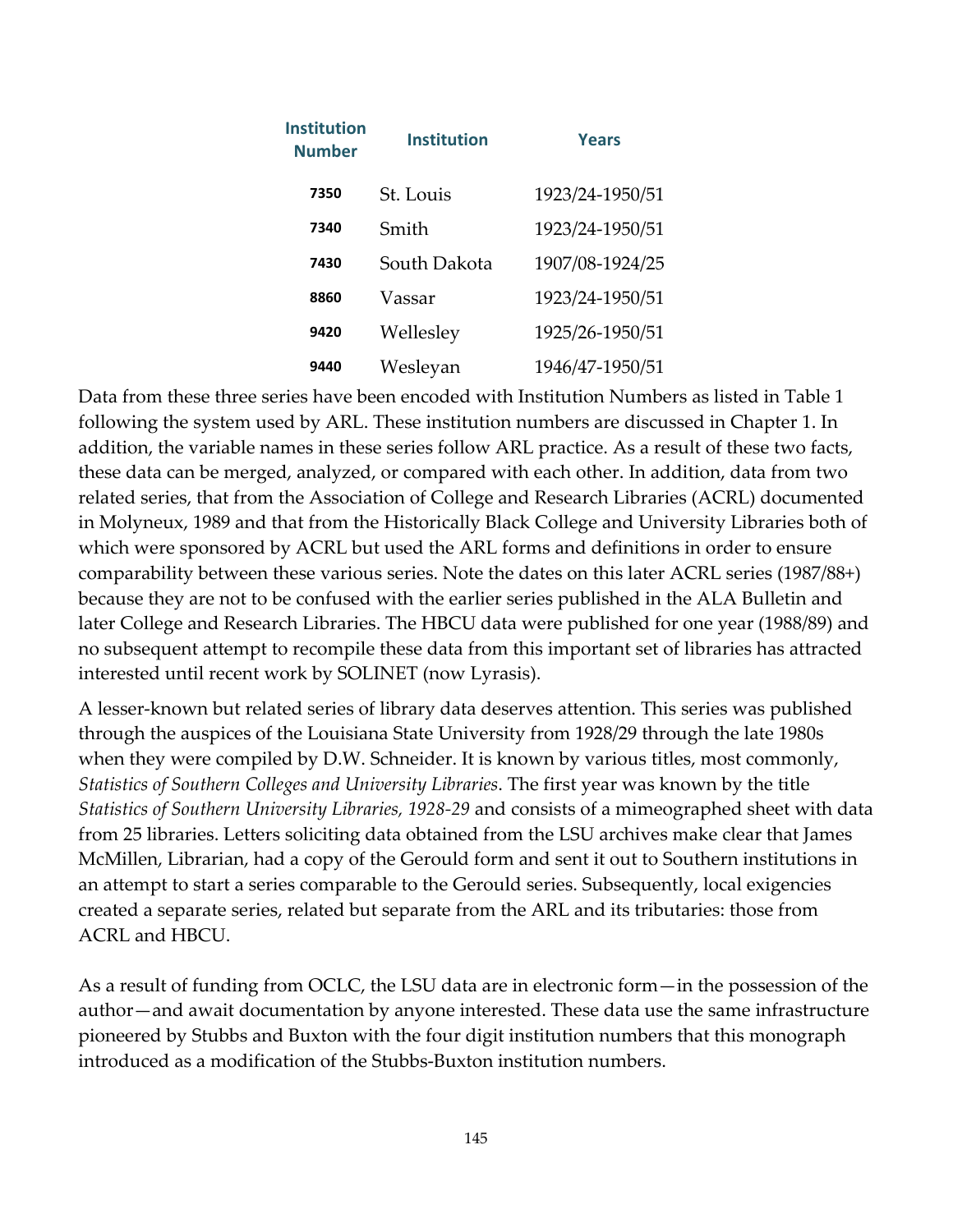The following variable names are used in these series:

| <b>Variable Name</b> | <b>Comments</b>                                                                                                                                                                                                                            | <b>Years Variable is Reported</b> |
|----------------------|--------------------------------------------------------------------------------------------------------------------------------------------------------------------------------------------------------------------------------------------|-----------------------------------|
| <b>APPROP</b>        | Appropriations (Chapter 3)<br>1909/10-1953/54                                                                                                                                                                                              |                                   |
| <b>EXPLMB</b>        | Materials Expenditures and Binding<br>(Section 3.1.3)                                                                                                                                                                                      | All                               |
| <b>FTESAL</b>        | Staff salaries (Section 3.1.7)                                                                                                                                                                                                             | All                               |
| <b>INAM</b>          | Institution Name (Table 1)                                                                                                                                                                                                                 | All                               |
| <b>INSTNO</b>        | Four digit institution numbers (Section<br>1.3.3)                                                                                                                                                                                          | All                               |
| <b>MEMBYR</b>        | Year the institution joined ARL. The<br>non-ARL members listed above do not<br>have a MEMBYR.                                                                                                                                              | All                               |
| <b>REGION</b>        | $01$ = New England<br>02 = Middle Atlantic<br>03 = East North Central<br>04 = West North Central<br>05 = South Atlantic<br>06 = East South Central<br>07 = West South Central<br>$08 = \text{Mountain}$<br>$09$ = Pacific<br>$10 =$ Canada | All                               |
| <b>SALSTUD</b>       | Student salaries (Section 3.1.8)                                                                                                                                                                                                           | 1949/50-1961/62                   |
| <b>STOTEXP</b>       | Library expenditures (Section 3.1.5)                                                                                                                                                                                                       | 1954/55-1961/62                   |
| <b>TOTSTF</b>        | Total staff (Section 3.1.6)                                                                                                                                                                                                                | All                               |
| <b>TYPE</b>          | $C$ = Canadian university<br>$P =$ Private US university<br>S = State controlled or public US<br>university<br>Each institution is typed by its current<br>status                                                                          | All                               |
| <b>VOLS</b>          | Volumes Held (Section 3.1.1)                                                                                                                                                                                                               | All                               |
| <b>VOLSADG</b>       | Volumes Added, Gross (Section 3.1.2)                                                                                                                                                                                                       | All                               |
| <b>YEAR</b>          | Expressed as two digits. For example<br>"17"=1916/17 academic year.                                                                                                                                                                        | All                               |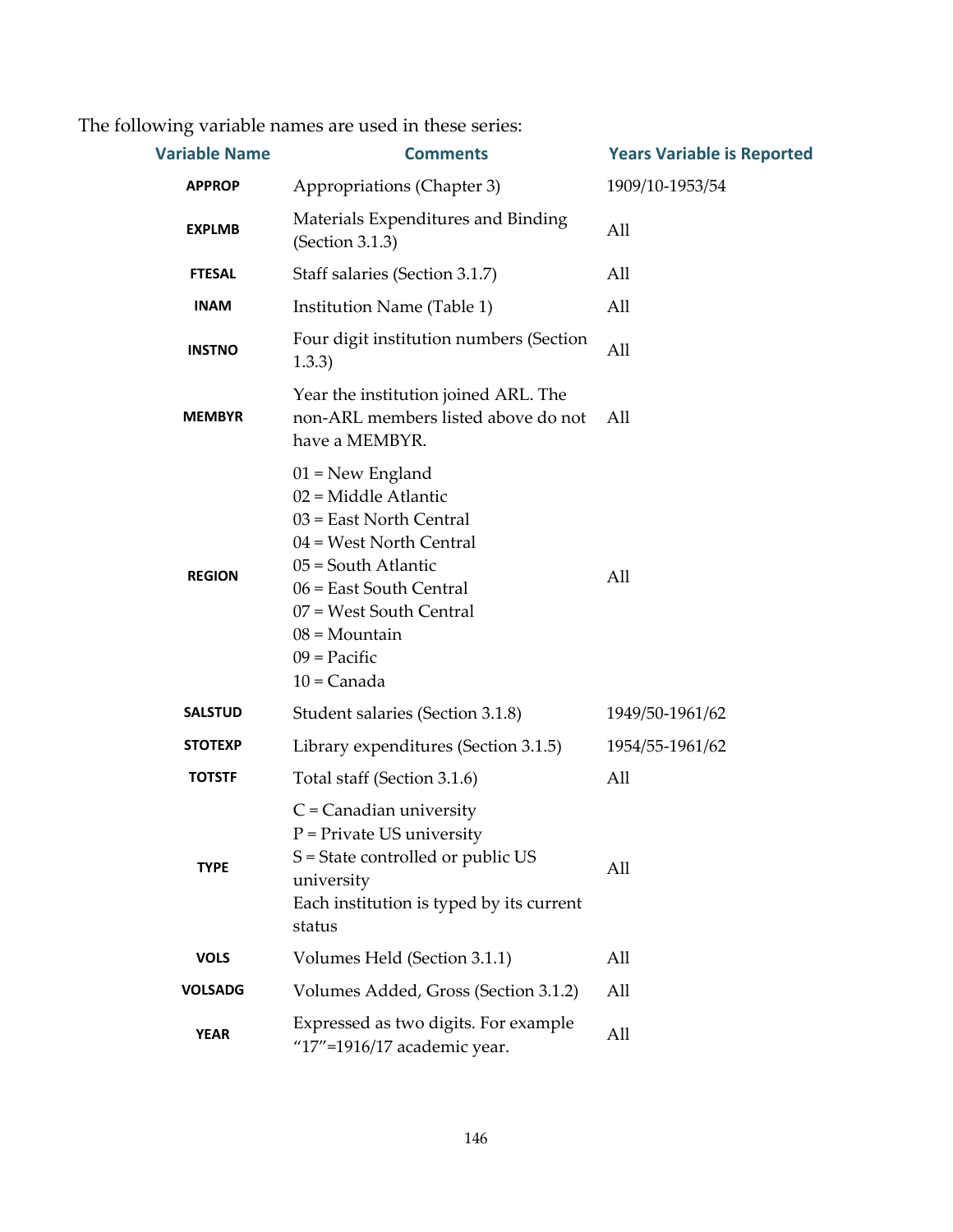## **5.2. The Gerould Data**

Data are available as SAS Datasets and comma delimited ASCII fles (.csv). A few important details about the data:

1. The data are arranged by institution number and then by year.

2. Blank lines have been inserted in cases where data are missing from institutions that have reported data before or after the missing year(s). (These blank lines are often helpful in time series applications.) Thus, a blank line is inserted for Northwestern in 1922/23, when data are missing for this one year but not for Pittsburgh after 1950/51 because no data are reported after that date in the Gerould statistics.

3. Eight institutions (Dartmouth, McGill, Oregon, Pittsburgh, St. Louis, Temple, Toronto, and Washington State) are not available in the Gerould data after 1950/51 and subsequently report data to ARL. The biggest class of these inserted lines is for institutions that reported data in 1907/08 or 1909/10. No data exist for 1908/09 or 1910/11 so a blank line is inserted for all such institutions. The blank lines are included in the tables of the Gerould data listed in Table 1. The inserted lines are, (in addition to those for 1908/09 and 1910/11):

| <b>Institution</b>  | <b>Years Blank Lines Are Inserted</b> |
|---------------------|---------------------------------------|
| Colorado            | 1922/23 - 1923/24, 1930/31            |
| Dartmouth           | 1914/15 - 1919/20                     |
| Harvard             | 1914/15, 1917/18, 1918/19             |
| <b>Nebraska</b>     | 1943/44                               |
| <b>Northwestern</b> | 1922/23                               |
| <b>Rutgers</b>      | 1951/52 - 1955/56                     |
| Texas               | 1922/23, 1924/25, 1929/30             |
| Wisconsin           | 1928/29 - 1929/30                     |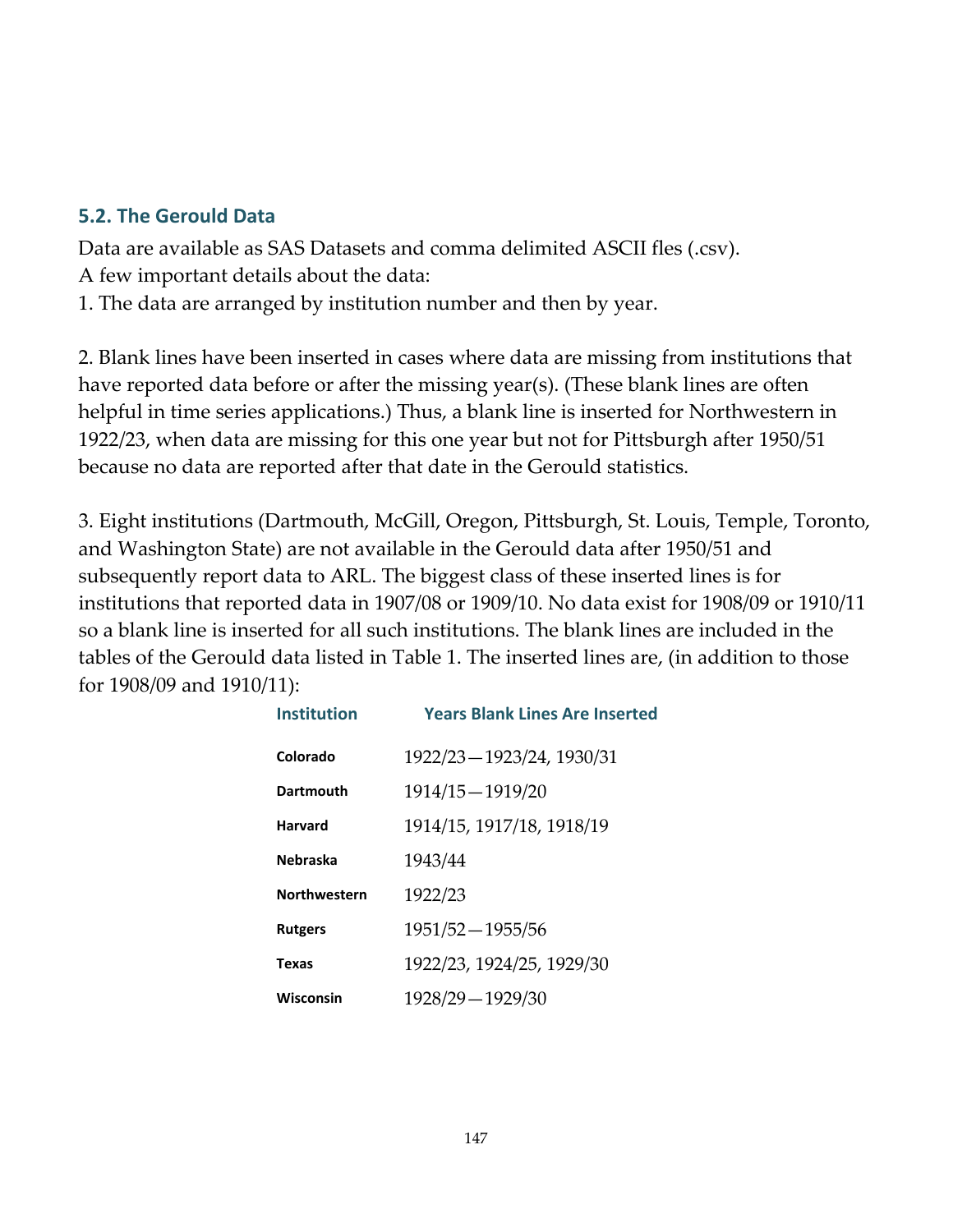#### **5.2.1 The Data**

| <b>File Name</b>         | <b>Contents/Comments</b>                                                                                     |
|--------------------------|--------------------------------------------------------------------------------------------------------------|
|                          | The Gerould data in an ASCII "text" file<br>geriy.csv (138K) The file format is documented immediately below |
| geriy.sas7bdat<br>(301K) | Gerould data in a zipped SAS Dataset<br>This is the master file.                                             |

## **5.2.2 Variables Included in the Gerould Data**

The .csv file of the Gerould data consists of 2,091 records. Each record consists of information on one institution for one year. Variable names are detailed above on page 146.

| <b>Variable</b><br><b>Name</b> | <b>Width</b><br><b>of</b><br><b>Field</b> | <b>Special</b><br><b>Format</b>      | <b>Years</b><br>in File |
|--------------------------------|-------------------------------------------|--------------------------------------|-------------------------|
| <b>YEAR</b>                    | $\overline{2}$                            |                                      | All                     |
| <b>INSTNO</b>                  | $\overline{4}$                            |                                      | All                     |
| <b>INAM</b>                    |                                           | 27 Character                         | All                     |
| <b>TYPE</b>                    |                                           | 1 Character                          | All                     |
| <b>REGION</b>                  | 2                                         |                                      | All                     |
| <b>MEMBYR</b>                  | $\overline{2}$                            |                                      | All                     |
| <b>VOLS</b>                    | 8                                         |                                      | All                     |
| <b>VOLSADG</b>                 | 8                                         |                                      | All                     |
| <b>TOTSTF</b>                  |                                           | 6 Includes decimals All              |                         |
| <b>EXPLMB</b>                  |                                           | 10 Includes decimals All             |                         |
| <b>FTESAL</b>                  |                                           | 10 Includes decimals All             |                         |
| <b>SALSTUD</b>                 | 10                                        |                                      | 1949/50-1961/62         |
| <b>STOTEXP</b>                 | 10                                        |                                      | 1954/55-1961/62         |
| <b>APPROP</b>                  |                                           | 10 Includes decimals 1909/10-1953/54 |                         |
|                                |                                           |                                      |                         |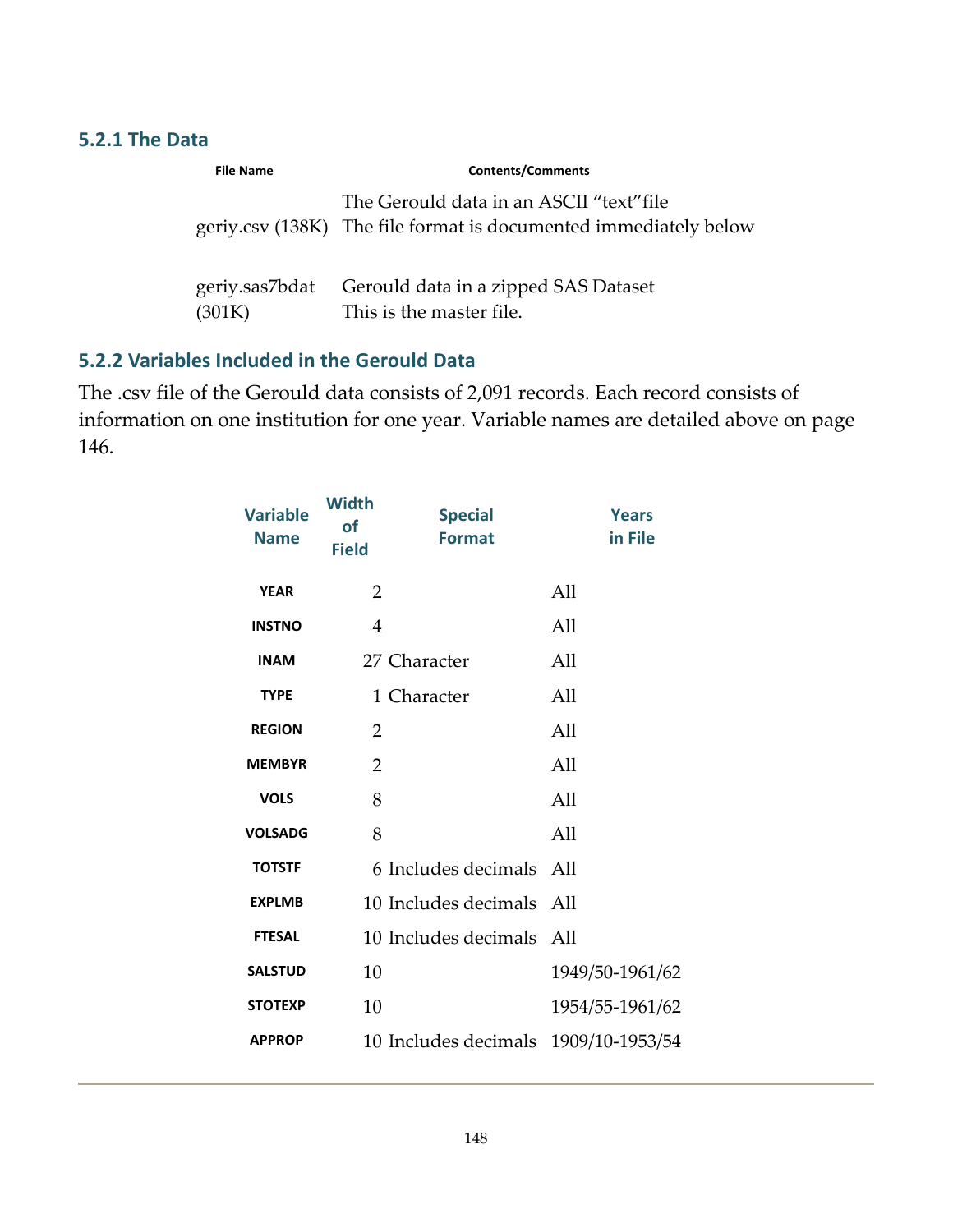## **5.3. The Princeton Compilation Data**

| <b>Data Files</b>             | <b>Contents</b>                                   |
|-------------------------------|---------------------------------------------------|
| <b>Princeton.csv</b><br>(59K) | Data from the Princeton Compilation in .csv file. |
| prisas.sas7bdat<br>(121K)     | The unzipped SAS dataset of the Princeton data.   |

The files of the Princeton data consist of 992 records. The variables SALSTUD and STOTEXP do not exist in these data. Non‐ARL libraries listed above do not have a MEMBYR because they did not join ARL.

#### **5.4. The Purdue Data**

This compilation is discussed in general early in Chapter 2 and in more detail in Section 2.3.2. of that Chapter. The edition here is that given the author by W.F. Seibert in the mid‐1980s and comprises data from 1950/51‐1970/71. He said that he obtained the data from Maurice Marchant.

There is at best a *prima facie* case that these data are the same as those used by Seibert later in Molyneux, 1990 and Molyneux, 1992. It seems probable that these data are the same as the Purdue data but there is uncertainty because the data have never been published, nor documented; indeed their only documentation is in the two editions of this work.

The data have been modified to include ARL variable names, institution names, and institution numbers—the same infrastructure developed by Stubbs and Buxton and used here with the Gerould and Princeton data and, more generally, with the ARL data and derivative data such as the ACRL and HBCU series.

As was discussed in Appendix 4, the Purdue data overlap the Gerould for five variables, across forty six institutions and for the years 1950/51‐1961/62. In addition to the Gerould variables listed above, Purdue records six others: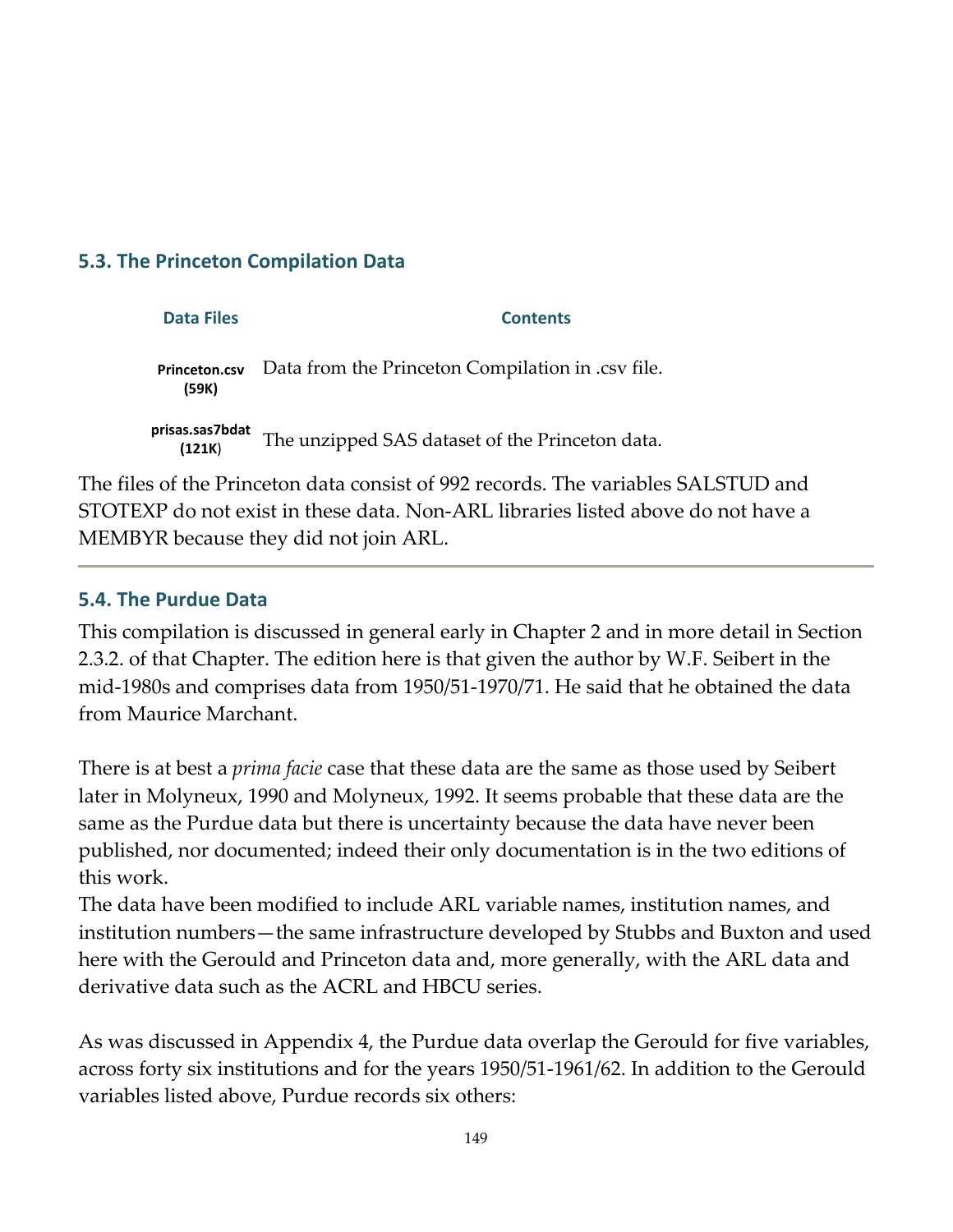| <b>Dataset</b><br><b>Name</b> | <b>Contents</b>                                                                           |
|-------------------------------|-------------------------------------------------------------------------------------------|
| <b>PRFSTF</b>                 | Number of professional staff                                                              |
| <b>NPRFSTF</b>                | Number of non-professional staff                                                          |
| <b>TOTEXP</b>                 | <b>Total Expenditures</b>                                                                 |
| <b>BEGSAL</b>                 | Beginning professional salary                                                             |
| <b>TOTSTU</b>                 | Total Students                                                                            |
| <b>GRADSTU</b>                | Number of graduate students                                                               |
| <b>LIBNO</b>                  | Original Purdue library numbers.<br>These range from 1 to 60, 10 and 46<br>were not used. |

NPRFSTF, PRFSTF, TOTEXP, TOTSTU are found in the ARL data.

In order to accommodate these variables, the ASCII format for these data is altered. The ASCII format is given after the listing of the data files.

## **5.4.1 The Data**

| <b>Data Files</b>         | <b>Contents</b>                                                                                          |
|---------------------------|----------------------------------------------------------------------------------------------------------|
| Purdue.csv (114K)         | The zipped ASCII file of Purdue data. The unzipped file is purascii.txt and it<br>is 191K.               |
| purdue.sas7bdat<br>(225K) | A zipped SAS dataset. The unzipped file is pursas.sd2 and it is 213K. It is<br>written with engine V612. |

# **5.4.2 Variables included in the Purdue data**

| <b>Variable</b><br><b>Name</b> | <b>Width</b><br><b>of</b><br><b>Field</b> | <b>Special</b><br><b>Format</b> | <b>Years</b><br>in File |
|--------------------------------|-------------------------------------------|---------------------------------|-------------------------|
| <b>YEAR</b>                    | $\mathcal{P}$                             |                                 | 1951-1972               |
| <b>INSTNO</b>                  | 4                                         |                                 | 1951-1972               |
| <b>INAM</b>                    | 27 Character                              |                                 | 1951-1972               |
| <b>TYPE</b>                    |                                           | 1 Character                     | 1951-1972               |
| <b>REGION</b>                  | 2                                         |                                 | 1951-1972               |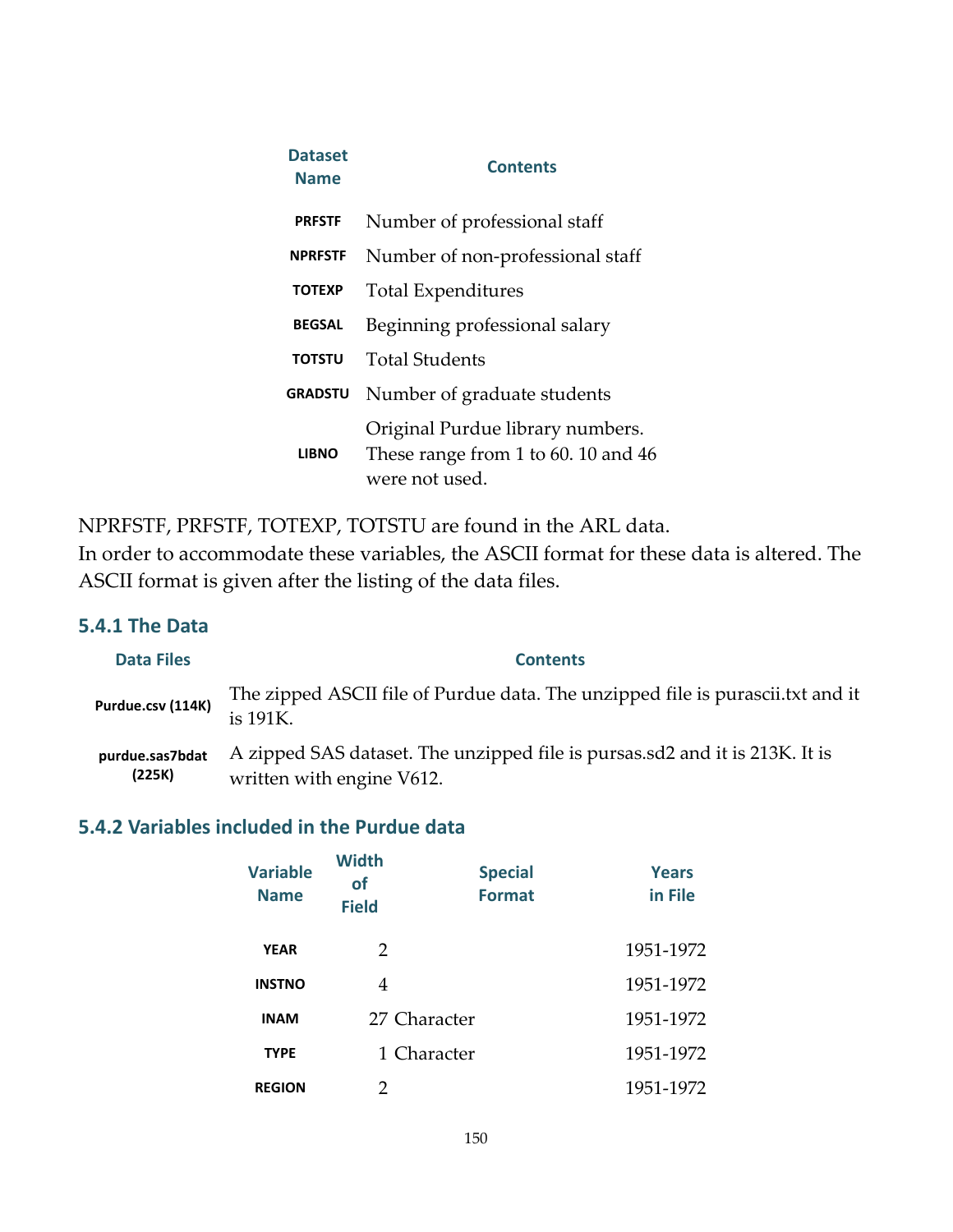| <b>MEMBYR</b>      | $\overline{2}$              | 1951-1972 |
|--------------------|-----------------------------|-----------|
| <b>GRADSTU*</b>    | 6                           | 1951-1972 |
| <b>VOLS</b>        | 8                           | 1951-1972 |
| <b>VOLSADG</b>     | 8                           | 1951-1972 |
| <b>TOTSTU*</b>     | 6                           | 1951-1972 |
| <b>EXPLMB</b>      | 10 Amounts in whole dollars | 1951-1972 |
| <b>FTESAL</b>      | 10 Amounts in whole dollars | 1951-1972 |
| <b>SALSTUD</b>     | 10 Amounts in whole dollars | 1951-1972 |
| <b>TOTEXP</b>      | 10 Amounts in whole dollars | 1951-1972 |
| <b>PRFSTF*</b>     | 10 Includes decimals        | 1951-1972 |
| <b>NPRFSTF*</b>    | 10 Includes decimals        | 1951-1972 |
| <b>BEGSAL*</b>     | 10 Amounts in whole dollars | 1951-1972 |
| <b>TOTSTU*</b>     | 10                          | 1951-1972 |
| LIBNO <sup>*</sup> | $\overline{2}$              | 1951-1972 |

\* Variables found in Purdue but neither Gerould nor Princeton.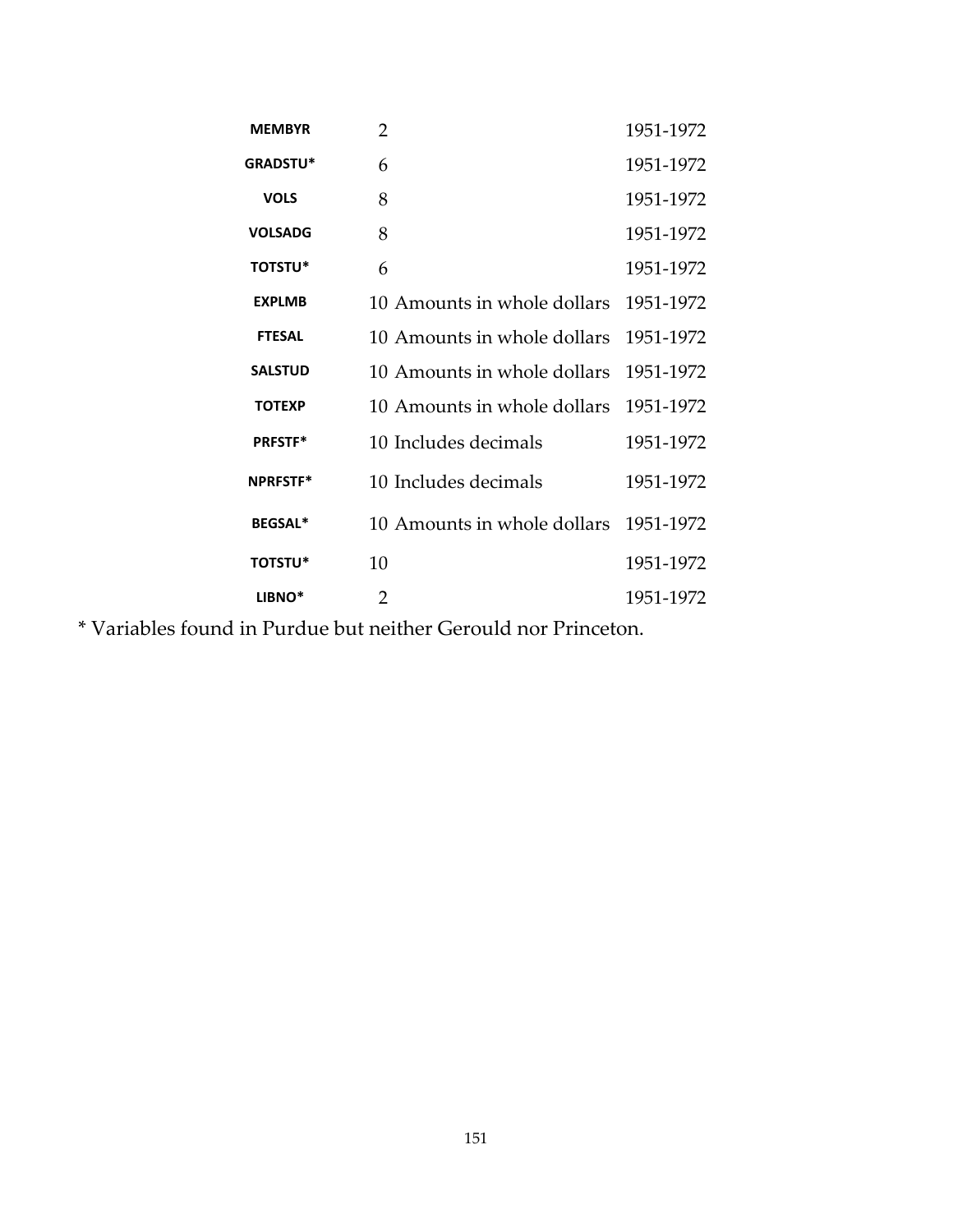

**Association of Research Libraries.** http://www.arl.org/

**Balbi, Adriano** (1835). *A Statistical Essay of the Libraries of Vienna and the World*, translated by Larry Barr and Janet L. Barr (Jefferson, North Carolina, McFarland, 1986). This is a translation of *Essai Statistique sur les Bibliotheques de Vienne* (Vienne, Frederic Volke, 1835). ISBN 0‐89950‐149‐4. LC 84‐43235

**Boyd, Julian** (1945). Julian Boyd, Librarian at Princeton to Clemons "July 23, 1945." This letter says, in part:

"Due to the war and the shortage of paper, the Princeton University Library did not publish statistical totals for the year 1943‐44..."

The letter is signed by the "Secretary to Mr. Boyd" whose signature is not clear [Anne Goldsmith?]. Boydʹs letter is probably in response to a letter to him from Clemons to him dated "21 July 1945" which says, in part:

"Apparently we have not received a copy of the statistical totals of university libraries for the year 1943‐44."

Manuscripts Department, Alderman Library, University of Virginia, Charlottesville. Manuscript number 8836. Archives Records Group RG 12/1.

**Clapp, Verner (1951).** A note beginning "The 'Princeton Statistics'". *Library of Congress Information Bulletin* 10, no. 17, pp. 15‐16.

**Clemons, Harry (1946).** Lawrence Heyl to Clemons, "6 February 1946". Letter begins: "In order to bring out a compilation..." Reply from Clemons to Heyl dated "9 February 1946" (begins "We have been able to locate no figures whatever for volumes added to the University of Virginia Libraries for the year 1921/22.") Manuscripts Department,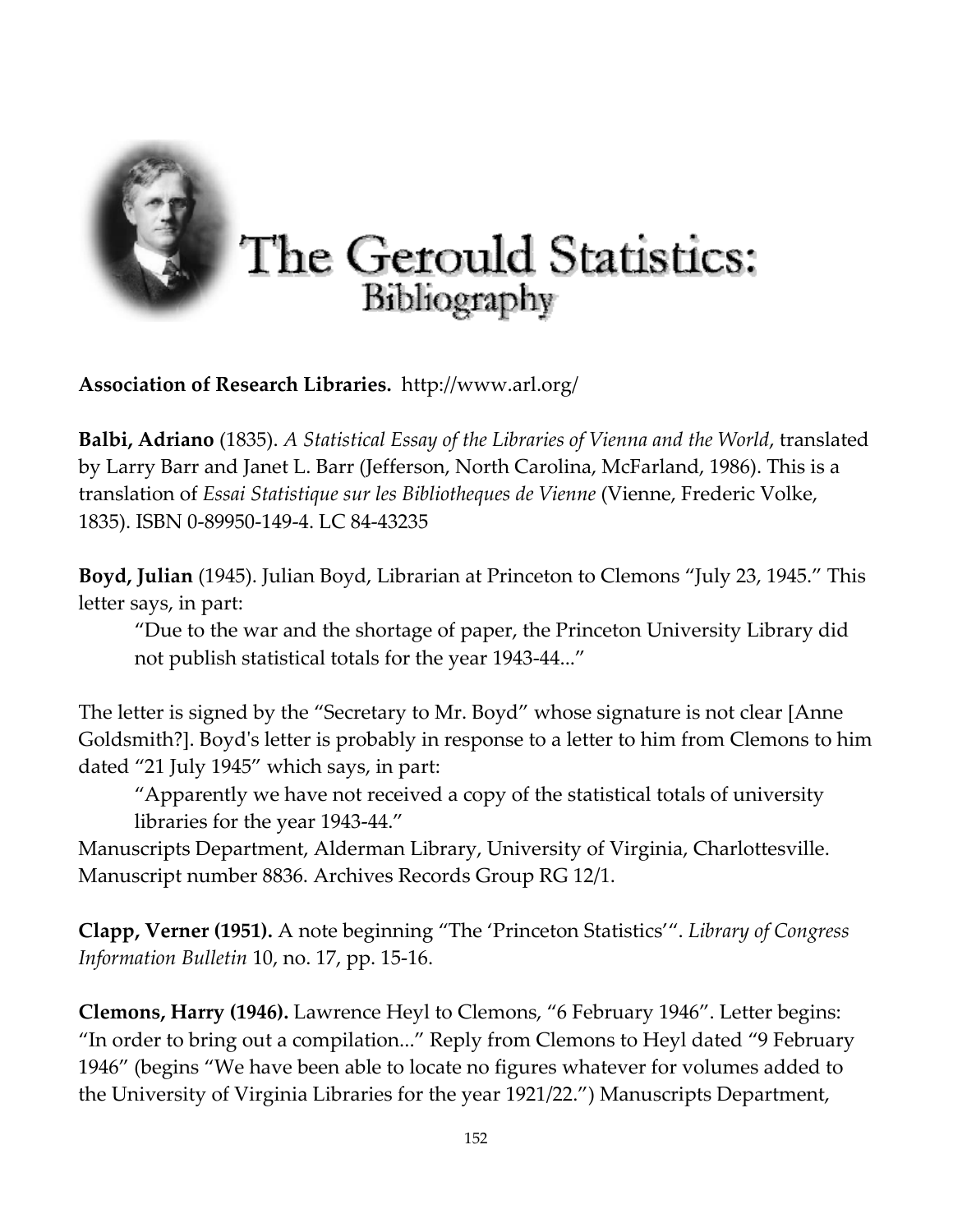Alderman Library, University of Virginia, Charlottesville. Manuscript number 8836. Archives Records Group RG 12/1.

**Downs, Robert B. (1946).** "Uniform Statistics for Library Holdings." *Library Quarterly* 16, 63‐69.

**Downs, Robert B. (1985).** Letter to Robert Molyneux dated October 22, 1985.

**Dunn, O. C.; Seibert, W. F.; and Scheuneman, J. A. (1965).** *The Past and Likely Future of 58 Research Libraries, 1951‐1980: A Statistical Study of Growth and Change.* (University Libraries and Audio Visual Center, Purdue University, West Layfayette, Indiana, 1965).) This was the first of nine studies with the same title. The last was: Dunn, O. C.; Tolliver, D. L.; and Drake, M. A., *The Past and Likely Future of 58 Research Libraries, 1971/72*, "Ninth Issue." (Instructional Media Research Unit, University Libraries and Audio Visual Center, Purdue University, 1973).

**Gerould, James Thayer (1906).** "A Plan for the Compilation of Comparative University and College Library Statistics." *Library Journal* 31, 761‐763.

**Gerould, James Thayer (1913).** Letter from J.T. Gerould to G.W. Harris (at Cornell), October 25, 1913. University Archives, University of Minnesota, Minneapolis. Bears the handwritten note: "Saved as a sample."

This letters appears to be a form letter with the name of the person to whom the letter is being sent filled in. The letter was probably typed (not printed) and reproduced in some fashion. In this copy of the letter, Harrisʹs name and addressed were typed in a different typeface from that of the rest of the letter and without allowing enough space for Harrisʹs name and address.

**Gerould, James Thayer (1932).** *The College Library Building: Its Planning and Equipment*. (New York, Scribners, 1932), p. 31.

**Kuhlman, A. F. (1960).** "Two ARL Approaches to Counting Holdings of Research Libraries." *College and Research Libraries* 21, 207‐211.

**Molyneux, Robert E. (1984).** "An Examination of the Growth of Academic Libraries in the United States, 1972/73‐1981/82." Unpublished dissertation, University of North Carolina, Chapel Hill.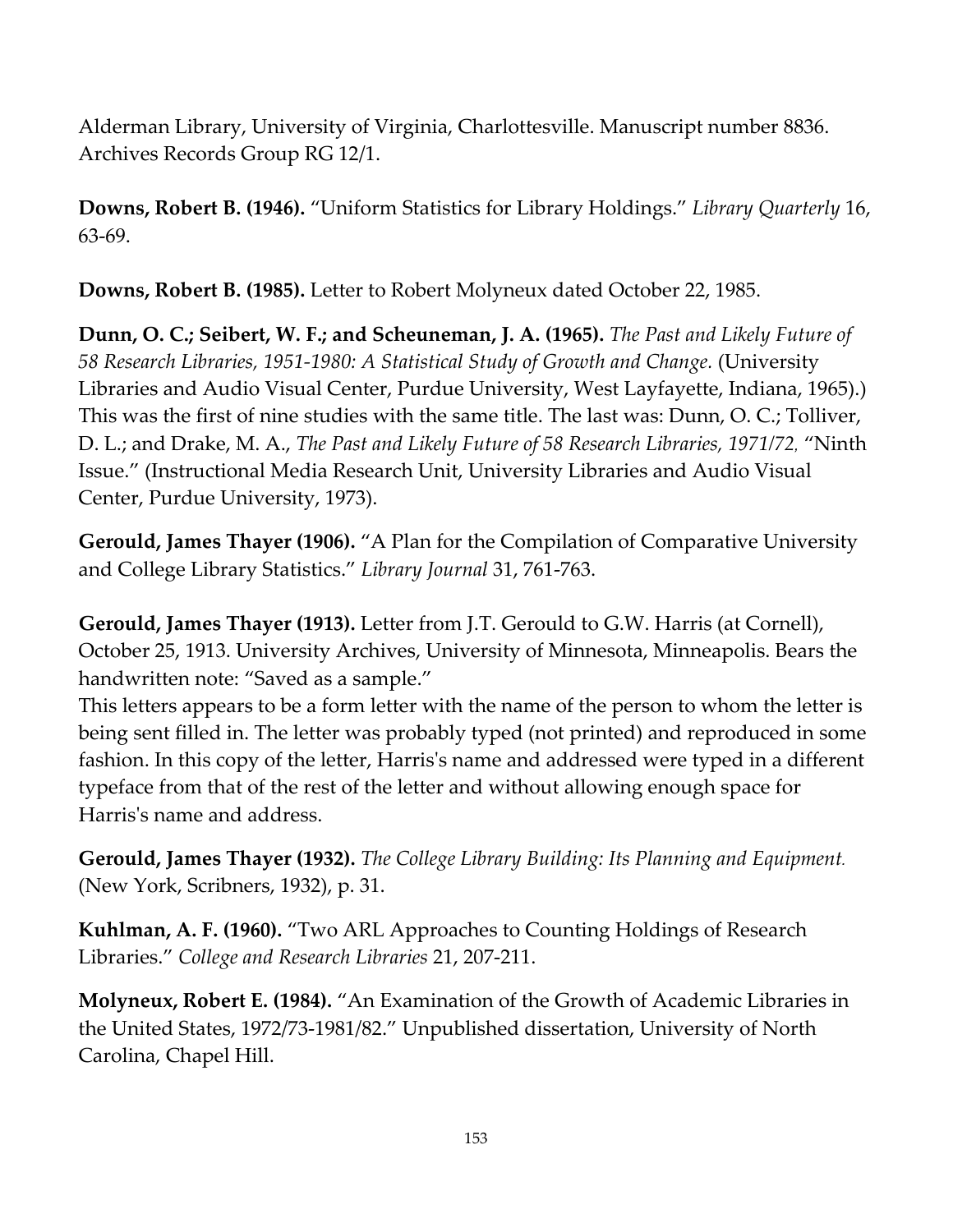**Molyneux, Robert E. (1986a).** "Patterns and Processes of Growth, and the Projection of Library Size: A Critical Review of the Literature on Academic Library Growth." *Library and Information Science Research* 8, 5‐28.

**Molyneux, Robert E. (1986b).** "Growth at ARL Member Libraries, 1962/63‐1983/84." *Journal of Academic Librarianship* 12, 211‐216.

**Molyneux, Robert E. (1989).** *ACRL Academic Library Statistics, 1978/79‐1987/88; A Guide to the Machine Readable Version of the ACRL Statistics*, (Chicago: Association of College and Research Libraries, 1989.)

*Molyneux, Robert E. (1990).* Review of *Research Library Trends...* in *Libraries & Culture*, 25, no. 4, 1990, pp. 619‐620.

**Molyneux, Robert E. (1991)**, compiler, *ACRL/Historically Black Colleges & Universities Library Statistics, 1988‐89* (Chicago: Association of College and Research Libraries, 1991)

**Molyneux, Robert E. (1992).** "Communication." *Libraries & Culture*, 27, no. 1, 1992, pp. 113‐118.

**Molyneux, Robert E. (1994a).** "More Hortatory Than Factual: Fremont Riderʹs Exponential Growth Hypothesis—and the Context of Exponentialism." In *For the Good of the Order: Essays in Honor of Edward G. Holley*, Delmus E. Williams, *et al*. eds. (Greenwich, JAI Press, 1994), pp. 85‐117. Updates "Patterns" and presents a more rigorous analysis of the subject of academic library growth.

**Molyneux, Robert E. (1994b).** "What Did Rider Do? An Inquiry Into The Methodology of Fremont Riderʹs '*The Scholar and The Future of The Research Library.'*" *Libraries & Culture*, 29, no. 3, 1994, pp. 297‐325. Discusses how Fremont Rider arrived at his exponential growth hypothesis and calls his methods into question.

**Molyneux, Robert E. (1996** "Fremont Rider's Legacy," *ARL: A Bimonthly Newsletter of Research Library Issues and Actions*, 188, (October 1996): pp.6. Internet edition is at: http://arl.cni.org/newsltr/188/fremont.html.

**Princeton University Library (1947).** *College and University Library Statistics, 1919/20 to 1943/44*. (n.p. Princeton University Library). This title is available from University Microfilms as one of its Books on Demand: AG1‐OP30634.

**Rider, Fremont (1944).** *The Scholar and the Future of the Research Library*. (New York: Hadham Press, 1944)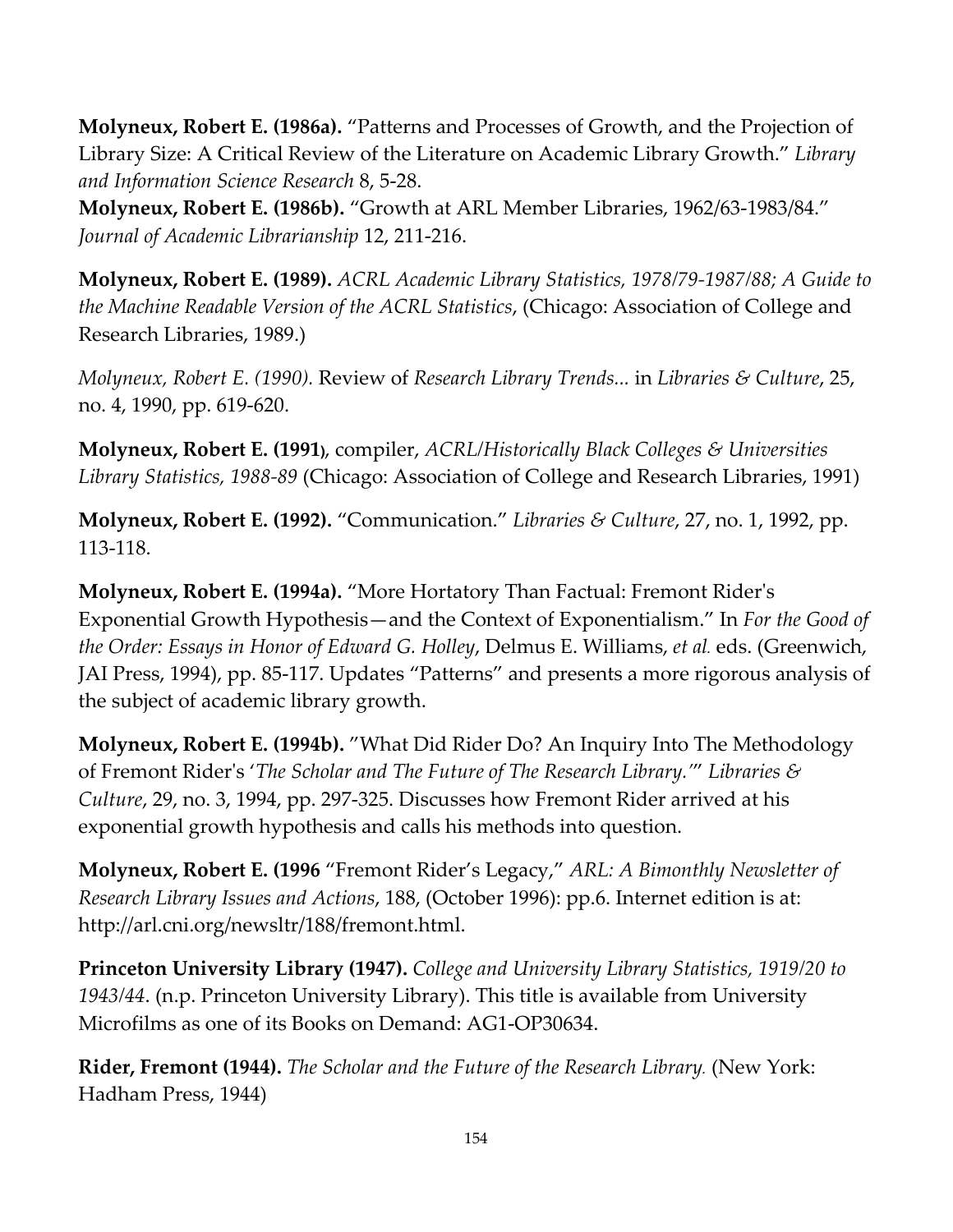#### **SAS. SAS Institute.** http://www.sas.com/

**Stubbs, Kendon and David Buxton (1981).** *Cumulated ARL University Library Statistics 1962‐63 through 1978‐79* (Washington, Association of Research Libraries, 1981).

**Stubbs, Kendon and Robert Molyneux (1990).** *Research Library Statistics, 1907/08 Through 1987/88, A Guide to the Machine‐Readable Version of the Gerould and ARL Statistics* (Washington: Association of Research Libraries, 1990.)

**Stubbs, Kendon (1996).** *ARL Statistics, 1992‐96: A Guide to the Machine‐Readable Version of the ARL Statistics* (Washington: Association of Research Libraries, 1996) and Internet edition: *ARL Statistics, 1992‐96: A Guide to the Machine‐Readable Version of the ARL Statistics* at: http://viva.lib.virginia.edu/socsci/arl/1994/96doc.html

**Stubbs, Kendon (1985).** "Introduction." *ARL Statistics, 1983‐84*. pp 4‐7

**U.S. Bureau of Education (1876).** *Public Libraries in the United States of America* (Washington, Government Printing Office, 1876).

# **FOOTNOTES**

#### **First Edition Error**

There is an error in the text of the first edition that appears in two places. This error does not affect earlier editions of the data.

Appendix 2 reversed part of the text for Salaries for Columbia and Chicago in 1922/23. Chicago should have a value of \$126,015.32 (as it correctly appears in the data) and Columbia should have noted the value as missing. This error was perpetuated because Chicagoʹs value is noted as Missing with a reference to Appendix 2. Appendix 2 had no entry for Columbiaʹs salaries for this year but for Chicago, the entry on page 223 of the first edition was:

| Year    | <b>Variable</b> | <b>Value used</b><br>in this edition |  |
|---------|-----------------|--------------------------------------|--|
| 1922/23 | <b>Salaries</b> | ×                                    |  |

All four issues appear to be from the same distribution copy and they all have the original figure for salaries at Chicago lined out. The figure which has been lined out is